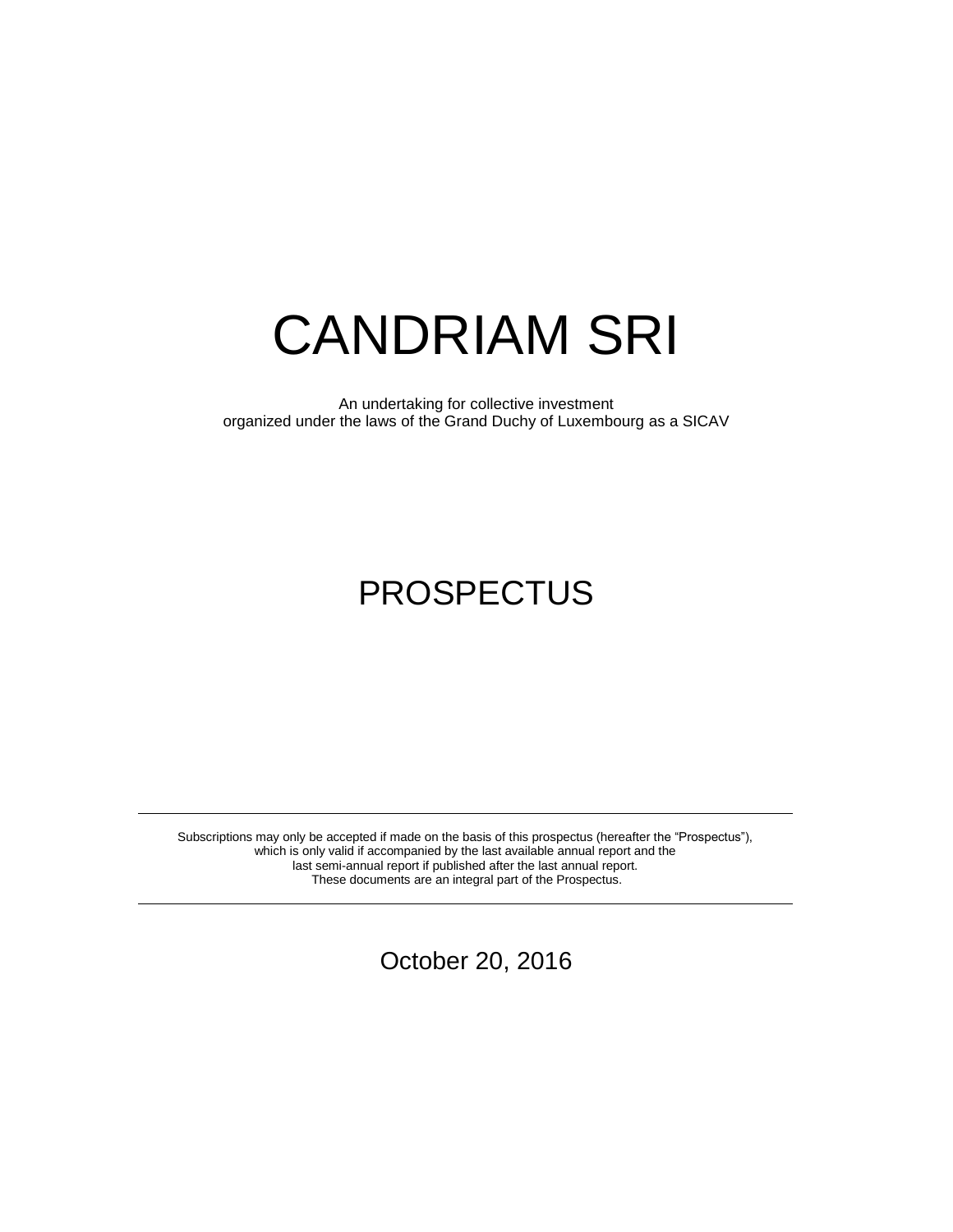# **INTRODUCTION**

Candriam SRI (hereinafter the "SICAV") is registered on the official list of undertakings for collective investment (hereinafter "UCI") pursuant to Part I of the law of 17 December 2010 on UCI, as may be amended from time to time (hereinafter the "Law") and qualifies as an undertaking for collective investment in transferable securities ("UCITS").

Such registration may not be interpreted as a positive appraisal by the supervisory authority as to the content of the present prospectus (hereinafter the "Prospectus") or the quality of the securities offered or held by the SICAV. Any affirmation to the contrary is unauthorized and illegal.

This Prospectus cannot be used for the purpose of an offer or solicitation in any jurisdiction or in any circumstances in which such offer or solicitation is not authorized.

Shares in this SICAV are not and will not be registered in the United States in accordance with the US Securities Act of 1933, as amended (hereinafter the "1933 Securities Act") and are not and will not be eligible under any law of the United States. These shares must not be offered, sold or transferred in the United States (including its territories and possessions) or directly or indirectly benefit any US Person (as defined in Regulation S of the 1933 Securities Act and equivalent). In addition, financial institutions which do not comply with the FATCA programme (FATCA stands for the US Foreign Account Tax Compliance Act), as included in the Hiring Incentives to Restore Employment Act (hereinafter the "HIRE Act"), and its application measures, including the identical provisions adopted by partner countries which have signed an "Intergovernmental Agreement" with the United States, must expect to be forced to have their shares redeemed when the programme is put in place.

The SICAV meets the conditions set down in part I of the Law and European Directive 2009/65/EC, as amended (hereafter the "Directive 2009/65/EC").

The Board of Directors of the SICAV has taken reasonable care to ensure that the facts stated herein are true and accurate in all material respects and that there are no other material facts, the omission of which would make any statement contained herein misleading. The Board of Directors accepts responsibility accordingly.

The Prospectus may be translated into other languages provided that such translation shall be a direct translation of the English text and, in the event of a dispute, the English language version shall prevail. All disputes as to the terms thereof shall be governed by, and construed in accordance with the laws of the Grand Duchy of Luxembourg.

No person is authorized to give any information other than that contained in the Prospectus or in the documents referred to herein, which may be consulted by the general public.

This Prospectus will be updated in appropriate time in order to reflect significant changes. It is therefore recommended that potential subscribers contact the SICAV to enquire whether any updated Prospectus has been published.

Any reference made in this Prospectus:

- To the term "CHF" refers to the currency of Switzerland;
- **to the term "EU" refers to the European Union;**
- to the term "EUR" refers to the official single European currency adopted by a number of EU Member States participating in the Economic and Monetary Union;
- to the term "Member State" refers to a Member State of the European Union. States that are party to the Agreement on the European Economic Area, other than the Member States of the European Union, are treated as equivalent to Member States of the European Union, within the limits defined by said Agreement and its associated instruments;
- to the term "JPY" refers to the currency of Japan;
- to the term "GBP" refers to the currency of the United Kingdom;
- to the term "SEK" refers to the currency of Sweden;
- to the term "US" refers to the United States of America
- to the term "USD" refers to the currency of the United States of America;to the term "U.S. Person" has the same meaning as defined in Regulation S under the 1933 Securities Act.

Subscribers and potential investors are advised to seek advice on the possible tax consequences, the legal requirements and any restriction or exchange control provision under the laws of their countries of origin, residence or domicile, which could have an influence on the subscription, purchase, ownership or sale of the shares of the SICAV.

The SICAV draws the attention of investors to the fact that no investor may fully and directly exercise his/her rights as investor vis-à-vis the SICAV (particularly the right to take part in the general meetings of shareholders) unless this investor is listed, in his/her own name, in the register of shareholders of the SICAV. In the event that the investor invests in the SICAV through an intermediary, which invests in the SICAV in its own name but on behalf of the investor, shareholder rights may not necessarily be exercised by the investor directly in relation to the SICAV. Investors are recommended to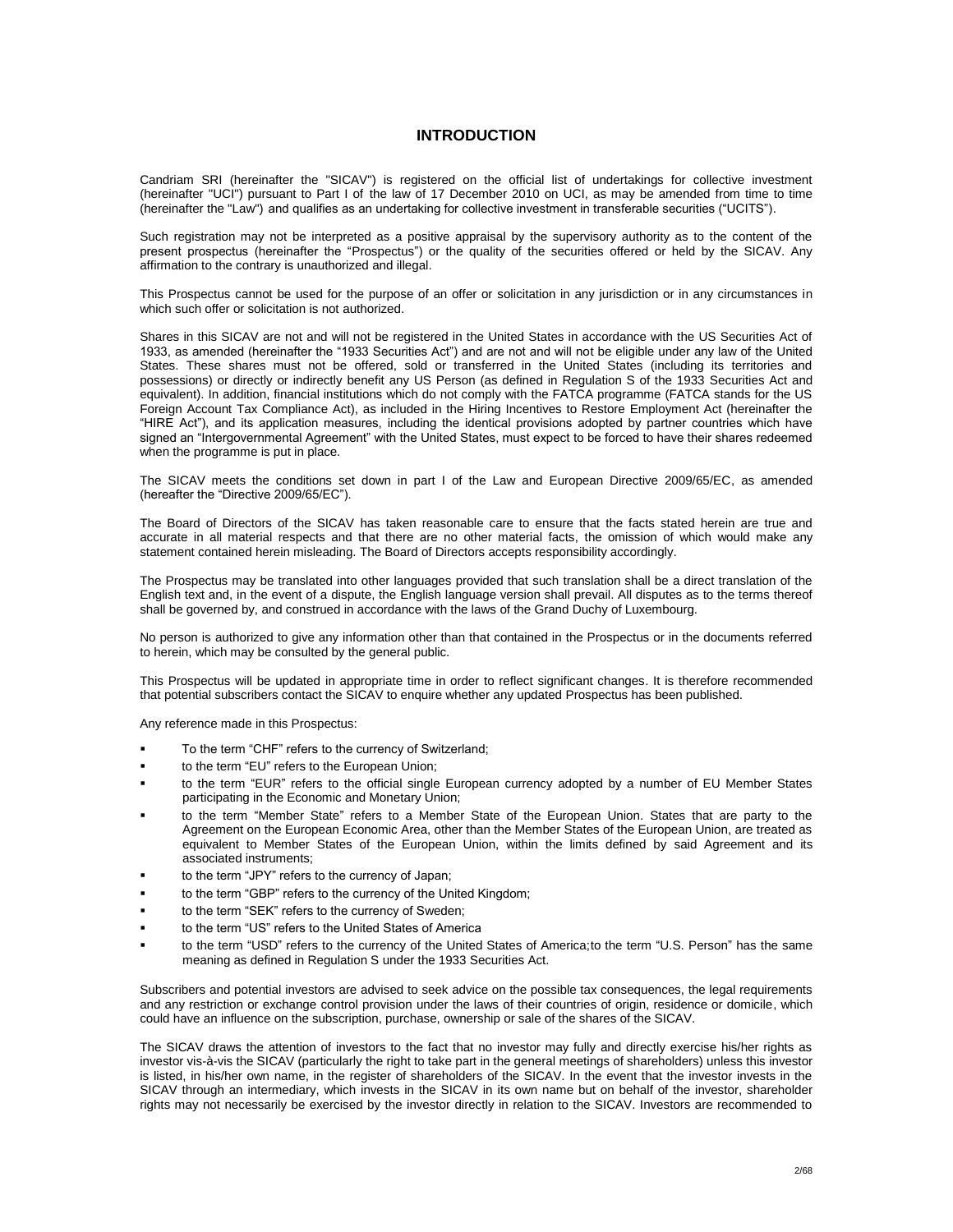obtain information on their rights.

The shares in the SICAV may not be offered, sold or transferred to a U.S. employee benefit plan subject to the U.S. Employee Retirement Income Security Act of 1974, as amended ("ERISA") or any other U.S. employee benefit plan or U.S. individual retirement account or arrangement ("IRA") and may not be offered sold or transferred to a fiduciary or any other person or entity acting on behalf of the assets of a U.S. employee benefit plan or IRA (collectively, a "U.S. benefit plan investor"). Subscribers for shares in the SICAV may be required to certify in writing that they are not a U.S. benefit plan investor. Shareholders are required to notify the SICAV immediately in the event that they are or become a U.S. benefit plan investor and will be required to dispose of their shares to non-U.S. benefit plan investors. The SICAV reserves the right to repurchase any shares which are or become owned, directly or indirectly, by a U.S. benefit plan investor. However, notwithstanding the foregoing, the SICAV reserves the right to make a private placement of its shares to a limited number of U.S. benefit plan investors, to the extent permitted under applicable U.S. law. Any offers, sales, resales or transfers of shares in the SICAV to a U.S. benefit plan investor requires the prior consent of the Board of Directors of the SICAV.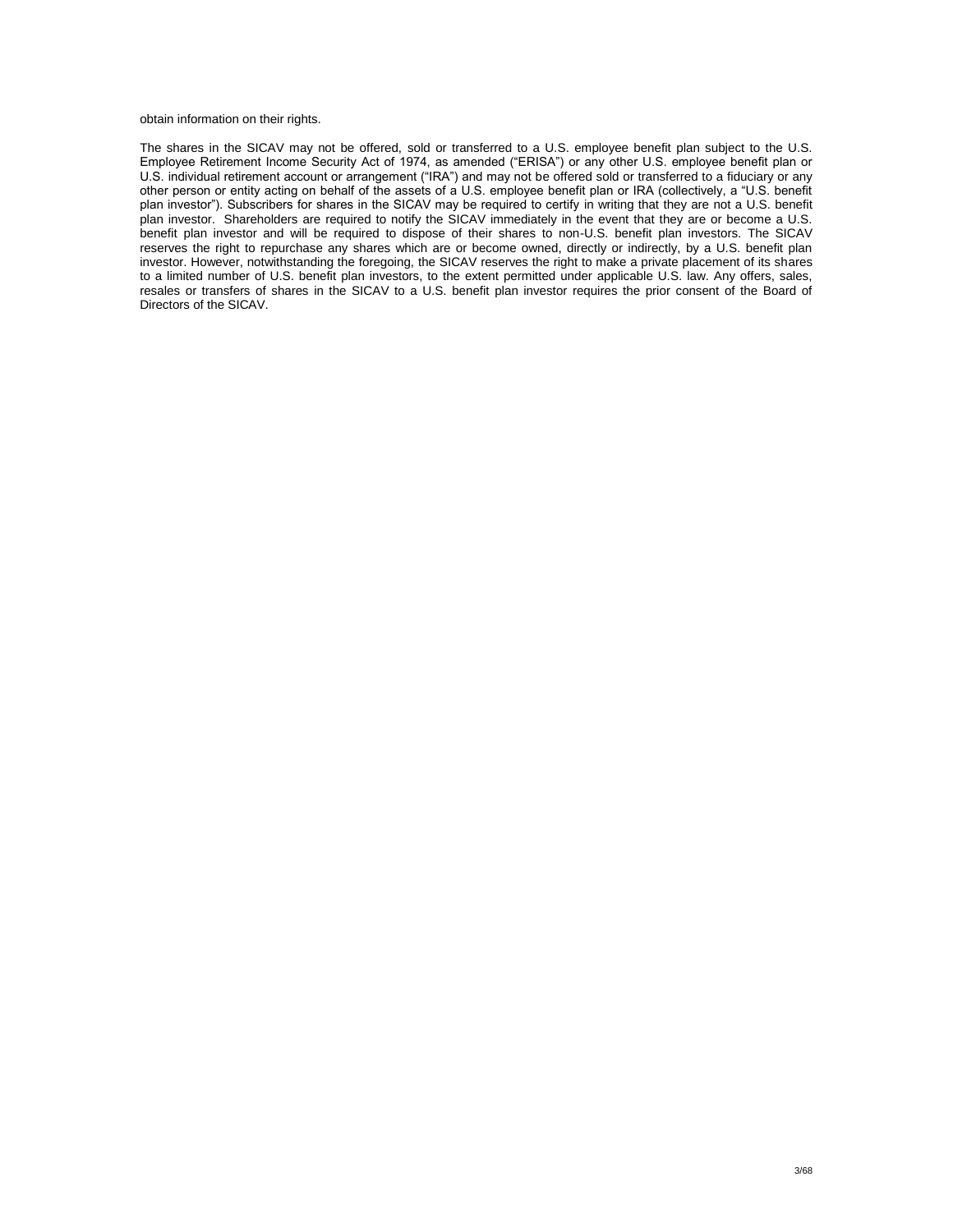# **Contents**

| 1.  |                                                                                             |  |  |  |
|-----|---------------------------------------------------------------------------------------------|--|--|--|
| 2.  |                                                                                             |  |  |  |
| 3.  |                                                                                             |  |  |  |
| 4.  |                                                                                             |  |  |  |
| 5.  |                                                                                             |  |  |  |
| 6.  |                                                                                             |  |  |  |
| 7.  |                                                                                             |  |  |  |
| 8.  |                                                                                             |  |  |  |
| 9.  |                                                                                             |  |  |  |
| 10. |                                                                                             |  |  |  |
| 11. |                                                                                             |  |  |  |
| 12. |                                                                                             |  |  |  |
| 13. |                                                                                             |  |  |  |
| 14. |                                                                                             |  |  |  |
| 15. |                                                                                             |  |  |  |
|     |                                                                                             |  |  |  |
| 17. | Temporary suspension of the calculation of the net asset value and of the issue, redemption |  |  |  |
|     |                                                                                             |  |  |  |
|     |                                                                                             |  |  |  |
|     |                                                                                             |  |  |  |
|     |                                                                                             |  |  |  |
|     |                                                                                             |  |  |  |
|     | 22. Closure, merger and demerger of a sub-fund, class or type of share - Liquidation of the |  |  |  |
|     |                                                                                             |  |  |  |
|     |                                                                                             |  |  |  |
|     |                                                                                             |  |  |  |
|     |                                                                                             |  |  |  |
|     |                                                                                             |  |  |  |
|     |                                                                                             |  |  |  |
|     |                                                                                             |  |  |  |
|     |                                                                                             |  |  |  |
|     |                                                                                             |  |  |  |
|     |                                                                                             |  |  |  |
|     |                                                                                             |  |  |  |
|     |                                                                                             |  |  |  |
|     |                                                                                             |  |  |  |
|     |                                                                                             |  |  |  |
|     |                                                                                             |  |  |  |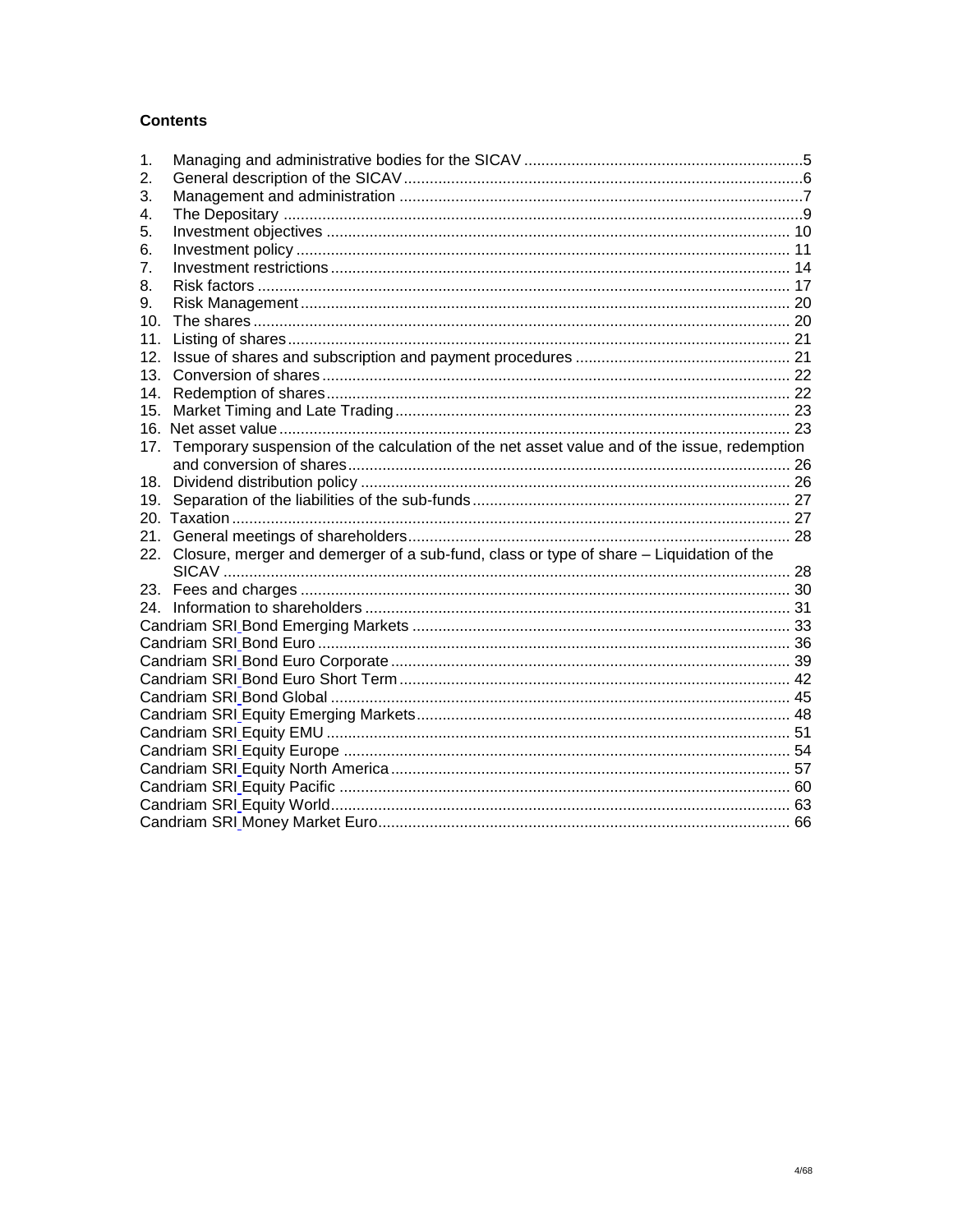# <span id="page-4-0"></span>**1. Managing and administrative bodies for the SICAV**

# **Board of Directors of the SICAV**

- Chairman of the Board of Directors of the SICAV: Ms. Isabelle **Cabie**, Head of Sustainable and Responsible Investment, Candriam Belgium.
- Members of the Board of Directors of the SICAV:
	- Mr. Guillaume **Abel**, Global Head of Marketing, Member of the Executive Committee, Candriam France.
	- Mr. Renato **Guerriero**, Global Head of European Client Relations, Member of the Group Strategic Committee, Candriam Luxembourg - Succursale Italiana.
	- Mr. Tanguy **de Villenfagne**, Global Head of Risk Management, Member of the Group Strategic Committee, Candriam Belgium.
	- Ms. Nadège **Dufosse**, Head of Asset Allocation, Candriam Luxembourg.

**Registered Office:** 14, Porte de France – L-4360 Esch-sur-Alzette

**Depositary and Principal Paying Agent:** RBC Investor Services Bank S.A., 14, Porte de France, L-4360 Esch-sur-Alzette

**Management Company:** Candriam Luxembourg, SERENITY – Bloc B, 19-21, route d'Arlon, L - 8009 Strassen

- Chairman of the Board of Directors of the Management Company: Ms. Yie-Hsin Hung, Chairman and Chief Executive Officer, New York Life Investment Management LLC
- Members of the Board of Directors of the Management Company:
	- Mr. Christopher O. Blunt, Executive Vice President and President of the Investments Group, New York Life Insurance Company
	- Mr. John Fleurant, Executive Vice President and Chief Financial Officer, New York Life Insurance Company
	- Mr. John Grady, Senior Managing Director, New York Life Investment Management LLC
	- Mr. Naïm Abou-Jaoudé, Chief Executive Officer, Candriam Investors Group
	- Mr. Jean-Yves Maldague, Managing Director, Candriam Luxembourg
- Chairman of the Board of Management: Mr. Jean-Yves Maldague, Managing Director, Candriam Luxembourg
- Members of the Board of Management:
	- Mr. Naïm Abou-Jaoudé, Director & Manager
	- Mr. Michel Ory, Manager
	- Mr. Alain Peters, Manager

**Portfolio Manager:** Candriam Belgium, Avenue des Arts 58, B-1000 Bruxelles, Belgium

**Administrative Agent and Domiciliary Agent:** RBC Investor Services Bank S.A., 14, Porte de France, L-4360 Esch-sur-Alzette

**Transfer Agent and Registrar:** RBC Investor Services Bank S.A., 14, Porte de France, L-4360 Esch-sur-Alzette

**Certified Auditors:** PricewaterhouseCoopers, 2 rue Gerhard Mercator, BP1443, L – 1014 Luxembourg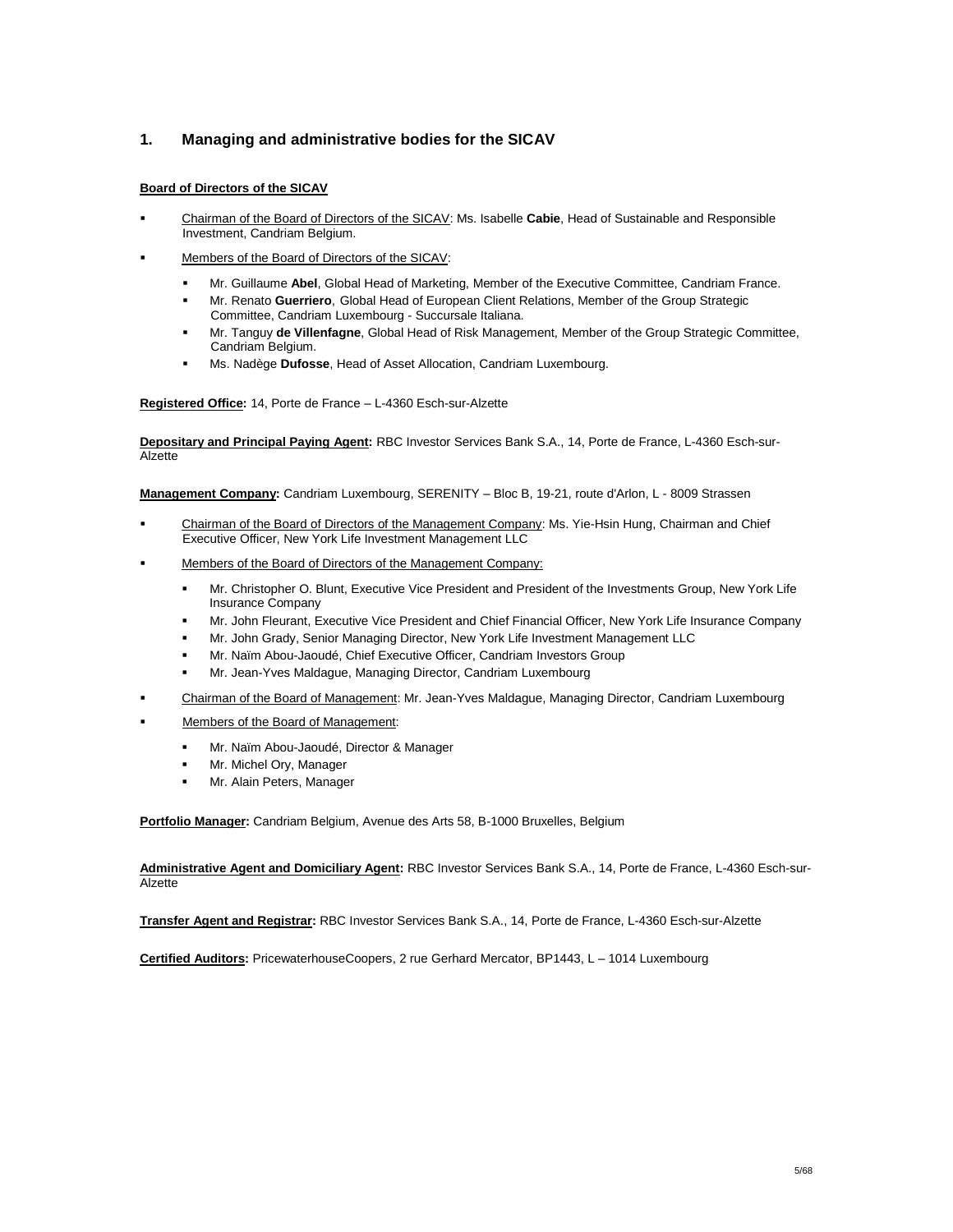# <span id="page-5-0"></span>**2. General description of the SICAV**

Candriam SRI (hereinafter the "SICAV") is incorporated under Luxembourg law as a public limited company ("*société anonyme*") qualifying as an investment company organized with variable share capital within the meaning of the Law.

The SICAV was incorporated on 21 December 2015 by way of a deed of Me Henri Hellinckx, notary residing in Luxembourg, published in the *Mémorial C, Recueil des Sociétés et Associations* (the "Mémorial") on 22 January 2016 and is established for an indefinite period of time from the date of incorporation. The SICAV is registered at the Luxembourg Trade and Companies Register under reference B-202950.

The capital of the SICAV shall at all times be equal to the value of the net assets of the SICAV. The minimum capital of the SICAV is the legal minimum provided by law (i.e. EUR 1,250,000) represented by fully paid-up Shares of no par value.

The initially subscribed and paid-up capital at the time of incorporation of the Company is EUR 31,500 divided into 21 shares of the "I" capitalization share class of the sub-fund "Bond Euro".

The SICAV is an umbrella fund, enabling investors to choose between one or more investment strategies by investing in one or more separate sub-funds offered by the SICAV with the possibility of moving from one sub-fund to another.

The SICAV is open-ended, which means that, upon their request, shareholders can redeem their shares at prices based on the applicable net asset value as described in the Prospectus.

The following sub-funds are currently available to investors:

- **Bond Emerging Markets**
- Bond Euro
- **Bond Euro Corporate**
- Bond Euro Short Term
- Bond Global
- Equity Emerging Markets [this sub-fund will be launched on board decision]
- Equity EMU
- Equity Europe
- Equity North America
- Equity Pacific
- Equity World [this sub-fund will be launched on board decision]
- Money Market Euro [this sub-fund will be launched on board decision]

The Board of Directors may decide to issue shares in different classes (each, a "share class"), the assets of which will be commonly invested as per the investment policy specific to the sub-fund in question. It may create share classes from time to time which may have different terms and characteristics such as a specific cost structure, distribution policy, hedging policy, reference currency, category of investors, marketing country or other specific features.

The share classes described below may be available as capitalization shares and/or as distribution shares, as detailed in the technical sheets accompanying this Prospectus (the "Fact Sheets") :

- The **C** share class is available to both individuals and legal entities.
- The **I** share class is reserved exclusively for institutional investors. Its minimum initial subscription is EUR 250,000 or the equivalent in currencies for share classes denominated in foreign currencies, or the equivalent in any other currency as decided by the Board of Directors (this minimum may be changed at the discretion of the Board of Directors provided shareholders are treated equally on the same valuation date (in relation to a Sub-Fund's investments, the valuation date is a banking business day, other than a day on which any exchange or market on which a substantial portion of the relevant Sub-Fund's investments is traded, is closed ("Valuation Date")). The Valuation Date is detailed in each Fact Sheet.
- The **R** share class is available only to certain distributors and intermediaries approved by the Management Company. They will not receive any compensation whatsoever from the Management Company.
- The **R2** share class is reserved for:
	- Distributors and/or intermediaries approved by the Management Company who will not receive any form of remuneration for investments in this class from an entity of the Candriam group, if the final investments in the shares are made in the context of a mandate.
	- UCIs approved by the Management Company.
- **The Y** share class is reserved exclusively for institutional investors specifically authorised by the Management Company.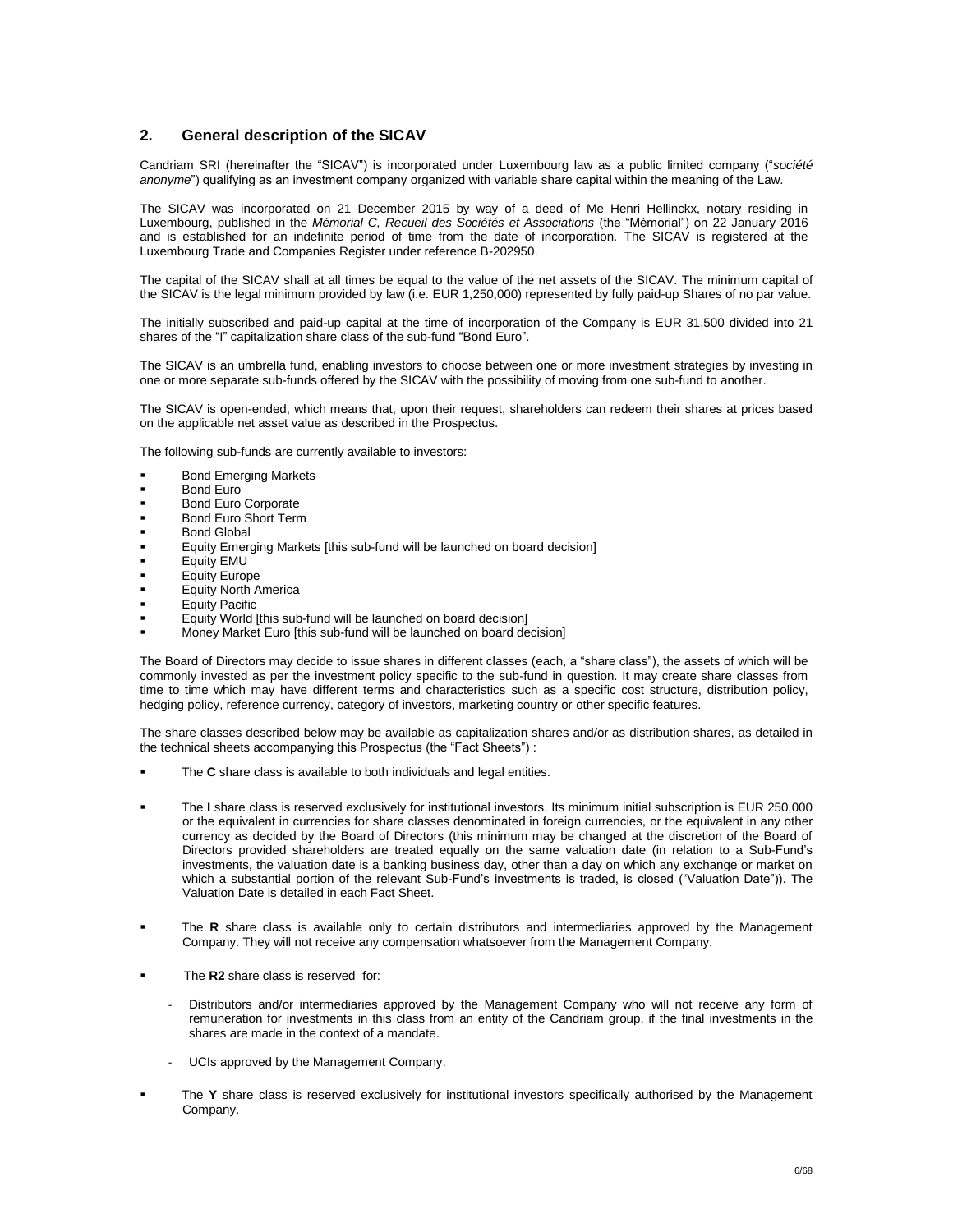- The **Z** share class is reserved for :
	- Institutional/professional investors approved by the Management Company. The portfolio management activity for this class is directly remunerated through the contract concluded with the investor, so no portfolio management fee is payable for the assets of this class.
	- UCIs approved by the Management Company and managed by an entity of the Candriam group.
- The **V** share class is reserved exclusively for institutional investors. Its minimum initial subscription is EUR 15,000,000 or the equivalent in currencies for classes denominated in foreign currencies or the equivalent in any other currency as decided by the Board of Directors (this minimum may be changed at the discretion of the Board of Directors provided shareholders are treated equally on the same valuation date).

If it appears that an investor no longer meets the conditions for accessing the class in question, the Board of Directors may take all the necessary measures and, if necessary, convert the shares into another appropriate class.

The assets of the various share classes are pooled within a single account.

Before subscribing, investors should refer to the Fact Sheets to obtain further details about each sub-fund.

The Board of Directors may, from time to time, decide to offer additional sub-funds and/or additional share classes in any existing sub-fund. The Prospectus will then be updated and amended so as to include detailed information on the new sub-fund and/or share class.

The Board of Directors of the SICAV is responsible for defining the investment policy of each sub-fund.

# <span id="page-6-0"></span>**3. Management and administration**

#### **3.1. Board of Directors**

The Board of Directors of the SICAV is responsible for managing the assets of each of the sub-funds of the SICAV.

It has overall responsibility for the management of the SICAV including making general policy decisions and reviewing the actions of the Management Company, the Depositary, and any other service provider appointed by the SICAV from time to time.

The list of the members of the Board of Directors is detailed in this Prospectus in the clause titled "Managing and administrative bodies for the SICAV" and in the financial reports.

#### **3.2. Management Company**

Candriam Luxembourg, a Luxembourg partnership limited by shares (*société en commandite par actions*) with its registered office at SERENITY – Bloc B, 19-21 route d'Arlon, L-8009 Strassen, has been appointed as management company (hereinafter "Management Company") under a Management Company Agreement concluded for an indefinite period of time and may be terminated by either party with three months' written notice.

Candriam Luxembourg is a subsidiary of New York Life Investment Management Global Holdings s.à.r.l., a New York Life Insurance Company group entity. It was incorporated in Luxembourg on 10 July 1991 for an indefinite period of time and started its management activities on 1 February 1999. It is registered with the Luxembourg Trade and Companies Register under reference B 37.647 and its articles of incorporation were amended for the last time on 5 May 2015; the corresponding amendments were published in the Mémorial.

Candriam Luxembourg is registered with the Luxembourg Supervisory Authority under Chapter 15 of the Law, and is authorized to provide collective portfolio management, investment portfolio management and investment advisory services. Its capital amounts to EUR 62,115,420. Its financial year ends on 31 December each year.

#### 3.2.1. Functions and responsibilities

The Management Company has the broadest possible powers to carry out UCI management and administration activities in accordance with its business purpose. It is responsible for the portfolio management, administration (i.e. activities of administrative agent, transfer agent and registrar) and marketing (distribution) activities of the SICAV.

The Management Company may at its own expense and under its control and supervision delegate its functions. However, it retains full responsibility for any action undertaken by the delegate.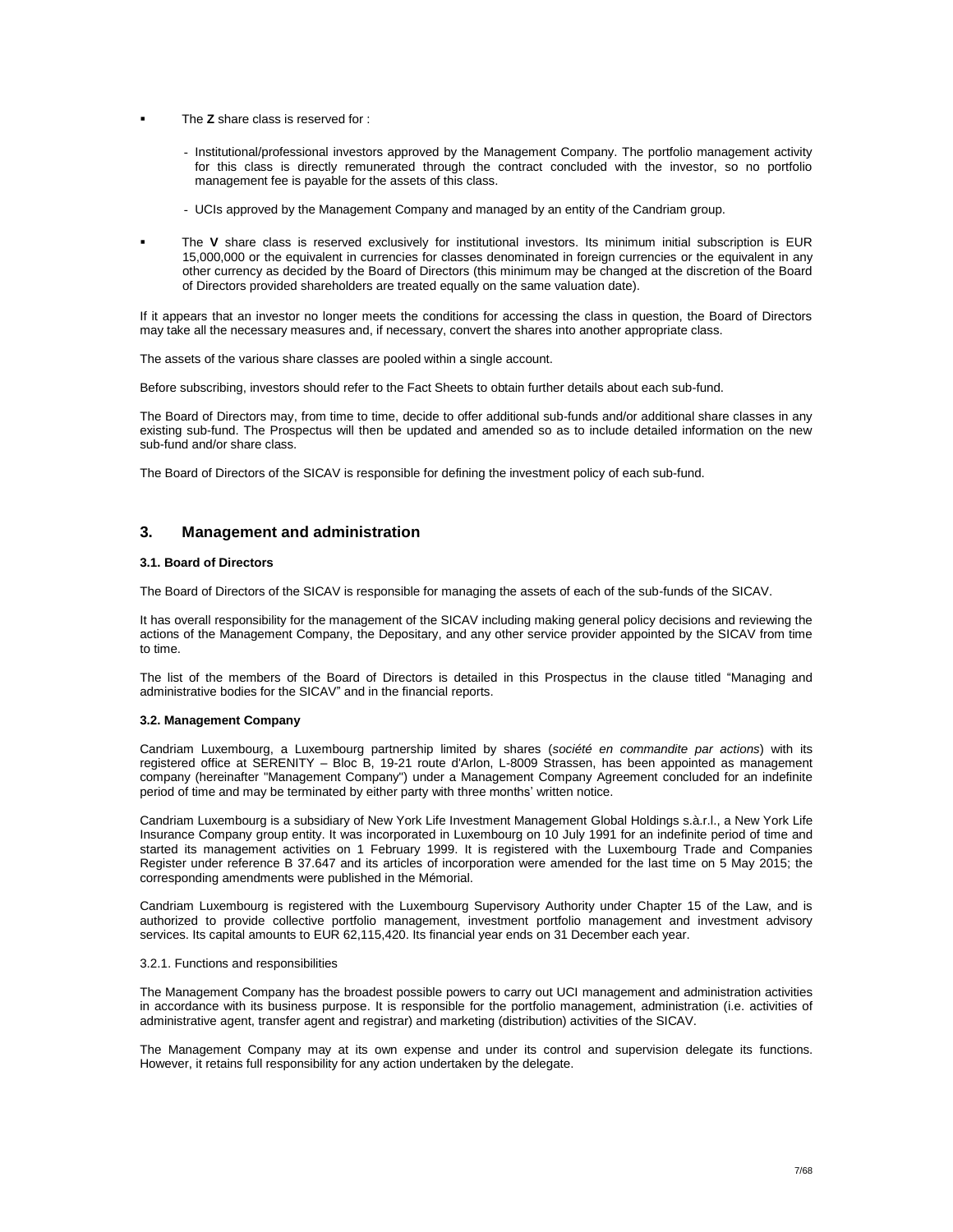In consideration for its portfolio management, administration and distribution services (as defined in Appendix II of the Law), the Management Company is entitled to receive the fees, payable by the SICAV to the Management Company, as detailed in each Fact Sheet.

Investors are advised to read the SICAV's financial reports to obtain detailed information on the fees paid to the Management Company in remuneration of its services.

#### **3.2.1.1. Portfolio management duties**

The Management Company shall be responsible for the portfolio management of all the sub-funds. Among other things, it may exercise any voting rights on behalf of the SICAV which are attached to the transferable securities that make up the assets of the SICAV. It may also, under its control and responsibility, delegate the exercise of such voting rights attached to the transferable securities that make up the assets of the SICAV.

The Management Company may, at its own expense and under its control and supervision, delegate its portfolio management functions in relation to the assets of the sub-funds within the limits prescribed by the Law.

Under the terms of a delegation agreement, which may be terminated by either party subject to three months' written notice, the Management Company has delegated (i) the portfolio management duties and (ii) the exercise of any voting rights which are attached to the transferable securities that make up the assets of the sub-funds, under its control, responsibility and at its own expense, to Candriam Belgium, Avenue des Arts 58 in B-1000 Brussels.

Candriam Belgium is a management company of undertakings for collective investment formed in Belgium in 1998 for an unlimited term.

In consideration for its services, the Management Company is entitled to receive management fees, payable out of the assets of the relevant sub-funds at the end of each month.

The Management Company and Candriam Belgium shall not enter into soft commission agreements with brokers under the terms of which certain services are provided to them based on the brokerage fees the brokers receive in respect of the SICAV's transactions.

#### **3.2.1.2. Central Administration**

Under the terms of a Central Administration Agency Agreement (the "Central Administration Agency Agreement"), the Management Company has appointed, at its own expense and under its control and responsibility, RBC Investor Services Bank S.A., with its registered office at 14, Porte de France, L-4360 Esch-sur-Alzette (hereinafter "RBC IS") as registrar, transfer and administrative agent. The Central Administration Agency Agreement is concluded for an indefinite period of time and may be terminated by either party with three months' written notice.

As registrar, transfer and administrative agent, RBC IS will be responsible for the general administrative functions required by Luxembourg law such as the calculation of the net asset value of each sub-fund, the keeping of the register of the shareholders of the SICAV, the processing of the issue, redemption and conversion of shares, and the maintenance of accounting records.

RBC IS also acts as domiciliary agent for the SICAV.

RBC IS is registered in the Luxembourg Trade and Companies Register under number B-47192 and was formed in 1994 under the name "First European Transfer Agent". It holds a banking license in accordance with the Luxembourg law of 5 April 1993 on the financial sector, as amended, and specializes in the provision of custodian bank, administrative agent and other related services. Its equity capital as at 31 October 2015 amounted to approximately EUR 983.781.177.

#### **3.2.1.3. Marketing**

Marketing duties consist in coordinating the distribution of the SICAV's shares through intermediaries designated by the Management Company (hereinafter "Distributors").

Distributor agreements may be entered into by the Management Company and the various Distributors. Under these agreements, the Distributor will be entered in the register of shareholders, when acting in the capacity of nominee, instead of the customers who have invested in the SICAV.

These agreements stipulate, among other things, that a customer who has invested in the SICAV through the Distributor may at any time request the transfer of the shares purchased via the Distributor into his or her own name in the register of shareholders upon receipt of the transfer instructions from the Distributor.

Shareholders may subscribe for shares in the SICAV directly without needing to subscribe through a Distributor.

Any Distributor appointed must apply the procedures to combat money laundering as defined in the Prospectus. The appointed Distributor must be a professional of the financial sector situated in a country subject to obligations to combat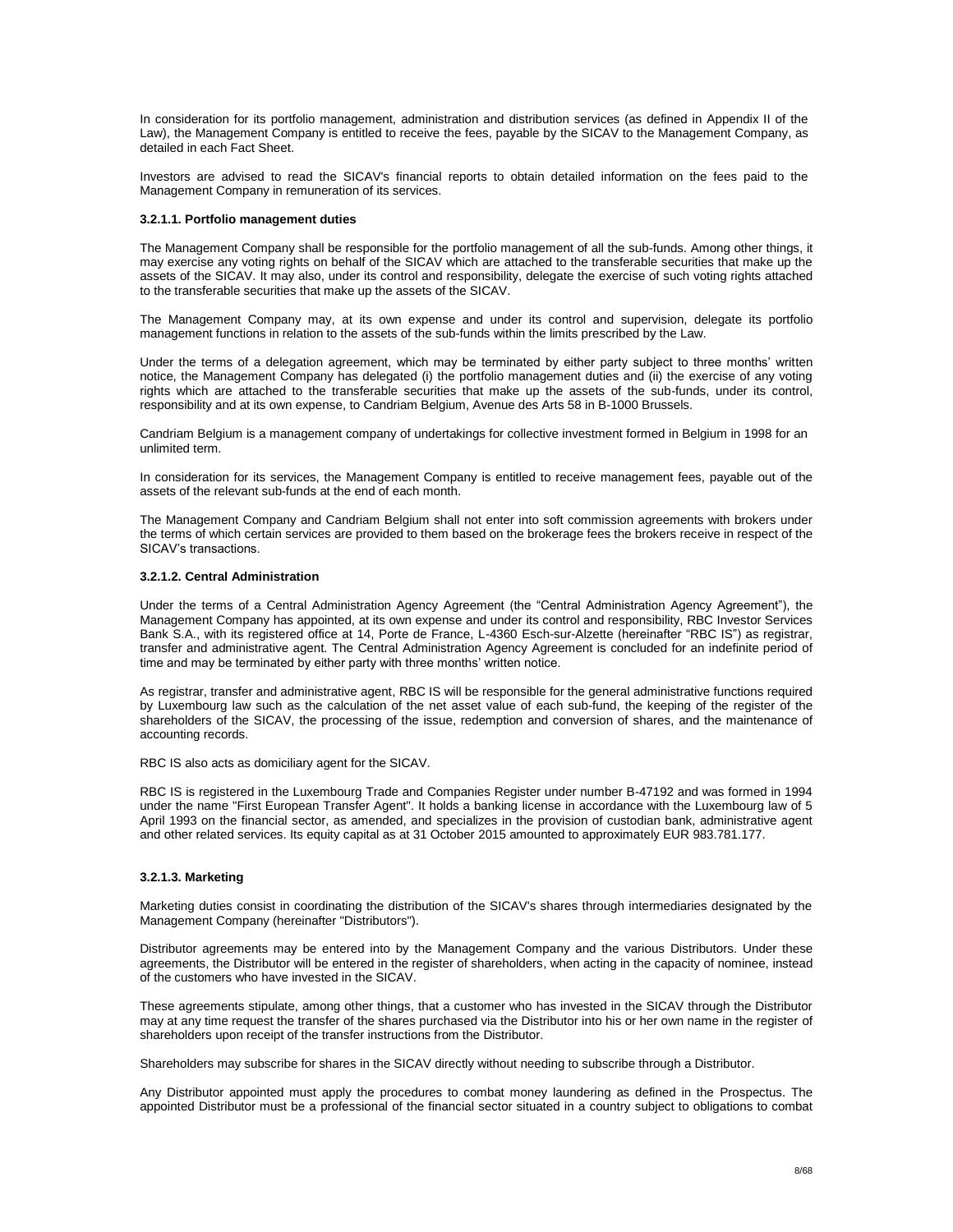money laundering and the financing of terrorism equivalent to those of the Luxembourg law or the European Directive 2005/60/EC.

#### 3.2.2. Remuneration policy

The Management Company has an established remuneration framework and associated policy in place (the "Remuneration Policy") that is in accordance with the requirements of the Law and the following statements:

- the Remuneration Policy is consistent with and promotes sound and effective risk management and does not encourage risk taking which is inconsistent with the risk profiles and with the SICAV's articles of incorporation ;
- " the Remuneration Policy is in line with the business strategy, objectives, values and interests of the Management Company, of the SICAV and of the investors in the SICAV, and includes measures to avoid conflicts of interest;
- the assessment of performance is set in a multi-year framework appropriate to the holding period recommended to the investors of the SICAV in order to ensure that the assessment process is based on the longer-term performance of the SICAV and its investment risks and that the actual payment of performance-based components of remuneration is spread over the same period;
- the Remuneration Policy ensures an appropriate balance between fixed and variable components of total remuneration. The fixed component always represents a sufficiently high proportion of the total remuneration. The policy regarding variable remuneration components is a fully flexible policy and provides for the possibility to pay no variable remuneration component;

Details of the up-to-date Remuneration Policy, including the composition of the Remuneration Committee and an overview of how remuneration and benefits are determined, are available on the website of the Management Company via the following link:

[https://www.candriam.com/siteassets/legal-and-disclaimer/external\\_disclosure\\_remuneration\\_policy.pdf](https://www.candriam.com/siteassets/legal-and-disclaimer/external_disclosure_remuneration_policy.pdf)

Upon request, a paper copy of the Remuneration Policy can be obtained from the Management Company free of charge.

# <span id="page-8-0"></span>**4. The Depositary**

The SICAV has appointed RBC Investor Services Bank S.A. ("RBC"), having its registered office at 14, Porte de France, L-4360 Esch-sur-Alzette, Grand Duchy of Luxembourg, as depositary bank and principal paying agent (the "Depositary") of the SICAV with responsibility for the

- (a) safekeeping of the assets,
- (b) oversight duties and
- (c) cash flow monitoring

in accordance with the Law, and the Depositary Bank and Principal Paying Agent Agreement entered into between the SICAV and RBC (the "Depositary Bank and Principal Paying Agent Agreement") for an indefinite period of time.

The Depositary has been authorized by the SICAV to delegate its safekeeping duties (i) to delegates in relation to other Assets and (ii) to sub-custodians in relation to Financial Instruments and to open accounts with such sub-custodians.

An up to date description of any safekeeping functions delegated by the Depositary and an up to date list of the delegates and sub-custodians may be obtained, upon request, from the Depositary or via the following website link: [http://gmi.rbcits.com/rt/gss.nsf/Royal+Trust+Updates+Mini/53A7E8D6A49C9AA285257FA8004999BF?opendocument.](http://gmi.rbcits.com/rt/gss.nsf/Royal+Trust+Updates+Mini/53A7E8D6A49C9AA285257FA8004999BF?opendocument)

The Depositary shall act honestly, fairly, professionally, independently and solely in the interests of the SICAV and the Shareholders in the execution of its duties under the Law and the Depositary Bank and Principal Paying Agent Agreement.

Under its oversight duties, the Depositary will:

- ensure that the sale, issue, repurchase, redemption and cancellation of Shares effected on behalf of the SICAV are carried out in accordance with the Law and with the SICAV's Articles of Incorporation,
- ensure that the value of Shares is calculated in accordance with the Law and the SICAV's Articles of Incorporation,
- carry out the instructions of the SICAV or the Management Company acting on behalf of the SICAV, unless they conflict with the Law or the SICAV's Articles of Incorporation,
- ensure that in transactions involving the SICAV's assets, the consideration is remitted to the SICAV within the usual time limits,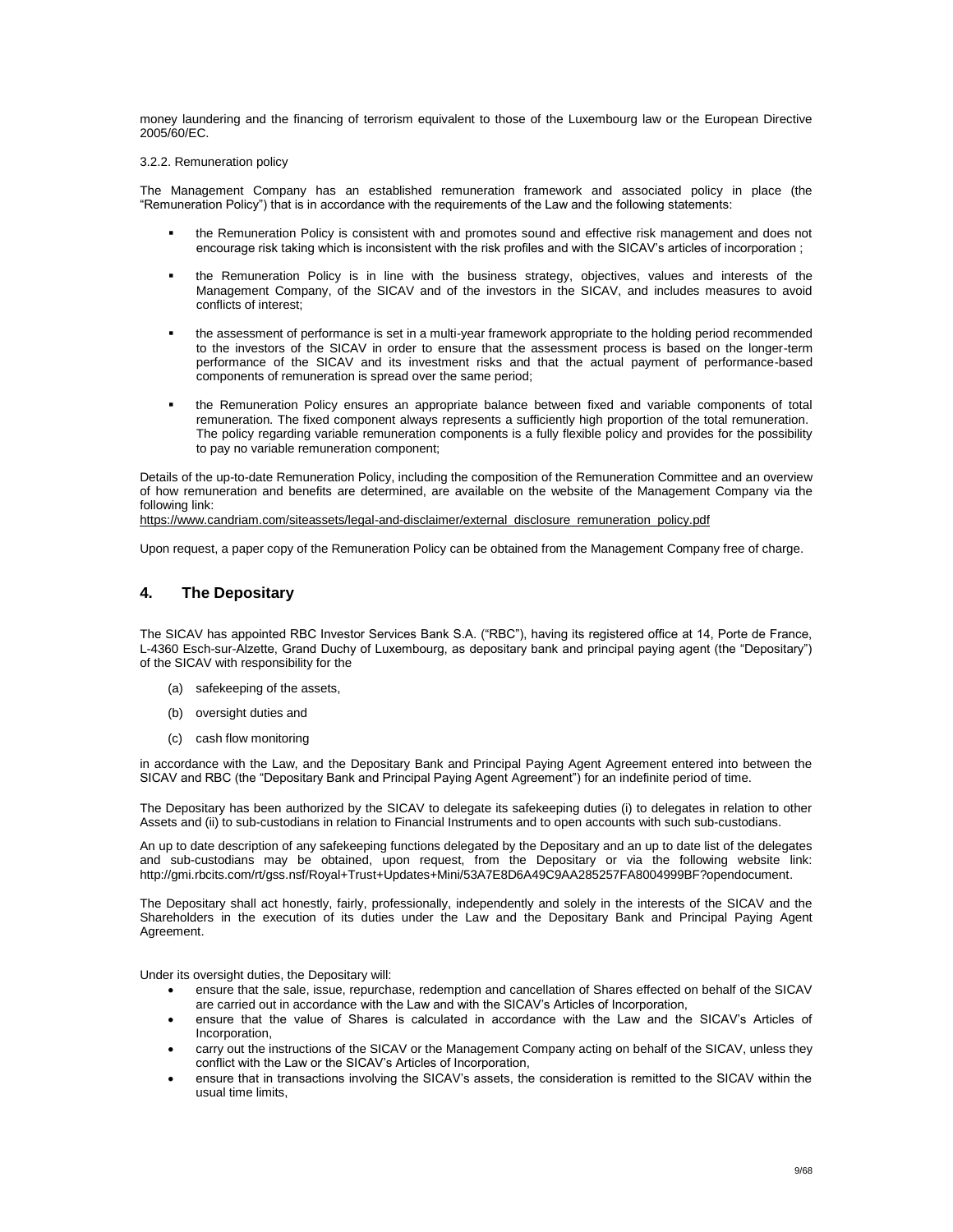ensure that the income of the SICAV is applied in accordance with the Law or the SICAV's Articles of Incorporation.

The Depositary will also ensure that cash flows are properly monitored in accordance with the Law and the Depositary Bank and Principal Paying Agent Agreement.

#### **Depositary Bank's conflicts of interests**

From time to time conflicts of interests may arise between the Depositary and the delegates, for example where an appointed delegate is an affiliated group company which receives remuneration for another custodial service it provides to the SICAV. On an ongoing basis, the Depositary analyzes, based on applicable laws and regulations any potential conflicts of interests that may arise while carrying out its functions. Any identified potential conflict of interest is managed in accordance with the RBC's conflicts of interests' policy which is subject to applicable laws and regulation for a credit institution according to and under the terms of the Luxembourg law of 5 April 1993 on the financial services sector.

Further, potential conflicts of interest may arise from the provision by the Depositary and/or its affiliates of other services to the SICAV and/or other parties. For example, the Depositary and/or its affiliates may act as the depositary, custodian and/or administrator of other funds. It is therefore possible that the Depositary (or any of its affiliates) may in the course of its business have conflicts or potential conflicts of interest with those of the SICAV and/or other funds for which the Depositary (or any of its affiliates) act.

RBC has implemented and maintains a management of conflicts of interests' policy, aiming namely at:

- Identifying and analysing potential situations of conflicts of interests;
- Recording, managing and monitoring the conflicts of interests situations in:
	- o Implementing a functional and hierarchical segregation making sure that operations are carried out at arm's length from the Depositary business ;
	- o Implementing preventive measures to decline any activity giving rise to the conflict of interest such as:
		- RBC and any third party to whom the custodian functions have been delegated do not accept any investment management mandates.
		- RBC does not accept any delegation of the compliance and risk management functions.
		- RBC has a strong escalation process in place to ensure that regulatory breaches are notified to compliance which reports material breaches to senior management and the board of directors of RBC.
		- A dedicated permanent internal audit department provides independent, objective risk assessment and evaluation of the adequacy and effectiveness of internal controls and governance processes.

RBC confirms that based on the above no potential situation of conflicts of interest could be identified.

An up to date information on conflicts of interest policy referred to above may be obtained, upon request, from the Depositary or via the following website link:

[https://www.rbcits.com/AboutUs/CorporateGovernance/p\\_InformationOnConflictsOfInterestPolicy.aspx](https://www.rbcits.com/AboutUs/CorporateGovernance/p_InformationOnConflictsOfInterestPolicy.aspx)

# <span id="page-9-0"></span>**5. Investment objectives**

The SICAV is made up of various sub-funds which each pursue a management strategy described in the Fact Sheets attached to this Prospectus. Each sub-fund offers shareholders the opportunity to access professional and diversified asset management.

Emphasis is placed on Sustainable and Responsible Investments ("SRI"). The SRI investment approach is taking systematically into consideration Environmental, Social and Governance (ESG) criteria when analyzing issuers and making investment decisions.

The ESG criteria are analyzed through a methodology developed by the Management Company. This consists in selecting:

- companies which:
	- are best positioned to address the sustainable development challenges and, for developed companies, which are best positioned to manage stakeholder's issues specific to their sector using a "best-in-class" approach;
	- comply with the principles of the United Nations Global Compact (human rights, labour rights, environment, anti-corruption).

In addition, some companies are excluded on the basis of an analysis of their exposure to controversial activities/sectors (for example tobacco, adult content and armaments - the sub-fund will not invest in securities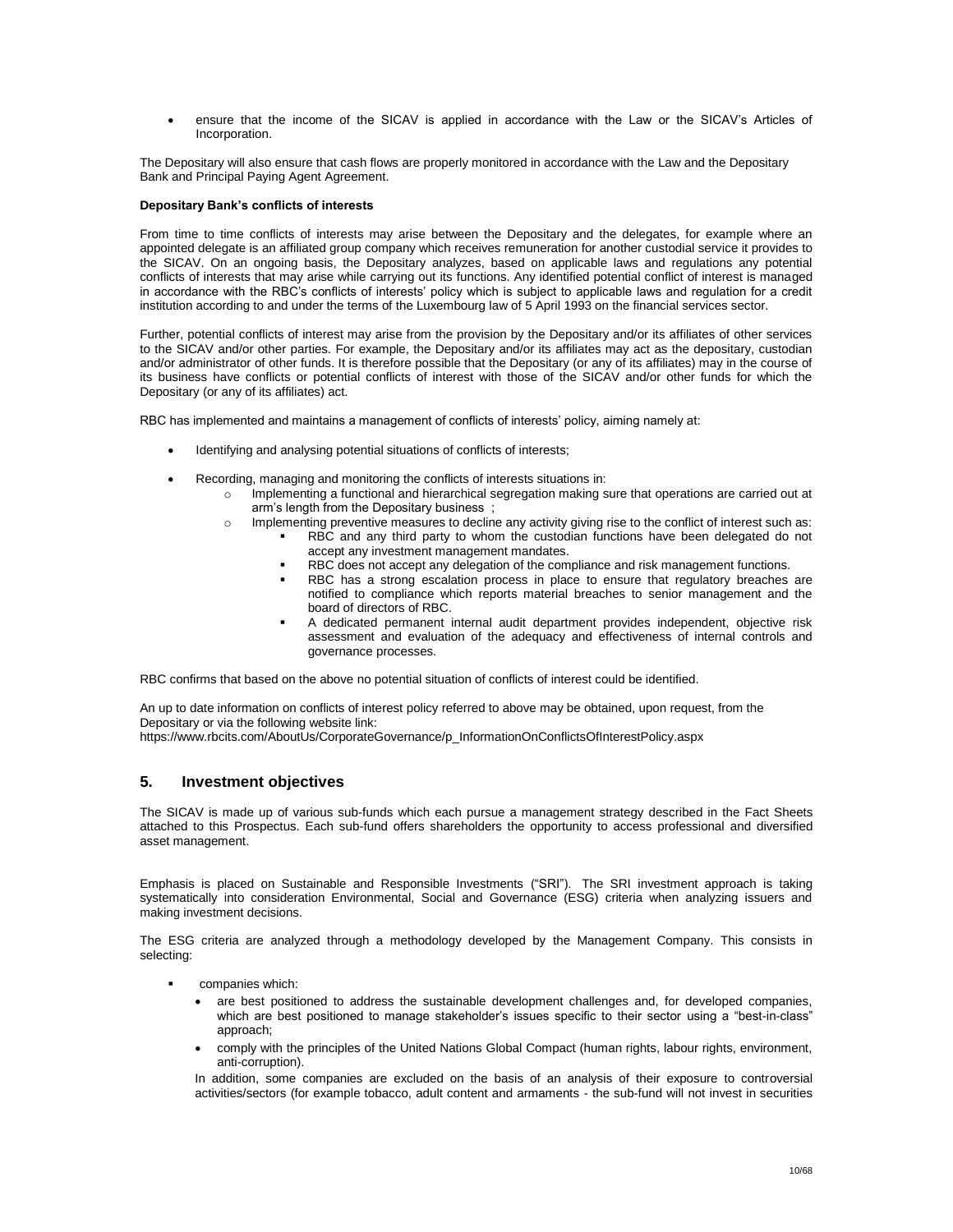of a company that manufactures, uses or possesses anti-personnel mines, cluster bombs, chemical, biological and nuclear weapons…). This analysis is companied by an active dialogue with companies.

countries well-equipped to manage their human, natural and social capital and provide economic stability.

For further information, please refer to the Management Company's website and/or annual report.

In pursuit of its investment objective, each sub-fund is likely to be exposed to various risk factors mentioned in the Fact Sheets. These risk factors are set out in this Prospectus in the clause titled "Risk factors".

In view of fluctuations of the global financial markets and other risks to which investments in transferable securities, money market instruments and other financial assets are exposed, the value of the shares may go down or up.

# <span id="page-10-0"></span>**6. Investment policy**

- 6.1. The investments of the various sub-funds of the SICAV must consist only of one or more of the following:
	- a) transferable securities and money market instruments admitted to or dealt on a regulated market as defined in the Law;
	- b) transferable securities and money market instruments dealt on another market in a Member State which is regulated, operates regularly and is recognized and open to the public;
	- c) transferable securities and money market instruments admitted to official listing on a stock exchange in a non-Member State or dealt on another market in any other country in Europe (other than those forming part of the European Union), North and South America, Asia, Oceania, Australia, or Africa, or dealt on another regulated market of a country of Europe (other than those forming part of the European Union), North and South America, Asia, Oceania, Australia, or Africa that is regulated, operates regularly, is recognized and open to the public.
	- d) recently issued transferable securities and money market instruments, provided that:
		- the terms of issue include an undertaking that application will be made for admission to official listing on a stock exchange or to another regulated market which operates regularly and is recognized and open to the public of a Member State of the European Union, any other country in Europe (other than those forming part of the European Union), North and South America, Asia, Oceania, Australia and Africa; and
		- the admission is secured within one year of issue.
	- e) units in UCITS authorized according to Directive 2009/65/EC and/or other UCI within the meaning of clause 1, paragraph (2), clauses (a) and (b) of Directive 2009/65/EC, whether established in a Member State or not, provided that:
		- such other UCI are authorized under laws which provide that they are subject to supervision considered by the CSSF to be equivalent to that laid down in EU law, and that cooperation between authorities is sufficiently ensured;
		- the level of protection guaranteed to unitholders in these other UCI is equivalent to that provided for unitholders of a UCITS and, in particular, that the rules on asset segregation, borrowing, lending and short-selling of transferable securities and money market instruments are equivalent to the requirements of Directive 2009/65/EC;
		- the activities of these other UCI are reported in semi-annual and annual reports such that their assets, liabilities, income and activities over the reporting period may be evaluated;
		- the proportion of assets that the UCITS or other UCI whose acquisition is contemplated, may invest overall, in accordance with their management rules or their documents of incorporation, in units in other UCITS or other UCI does not exceed 10%.

Furthermore, a sub-fund may acquire and/or hold shares to be issued or having been issued by one or more sub-funds of the SICAV (the one or more "target sub-funds"), without the SICAV being subject to the requirements stipulated by the Luxembourg law of 10 August 1915 on commercial companies, as amended from time to time, in terms of the subscription, acquisition and/or holding by a company of its own shares, subject, however, to the following:

- the target sub-fund does not, in turn, invest in the sub-fund invested in this target sub-fund; and
- the proportion of assets that the target sub-funds, whose acquisition is being contemplated, may invest overall in the units of other target sub-funds of the SICAV does not exceed 10%; and
- any voting rights attached to the shares in question will be suspended for as long as they are held by the sub-fund concerned, without prejudice to the appropriate treatment in the accounts and the interim reports; and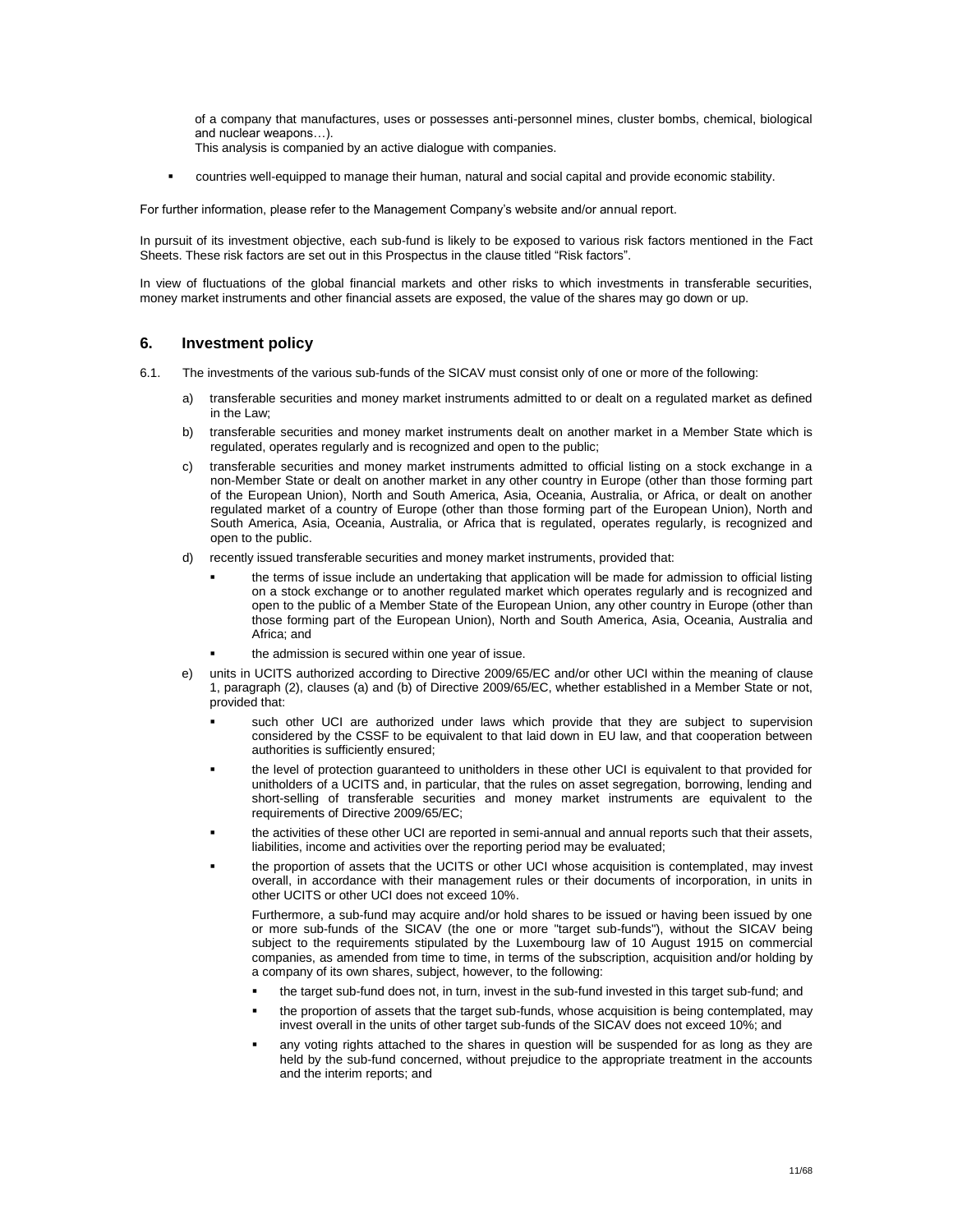- in any event, for as long as these shares are held by the SICAV, their value will not be taken into consideration for the calculation of the net assets of the SICAV for the purpose of verifying the minimum asset level imposed by the Law.
- f) deposits with a credit institution which are repayable on demand or have the right to be withdrawn, and maturing in no more than 12 months provided that the credit institution has its registered office in a Member State or, if this is not the case, that the credit institution is subject to prudential rules considered by the CSSF to be equivalent to those provided for under EU legislation;
- g) financial derivative instruments, including equivalent cash-settled instruments, dealt on a regulated market of the type referred to under clauses (b), (c) and (d) above, or financial derivative instruments traded over-thecounter ("OTC"), provided that:
	- the underlying consists of the instruments referred to in this clause 6.1, financial indices, interest rates, exchange rates or currencies, in which the sub-fund may make investments in accordance with its investment objectives;
	- the counterparties to OTC derivative transactions are institutions subject to prudential supervision and belonging to the categories authorized by the CSSF;
	- the OTC derivatives are reliably and verifiably valued on a daily basis and can, at the initiative of the SICAV, be sold, liquidated or closed by way of an offsetting transaction at their fair value at any time.

Additional information pertaining to some instruments:

A sub-fund may make use of total return swaps or other derivative financial instruments which have the same characteristics, for example, certificates for differences, for the purpose of (buying or selling) exposure, hedging or arbitration.

The underlying instruments to these operations may be either individual securities, financial indices (equities, interest rates, credit, foreign currencies, commodities, volatility, etc.) in which the sub-fund may invest in accordance with its investment objectives. A sub-fund may conduct credit derivative transactions (single underlying or on a credit index) for the purposes of exposure, hedging or arbitrage.

These transactions are undertaken with counterparties which specialize in this type of transaction and are covered by agreements among the parties. They are carried out within the framework of the investment policy and the risk profile of each individual sub-fund.

The investment policy of each sub-fund set out in the Fact Sheet specifies whether a sub-fund is permitted to make use of total return swaps or these other forms of financial derivative instruments with the same characteristics, or of credit derivatives.

- h) money market instruments other than those normally dealt on the money market which are liquid and whose value can be accurately determined at any time, if the issue or the issuer of these instruments is itself regulated for the purpose of protecting investors and savings and provided these instruments are:
	- issued or guaranteed by a central, regional or local authority, by a central bank of a Member State, by the European Central Bank, by the European Union or by the European Investment Bank, by a non-Member State or, in the case of a Federal State, by one of the members making up the federation, or by a public international body to which one or more Member States belong, or
	- issued by an undertaking whose securities are traded on the regulated markets referred to under clauses (b), (c) or (d) above, or
	- issued or guaranteed by an establishment subject to prudential supervision, in accordance with criteria defined by EU law, or by an establishment which is subject to and complies with prudential rules considered by the CSSF as being at least as stringent as those laid down by EU law, or
	- issued by other entities belonging to categories approved by the CSSF provided that investments in such instruments are subject to investor protection rules equivalent to those laid down in the preceding three paragraphs, and provided the issuer is a company whose capital and reserves amount to at least ten million euro (EUR 10,000,000), and who presents and publishes its annual accounts in accordance with the fourth Directive 78/660/EEC, is an entity which, within a group of companies which includes one or more listed companies, is dedicated to the financing of the group, or is an entity which is dedicated to the financing of securitization vehicles which benefit from a banking liquidity line.
- 6.2. A sub-fund may hold ancillary liquid assets.
- 6.3. The SICAV may acquire the movable or immovable property essential to the direct exercise of its activities.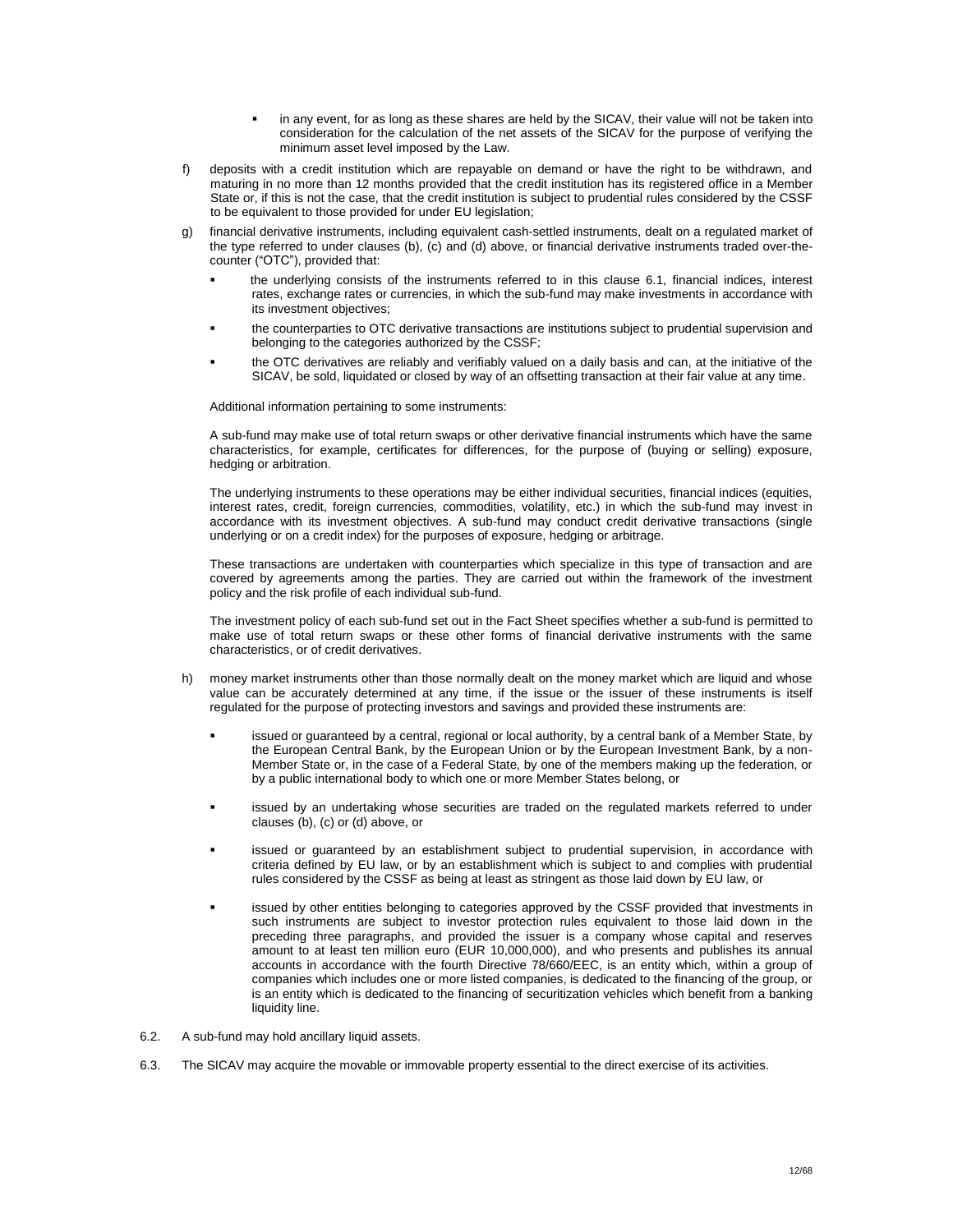#### **6.4. Efficient portfolio management techniques**

In order to increase its yield and/or reduce its risks, each sub-fund is authorized to make use of the following efficient portfolio management techniques covering transferable securities and money market instruments:

#### **6.4.1. Securities lending transactions**

The SICAV shall not engage in securities lending transactions.

#### **6.4.2. Repurchase transactions and reverse repurchase transactions**

#### a) Reverse repurchase transactions

Each sub-fund may enter into reverse repurchase transactions for which, on maturity, the seller (counterparty) is required to take back the asset contained in the repurchase agreement and the sub-fund is required to return the asset contained in the reverse repurchase agreement. The type of securities covered by the reverse repurchase agreement and the counterparties must meet the requirements of CSSF circular 08/356. Securities subject to reverse repurchase agreements must also comply with the relevant sub-fund's investment policy and must, along with the other securities the sub-fund has in its portfolio, fully meet the sub-fund's investment restrictions.

For the term of the reverse repurchase agreement, the sub-fund may not sell or use the securities which are subject to such agreement as a pledge/guarantee, unless the sub-fund has other means to cover its obligation to return the securities under the agreement.

#### b) Repurchase transactions

In line with CSSF Circular 08/356, each sub-fund may enter into repurchase transactions which consist of the purchase and sale of securities with a clause reserving the seller the right or the obligation to repurchase from the acquirer the securities sold at a price and term specified by the two parties in their contractual arrangement.

The sub-fund in question must, on expiration of the term of the repurchase agreement, have the necessary assets to meet its redemption obligations.

The use of these transactions must not result in a change of the sub-fund's investment objectives or result in additional risks being taken which exceed its risk profile as defined in the Prospectus.

The risks associated with efficient portfolio management techniques, namely counterparty risk, delivery risk and risk of conflicts of interest, defined in this Prospectus in the clause titled "Risk factors", are to be considered in the context of the measures described in clause 6.4.3.

#### **6.4.3. Measures to limit the risks associated with efficient portfolio management techniques**

#### a) Measures to limit counterparty and delivery risks

- Selection of counterparties: The counterparties to these transactions are approved by the Management Company's risk management team and, when the transactions are initiated, have a minimum short-term rating of A-2 or equivalent from at least one recognized rating agency.
- Financial guarantees: See clause 7.10. titled "Management of financial guarantees for OTC derivative products and efficient portfolio management techniques".
- Restrictions on reinvestment of financial guarantees received: See clause 7.10. titled "Management of financial guarantees for OTC derivative products and efficient portfolio management techniques".

#### b) Measures taken to reduce the risk of conflicts of interest

To reduce the risk of a conflict of interest, the Management Company has established a process for selecting and monitoring counterparties through committees organized by its risk management team. In addition, the remuneration of transactions with these counterparties is in line with market practices in order to avoid any conflict of interest.

#### **6.4.4. Periodic investor information**

Investors are advised to seek for further information on the use of these efficient portfolio management techniques in the financial reports.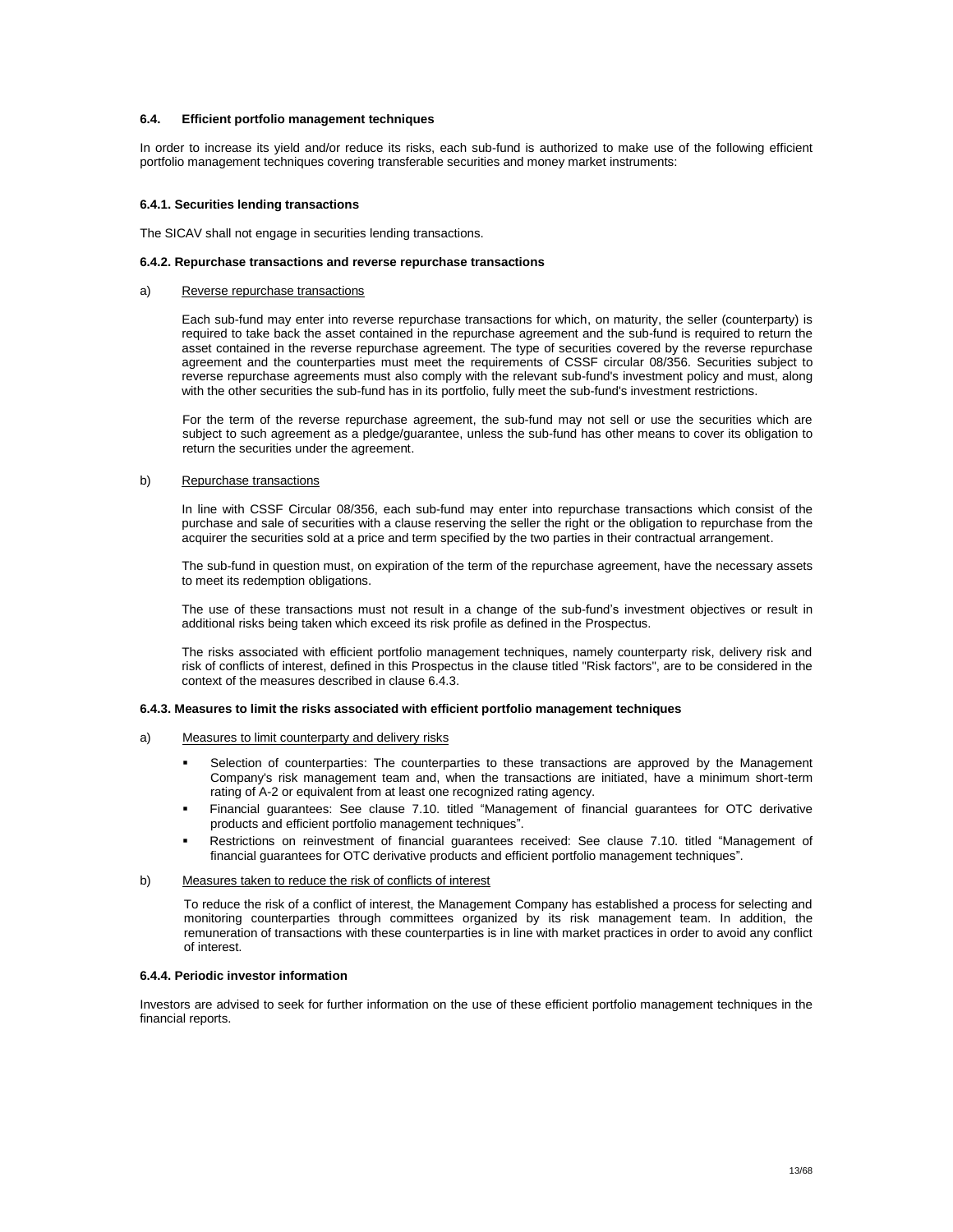# <span id="page-13-0"></span>**7. Investment restrictions**

- 7.1. a) A sub-fund may not:
	- invest more than 10% of its assets in transferable securities or money market instruments other than those referred to in clause 6.1.,
	- acquire precious metals or certificates representing precious metals.

A sub-fund may invest no more than 10% of its assets in transferable securities or money market instruments issued by the same entity.

A sub-fund may invest no more than 20% of its assets in deposits made with a single entity.

The counterparty risk of a sub-fund in an OTC derivatives transaction may not exceed 10% of its assets when the counterparty is one of the credit institutions referred to in clause 6.1. (f) or 5% of its assets in other cases.

In over-the-counter transactions, the counterparties, when the transactions are initiated, have a minimum short-term rating of A-2 or equivalent from at least one recognized rating agency.

The SICAV may be party to agreements under the terms of which financial guarantees may be granted under the conditions set in clause 7.10.

Additional information on these financial derivative instruments, notably the identity of the one or more counterparties to the transactions, along with the type and the amount of financial guarantees received by the SICAV, are shown in the annual report of the SICAV.

b) The total value of the transferable securities and money market instruments held by the sub-fund in the issuers in each of which it invests more than 5% of its assets must not exceed 40% of the value of its assets. This limit does not apply to deposits with financial institutions subject to prudential supervision or to OTC derivative transactions with such institutions.

Notwithstanding the individual limits established in clause 7.1. (a) above, a sub-fund may not combine, if this were to result in it investing more than 20% of its assets in a single entity, several of the following items:

- investments in transferable securities or money market instruments issued by this entity,
- deposits made with this entity, or
- exposures arising from OTC derivative transactions with this entity.
- c) The 10% limit specified in clause 7.1 (a) above may be raised to a maximum of 35% if the transferable securities and money market instruments are issued or guaranteed by a Member State, by its local authorities, by a non-Member State of the EU or by public international bodies to which one or more Member States belong.
- d) The 10% limit specified in clause 7.1 (a) above may be raised to a maximum of 25% in the case of certain bonds when these are issued by a credit institution which has its registered office in a Member State and which is subject by law to special supervision by the public authorities designed to protect bond-holders. In particular, the sums arising from the issue of these bonds must be invested, according to the legislation, in assets which, throughout the period of validity of the bonds, cover the claims arising from the bonds and which, in the event of the issuer's bankruptcy, would be used in priority for the repayment of the capital and the payment of accrued interest.

If a sub-fund invests more than 5% of its assets in the bonds as referred to in the preceding paragraph and issued by a single issuer, the total value of these investments may not exceed 80% of the asset value of this sub-fund.

e) The transferable securities and money market instruments referred to in clause 7.1. (c) and (d) above will not be taken into account for the purpose of applying the limit of 40% referred to in clause 7.1. (b).

The limits established in clause 7.1. (a), (b), (c) and (d) may not be combined: consequently, investments in transferable securities or money market instruments issued by a single entity, deposits or derivative instruments with this same entity, in accordance with clause 7.1. (a), (b), (c) and (d), may not exceed in total 35% of the assets of the sub-fund.

Companies which are included in the same group for the purposes of consolidated accounts, as defined in accordance with Directive 83/349/EEC or in accordance with recognized international accounting rules, are regarded as a single entity for the purpose of calculating the limits set down in this clause 7.1.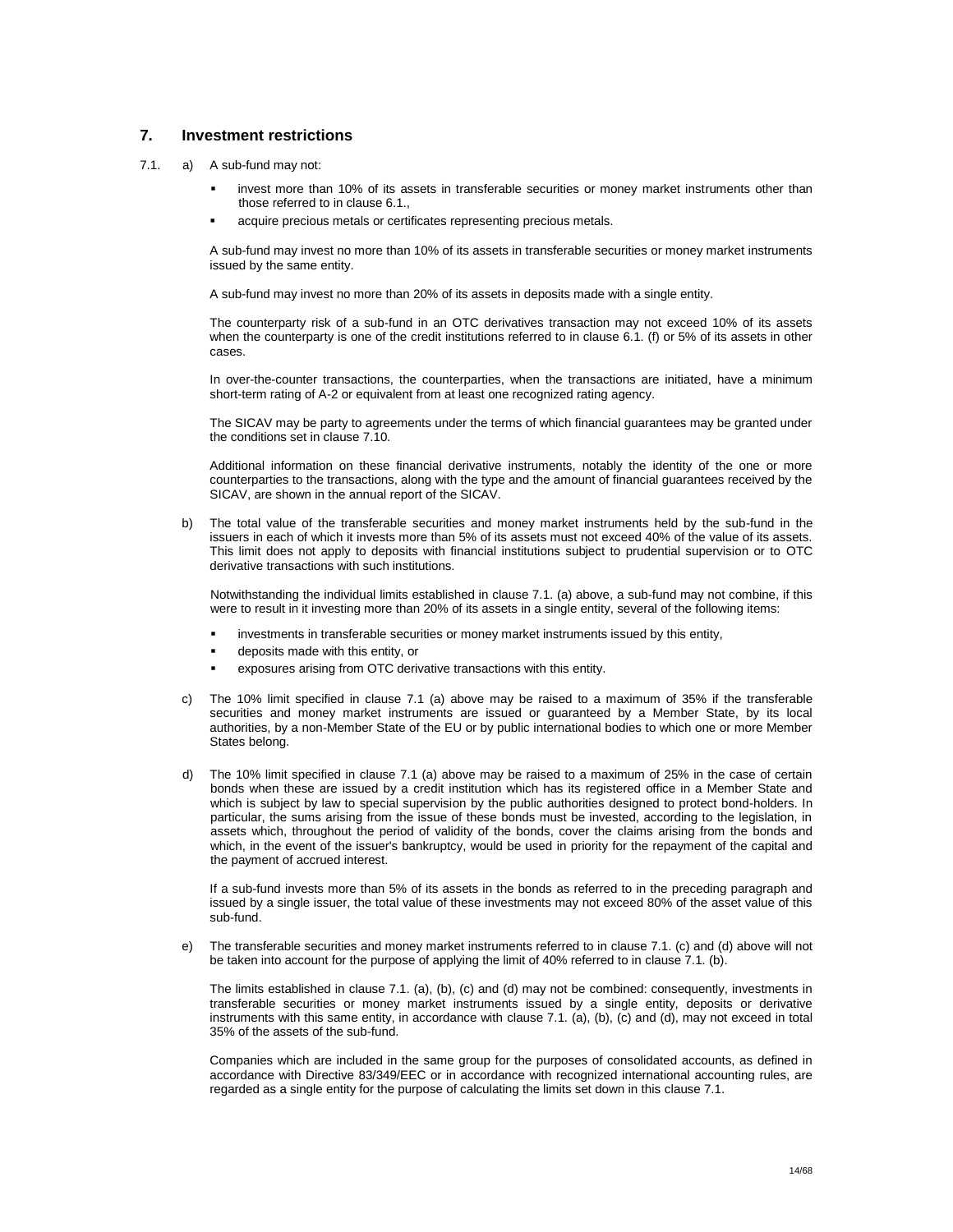A sub-fund may cumulatively invest up to 20% of its assets in transferable securities and money market instruments within a single group.

- 7.2. By way of exception to the restrictions specified in clause 7.1., sub-funds whose investment policy is to replicate an equity or bond index (hereinafter the "Benchmark Index") may raise the limits to a maximum of 20% for investments in equities and/or bonds issued by a single entity, provided that:
	- the composition of the index is sufficiently diversified;
	- the index adequately represents the market to which it refers;
	- the index is published in an appropriate manner.

The 20% limit referred to above is raised to 35% if this proves to be justified by exceptional conditions on the markets, in particular, on regulated markets where certain transferable securities or certain money market instruments are largely dominant. Investing up to this limit is only authorized for a single issuer.

- **7.3. As an exemption from the restrictions specified in clause 7.1. above, each sub-fund is authorized to invest, according to the principle of risk spreading, up to 100% of its net assets in different issues of transferable securities and money market instruments issued or guaranteed by a Member State, by its local authorities, by any member State of the OECD or by public international bodies to which one or more Member States of the EU belong. If a sub-fund exercises this latter option, it must hold transferable securities belonging to at least 6 different issues but securities belonging to the same issue may not exceed 30% of the total amount of the total net assets.**
- 7.4. a) A sub-fund may acquire units of the UCITS and/or other UCI stated under clause 6.1. (a), provided it does not invest more than 20% of its assets in a single UCITS or other UCI. For the purpose of applying this investment limit, each sub-fund of an umbrella UCI is regarded as a separate issuer, provided the principle of the segregation of the liabilities of the various sub-funds with regard to third parties is ensured.
	- b) Investments in units of UCI other than UCITS may not exceed in total 30% of the assets of a UCITS. Where a sub-fund has acquired units of UCITS and/or other UCI, the assets of those UCITS or other UCI are not combined for the purposes of calculating the limits set down in clause 1 above.
	- c) If a sub-fund invests in the units of other UCITS and/or other UCI which are managed, directly or by delegation, by the Management Company or by any other company with which the Management Company is associated by common-management or control or by means of a significant direct or indirect shareholding, the Management Company or the other company may not charge subscription or redemption fees for the sub-fund's investment in the units of said other UCITS and/or other UCI.
- 7.5. a) The SICAV may not acquire shares with voting rights allowing it to exercise a significant influence on the management of an issuer.
	- b) The SICAV may not acquire more than:
		- 10% of the non-voting shares of a single issuer,
		- 10% of the debt securities of a single issuer,
		- 10% of the money market instruments of a single issuer,
		- 25% of the units of the same UCITS or other UCI.

The limits set down in the second, third and fourth indents of clause 7.5. (b) above may be disregarded at the time of acquisition if at that time the gross amount of the bonds or money market instruments, or the net amount of the securities in issue, cannot be calculated.

- c) The limits set down in clauses 7.5. (a) and (b) above do not apply to:
	- transferable securities and money market instruments issued or guaranteed by a Member State or by its local authorities;
	- transferable securities and money market instruments issued or guaranteed by a non-Member State of the EU;
	- transferable securities and money market instruments issued by public international bodies to which one or more Member States belong;
	- shares held in the capital of a company incorporated in a non-Member State which invests its assets mainly in securities of issuing bodies having their registered office in that state, where under the legislation of that state, such holding represents the only way in which the SICAV, for each sub-fund, can invest in the securities of issuing bodies of that state and provided that the investment policy of the company complies with regulations governing risk diversification as well as restrictions with regard to control laid down therein;
	- shares held in the capital of subsidiary companies which carry on the business of management, advice or marketing in the country/state where the subsidiary is established, in regard to the repurchase of the shares at the shareholder(s)' request, exclusively on its/their behalf.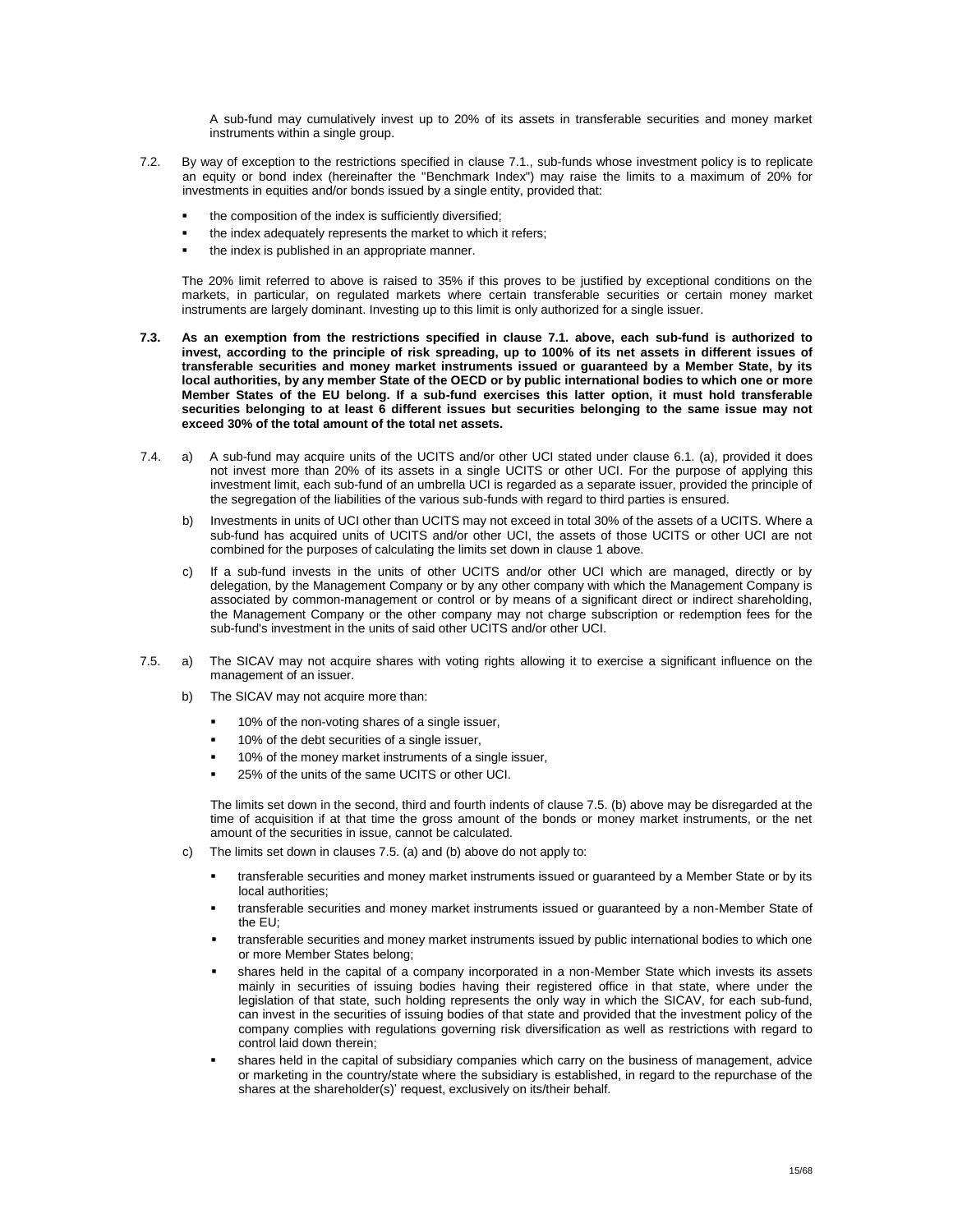- 7.6. a) The SICAV may not borrow. However, a sub-fund may acquire currencies through back-to-back loans;
	- b) By way of derogation from clause (a):
		- the sub-funds may borrow provided the loans are temporary and represent a maximum of 10% of their assets;
		- the SICAV may borrow provided the loans afford the acquisition of immovable property essential to the direct exercise of its activities, and represent a maximum of 10% of its assets.

Where the SICAV is authorized to borrow under the terms of clause (b) above, these loans will not exceed a total of 15% of its assets.

- 7.7. a) A sub-fund may not grant loans or stand as guarantor in respect of third parties.
	- b) Clause (a) will not prevent the sub-funds from acquiring the transferable securities, money market instruments or other financial instruments referred to in clause 6.1. (a), (g) and (h), which are not fully paidup.
- 7.8. A sub-fund may not short-sell transferable securities and money market instruments or other financial instruments referred to under clause 6.1 (a), (g) and (h),
- 7.9. a) The sub-funds need not necessarily follow the limits stated in this clause 7 when exercising the subscription rights relating to the transferable securities or money market instruments forming part of their assets.

While ensuring that the principle of risk distribution is followed, newly approved sub-funds may deviate from the provisions of clauses 7.1, 7.2, 7.3 and 7.4 for a period of six months from their approval date.

- b) If the limits referred to in clause 7 are exceeded unintentionally by the sub-fund or as a result of the exercise of the subscription rights, the sub-fund's primary objective in its sales transactions will be to regularize this situation in the interests of the shareholders.
- c) In the month preceding a closure, cancellation, liquidation or demerger transaction, and in the thirty days preceding a sub-fund merger, the investment policy of the sub-funds affected by these operations may be deviated from, as indicated in the Fact Sheets.

#### **7.10. Management of financial guarantees for OTC derivative products and efficient portfolio management techniques**

a) General criteria

All financial guarantees to reduce exposure to counterparty risk must at all times satisfy the following criteria:

- Liquidity: any financial guarantee received in a form other than cash will have a strong level of liquidity and will be traded on a regulated market or within the framework of a multilateral trading system making use of transparent price setting methods such that it can be quickly sold at a price close to the valuation prior to the sale.
- Valuation: the financial guarantee received will be valued at least on a daily basis and assets with highly volatile prices will only be accepted as financial guarantee if sufficiently prudent security margins are in place.
- Quality of issuer credit: the financial guarantee received must be of high quality.
- Correlation: the financial guarantee received must be issued by an entity which is independent of the counterparty and whose valuation is not strongly correlated with the counterparty's performance.
- Diversification: the financial guarantee must be sufficiently diversified in terms of the countries, markets and issuers (as regards net assets). As regards issuer diversity, the maximum exposure to an issuer through the financial guarantee received shall not exceed 20% of the net assets of the respective sub-fund. However, a sub fund may be fully collateralized in different transferable securities and money market instruments issued or guaranteed by a Member State, one or more of its local authorities, a third country, or a public international body to which one or more Member States belong. Such a UCITS should receive securities from at least six different issues, but securities from any single issue should not account for more than 30% of the UCITS' net asset value.

The management risks connected with financial guarantees, such as operational and legal risks, will be identified, managed and restricted by the risk management process.

In the event of transfer of ownership, the financial guarantee received will be held by the Depositary Bank. Other types of agreements giving rise to financial guarantees may be held by an external custodian subject to prudential supervision which is not connected to the supplier of the financial guarantee.

The financial guarantee received should be capable of being fully enforced by the SICAV at any time without reference to or approval from the counterparty.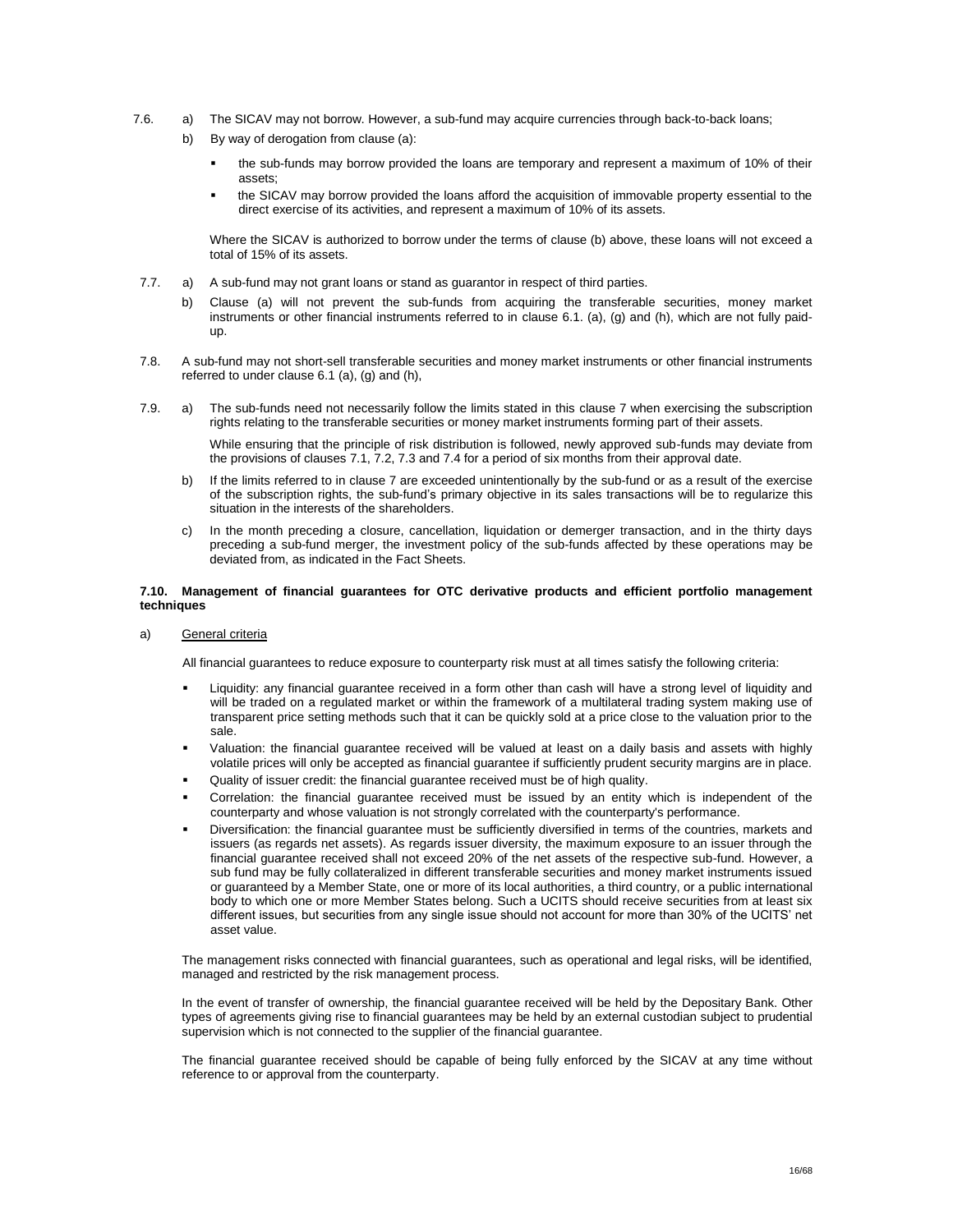#### b) Types of authorized financial guarantee

- cash denominated in the reference currency of the respective sub-fund;
- good quality debt securities (rated at least **BBB-/Baa3 or equivalent** by one of the ratings agencies) issued by public sector issuers from an OECD country (states, supranational bodies) and of a minimum issue size of EUR 250,000,000 (two hundred and fifty million euro);
- good quality debt securities (rated at least **BBB-/Baa3 or equivalent** by one of the ratings agencies) issued by private sector issuers from an OECD country (states, supranational bodies) and of a minimum issue size of EUR 250,000,000 (two hundred and fifty million euro);
- shares listed or traded on a regulated market of a Member State of the European Union or on a stock exchange of a state which is a member of the OECD provided the shares are included in a significant index;
- shares or units in undertakings for collective investment offering adequate liquidity and investing in money market instruments, high quality bonds or shares that meet the conditions stated above.

The risk management team of the Management Company may impose stricter criteria in terms of financial guarantees received and thereby exclude certain types of instruments, certain countries, certain issuers or even certain securities.

#### c) Level of financial guarantee

The Management Company has put in place a policy which requires a level of financial guarantee based on the type of transactions as follows:

- repurchase agreements and reverse repurchase agreements: 100% of the value of the assets transferred;
- OTC financial derivative instruments: In OTC financial transactions, some sub-funds may cover operations by making cash margin calls in the currency of the sub-fund in accordance with the restrictions laid down in clause 7.1 of the present Prospectus as regards the counterparty risk.

#### d) Discounting policy

The Management Company has put in place a discounting policy suited to each category of assets received as financial guarantee.

For each of the categories of assets detailed below, the Management Company will apply the following discounts:

| Asset category                                  | <b>Discount</b> |
|-------------------------------------------------|-----------------|
| Cash                                            | 0%              |
| Debt securities issued by public sector issuer  | $0 - 3%$        |
| Debt securities issued by private sector issuer | $0 - 5%$        |
| Shares, UCI shares/units                        | $0 - 5%$        |

#### e) Reinvestment of cash

Financial guarantee received in cash can only be placed with those entities stated in clause 6.1. (f) of the Prospectus, invested in good quality government bonds, used for the purpose of repurchase transactions that can be recalled at any time and/or invested in short-term monetary funds, in accordance with the applicable diversification criteria. Although invested in assets with a low degree of risk, investments may nevertheless include a limited financial risk.

Non-cash financial guarantees may not be sold or reinvested or pledged.

# <span id="page-16-0"></span>**8. Risk factors**

The SICAV's sub-funds may be exposed to various risks depending on their investment policy. The principal risks to which the sub-funds may be exposed are shown below. However, the risk descriptions below do not purport to be exhaustive and potential investors should take note firstly of the whole of this Prospectus and secondly of the "Risk and Return Profile" section shown in the key investor information document. It is also recommended that investors consult their professional advisors before investing. In addition, each Fact Sheet states the non-marginal risks to which the respective sub-fund may be exposed.

The net asset value of a sub-fund may rise or fall and shareholders may not receive back the amount invested or obtain any return on their investment.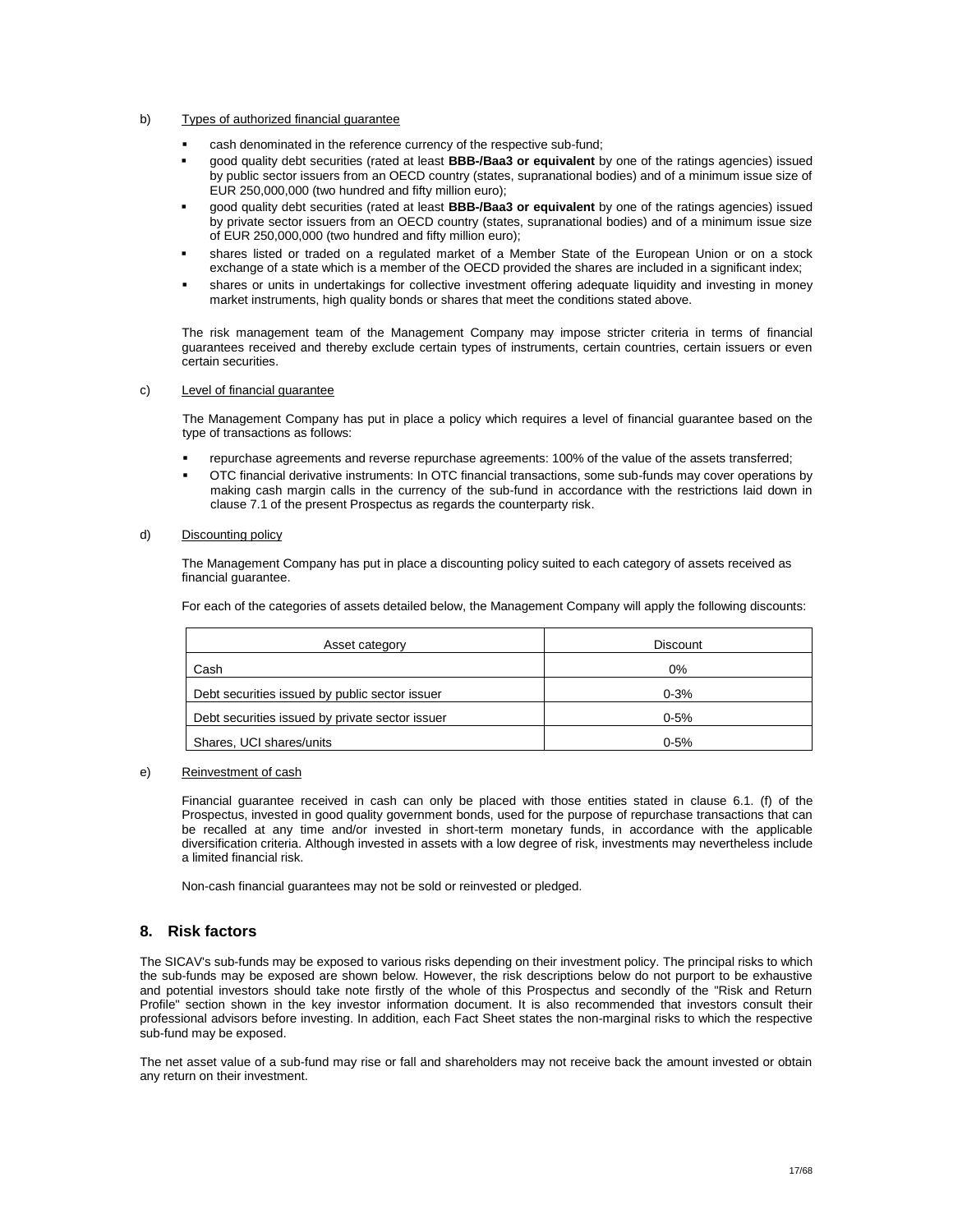- **Risk of loss of capital**: there is no guarantee for investors relating to the capital invested, and investors may not receive back the full amount invested.
- **Liquidity risk:** liquidity risk is the risk that a position in a sub-fund's portfolio cannot be sold, liquidated or closed at a limited cost and within a sufficiently short time, thus jeopardizing the sub-fund's ability to comply at any time with its obligations to redeem the shares of investors at their request. On certain markets (in particular emerging and high-yield bonds, and equities with low market capitalization), the quotation spreads may widen under less favorable market conditions, which could impact the net asset value when assets are purchased or sold. Furthermore, in the event of a crisis on these markets, the securities could also become difficult to trade.
- **Interest rate risk**: a change in interest rates, resulting notably from inflation, may cause a risk of losses and reduce the net asset value of the sub-fund (particularly in the event of a rate increase if the fund has a positive rate sensitivity and in the event of a rate decline if the fund has a negative rate sensitivity). Long term bonds (and related derivatives) are more sensitive to interest rate variations. A change in inflation, in other words a general rise or fall in the cost of living, is one of the factors potentially affecting interest rates and consequently the NAV.
- **Credit risk:** risk that an issuer or a counterparty will default. This risk includes the risk of changes in credit spreads and default risk.

Some sub-funds may be exposed to the credit market and/or particular issuers whose prices will change based on the expectations of the market as regards their ability to repay their debt. These sub-funds may also be exposed to the risk that a selected issuer will default, i.e. will be unable to honor its debt repayment, in the form of coupons and/or principal. Depending on whether the sub-fund is positively or negatively positioned on the credit market and/or some issuers in particular, an upward or downward movement of the credit spreads, or a default, may negatively impact the net asset value.

- **Equity risk**: Investments in common stocks and other equity securities are particularly subject to the risk of changing economic, stock market, industry and company conditions and the risks inherent in the portfolio managers' ability to anticipate such changes that can adversely affect the value of the SICAV's holdings. Opportunity for greater gain often comes with greater risk of loss.
- **Concentration risk**: risk related to a significant concentration of investments in a specific asset class or certain markets. This means that changes in these assets or these markets have a significant impact on the sub-fund's portfolio value. The greater the diversification of the sub-fund's portfolio, the lesser the risk of concentration. This risk is also greater for instance on more specific markets (certain regions, sectors or themes) than on broadly diversified markets (worldwide distribution).
- **Foreign exchange risk**: foreign exchange risk derives from the sub-fund's direct investments and its investments in forward financial instruments, resulting in exposure to a currency other than the sub-fund's valuation currency. Changes in the exchange rate of this currency in relation to that of the sub-fund may negatively affect the value of assets in the portfolio.
- **Counterparty risk**: the sub-funds may use OTC derivative products and/or efficient portfolio management techniques. These transactions may cause counterparty risk, i.e. losses incurred in connection with commitments contracted with a defaulting counterparty.
- **Emerging countries risk**: market movements can be stronger and faster on these markets than on the developed markets, which could cause the net asset value to fall in the event of adverse movements in relation to the positions taken. Sectoral concentration risks may also be prevalent on some emerging markets. These risks may also heighten volatility. Emerging countries can experience serious political, social, legal and fiscal uncertainties or other events that could impact negatively on the sub-funds investing in them.
- **Derivatives risk**: derivatives are investments whose value depends on (or is derived from) the value of an underlying instrument, such as a security, asset, reference rate or index. Derivative strategies often involve leverage, which may exaggerate a loss, potentially causing the sub-fund to lose more money than it would have lost had it invested in the underlying instrument. Derivatives may be difficult to sell, unwind or value. Derivatives may also be subject to counterparty risk, which is the risk that the counterparty (the party on the other side of the transaction) on a derivative transaction will be unable to honor its contractual obligations to the sub-fund. Futures may be more volatile than direct investments in the instrument underlying the futures, and may not correlate perfectly to the underlying instrument. Futures also may involve a small initial investment relative to the risk assumed, which could result in losses greater than if they had not been used. Due to fluctuations in the price of the underlying security, the sub-fund may not be able to profitably exercise an option and may lose its entire investment in an option. Swap transactions tend to shift the sub-fund's investment exposure from one type of investment to another, and therefore entail the risk that a party will default on its payment obligations to the subfund.
- **Delivery risk**: a sub-fund may want to liquidate assets which at that time are subject to a transaction with a counterparty. In this case, the sub-fund would recall these assets from the counterparty. Delivery risk is the risk that the counterparty, although contractually obliged, may not be able in operational terms to return the assets quickly enough to allow the sub-fund to honor the sale of these instruments on the market.
- **Model risk**: the management process of some sub-funds relies on establishing a model which is used to identify signals based on past statistical results. There is a risk that the model is inefficient and that the strategies used will produce a poor performance. There is no guarantee that past market situations will be reproduced in the future.
- **Risk of conflicts of interest**: selection of a counterparty based on reasons other than the sole interest of the SICAV and/or unequal treatment in the management of similar portfolios could be the main sources of conflicts of interest.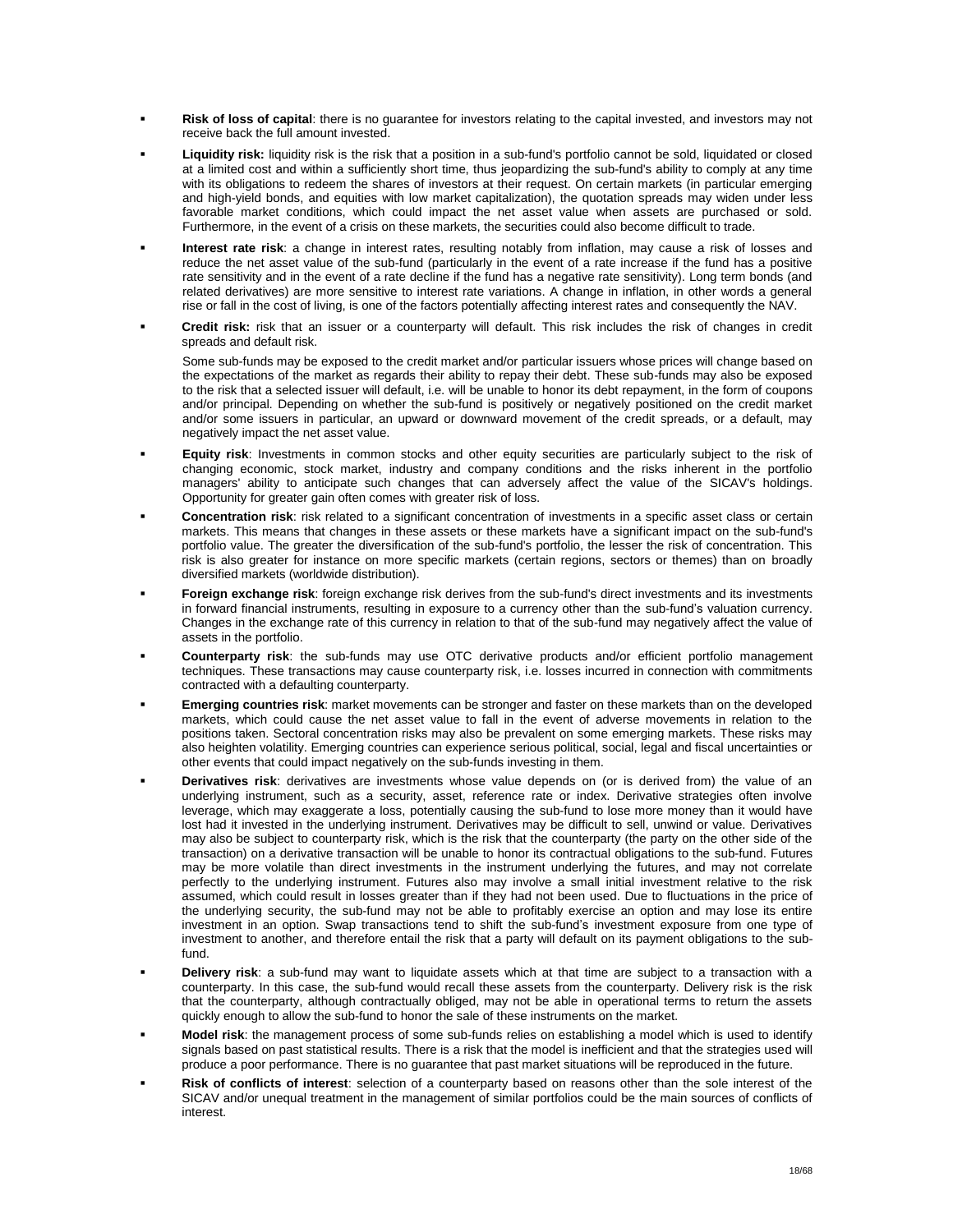- **Hedging risk**: the SICAV may make available "Currency Hedged Shares" and "Interest Rate Hedged Shares" in certain of the sub-funds. Investors should be aware that a variety of techniques will be utilized in order to implement the required hedging and that such techniques involve different risks. Any costs incurred as a result of the implementation of such hedging will be borne by the relevant share class. There can be no assurance or guarantee that the portfolio manager will be able to fully hedge or be successful in hedging the relevant risks on the share class.
- **Risk associated with external factors**: uncertainty about the sustainability of some external environmental factors (such as tax regime or regulatory changes) that may have an impact on the SICAV's activities.

#### **Risk associated with investing in Contingent Convertible Bonds ("CoCos"):**

CoCos – or subordinated contingent capital securities – are instruments issued by banking institutions to increase their equity capital buffers in order to comply with new banking regulations which require them to increase their capital margins.

- **Trigger threshold risk:** these debt securities are automatically converted into shares or depreciated (loss of interest and/or capital) when predefined trigger thresholds are reached, as, for example, in the case of noncompliance with the minimum level of capital required for the issuer.
- **Capital structure inversion risk**: contrary to the classic capital hierarchy, CoCos investment may be exposed to the risk of loss of capital while equity holders may not.
- **Discretionary coupon cancellation**: coupon payments are entirely discretionary and may be cancelled by the issuer at any point.
- **Risk associated with the innovative structure of CoCos:** given the lack of past experience with these instruments, it is uncertain how they will perform under certain market conditions (for example, a general problem with the asset class).
- **Deferred redemption risk**: While CoCos are perpetual instruments, they may, however, be redeemed on a determined date ("date of call") and at a predetermined level with the approval of the competent authority. There is, however, no guarantee that CoCos will be repaid on the scheduled date or that they will ever be repaid. Consequently, the sub-fund may never recover its investment.
- Investment are often made in these types of instruments because of their attractive return, owing to the complexity involved, which only a well-informed investor may be in a position to understand.
- **Risk associated with Chinese A equities**: in addition to the emerging country risk mentioned above, Chinese A equities also come with the following specific risks:
	- Risks associated with entry and exit restrictions and limited liquidity:

Chinese A equities are accessible only to certain investors who use a special market access system (a trading and clearing system), the Stock Connect between the stock exchanges of Hong Kong and Shanghai and/or through any similar acceptable securities trading and clearing linked program or access instruments which may be available to the fund in the future ("Stock Connect"). As these entry conditions restrict the volumes exchanged and the stock market capitalizations, and therefore liquidity of the securities, they can accentuate the fluctuations (both upwards and downwards) and could be the subject of ill-defined regulatory changes. Restrictions on the repatriation of financial flows abroad cannot be excluded, for instance. A equities are also restricted in share ownership terms, particularly as regards the maximum proportion of foreign shareholders.

As a result, regardless of the wishes of the asset manager:

- increasing positions may prove impossible,
- sales could be mandatory and entail losses,
- sales could prove temporarily impossible, thereby exposing the sub-fund to unexpected risks, in extreme cases even preventing it from immediately honoring redemption requests from shareholders.

Shareholders can find additional information on the following website: [http://www.hkex.com.hk/eng/market/sec\\_tradinfra/chinaconnect/chinaconnect.htm.](http://www.hkex.com.hk/eng/market/sec_tradinfra/chinaconnect/chinaconnect.htm)

Risks associated with trading and custody arrangements:

The Stock Connect program that provides access to the Chinese A stock market does not meet all the standard criteria applicable to developed markets as regards the trading, clearing and custody of securities. It is subject to regulatory and operational evolutions, such as by way of non-restricting example, restrictions of volumes or changes in the conditions of investor eligibility and/or of the securities that are traded there. The trading days are also subject to the opening of several markets (China and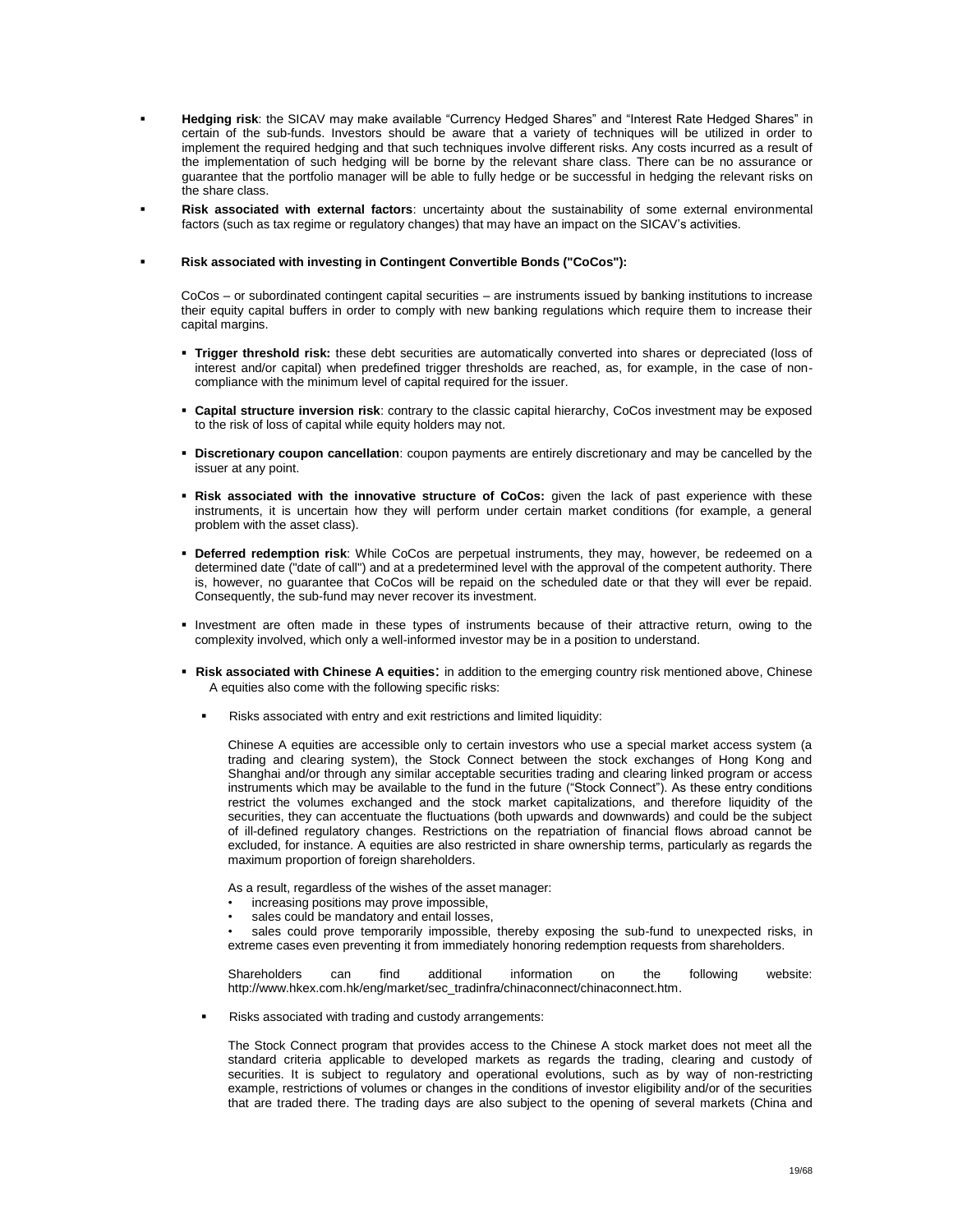Hong-Kong). These factors could act as a brake on investing and especially disinvesting quickly on this market segment. Meanwhile the sub-fund could see the value of its securities change unfavorably.

Besides, the valuation of some securities could be temporarily uncertain (particularly in the case of suspension of trading) and the Board of Directors of the SICAV could then obliged to value the securities concerned on the basis of the information in its possession.

# <span id="page-19-0"></span>**9. Risk Management**

The Management Company has put in place a system of risk management procedures in order to measure the risk of the positions and their contribution to the overall risk of the portfolio.

The method of determining the overall risk is established on the basis of the investment policy and strategy of each subfund (and, in particular, on the basis of the use of derivative financial instruments).

One of the two methods below is used to monitor the overall risk: commitment method or the value at risk method. The method used is stated in the Fact Sheet of each sub-fund.

#### a) Commitment method

This method consists in converting the derivative financial instruments into equivalent positions in the underlying assets (where applicable, based on their respective sensitivity). This conversion may, if necessary, be replaced by the notional value.

A derivative financial instrument will not be accounted for in the calculation of the overall risk in the following situations:

- if the simultaneous holding of this instrument linked to a financial asset and cash invested in risk-free assets is equivalent to the direct holding of the financial asset in question;
- if this financial instrument exchanges the performance of the financial assets held in the portfolio for the performance of other benchmark financial assets (at no additional risk relative to the direct holding of the benchmark financial assets).

The sub-fund may offset buying and selling positions in derivative financial instruments concerning identical underlying assets, regardless of the maturity of the contracts. Furthermore, offsetting is also permitted between derivative instruments and directly held assets, provided the two positions concern the same asset or assets whose historic yields are closely correlated. Offsetting may be in terms of market value or in terms of risk indicator.

The global risk assumed by the SICAV's sub-funds may not exceed 210% of the net asset value.

#### b) Value at risk (VaR) method

A VaR model is used to quantify the maximum potential loss that could be incurred by the sub-fund's portfolio under normal market conditions. This loss is estimated for a given period of time (holding period of 1 month) and a given confidence interval (99%).

The VaR may be calculated as an absolute or a relative value:

Relative VaR limit

The overall risk arising from all the portfolio positions calculated through the VaR may not exceed twice the VaR of a benchmark portfolio with the same market value as the sub-fund. This management limit applies to all sub-funds for which a benchmark portfolio may be adequately defined. For the sub-funds in question, the benchmark portfolio is mentioned in the Fact Sheets.

Absolute VaR limit

The overall risk of all the portfolio positions calculated through the VaR may not exceed an absolute VaR of 20%. This VaR must be calculated on the basis of an analysis of the investment portfolio.

If the overall risk is calculated via the VaR method, the expected leverage level and the possibility of a higher leverage level is referred to in the Fact Sheet of the sub-fund in question.

# <span id="page-19-1"></span>**10. The shares**

From the time of their issue, the shares of the SICAV participate equally in the profits and any dividends of the SICAV and the proceeds of its liquidation. Shares do not carry any preferential or pre-emptive rights and each whole share, regardless of its net asset value, carries the rights to one vote at any general meeting of shareholders. Shares must be fully paid-up and are issued at no par value.

There is no restriction as to the number of shares issued. In the event of liquidation, each share carries the right to a pro rata amount of the net liquidation proceeds.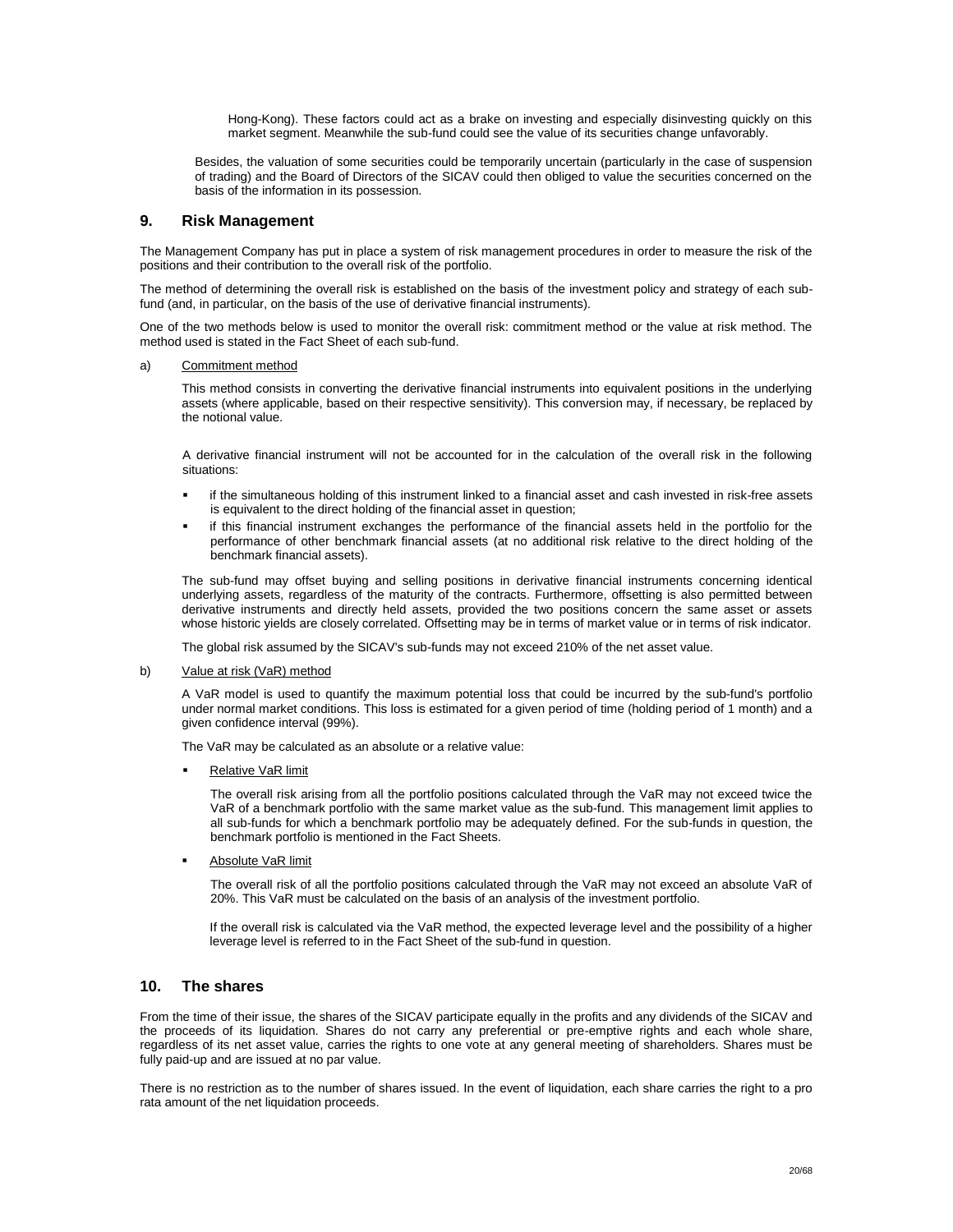The SICAV offers different share classes per sub-fund. Details of these are mentioned in the Fact Sheet of each sub-fund.

The shares of each share class shall be in registered form only. Shares may also be held and transferred through accounts maintained with clearing systems.

No certificate representing their shares will be issued. Instead, the SICAV may issue a written confirmation of entry in the register if so requested by the shareholder.

Fractions of shares divided into thousandths may be issued.

# <span id="page-20-0"></span>**11. Listing of shares**

The shares may be listed on an official stock exchange, as indicated in the Fact Sheet of the sub-fund.

# <span id="page-20-1"></span>**12. Issue of shares and subscription and payment procedures**

The Board of Directors is authorized to issue an unlimited number of shares at any time. The shares are issued at a price corresponding to the net asset value per share of the corresponding share class. This price may be increased by a subscription fee, as detailed in the Fact Sheets of the sub-funds.

The SICAV's Board of Directors reserves the right to apply different arrangements for certain countries in order to comply with the laws, regulations and administrative provisions of those countries and provided the investment documents in relation to those countries make due mention of these requirements.

In order to be processed on the basis of the net asset value calculated on a Calculation Date (as defined in the clause titled "Net asset value*"*), subscription requests must be received by RBC IS in Luxembourg before the cut-off time indicated in each Fact Sheet. Subscription requests received after the official cut-off time will be processed on the next Valuation Date. Subscriptions are therefore processed at an unknown net asset value.

The SICAV can, however, at the discretion of its Board of Directors, permit exceptions for distributors, at their request, thereby granting them an additional reasonable period of a maximum of 90 minutes after the official cut-off time of the SICAV to allow them to centralize, consolidate and send orders to RBC IS, provided that the net asset value is still unknown.

Subscription requests must specify the sub-fund, the number of shares to be subscribed, the share class, the type of share (e.g. capitalization, distribution, etc.), and must include a statement declaring that the buyer has received and read a copy of the Prospectus and the key investor information document and that the subscription request is made on the basis of the terms of those documents. The request must specify the name and address of the person in whose name the shares are to be registered and the address to which confirmations of entry in the register of shareholders are to be sent.

As soon as the price at which the shares are to be issued has been calculated, RBC IS will notify the selling agent who, in turn, will inform the buyer of the total amount to be paid, including the subscription fee, in respect of the number of shares to be subscribed.

Full payment, including any subscription fee, must be received within the required subscription settlement period as specified in each Fact Sheet. If the payment and the written subscription request have not been received on time, the investor will be liable for the costs incurred (including interest), the request may be rejected and any allocation of shares made on the basis of such request may be cancelled. If payment in connection with a subscription request is received after the given period, RBC IS may process this request on the basis that the number of shares that can be subscribed by means of such amount (including the applicable subscription fee) will be the number resulting from the next calculation of the asset value on the next Valuation Date following receipt of payment.

If a request is rejected in full or in part, the price paid or the remaining balance will be returned to the applicant by post or by bank transfer, at the latter's risk.

The SICAV reserves the right to reject any subscription requests or to only accept such requests in part. Furthermore, and in accordance with the articles of incorporation, the Board of Directors reserves the right to suspend the issue and sale of shares in the SICAV at any time and without notice.

The SICAV, the Management Company (assisted by RBC IS), and all the selling agents must at all times comply with applicable Luxembourg regulations relating to the combating of money laundering and the financing of terrorism.

RBC IS is responsible for complying with Luxembourg legislation when it receives subscription requests. Therefore when any shareholder or future shareholder submits a request, he must prove his identity by means of a copy of his identification papers (passport or identity card) certified true by the competent authorities of the shareholder's country, such as an embassy, consulate, notary or the police. If the request is made by a legal entity, it must provide a copy of its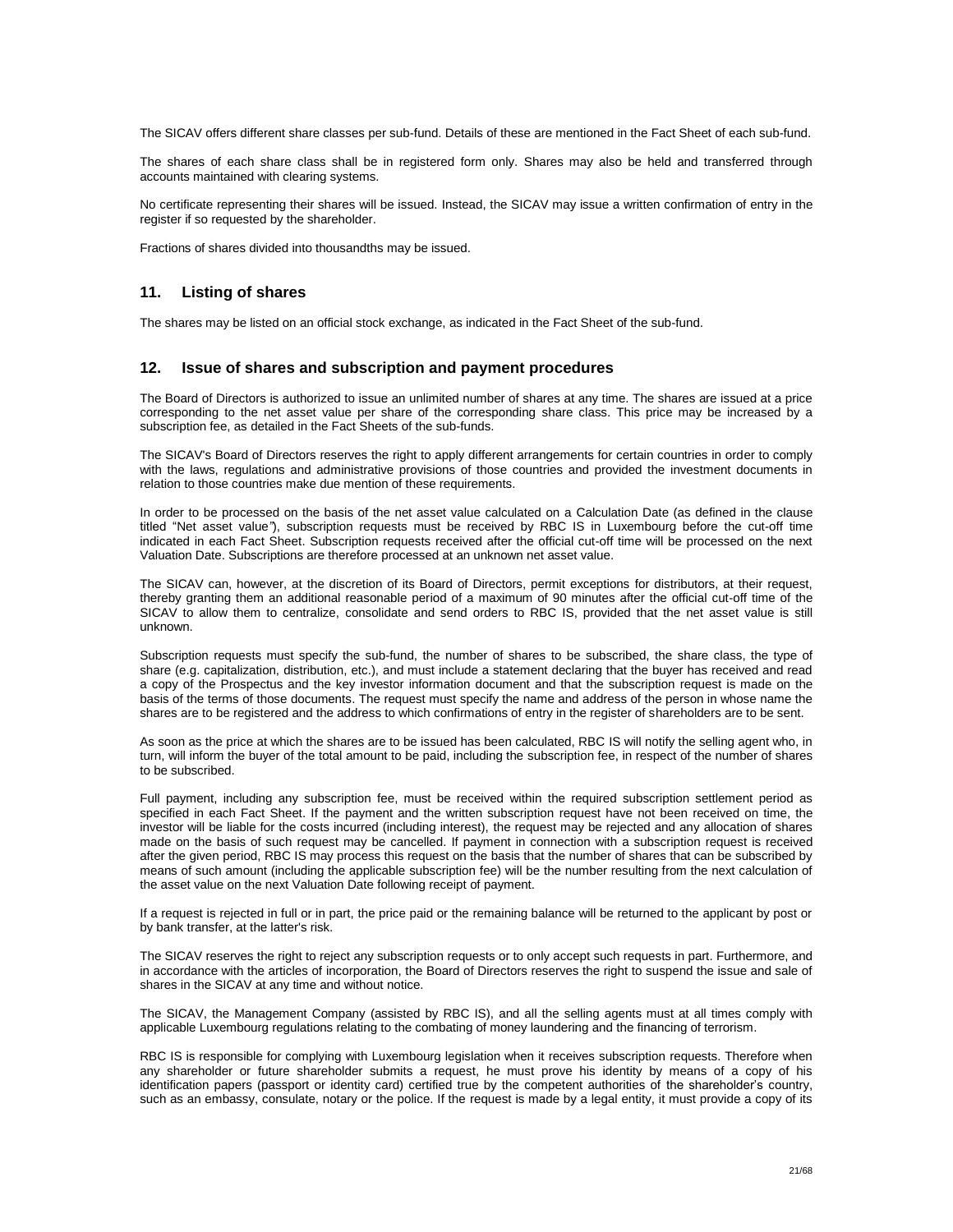articles of incorporation and the names and identities of its shareholders or directors. However, where the request is made by a bank or financial institution subject to obligations equivalent to those set down in the amended law of 12 November 2004 or Directive 2005/60/EC, the identity of these shareholders will not be verified. If there are any doubts as to the identity of a person making a subscription or redemption request due to a lack, irregularity or insufficiency of proof regarding that person's identity, it is the responsibility of RBC IS to suspend or even reject subscription requests for the reasons set out above. In such circumstances, RBC IS will not be liable for any costs or interest.

No share will be issued by the SICAV during any period in which the calculation of the net asset value per share is suspended by the SICAV in accordance with the powers granted to it in its articles of incorporation and described in the Prospectus. Notice of any suspension of this type will be given to persons who have submitted a subscription request and any requests made or pending during such suspension may be withdrawn by written notification provided it is received by RBC IS before the suspension is lifted. Unless they have been withdrawn, requests will be processed on the first Valuation Date following the end of the suspension.

# <span id="page-21-0"></span>**13. Conversion of shares**

Shareholders may request the conversion of all or some of their shares into shares in another class or another sub-fund, provided they meet the necessary criteria, by advising RBC IS, in writing, by fax, or by any other electronic means accepted by RBC IS.

The cut-off time for conversion requests is the same as for redemptions. The SICAV may, however, at the discretion of its Board of Directors, permit exceptions to distributors, at their request, thereby granting them an additional reasonable period of a maximum of 90 minutes after the official cut-off of the SICAV to allow them to centralize, consolidate and send orders to RBC IS at an unknown net asset value.

Notwithstanding any suspension of the calculation of the net asset value, conversion will be carried out on the Calculation Date following the receipt of the request, at a rate calculated by reference to the price of the shares of the respective subfunds established on that same date.

The rate at which all or some of the shares in a sub-fund or class (the "Original Sub-Fund" or "Original Class") are converted into shares in another sub-fund or class (the "new sub-fund" or the "new class") is determined, as closely as possible, on the basis of the following formula:

$$
A = \frac{B \times C \times E}{D}
$$

- $A =$  the number of shares in the new sub-fund or new class:
- $B =$  the number of shares in the original sub-fund or original class:
- $C =$  the net asset value per share of the original sub-fund or original class used on the date in question;
- $D =$  the net asset value per share of the new sub-fund or new class used on the date in question; and
- $E =$  the exchange rate on the date in question between the currency of the sub-fund to be converted and the currency of the sub-fund to be allocated.

After conversion, shareholders will be informed by RBC IS of the number of shares that they have obtained in the new sub-fund or new class as a result of conversion and their price.

# <span id="page-21-1"></span>**14. Redemption of shares**

Shareholders are entitled at any time and without restriction to apply for their shares to be redeemed by the SICAV. The shares redeemed by the SICAV will be cancelled.

#### **14.1. Redemption procedure**

All shareholders wishing to have all or part of their shares redeemed must submit their request in writing to RBC IS. The request must be irrevocable (with the exception of what is stated below in the case of temporary suspension of redemptions) and must indicate the number, sub-fund and class of shares to be redeemed and the name under which they are registered. The request must also contain the fax number or the address, if applicable, of the shareholder making the redemption request.

In order to be processed on the basis of the net asset value calculated on a Calculation Date (as defined in the clause titled "Net asset value*"*), redemption requests must be received by RBC IS in Luxembourg before the cut-off time indicated in each Fact Sheet. The redemption requests received after the official cut-off time will be processed on the next Valuation Date. Redemptions are therefore processed at an unknown net asset value.

The SICAV may, however, at the discretion of its Board of Directors, permit exceptions to distributors, at their request, thereby granting them an additional reasonable period of a maximum of 90 minutes after the official cut-off of the SICAV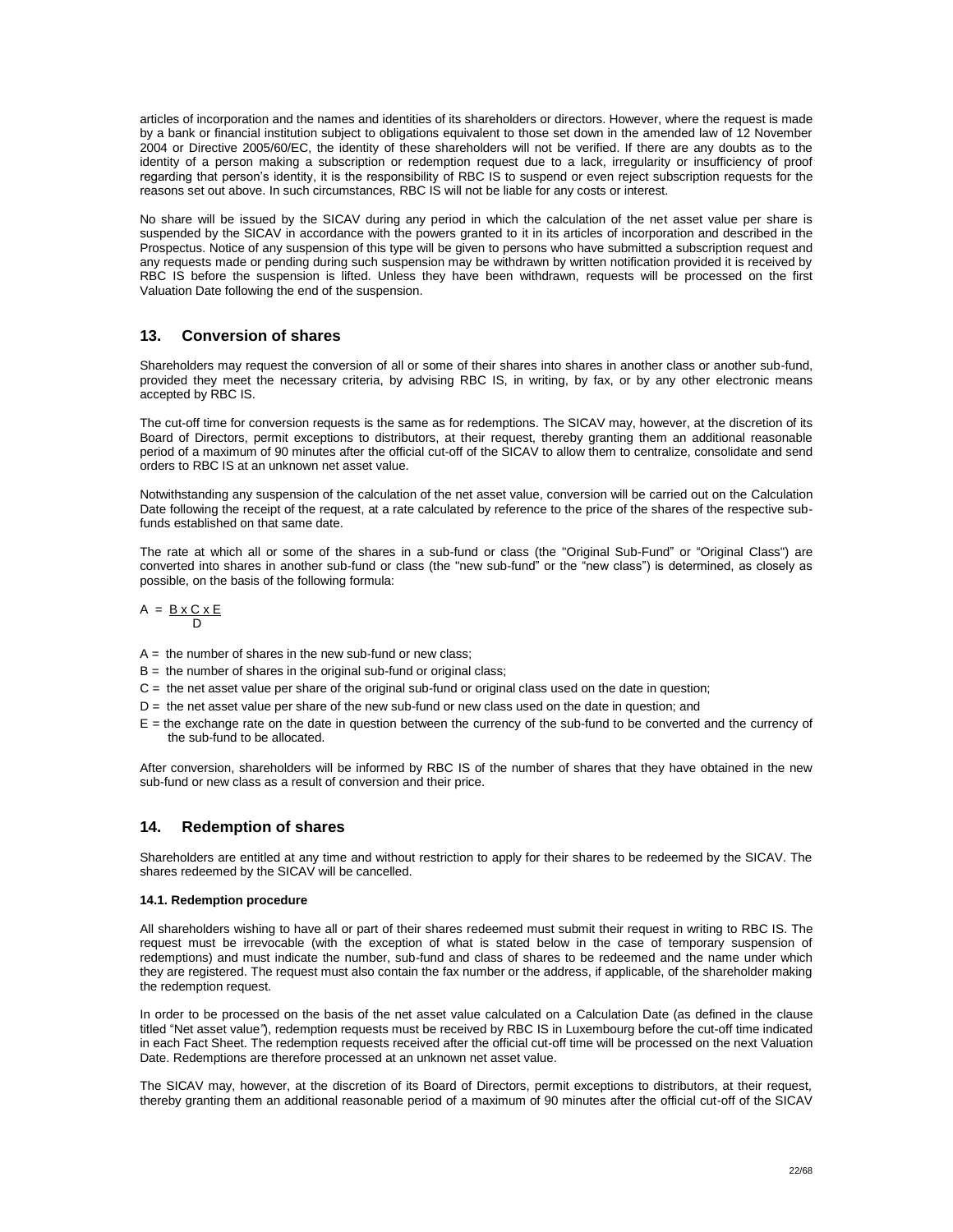to allow them to centralize, consolidate and send orders to RBC IS at an unknown net asset value.

As soon as reasonably possible, after the redemption price has been determined, RBC IS will inform the applicant of the price. The price of the redeemed shares will be paid within the redemption settlement period as specified in each Fact Sheet.

#### **14.2. Temporary suspension of redemptions**

The right of any shareholder to apply for redemptions from the SICAV will be suspended during any period in which the calculation of the net asset value per share is suspended by the SICAV by virtue of the powers described in the clause titled "Temporary suspension of the calculation of the net asset value and of the issue, redemption and conversion of shares" of the Prospectus. Any shareholders requesting redemption will be notified of this suspension and of the end of the suspension. The shares in question will be redeemed on the first bank business day in Luxembourg following the lifting of the suspension.

If on any dealing day, the aggregate value of redemption or conversion requests exceeds 10% of the net asset value of a sub fund, the Board of Directors reserves the right to defer such redemption or conversion until the next Valuation Date. In such case, net asset value applied will be that of the (deferred) Valuation date used.

In addition, the Board of Directors may defer redemptions and conversions in exceptional circumstances that may, in their opinion, adversely affect the interests of the shareholders of the sub-fund.

In either case, the Directors may declare that redemptions and conversions will be deferred until the SICAV has realized, as soon as possible, the necessary assets out of the sub-fund concerned or until the exceptional circumstances cease to apply.

Redemptions and conversions so deferred will be done on a prorata basis and will be dealt with in priority to later requests.

# <span id="page-22-0"></span>**15. Market Timing and Late Trading**

"Market Timing" means the arbitrage technique whereby an investor systematically subscribes to and redeems or converts units or shares of a single UCI over a short period of time by exploiting the time differences and/or imperfections or deficiencies of the system for calculating the net asset value of the UCI.

"Late Trading" means the acceptance of a subscription, conversion or redemption order after the cut-off time for the acceptance of orders on the relevant trading day and its execution at the price based on the net asset value applicable to that day.

Market Timing and Late Trading*,* as defined above, are formally prohibited whether in relation to subscription, redemption or conversion orders. The SICAV reserves the right to reject any subscription, redemption or conversion orders received from an investor suspected of such practices and, where applicable, reserves the right to take all the necessary measures to protect the other shareholders.

# <span id="page-22-1"></span>**16. Net asset value**

The net asset value of the shares in each sub-fund is determined in that sub-fund's base currency in accordance with the articles of incorporation, which stipulate that this calculation will take place at least twice a month.

The net asset value of active sub-funds is calculated in Luxembourg on each calculation date (the "Calculation Date"), as stated in the Fact Sheets. The net asset value is calculated on the basis of the last known prices on the markets where the securities held in the portfolio are predominantly traded. If the Calculation Date is a public or bank holiday in Luxembourg, the Calculation Date will then be the next bank business day.

The net asset value per share in each sub-fund shall be rounded to the closest second decimal.

In order to determine the net asset value, income and expenditures are accounted for up to the applicable settlement date for subscriptions and redemptions, which will be processed on the basis of the applicable net asset value. The value of the securities and other assets held in each sub-fund at the end of each Valuation Date is determined in accordance with the articles of incorporation of the SICAV, which stipulate various principles for determining this value, as explained below.

The net assets of each sub-fund will be valued as follows:

- a) The SICAV's assets shall, in particular, be comprised of:
	- all cash on hand or on deposit, including accrued interest;
	- all notes and bills payable on demand and accounts receivable (including proceeds from the sale of securities where payment has not yet been received);
	- all securities, units, shares, bonds, derivative instruments or subscription rights and other investments and securities owned or contracted for by the SICAV;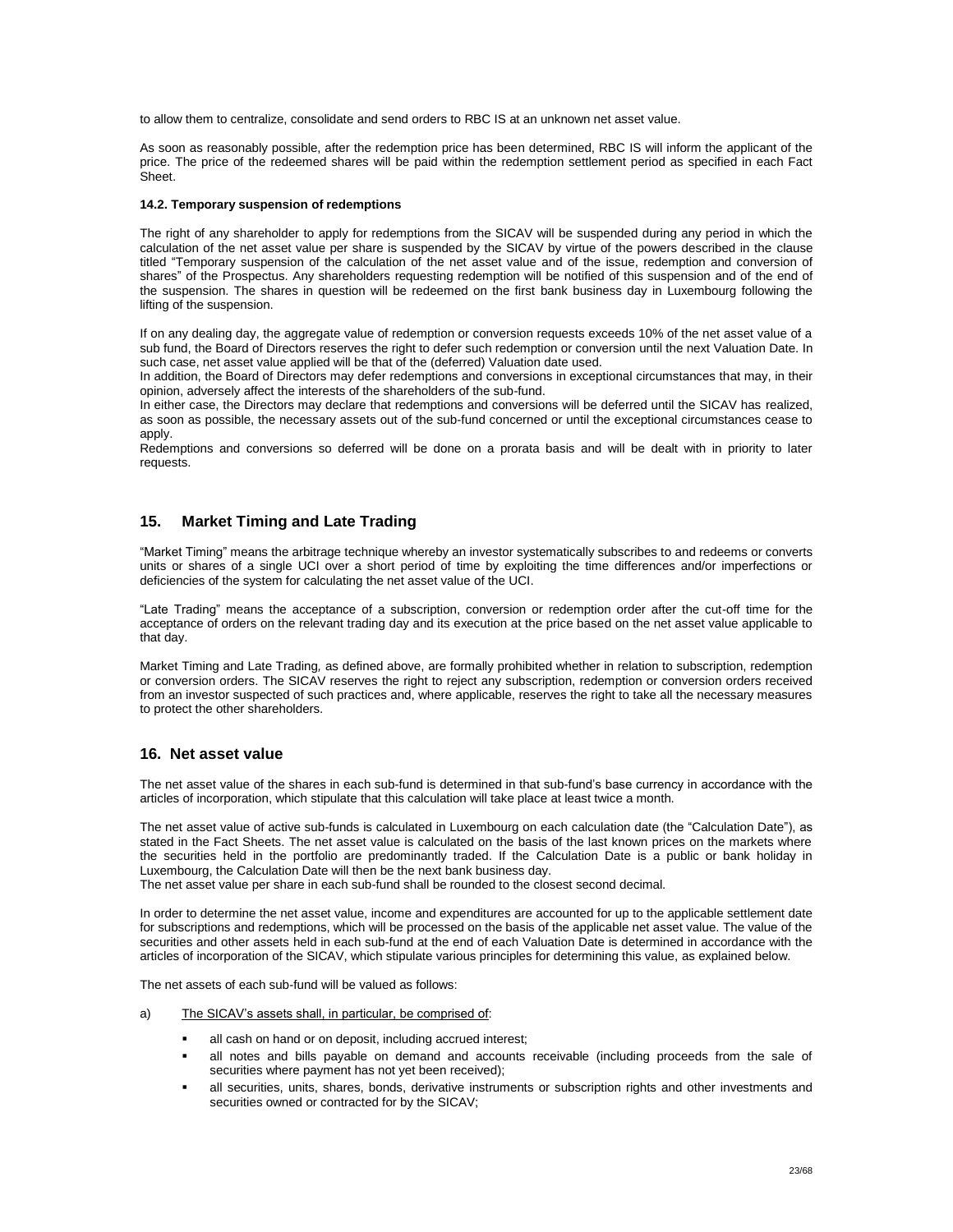- all dividends and distributions to be received by the SICAV (based on the understanding that the SICAV may make adjustments in light of fluctuations in the market value of the transferable securities resulting from exdividend or ex-rights trading or similar practices);
- all accrued interest from securities owned by the SICAV, unless such interest is included in the principal of these securities;
- the preliminary expenses of the SICAV insofar as they have not been amortized; and
- all other assets of any kind, including prepaid expenses.

The value of these assets will be determined as follows:

- **Equities, warrants and rights:** Equities are valued at the closing price on the various stock exchanges on the Valuation Date.
- **Exchange traded funds ("ETF") and UCI:** ETFs and UCI are valued at the net asset value representative of the markets on the reference date or in the absence thereof the preceding date.
- **Bonds:** Bonds are valued at the closing price provided by pricing vendors on the Valuation Date.
- **Negotiable debt securities and other money market instruments:** Negotiable debt securities are valued at the closing price provided by pricing vendors on the Valuation Date. Negotiable debt securities and other money market instruments with a residual maturity of less than or equal to three months may be valued according to the amortized cost method. In the event of the deterioration of the quality of credit of one or more issuers which considerably affects the net asset value, the amortized cost method will be abandoned and the negotiable debt security/money market instrument will then be valued to reflect this deterioration.
- **Exchange traded derivatives:** These financial instruments are valued at the closing prices on the various futures and options markets on the Valuation Date.
- **OTC cleared derivatives:** These financial instruments are valued at the end of day official prices used for mark-to-market and margin call purposes on the Valuation Date.
- **Spot exchange rates:** The spot exchange rates are valued from the market data available from specialized data providers.
- **Forward foreign exchange:** Foreign exchange futures are valued on the basis of the market data available such as the spot price, interest rate curve etc, from specialized data providers.
- **Credit derivatives and credit derivative indices:** Non cleared credit derivatives are calculated based on models validated by the Management Company, using market data such as the spread curve, interest rate curve etc., available from specialized data providers. The prices obtained are compared with those of the counterparties.
- **Interest rate swaps:** Non cleared interest rate swaps are calculated based on models validated by the Management Company, using market data available on Bloomberg such as interest rate curves. The prices obtained are compared with those of the counterparties.
- **Other OTC derivatives:** Non-cleared OTC products are calculated based on models validated by the Management Company, using the market data available on Bloomberg (volatility, interest rate curve, etc.). The prices obtained from the models are compared with those of the counterparties.
- **Repurchase and reverse repurchase agreements:** Repurchase agreements and reverse repurchase agreements are valued at cost plus interest. For contracts exceeding three months, the credit spread of the counterparty may be revalued.
- **Exceptional treatment:** Debt securities (bonds, negotiable debt securities, money market instruments, etc.) which are not actively traded or for which the price is clearly not representative of the market, may be valued on the basis of an estimated method at the discretion of the Management Company. In addition, the actuarial method, the rate applied being that for issues of equivalent securities, where applicable, allocated by a differential representative of the intrinsic characteristics of the issuer of the security, may be used.
- **Listed securities**: Listed securities (equities, warrants, rights, options) in which there are not significant amounts of transactions and/or for which the price is clearly not representative of the market, may be valued on the basis of a method representative of the close of the market at the discretion of the Management Company.
- **Main sources:** The principal specialized data providers for valuations are Bloomberg, Reuters and CMA. The Management Company may, nevertheless, use other sources as it deems appropriate.
- **Accounting methods:** Interest on bonds and debt securities is recognized using the accrued coupons method.

On Valuation Dates on which the difference between the amount of subscriptions and the amount of redemptions in a sub-fund (i.e. net transactions) exceeds a threshold established in advance by the Board of Directors, the Board reserves the right:

As regards to equity sub-funds, to determine the net asset value by adding to the assets (for net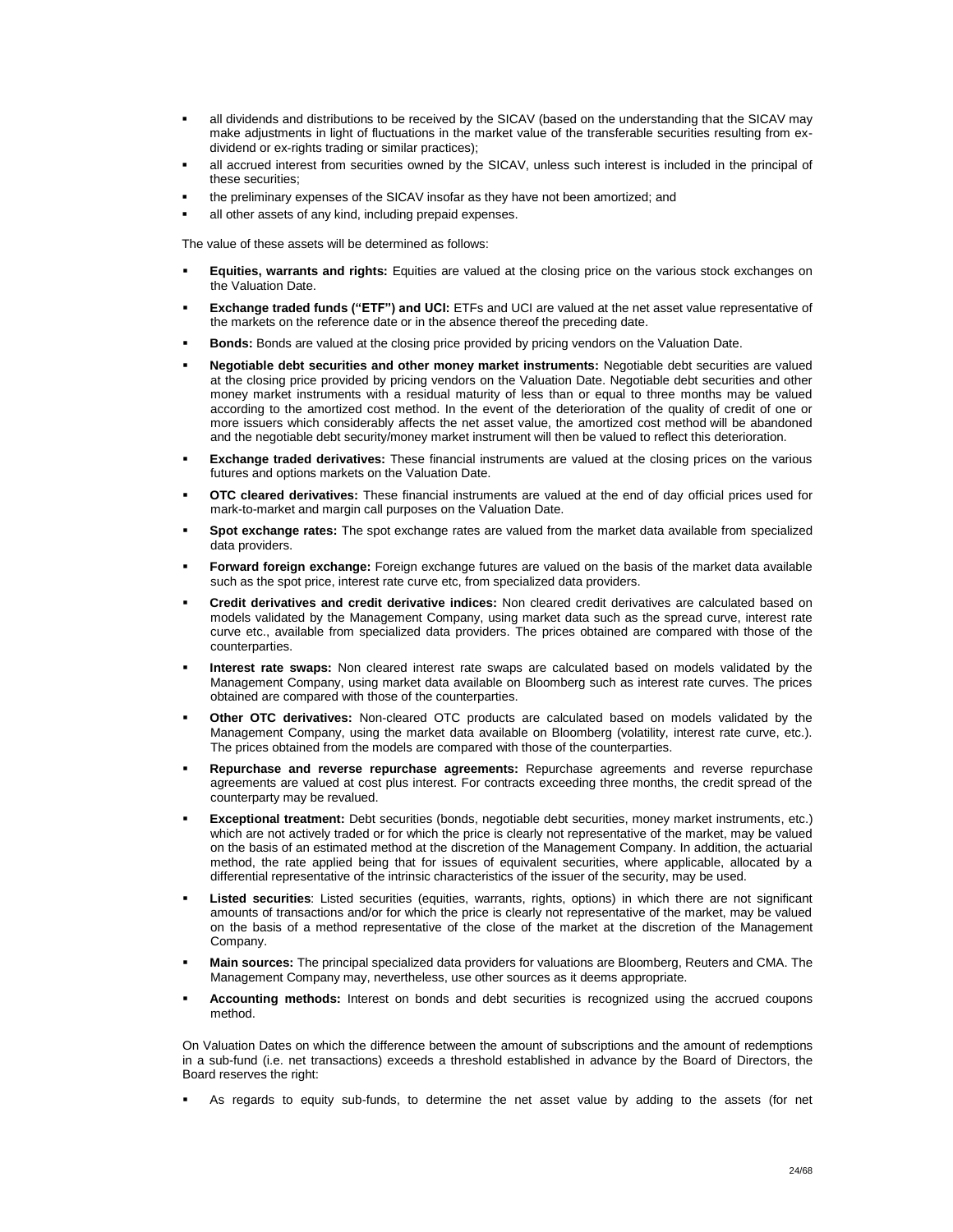subscriptions) or deducting from the assets (for net redemptions) a certain percentage of fees and costs corresponding to market practices in buying or selling securities; such adjustment may vary from a sub-fund to another and will not exceed 2%.

- As regards to fixed income sub-funds, to value the securities portfolio of the sub-fund on the basis of buying or selling prices or by setting spreads at a level representative of the market in question (in the case, respectively, of net inflow or net outflow); such adjustment will not exceed 2% in normal market circumstances.
- b) The liabilities of the SICAV will, in particular, be comprised of:
	- all borrowings, matured bills and accounts payable;
	- all accrued or payable administrative expenses (including but not limited to fees paid to the asset managers, custodians, representatives and agents of the SICAV);
	- all known liabilities, whether or not due, including all contractual obligations due and relating to payments in cash or in kind, including the amount of any unpaid dividends declared by the SICAV where the Valuation Date coincides with the record date for the determination of the persons entitled to such payment;
	- an appropriate reserve for future taxes on capital and on revenue, accrued up to the Valuation Date and determined periodically by the SICAV and, where necessary, other reserves authorized or approved by the Board of Directors;
	- any other liabilities of the SICAV regardless of their nature and type, with the exception of liabilities represented by shares in the SICAV. In determining the amount of these other liabilities, the SICAV will take into account all operating expenses (including the remuneration and travel costs or other expenses of Directors, fees owing to the Depositary Bank and its correspondent banks and the fees and commissions payable to the Management Company and to its delegates, paying agents, permanent representatives at places of registration, and costs of legal and auditing services), costs of printing and distributing annual and semi-annual reports, brokerage fees, corporate taxes, duties, contributions and charges payable by the SICAV, the costs of registering the SICAV and the costs of maintaining such registration with all government institutions and stock exchanges, and postage and telephone costs. The SICAV may calculate regular or periodic administrative and other expenses by way of an estimate for the year or any other period by allocating the amount over that period on a pro rata basis.
- c) Each share of the SICAV that is in the process of being redeemed will be considered to be issued and outstanding until the close of business on the Valuation Date on which this share is redeemed and will, from that date until the redemption price is paid, be considered a liability of the SICAV.

Each share to be issued by the SICAV in accordance with subscription requests received will be treated as having been issued from the close of business on the Valuation Date on which its issue price is calculated, and its price will be treated as an amount due to the SICAV until received by it.

- d) As far as possible, any investments or divestments made by the SICAV up to a given Valuation Date will be taken into account.
- e) The net asset value of each sub-fund will be expressed in the currency selected by the Board of Directors as stated in the Fact Sheets.

All assets not expressed in the currency of the sub-fund will be converted into that currency at the same day exchange rate of the stock market used as reference for the calculation of the net asset value.

The net asset value of the SICAV is equal to the sum of the net assets of the various sub-funds. The capital of the SICAV will at all times be equal to the net asset value of the SICAV and its consolidation currency is the EUR.

- f) Pools of assets are established for each sub-fund as follows:
	- the proceeds from the issue of shares in a sub-fund will be allocated in the accounts of the SICAV to the pool of assets established for that sub-fund, and the assets, liabilities, income and expenses relating to that subfund will be allocated to the pool of assets of that sub-fund;
	- assets which are derived from other assets will be allocated in the accounts of the SICAV to the same pool of assets as the assets from which they are derived. Whenever an asset is re-valued, its increase or reduction in value will be allocated to the pool of assets of the sub-fund to which it is allocated;
	- all of the liabilities of the SICAV which may be allocated to a given sub-fund will be allocated to the pool of assets of that sub-fund;
	- the assets, liabilities, charges and expenses which cannot be allocated to a specific sub-fund will be allocated to the various sub-funds in equal parts, or insofar as the amounts concerned justify it, proportionate to their respective net assets.

Following any declaration of dividends to the shareholders of a sub-fund, the net value of that sub-fund will be reduced by the amount of the dividends.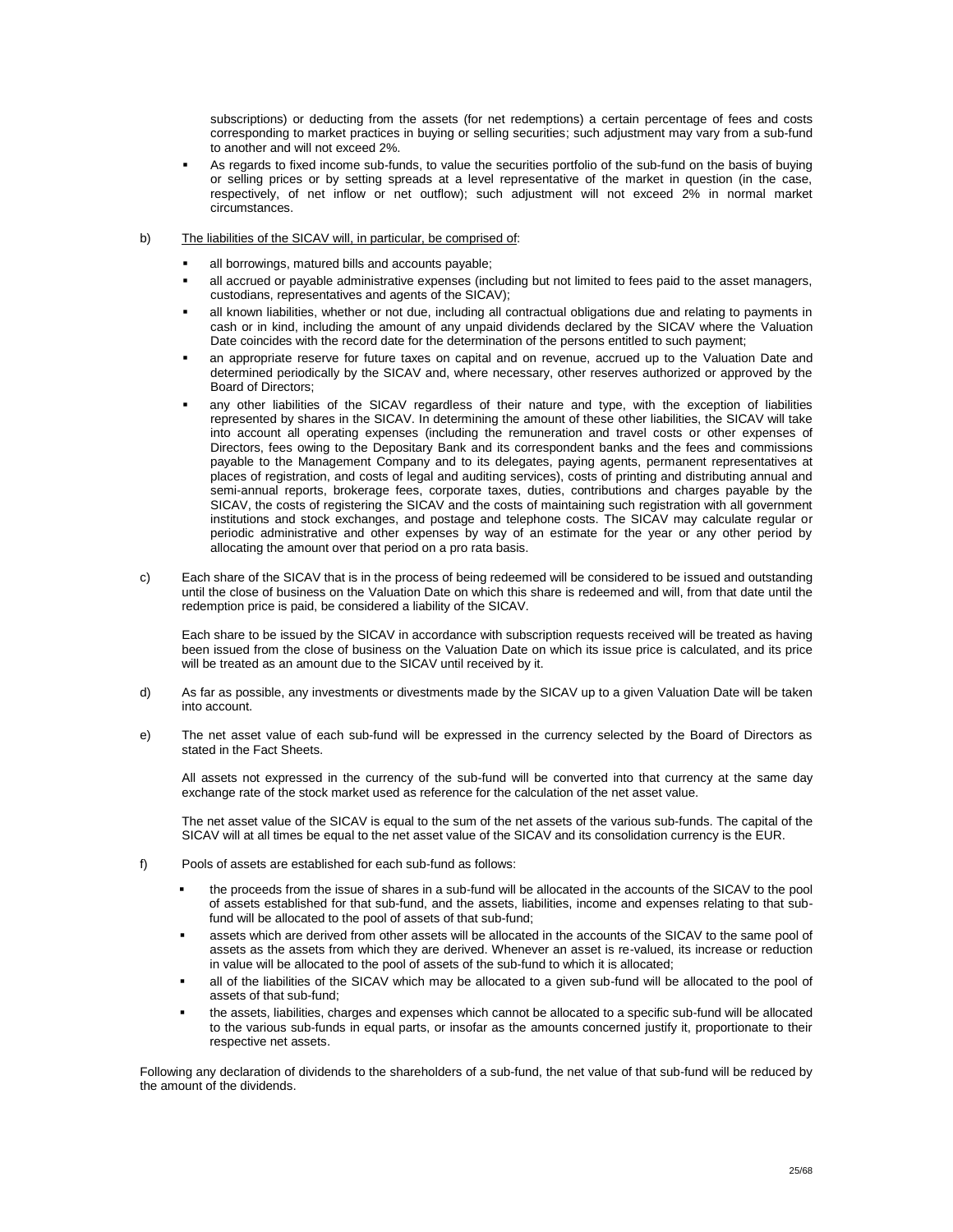# <span id="page-25-0"></span>**17. Temporary suspension of the calculation of the net asset value and of the issue, redemption and conversion of shares**

The Board of Directors is authorized to temporarily suspend the calculation of the net asset value of one or more subfunds, as well as the issue, redemption and conversion of shares in one or more sub-funds in the following cases:

- a) If the net asset value of shares in the underlying funds representing a substantial part of the investments of the sub-fund cannot be determined;
- b) during any period when any market or stock exchange which is the principal market or stock exchange on which a significant percentage of the investments of the SICAV is listed, is closed, except for normal closing days, or when trading is subject to major restrictions or suspensions (for instance, when the stock exchange is closed for a halfday);
- c) during any period when there exists a state of affairs which, in the opinion of the SICAV, constitutes an emergency as a result of which it is impractical to dispose of investments by reasonable and normal means, or where it would seriously harm the shareholders' interests;
- d) during any breakdown in the means of communication normally used to determine the price of any investment of the sub-fund or current prices on any stock exchange;
- e) during any period during which it is not possible to deliver the funds which are or may be necessary for the realization or payment of any investment of the SICAV, or during any period in which it is not possible to repatriate funds required for the redemption of the shares;
- f) in the event of cancellation/closure or demerger of one or more sub-funds or share classes or types of shares provided such suspension is justified in the interests of protecting the shareholders of the sub-funds, share classes or types of shares in question;
- g) if a meeting of shareholders is convened to propose the winding-up of the SICAV;
- h) in case a sub-fund is a feeder of another UCITS (or a sub-fund thereof), if the net asset value calculation of the master UCITS (or the sub-fund thereof) is suspended;
- i) any other cases where the Board of Directors determines that such a suspension is necessary to safeguard the interests of the shareholders concerned.

Shareholders requesting redemption or conversion of shares will be advised of any suspension of the calculation of the net asset value. Pending subscription, redemption or conversion requests may be withdrawn by means of a written notification to RBC IS, provided such notification is received by RBC IS before the suspension is lifted. Pending subscriptions, redemptions and conversions will be processed on the first possible Valuation Date after the lifting of the suspension.

# <span id="page-25-1"></span>**18. Allocation of income**

#### **18.1 General principles**

At the proposal of the Board of Directors, the general meeting of shareholders will decide each year on the allocation of income.

For the capitalization shares, the Board of Directors will propose in principle the capitalization of the associated income.

For the distribution shares, the Board of Directors may propose to distribute the net income arising from investments for the financial year, realized and unrealized capital gains and the net assets within the limits of the law.

Where the Board of Directors considers it expedient to do so, it may proceed to payment of interim dividends.

#### **18.2 Dividend distribution policy**

The SICAV may propose to distribute dividends to the shareholders of the distribution shares. Capitalization shares will normally not pay dividends.

When the Board of Directors will propose a dividend distribution to the general meeting of shareholders, the distributed amount will be determined within the limits of the law.

Annual dividends may be declared separately in respect of each share class at the annual general meeting of shareholders. The Board of Directors also reserves the right to distribute interim dividends for each share class during the financial year.

Dividends may be paid by the SICAV more frequently in respect of some or all share classes, from time to time, or be paid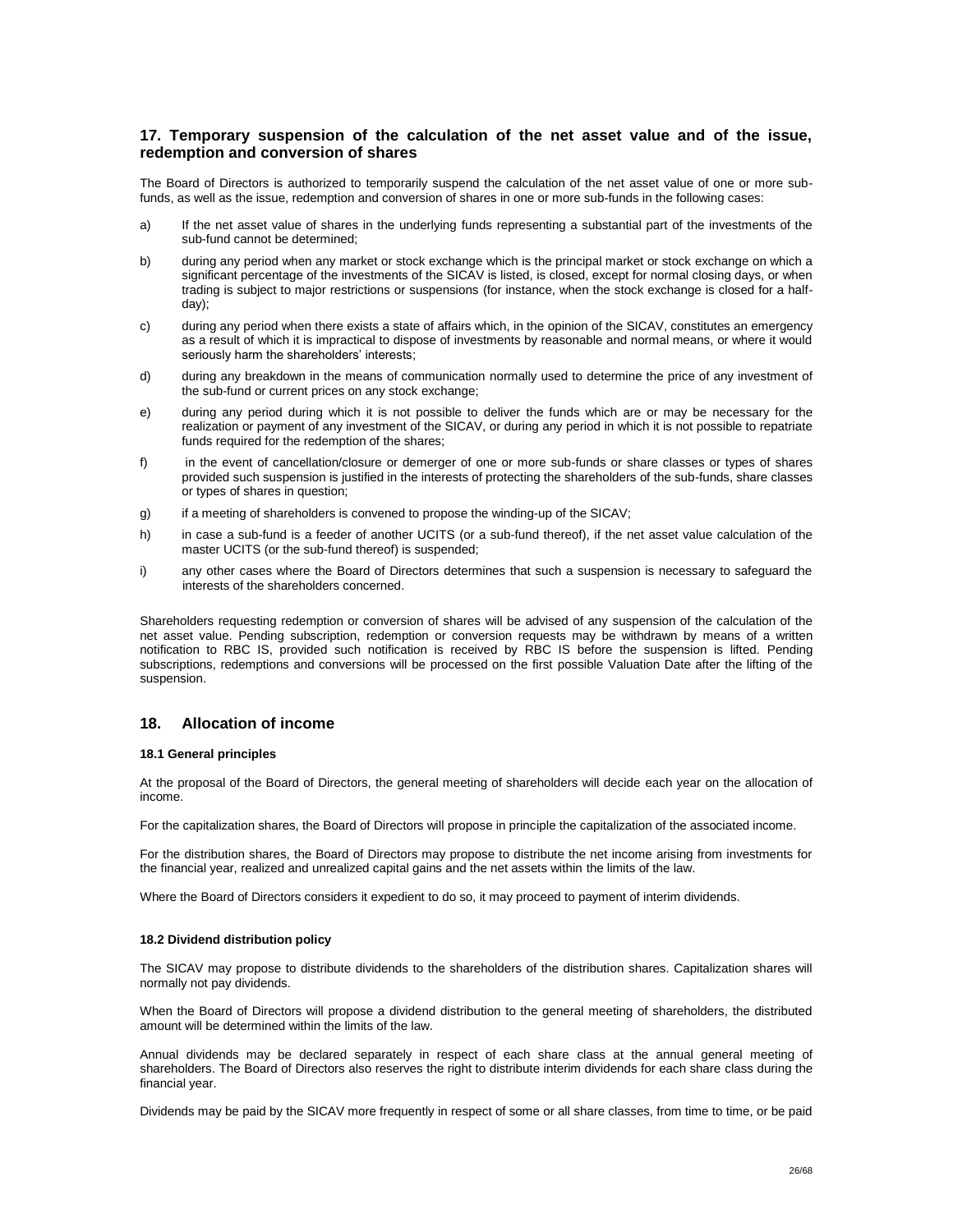at different times of the year, as deemed appropriate by the Board of Directors. It is intended that all the share classes with the suffix :

- (m) may distribute a monthly dividend
- (q) may distribute a quarterly dividend<br> $($ s) may distribute a semi-annual divide
- (s) may distribute a semi-annual dividend

The Board of Directors can determine the dividend policies and the payment methods for the dividends and interim dividends that have been decided upon.

For example, the SICAV may offer fixed distribution share classes where the dividend is based on a fixed amount or fixed percentage of the net asset value per share at the date determined by the Board of Directors. Such dividends will normally be paid at a fixed distribution frequency, as deemed appropriate by the Board of Directors (e.g. quarterly).

A dividend calendar including details on the distribution frequency and the dividend calculation basis can be requested from the Management Company and is available on www.candriam.com.

Shareholders should be particularly aware of the following:

- The dividend is not dependent upon the level of income or capital gains of the share class.
- The dividend paid may include a capital distribution, provided that after distribution, the net assets of the SICAV total more than the minimum capital requirement under Luxembourg Law. As such, the dividend paid may exceed the gains of the share class resulting in erosion of the initially invested capital. Shareholders should note that, where the dividend rate is in excess of the investment income of the share class, dividends will be paid out of the capital attributed to the share class, as well as from realized and unrealized capital gains. This may be tax inefficient for investors in certain countries. Investors should consult their local tax adviser about their own position.

In addition, for fixed distribution share classes, shareholders should also be particularly aware of the following :

- During periods of negative performance of a sub-fund / share class, the dividend will normally continue to be paid. This may result in a more rapid decline in the capital value of the investment of the sub-fund / share class. Thus, the value of a shareholder's investment could ultimately be reduced to zero.
- The Directors of the fund will periodically review the fixed distribution share classes and reserve the right to make changes. Changes to the distribution policy will be communicated to shareholders through Candriam's website.
- It may not be possible to maintain the dividend payment indefinitely.
- The Board of Directors could decide that a share class does not distribute dividend or reduce the amount of the dividend to be distributed.

Dividends that are not claimed within 5 years of their date of payment may no longer be claimed and shall revert to the appropriate class.

# <span id="page-26-0"></span>**19. Separation of the liabilities of the sub-funds**

The SICAV is one and the same legal entity. However, all assets of a given sub-fund are accountable for the debts, liabilities and obligations relating to that sub-fund only. In relations between shareholders, each sub-fund is treated as a separate entity.

#### <span id="page-26-1"></span>**20. Taxation**

#### **20.1. Taxation of the SICAV**

Under the terms of current legislation and according to current practice, the SICAV is not liable for any Luxembourg income tax (i.e. on dividends, interest, or capital gains received). Similarly, dividends paid by the SICAV are not subject to any form of Luxembourg withholding tax.

However, the SICAV is liable in Luxembourg to an annual subscription tax ("*taxe d'abonnement*") representing 0.05% of the net assets of the SICAV. This subscription tax is reduced to 0.01% for classes reserved for institutional investors. The subscription tax is payable quarterly based on the net assets of the SICAV calculated at the end of the quarter to which the duty relates.

Certain revenues of the SICAV such as dividends, interest, and capital gains on assets from sources outside Luxembourg may, however, be liable for variable rate taxes, which are generally deducted at source. Generally speaking, these taxes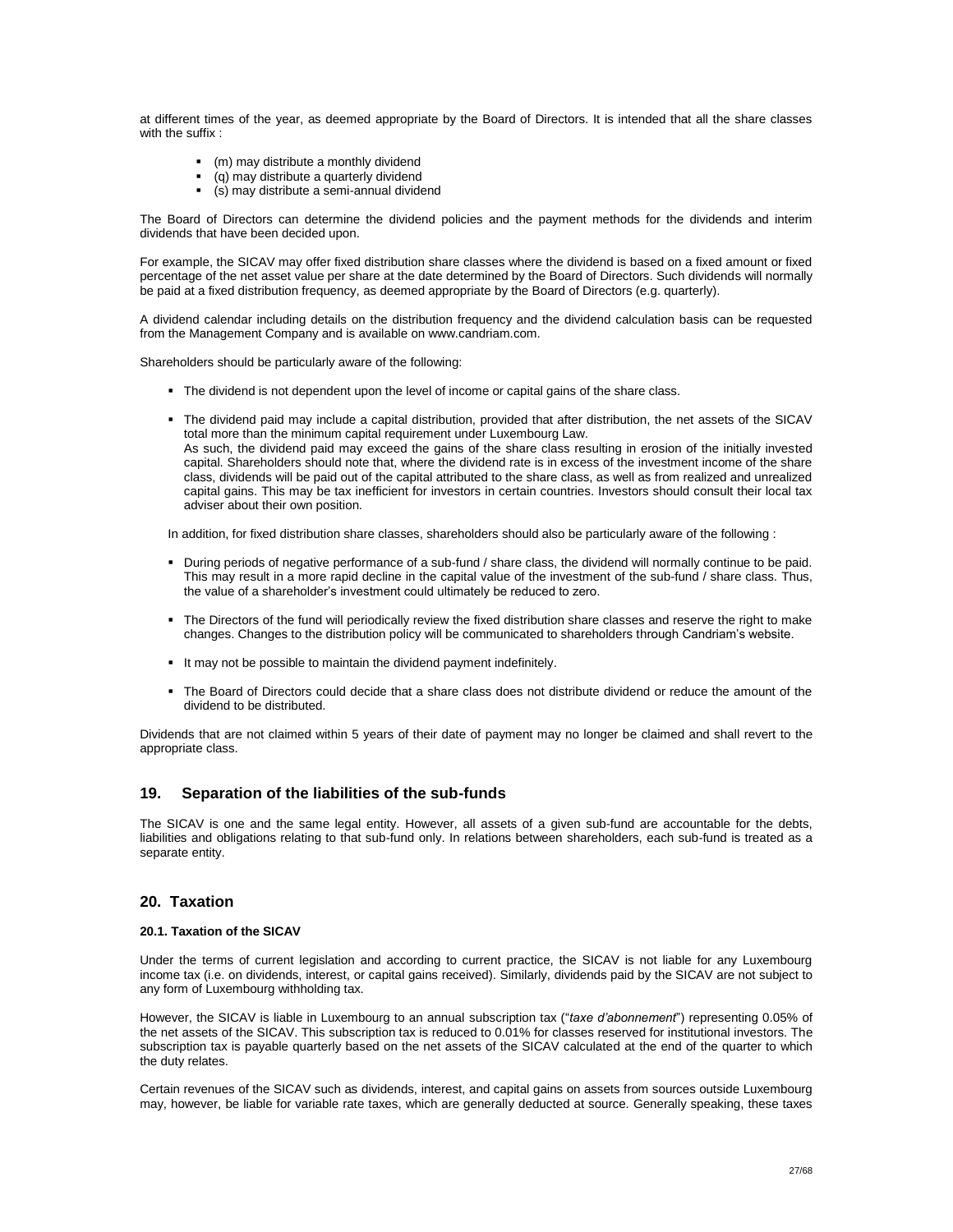or deductions at source are not fully or even partially recoverable. The relief from these taxes and deductions at source provided by the international double taxation prevention treaties entered into by the Grand Duchy of Luxembourg and the respective countries is not always applicable.

#### **20.2. Taxation of shareholders**

Under current legislation, shareholders are not liable in Luxembourg for any gift or inheritance tax, except for shareholders who are domiciled, resident or have a permanent address in Luxembourg. In terms of income tax, shareholders who are resident in Luxembourg are liable on the basis of a direct assessment on dividends received and capital gains realized on the sale of their shares if their shares are held for a period of less than 6 months, or if more than 10% of the shares of the company are held.

Shareholders who are non-resident in Luxembourg are not liable for tax in Luxembourg on the dividends received or capital gains realized on the sale of their shares.

The Luxembourg law of 21 June 2005, amended by the law of 25 November 2014, transposed Directive 2003/48/EC of the Council of the European Union on the taxation of savings income in the form of interest payments (the "Savings Directive") into Luxembourg law. The aim of this Directive is to enable interest income paid to a beneficial owner who is an individual resident in a Member State of the European Union to be taxed in accordance with the laws of the Member State of residence of the beneficial owner. This objective is achieved via the exchange of information between European Union tax authorities.

Luxembourg has decided to introduce the automatic exchange of information concerning distributions and redemption proceeds received as of 1 January 2015 for funds covered by the Directive including Candriam SRI.

We recommend that shareholders familiarise themselves with and, if necessary, seek advice on the laws and regulations governing taxation and exchange control applicable to the subscription, purchase, holding and sale of shares in their place of origin, residence and/or domicile.

More specifically, it is recommended that potential shareholders seek advice from their tax advisers as to any tax impact arising under the terms of the Savings Directive on payment of interest generated both by dividend distributions and by capital gains realised when selling or converting shares in the SICAV.

# <span id="page-27-0"></span>**21. General meetings of shareholders**

The annual general meeting of the shareholders of each sub-fund of the SICAV is held at the registered office of the SICAV or any other place in Luxembourg, on the  $20<sup>th</sup>$  of April each year at 1:30 pm Luxembourg time, or, if this is a public or bank holiday in Luxembourg, the next bank business day. The annual general meeting of the shareholders will be held for the first time in 2017.

Notices of all general meetings of shareholders will be sent to all registered shareholders, to the address shown in the register of shareholders, at least 8 days before the general meeting. These notices will state the time and place of the general meeting of shareholders and the conditions of admission, the agenda and the requirements under Luxembourg law as regards the necessary quorum and majority.

If required by local legislation, the notices will also be published in Luxembourg and in the countries where the shares of the SICAV are authorized for public marketing in any newspaper selected by the Board of Directors.

The requirements concerning attendance, quorum and majority during any general meeting of shareholders will be those set down in the articles of incorporation of the SICAV.

# <span id="page-27-1"></span>**22. Closure, merger and demerger of a sub-fund, class or type of share – Liquidation of the SICAV**

# **22.1. Closure, cancellation and liquidation of sub-funds, share classes or share types**

The Board of Directors may decide to close, cancel or liquidate one or more sub-funds, classes or types of shares by cancelling the shares in question either by repaying the relevant shareholders the total net asset value of the shares in the sub-funds, classes or types of shares in question, after deducting the liquidation charges, or by allowing them to convert to another sub-fund of the SICAV, with no conversion charge, thereby allocating them new shares equal to the value of their previous holding, after deducting the liquidation charges.

This decision may, in particular, be made in the following circumstances:

- a change in the economic and political situation in the countries in which investments are made or the shares of one of more sub-funds are sold;
- if the net assets of a sub-fund, a class or a type of share fall below a certain threshold considered by the Board of Directors to be insufficient to be able to continue managing the sub-fund or class effectively;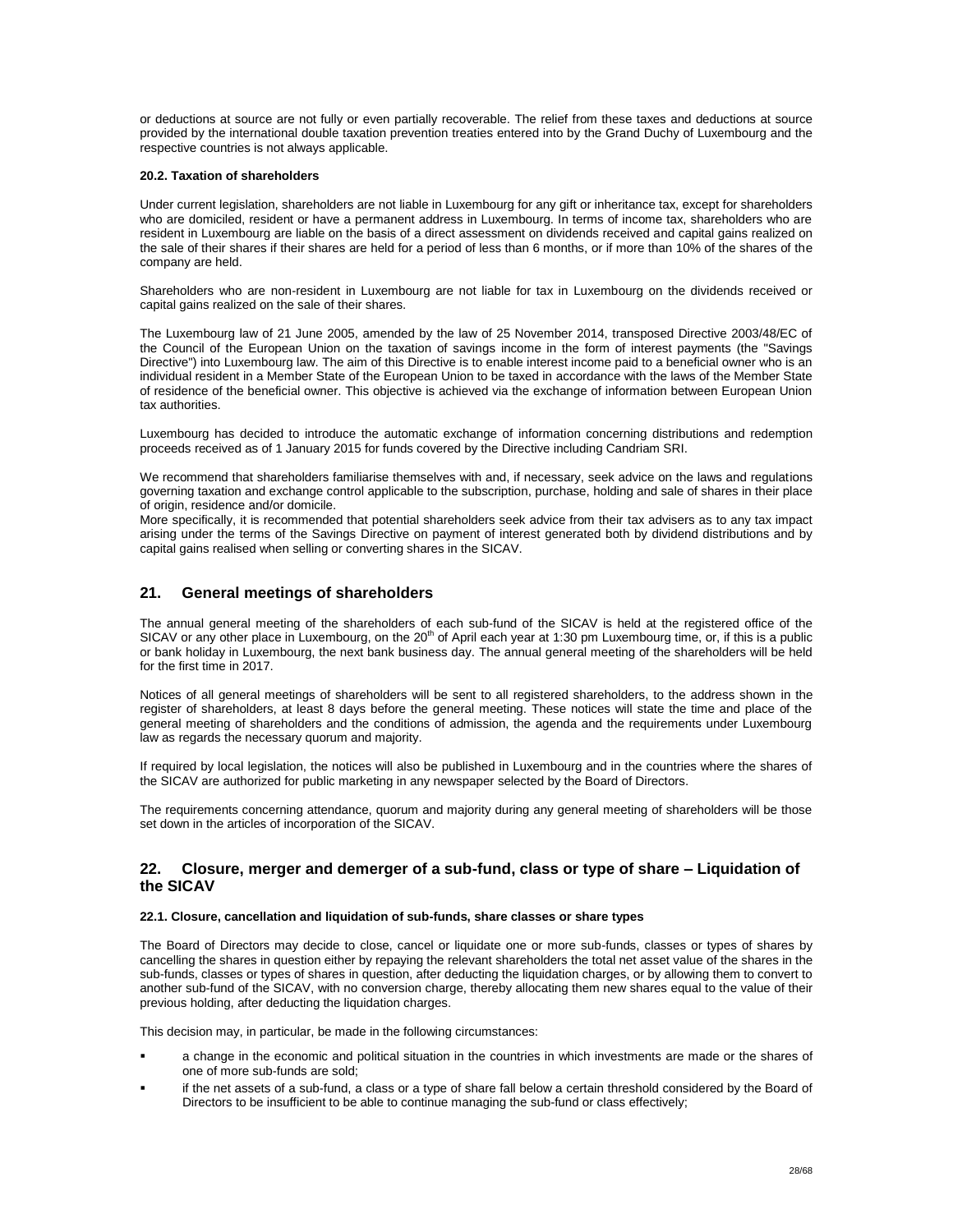within the context of rationalizing the products offered to shareholders.

This decision of the Board of Directors shall be made public through all appropriate means, including by publication in a newspaper in the countries where the shares of the SICAV are distributed, if required by the legislation of these countries.

The Board of Directors would be required to refer the matter of closing, cancelling or liquidating the final sub-fund of the SICAV to the general meeting of shareholders under the conditions of quorum and majority required by Luxembourg law.

The net liquidation proceeds of each sub-fund will be distributed to the shareholders of each sub-fund proportionate to their holding.

The liquidation proceeds attributable to shares whose holders do not come forward on completion of the liquidation proceedings of a sub-fund will remain on deposit with the *Caisse de Consignation* in Luxembourg to the profit of the relevant beneficiary.

#### **22.2. Merger of sub-funds, share classes or share types**

#### **22.2.1. Merger of a class or type of share**

Under the circumstances indicated in clause 22.1 above, the Board of Directors may decide to merge one or more classes or types of shares of the SICAV.

This decision of the Board of Directors shall be made public through all appropriate means and published in any newspaper in the countries where the shares of the SICAV are distributed, if required by the legislation of these countries. This publication will be made at least one month before the date the merger becomes effective so as to allow shareholders to apply for the redemption or repayment of their shares at no charge.

In case of a merger of a sub-fund, the Board of Directors will give notice to shareholders concerned, as required by Luxembourg laws and regulations. Such notice shall be provided to the shareholders concerned at least thirty days before the last date available for them to exercise their right to request the repurchase or redemption or conversion of their shares without charge other than the charges applied to meet disinvestment costs.

#### **22.2.2. Merger of a sub-fund**

Under the circumstances indicated in clause 22.1. above, the Board of Directors may decide to merge one or more subfunds of the SICAV together or merge one or more sub-funds of the SICAV with another UCITS governed by Directive 2009/65/EC under the conditions set down in the Law.

However, for any merger resulting in the disappearance of the SICAV to take effect, the merger must be approved by a general meeting of shareholders deliberating in accordance with the methods and the quorum and majority requirements stated in the articles of incorporation.

The SICAV will send the shareholders appropriate and accurate information about the proposed merger so as to allow them to make a fully informed decision as to the impact of this merger on their investment. This information will be communicated based on the conditions set down in the Law.

#### **22.3 Demerger of sub-funds, share classes or share types**

Under the same circumstances as indicated in clause 22.1. above, the Board of Directors may also, if it deems appropriate in the interests of the shareholders of a sub-fund, class or type of share, decide to divide this sub-fund, class or type of share into two or more sub-funds, classes or types of share.

This decision of the Board of Directors shall be made public through all appropriate means and published in any other newspaper in the countries where the shares of the SICAV are distributed, if required by the legislation of these countries. This publication will be made at least one month before the date the demerger becomes effective so as to allow shareholders to apply for the redemption or repayment of their shares at no charge.

#### **22.4 Liquidation / merger of the SICAV**

The SICAV may be wound up / merged at any time by a resolution adopted by a general meeting of shareholders in accordance with the provisions of its articles of incorporation.

If the share capital of the SICAV were to fall below two-thirds of the minimum capital, the Board of Directors would be required to refer the matter of winding up the SICAV to a general meeting of shareholders deliberating without a quorum requirement and acting by vote of a simple majority of the shares represented at the meeting.

If the share capital of the SICAV were to fall below one-quarter of the minimum capital, the Board of Directors would be required to refer the matter of winding up the SICAV to a general meeting of shareholders deliberating without a quorum requirement. Winding-up may be declared by shareholders holding one-quarter of the shares represented at the meeting.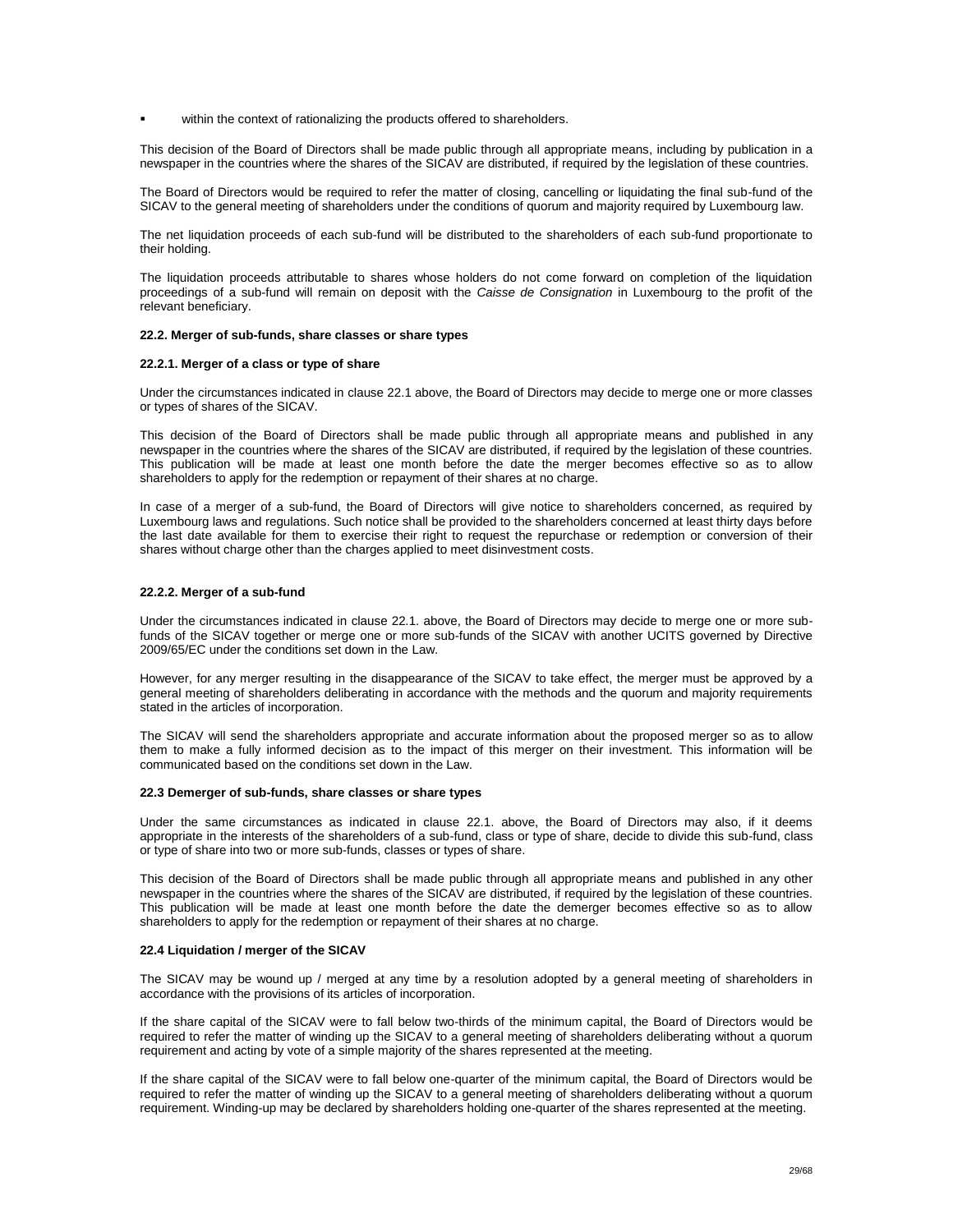The meeting notice must be sent to shareholders in so as to ensure that the meeting is held within forty days of finding that the net assets have fallen, respectively, below two-thirds or one-quarter of the minimum capital.

The liquidation of the SICAV, whether court-ordered or otherwise, will be carried out in accordance with the Law and the articles of incorporation. In the event of non-court ordered liquidation, the process will be carried out by one or more liquidators who will be appointed by the general meeting of shareholders, which will determine their powers and remuneration.

The sums and amounts attributable to shares whose holders do not come forward on completion of the liquidation proceedings will remain on deposit with the *Caisse de Consignation* for the relevant beneficiary.

# <span id="page-29-0"></span>**23. Fees and charges**

#### **23.1. Portfolio Management fee**

In consideration for its portfolio management activity, the Management Company shall receive annual management fees, as detailed in the different Fact Sheets.

The management fee is expressed as an annual percentage of the average net asset value of each share class and is payable monthly.

#### **23.2. Performance fee**

In consideration for its portfolio management activity, the Management Company may also receive performance fees, as detailed in the Fact Sheets where appropriate.

#### **23.3 Distribution fee**

In consideration for its marketing activity, the Management Company may also receive distribution fees, as detailed in the Fact Sheets where appropriate.

#### **23.4. Operational and administrative charges**

The SICAV will bear the day-to-day operational and administrative charges incurred to cover all the overhead, variable costs, charges, fees and other expenses, as described below (the "Operational and Administrative Charges").

The Operational and Administrative Charges cover the following costs, although this list is not exhaustive:

- (a) expenses incurred directly by the SICAV, including, among others, fees and charges owing to the Depositary Bank, to the principal paying agent, commissions and fees for certified auditors, share class hedging fees, including those charged by the Management Company, the fees paid to Directors and the reasonable costs and expenses incurred by or for the Directors;
- (b) a "service fee", paid to the Management Company and which includes the remaining amount of Operational and Administrative Charges after deducting the costs indicated in section (a) above, being, among others, the fees and costs of the domiciliary agent, the administrative agent, the transfer agent, the registrar, the costs associated with registration and for maintaining this registration in all jurisdictions (such as fees levied by the supervisory authorities concerned, translation costs and payment for representatives abroad and local paying agents), stock exchange listing and maintenance fees, share price publication costs, postal and communication costs, the costs for preparing, printing, translating and distributing prospectuses, key investor information documents, notices to the shareholders, financial reports or any other documents for shareholders, legal fees and expenses, the costs and fees associated with the subscription for any account or license or any other use of paid information or data, the fees incurred for using a trademark registered by the SICAV and the fees and expenses for the Management Company and/or its delegates and/or any other agent appointed by the SICAV itself and/or independent experts.

Operational and Administrative Charges are expressed as an annual percentage of the average net asset value of each share class.

They are payable monthly at a maximum rate as set out in the Fact Sheets.

At the end of a given period, if the charges and expenses were to exceed the percentage of the Operational or Administrative Charges set for a share class then the Management Company would pay the difference. Conversely if the actual charges and expenses were to be less than the percentage of the Operational and Administrative Charges set for a class of shares, then the Management Company would retain the difference.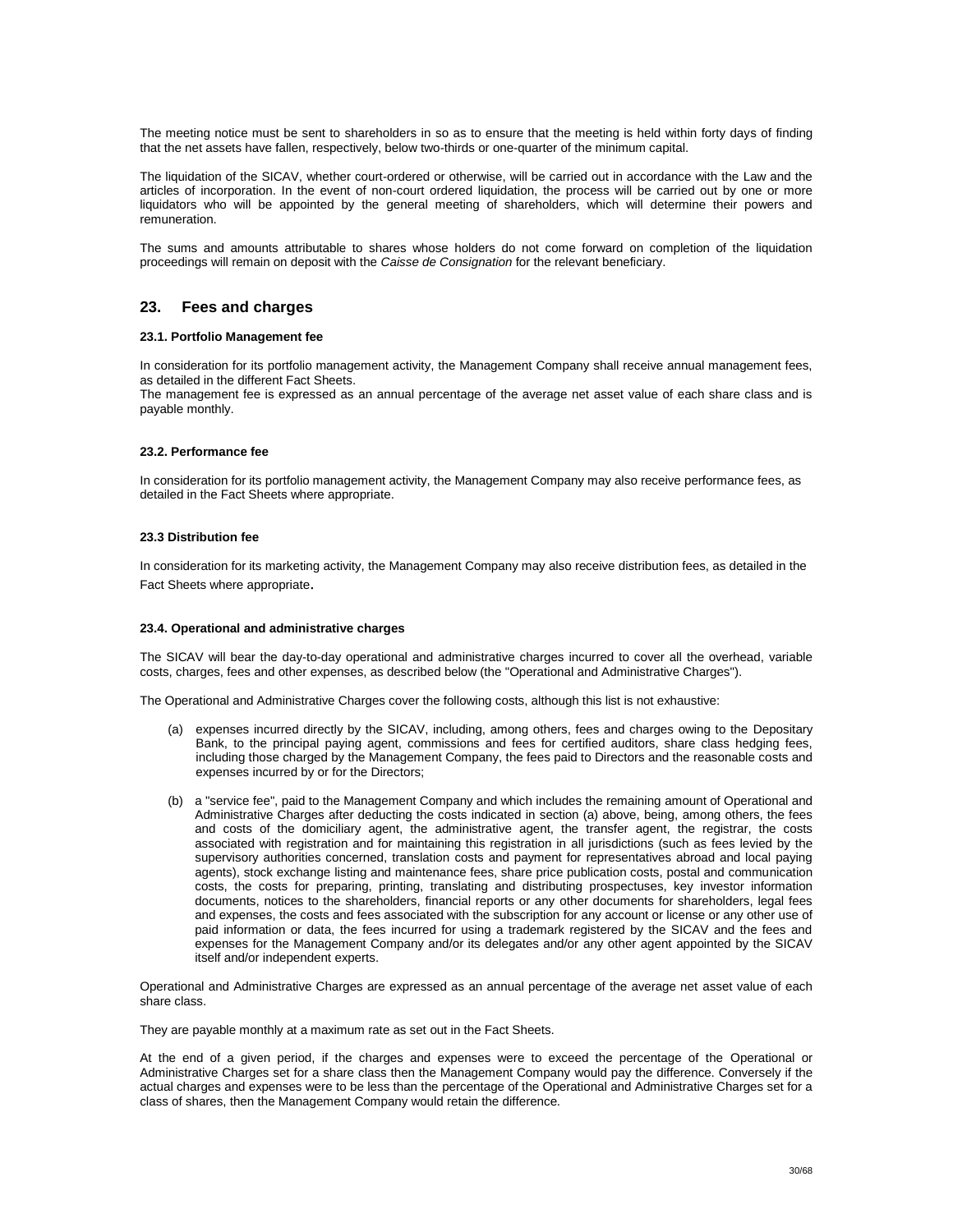The Management Company may instruct the SICAV to settle all or part of the expenses as stated above directly on its assets. In such case, the amount of Operational and Administrative Charges will be reduced accordingly.

The Operational and Administrative Charges do not cover:

The duties, taxes, contributions, rights or costs of taxation imposed on the SICAV and its assets, including Luxembourg subscription duty.

- Fees linked to transactions: each sub-fund incurs the fees and expenses for buying and selling transferable securities, financial instruments and derivative products, brokerage fees and expenses, interest, (among others the interest on swaps and loans, etc.) or tax and other expenses linked to transactions.
- Fees generated by the anti-dilution mechanism;
- Bank fees such as interest on overdrafts;
- Non-recurring expenses, some of which may not be reasonably expected in the ordinary course of the SICAV's activities, including but not limited to, the cost of exceptional and/or ad hoc measures and fees for tax advisers, legal advice, expert assessment, introduction fees or fees for legal procedures to protect the interests of shareholders and any expenses associated with one-off agreements entered into by any third party in the interests of the shareholders.

Costs and expenses relating to updating the Prospectus may be amortised over five years.

The charges and costs relating to opening a specific sub-fund may be amortised over five years exclusively in relation to the assets of such new sub-fund.

Any expenses and costs not directly attributable to a specific sub-fund will be charged equally among the various subfunds or, where the amount of expenses and costs so requires, will be allocated among the sub-funds proportionate to their respective net assets.

Under the conditions set down in the Law, the legal, advisory or administrative costs associated with preparing and carrying out the merger of one or more sub-funds of the SICAV may not be charged to the respective sub-funds / the SICAV.

The charges and costs relating to opening a new sub-fund may be amortized over five years exclusively in relation to the assets of this new sub-fund.

Other expenses and costs not directly attributable to a specific sub-fund will be allocated to the various sub-funds proportionate to their respective net assets.

In certain jurisdictions where the shares of the SICAV are authorized for marketing, costs might be charged by any local paying agent in remuneration for the services provided.

# <span id="page-30-0"></span>**24. Information to shareholders**

#### **24.1. Publication of the net asset value**

The net asset value per share of each sub-fund and/or of each share class and the issue, redemption and conversion prices will be published on each Valuation Date at the registered office of the SICAV and at the registered office of the financial service agents in the countries where the SICAV is authorized for public marketing of its shares.

#### **24.2. Notices to shareholders**

The information notices to the attention of the shareholders will be:

- sent to registered shareholders;
- if required by the local legislation, published in Luxembourg and in the countries where the shares of the SICAV are authorized for public marketing in any newspaper selected by the Board of Directors.

The financial reports to shareholders on the previous financial year will be available at the registered office of the SICAV.

The financial year of the SICAV ends on December 31<sup>st</sup> of each year. The first financial year of the SICAV shall begin on the date of its incorporation and shall end on December 31, 2016.

The first annual report will be dated December 31, 2016 and the first semi-annual report will be dated June 30, 2016.

The first annual general meeting of shareholders shall be held in 2017.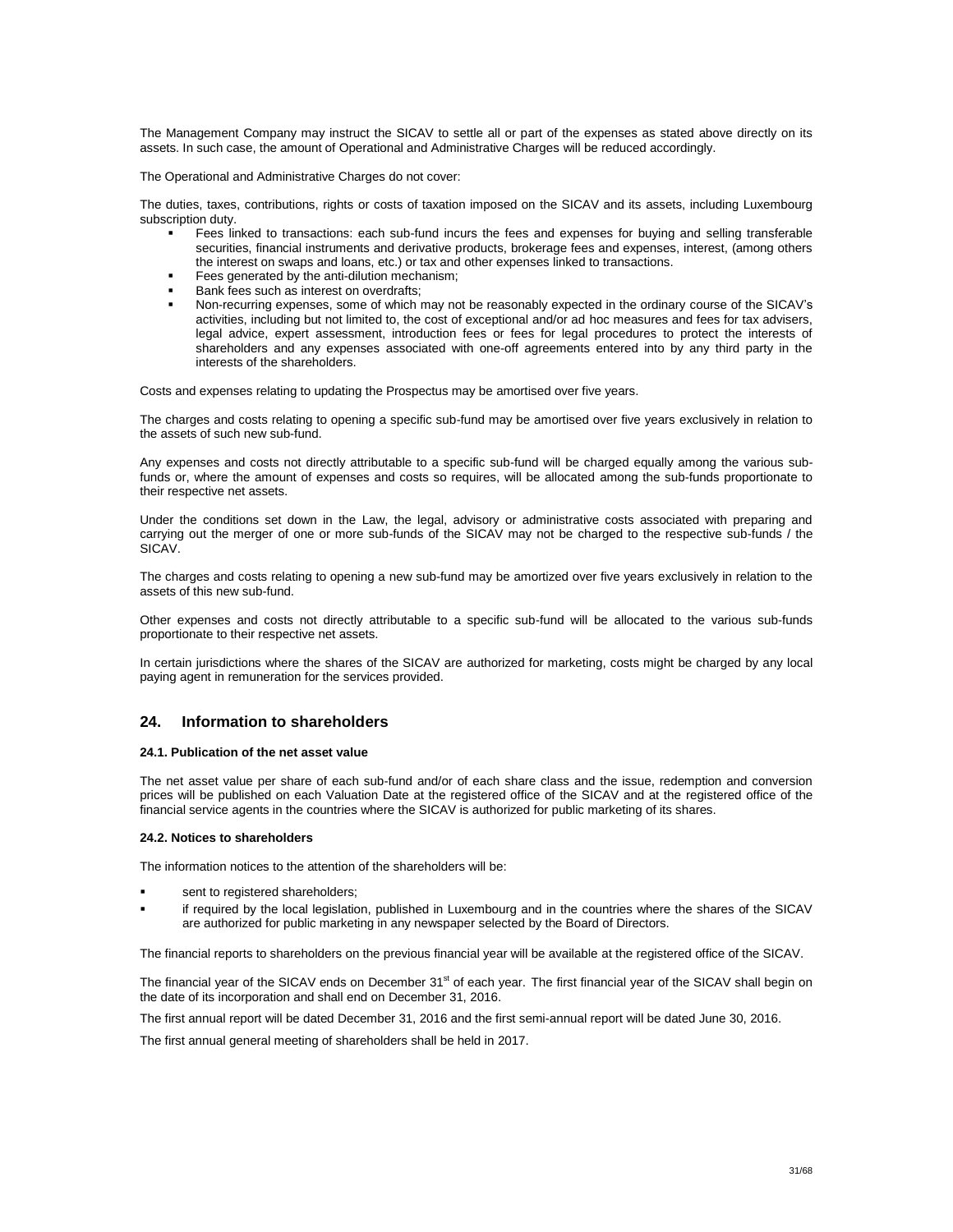#### **24.3. Documents available for inspection**

The Prospectus, articles of incorporation, key investor information documents and annual and semi-annual reports of the SICAV are available, free of charge on request at the Registered Office of the SICAV, on banking days and during usual business hours, or directly at www.candriam.com.

Those documents can also be obtained free of charge on request from the financial service agents in the countries where the SICAV is authorized for public marketing of its shares.

## **24.4. Auditors**

PricewaterhouseCoopers Luxembourg is responsible for the auditing of the accounts and the annual reports of the SICAV.

#### **24.5. Additional information**

In order to meet regulatory and/or tax requirements, the Management Company may, over and above the legal publications, communicate to investors requesting it the SICAV's portfolio composition and all information relating to it.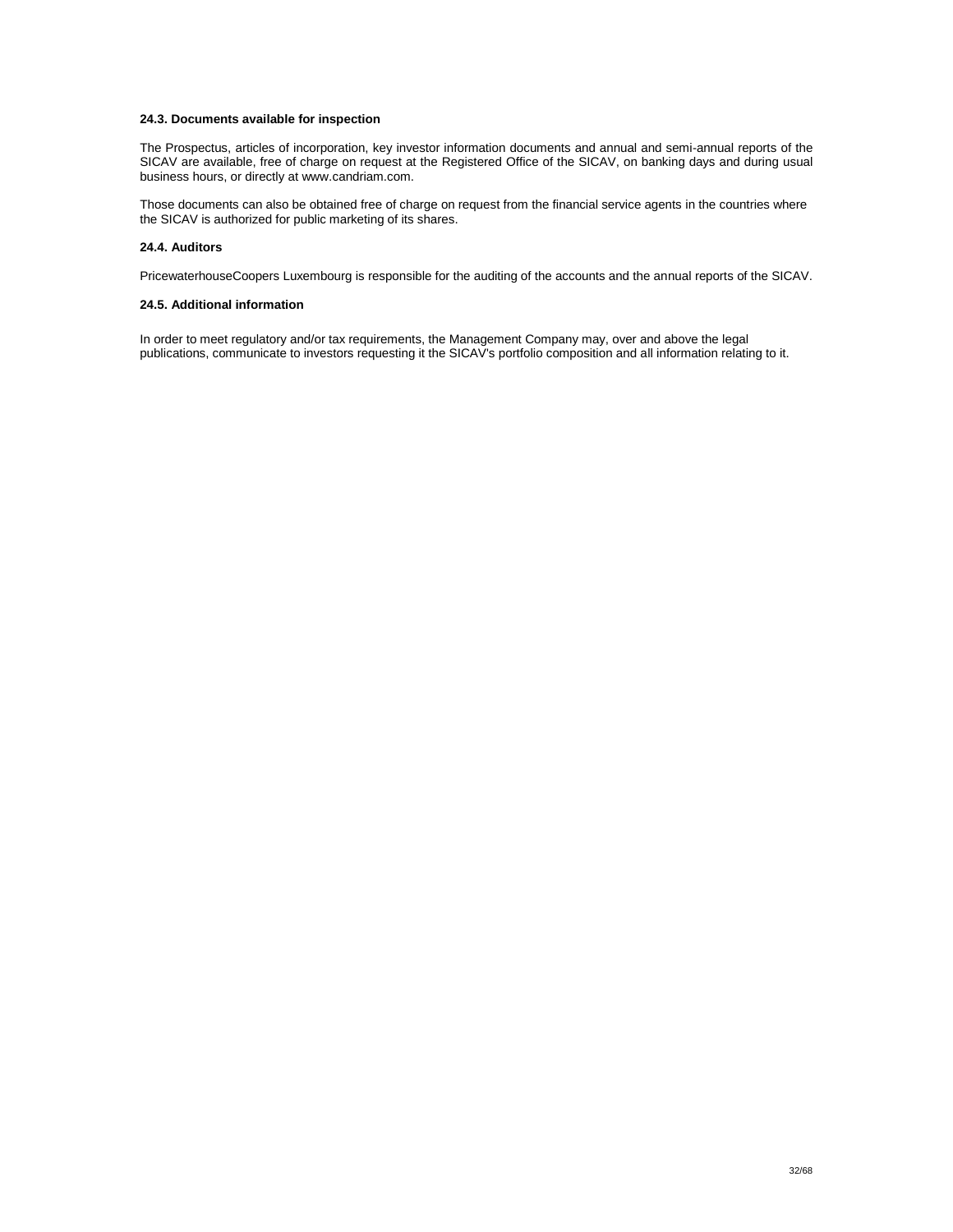# **Appendix I - Fact sheets**

# **Candriam SRI**

# **Bond Emerging Markets**

# **- Fact Sheet -**

<span id="page-32-1"></span><span id="page-32-0"></span>The initial net asset value of the sub-fund will be dated 14 November 2016, with payment on 17 November 2016. The first calculated net asset value will be dated 15 November 2016, calculated on 16 November 2016, with payment on 18 November 2016.

**1. Investment objectives:** The aim of the sub-fund is to enable shareholders to benefit from the evolution of bonds and other debt securities denominated principally in the currencies of developed countries such as USD, EUR, GBP, JPY and, on an ancillary basis, in local currencies issued by public issuers, issued or guaranteed by emerging countries, public entities and semi-public issuers operating in emerging countries. The securities are selected by the portfolio management team on a discretionary basis, based on the securities characteristics, growth prospects and in-house analysis of Environmental, Social and Governance ("ESG") criteria.

#### **2. Investment policy:**

The assets are principally invested in debt securities (bonds and other equivalent securities) which:

- may notably be at fixed or variable rates, indexed;
- are issued by public sector issuers in emerging countries, issued or guaranteed by emerging countries, public entities and semi-public issuers active in such countries;
- are denominated principally in the currencies of developed countries such as USD, EUR, GBP, JPY and on an ancillary basis in the local currencies of emerging countries such as the Brazilian Real, the Mexican Peso, the Polish Zloty, etc;

The remainder of the assets are invested in:

- eligible securities other than those described above (notably corporate bonds, debt securities denominated in other currencies and/or debt securities issued or guaranteed by other countries, etc.) ;
- money market instruments other than those described above;
- a maximum of 10% in UCI and UCITS;
- deposits or cash.

The debt securities shall be rated B- at the minimum by any one of the independent rating agencies or considered of comparable quality by the Management Company (notably when issue rating is missing) at the time of purchase. When a debt security is downgraded to lower than B- by all independent rating agencies or not considered anymore of comparable quality by the Management Company, such asset will be sold within 6 months.

Exposures to the currencies of developed countries such as EUR, GBP, JPY are hedged against the foreign exchange risk.

The emerging foreign exchange risk inherent in local currency denominated bonds might not be systematically hedged, meaning that a residual foreign exchange risk may remain.

Securities/issuers are selected on the basis of an economic/financial analysis process as well as on ESG considerations, both indicative of risks and long-term opportunities.

The ESG criteria are analyzed through a methodology developed by the Management Company.

This consists in selecting countries well-equipped to manage their human, natural and social capital and provide economic stability and not considered as highly oppressive regimes.

For further information, please refer to the Management Company's website and/or the annual report.

The sub-fund may also make use of derivative financial instruments on the regulated or over-the counter markets for the purpose of hedging or exposure.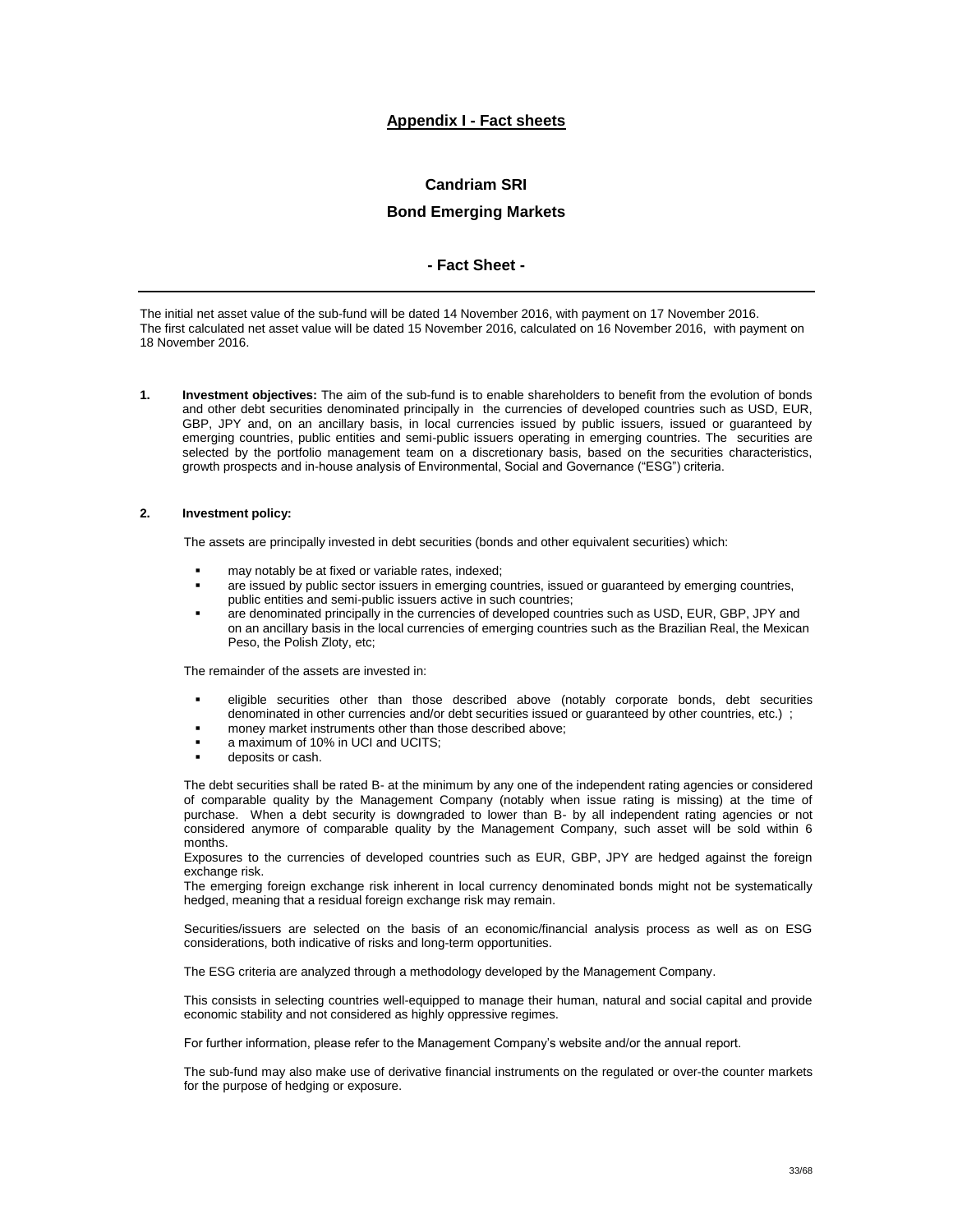The underlyings of these derivative financial instruments can be currencies, interest rates and credit spreads such as swaps (currency exchange swaps, interest rate swaps, credit default swaps, inflation swaps), forwards, options and futures.

**3. Investor profile:** Investment in this sub-fund may be suitable for investors who seek to benefit from the evolution of bonds and other debt securities of emerging markets, while being aware of the level of risk generally associated therewith.

#### **4. Risk factors specific to the sub-fund and risk management**

#### **4.1. Risk factors specific to the sub-fund**

- Risk of loss of capital
- **Foreign exchange risk**
- **Emerging markets risk**
- **-** Liquidity risk
- Risk associated with Chinese A equities
- **Derivatives risk**
- Risk associated with external factors
- **Counterparty risk**

The general explanation of the various risk factors is given in the clause titled "Risk factors" in the Prospectus.

# **4.2. Risk Management**

The total derivatives commitment will be calculated according to the commitment approach set down in CSSF circular 11/512.

- **5. Base currency**: USD
- **6. Form of the shares**: registered shares only.

#### **7. Share classes**

- **C**, capitalization shares, denominated in **USD** [LU1434519416]
- **C**, distribution shares, denominated in **USD** [LU1434519507]
- **I**, capitalization shares, denominated in **USD** [LU1434519689]
- **I**, distribution shares, denominated in **USD** [LU1434519762]
- **I**, capitalization shares, denominated in **EUR**, hedged against USD [LU1434519846]
- **R**, capitalization shares, denominated in **USD** [LU1434519929]
- **R**, capitalization shares, denominated in **EUR**, unhedged against USD [LU1434520000]
- **R2,** capitalization shares, denominated in **USD** [LU1434520182]
- **R2,** distribution shares, denominated in **USD** [LU1439992113]
- **V**, capitalization shares, denominated in **USD** [LU1434520265]
- **V**, capitalization shares, denominated in **EUR**, hedged against USD [LU1434520349]
- **Z**, capitalization shares, denominated in **USD** [LU1434520422]
- **Z**, distribution shares, denominated in **USD [**LU1434520695**];**

The C, R and R2 shares will be launched at USD / EUR 100. The I, V and Z shares will be launched at USD / EUR 1.000.

#### **8. Minimum initial subscription**

- There is no minimum initial subscription for the C, R, R2 & Z shares.
- The minimum initial subscription for the I shares is EUR 250,000 or its equivalent in currencies for classes denominated in foreign currencies. This minimum may be changed at the discretion of the Board of Directors provided shareholders are treated equally on the same Valuation Date.
- The minimum initial subscription for the V shares is EUR 15,000,000 or its equivalent in currencies for classes denominated in foreign currencies. This minimum may be changed at the discretion of the Board of Directors provided shareholders are treated equally on the same Valuation Date.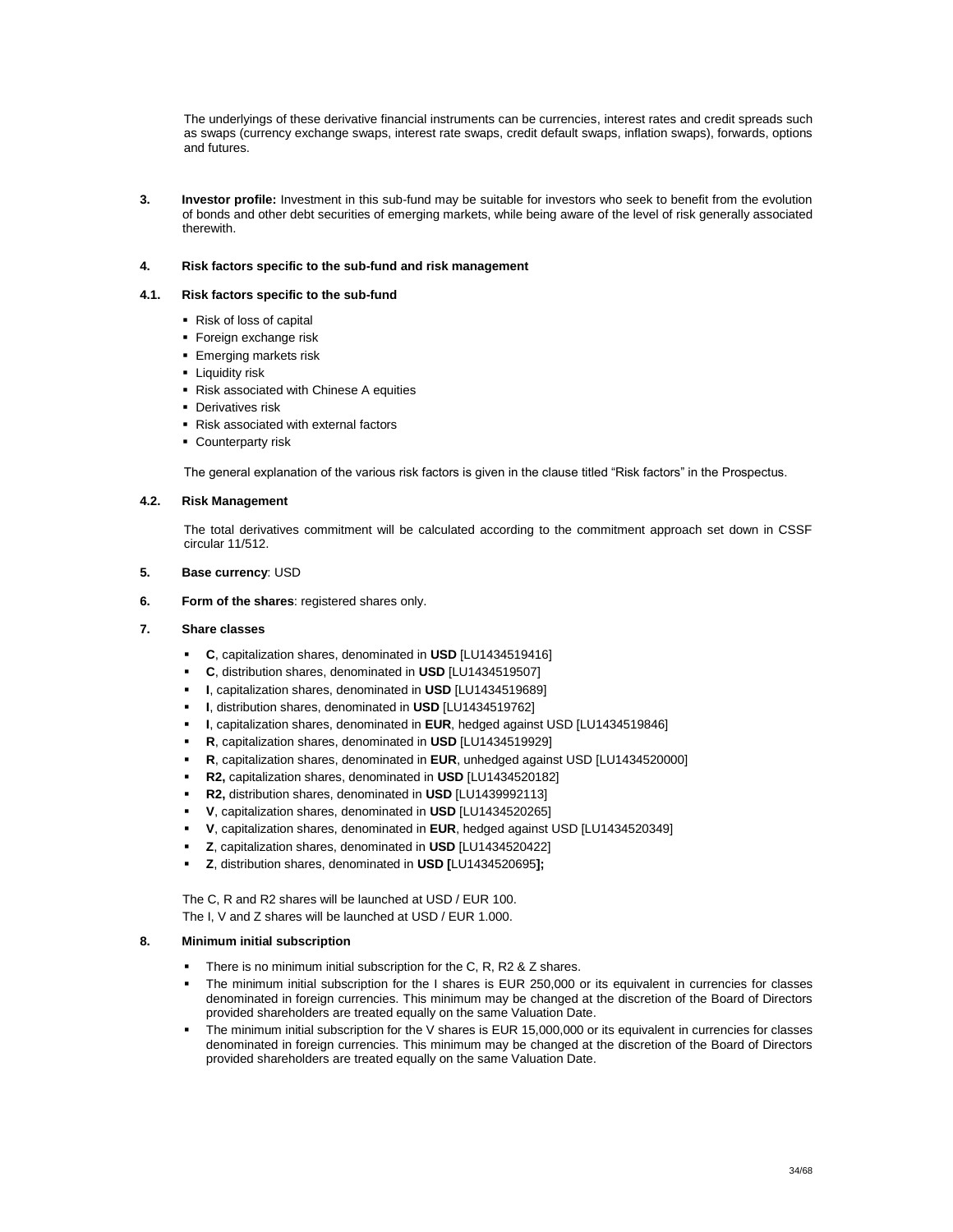# **9. Fees and charges**

| <b>Shares</b>  | Fees and charges                                                          |                   |       |                                 |                                                     |
|----------------|---------------------------------------------------------------------------|-------------------|-------|---------------------------------|-----------------------------------------------------|
|                | <b>Subscription</b><br>(for<br>the<br>οf<br>benefit<br>selling<br>agents) | <b>Conversion</b> | Exit  | <b>Portfolio Management (*)</b> | Operational<br>and<br><b>Administrative Charges</b> |
| C              | Max. 3.5%                                                                 | $0\%$             | $0\%$ | Max. 1%                         | Max. 0.35%                                          |
|                | 0%                                                                        | $0\%$             | $0\%$ | Max. 0.60%                      | Max. 0.28%                                          |
| R              | Max. 3.5%                                                                 | $0\%$             | $0\%$ | Max. 0.70%                      | Max. 0.35%                                          |
| R <sub>2</sub> | Max. 3.5%                                                                 | $0\%$             | 0%    | Max. 0.20%                      | Max. 0.35%                                          |
| v              | 0%                                                                        | $0\%$             | $0\%$ | Max. 0.30%                      | Max. 0.28%                                          |
| z              | 0%                                                                        | $0\%$             | 0%    | 0%                              | Max. 0.28%                                          |

*\* The fees are expressed as an annual percentage of the average net asset value of the share class and are payable at the end of each month.*

# **10. Applicable cut-off times for the subscription, redemption and exchange of shares**

|         | <b>Valuation Date</b><br>12 noon (Luxembourg time) is the<br>cut-off time.<br>NAV is calculated based on closing | Provided this date is a banking business day in<br>Luxemburg<br>In the case D is not a banking business day in<br>Luxembourg, orders will be taken into account in the<br>cut-off of the next banking business day. |
|---------|------------------------------------------------------------------------------------------------------------------|---------------------------------------------------------------------------------------------------------------------------------------------------------------------------------------------------------------------|
|         | prices on D                                                                                                      |                                                                                                                                                                                                                     |
| $D + 1$ | <b>Calculation Date</b>                                                                                          | Provided this date is a banking business day in<br>Luxemburg otherwise the banking business day in<br>Luxembourg hereafter.<br>Valuation at closing prices of D, NAV dated D.                                       |
| D+3     | Settlement date                                                                                                  | According to applicable business days in Luxembourg                                                                                                                                                                 |

# **11. Listing on an official stock exchange**: Shares are not listed on a stock exchange.

This Fact Sheet forms an integral part of the Prospectus dated October 20, 2016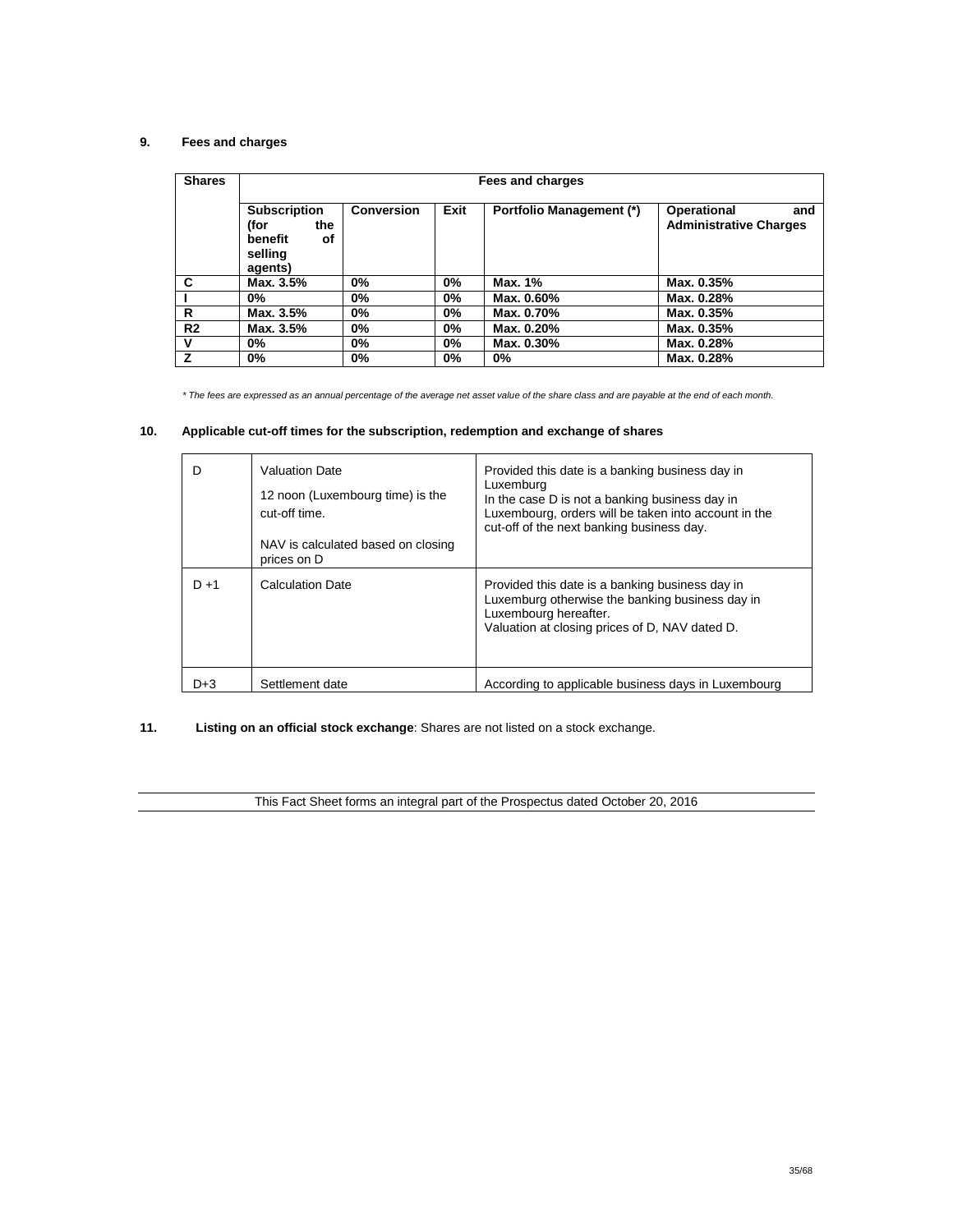# **Candriam SRI**

# **Bond Euro**

# **- Fact Sheet -**

<span id="page-35-1"></span><span id="page-35-0"></span>**1. Investment objectives:** The aim of the sub-fund is to enable shareholders to benefit from the growth of eurodenominated bonds markets, with an investment in securities selected by the portfolio management team on a discretionary basis. The selection is based on the securities characteristics, growth prospects and in-house analysis of Environmental, Social and Governance ("ESG") criteria.

#### **2. Investment policy:**

The assets are principally invested in debt instruments (bonds and financial instruments having the same characteristics, including convertible bonds) which:

- are issued by both private (companies) and public (governments, international and supranational organizations, …) sector issuers;
- are denominated in EUR;
- may be at fixed or variable rates, indexed and / or, for a maximum of 20% subordinated; *subordinated bonds are debt instruments which rank after other non-subordinated debts (senior) in relation to repayment. In case of insolvency of the issuer, such subordinated bonds are repayable after repayment of senior debts. Some of these subordinated bonds are perpetual bonds (no maturity). As the chance of receiving any repayment on insolvency is reduced, subordinated debt represent a greater risk but will generally offer a higher return than senior debts issued by the same issuer.*
- are rated BBB-/Baa3 (or equivalent) at least by one of the independent rating agency or considered of comparable quality by the Management Company (notably when issue rating is missing).

The remainder of the assets are invested in:

- eligible securities other than those described above (notably debt securities denominated in other developed market currencies, convertible bonds, high yield bonds, *Contingent Convertible Bonds* (CoCos) for a maximum of 5% of the net assets, etc) ;
- money market instruments other than those described above;
- a maximum of 10% in UCI and UCITS;
- deposits or cash.

Exposures to currencies other than the euro may be hedged against foreign exchange risk, however the hedging won't be systematic.

Securities/issuers are selected on the basis of an economic/financial analysis process as well as on ESG considerations, both indicative of risks and long-term opportunities.

The ESG criteria are analyzed through a methodology developed by the Management Company.

This consists in selecting:

- companies which:
	- are best positioned to address the sustainable development challenges and to manage stakeholder's issues specific to their sector using a "best-in-class" approach;
	- comply with the principles of the United Nations Global Compact covering human and labour rights, environment and anti-corruption.

In addition, some companies are excluded on the basis of an analysis of their exposure to controversial activities/sectors (for example tobacco, adult content and armaments - the sub-fund will not invest in securities of a company that manufactures, uses or possesses anti-personnel mines, cluster bombs, chemical, biological and nuclear weapons…).

This analysis and selection process is accompanied by an active dialogue with companies.

countries well-equipped to manage their human, natural and social capital and provide economic stability.

For further information, please refer to the Management Company's website and/or the annual report.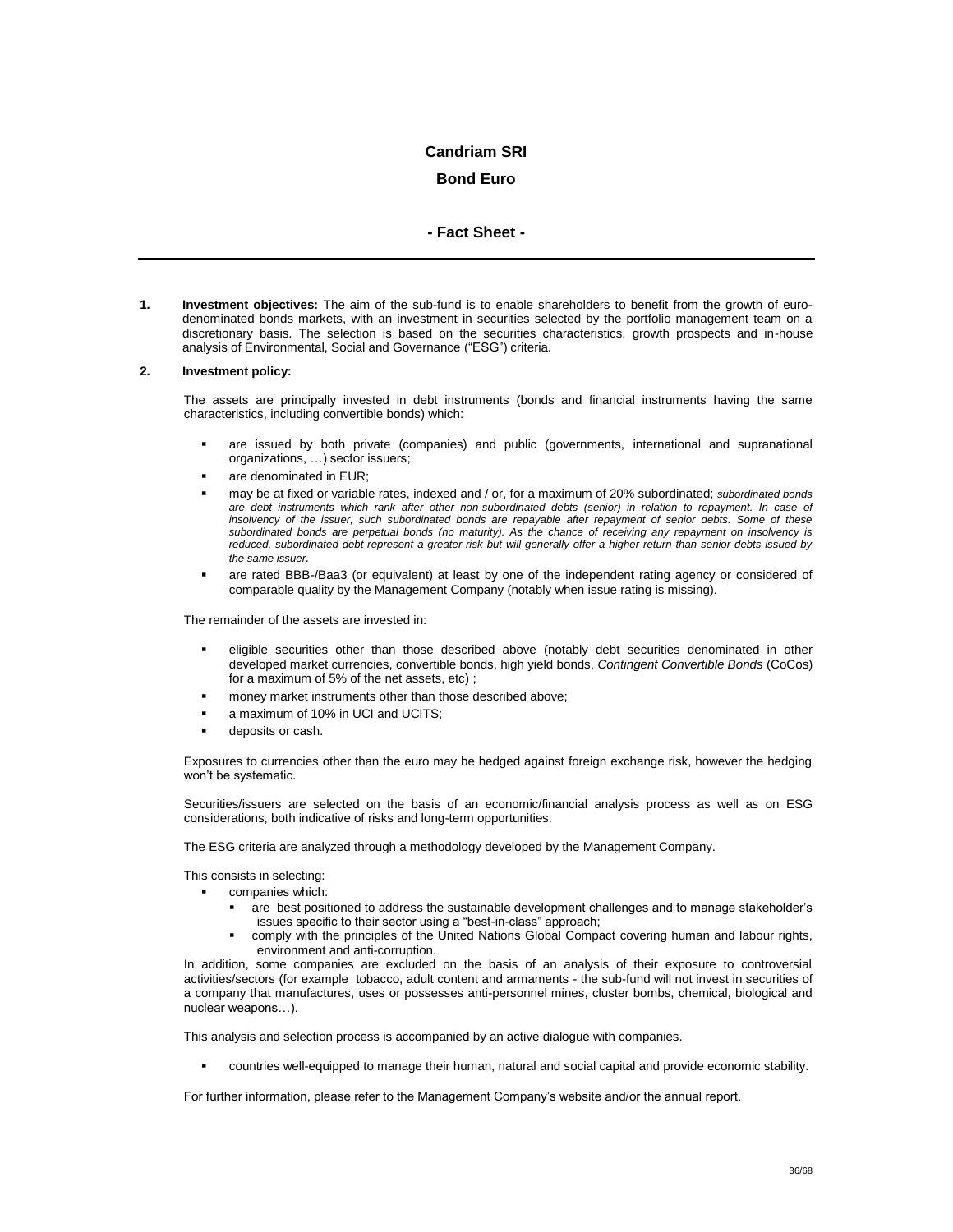The sub-fund may also use derivative financial instruments on the regulated or over-the-counter market for the purpose of hedging or exposure.

The underlyings of these derivative financial instruments can be currencies, interest rates and credit spreads such as swaps (currency exchange swaps, interest rate swaps, credit default swaps, inflation swaps), forwards, options, futures.

**3. Investor profile:** Investment in this sub-fund may be suitable for investors who seek income consistent with the preservation of capital, together with the level of risk generally associated with euro-denominated bonds.

### **4. Risk factors specific to the sub-fund and risk management**

#### **4.1. Risk factors specific to the sub-fund**

- Risk of loss of capital
- **Interest rate risk**
- **Credit risk**
- **Derivatives risk**
- **-** Liquidity risk
- **Equity risk**
- Risk associated with investing in Contingent Convertible Bonds
- **Foreign exchange risk**
- **Emerging markets risk**
- Risk associated with external factors
- **Counterparty risk**

The general explanation of the various risk factors is given in the clause titled "Risk factors" in the Prospectus.

### **4.2. Risk Management**

The total derivatives commitment will be calculated according to the commitment approach set down in CSSF circular 11/512.

- **5. Base currency**: EUR.
- **6. Form of the shares**: registered shares only.
- **7. Share classes** 
	- **C**, capitalization shares, denominated in **EUR** [LU1313769447]
	- **C**, distribution shares, denominated in **EUR** [LU1313769520]
	- **I**, capitalization shares, denominated in **EUR** [LU1313769793]
	- **I**, distribution shares, denominated in **EUR** [LU1313769959]
	- **R**, capitalization shares, denominated in **EUR** [LU1313770023]
	- **V**, capitalization shares, denominated in **EUR** [LU1313770296]
	- **Z**, capitalization shares, denominated in **EUR** [LU1313770379]
	- **Z**, distribution shares, denominated in **EUR [**LU1434521230**]**; this share class will be launched at EUR 1,000.

### **8. Minimum initial subscription**

- There is no minimum initial subscription for the C, R & Z shares.
- The minimum initial subscription for the I shares is EUR 250,000 or its equivalent in currencies for classes denominated in foreign currencies. This minimum may be changed at the discretion of the Board of Directors provided shareholders are treated equally on the same Valuation Date.
- The minimum initial subscription for the V shares is EUR 15,000,000 or its equivalent in in currencies for classes denominated in foreign currencies. This minimum may be changed at the discretion of the Board of Directors provided shareholders are treated equally on the same Valuation Date.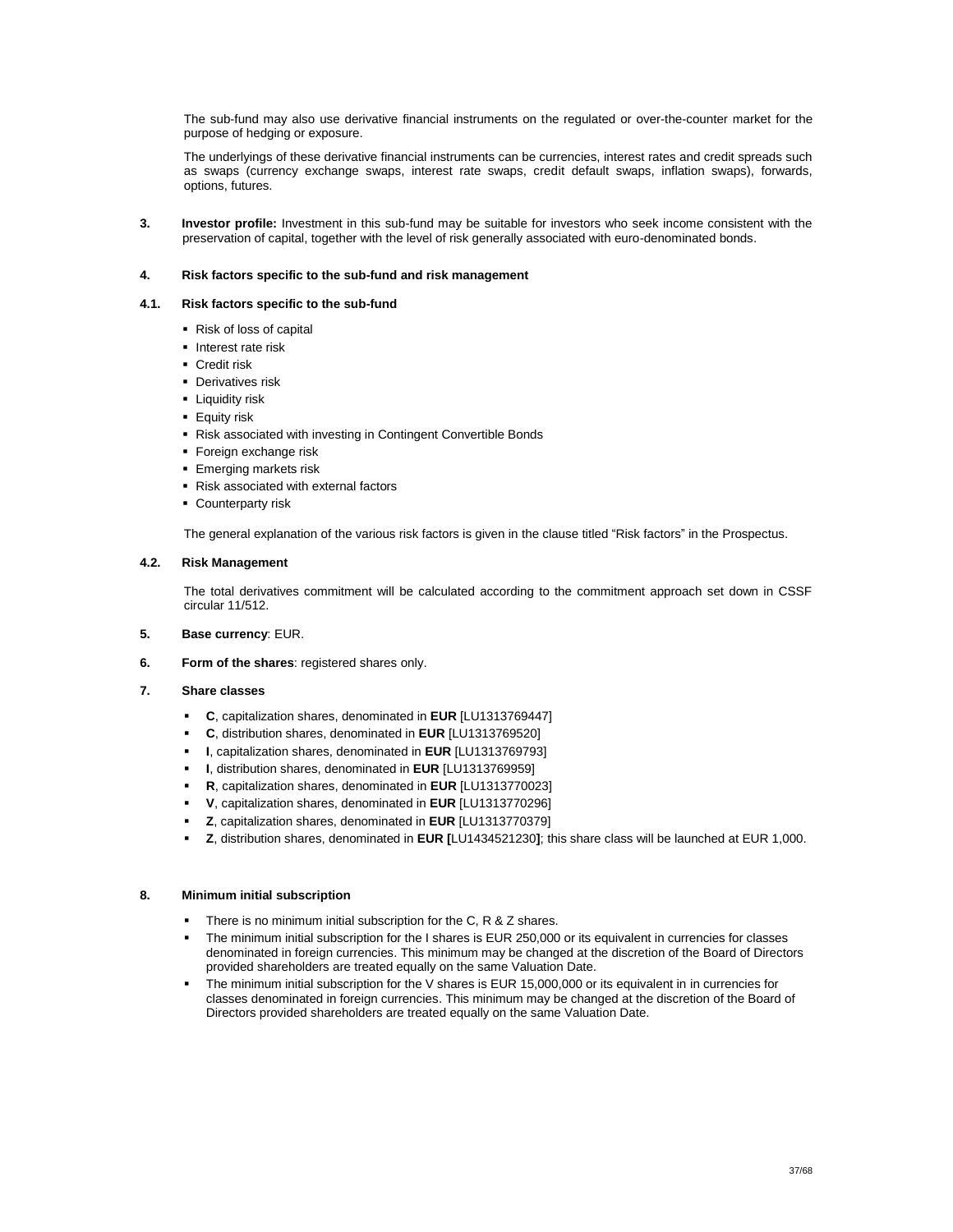## **9. Fees and charges**

| <b>Shares</b> |                                                                           | Fees and charges  |       |                                 |                                                     |  |
|---------------|---------------------------------------------------------------------------|-------------------|-------|---------------------------------|-----------------------------------------------------|--|
|               | <b>Subscription</b><br>(for<br>the<br>benefit<br>οf<br>selling<br>agents) | <b>Conversion</b> | Exit  | <b>Portfolio Management (*)</b> | Operational<br>and<br><b>Administrative Charges</b> |  |
| C             | Max. 3.5%                                                                 | 0%                | $0\%$ | Max. 0.60%                      | Max. 0.33%                                          |  |
|               | 0%                                                                        | 0%                | $0\%$ | Max. 0.30%                      | Max. 0.25%                                          |  |
| R             | Max. 3.5%                                                                 | 0%                | $0\%$ | Max. 0.40%                      | Max. 0.33%                                          |  |
| v             | 0%                                                                        | 0%                | $0\%$ | Max. 0.20%                      | Max. 0.25%                                          |  |
| z             | 0%                                                                        | 0%                | 0%    | 0%                              | Max. 0.25%                                          |  |

*\* The fees are expressed as an annual percentage of the average net asset value of the share class and are payable at the end of each month.*

## **10. Applicable cut-off times for the subscription, redemption and exchange of shares**

| D       | <b>Valuation Date</b><br>12 noon (Luxembourg time) is the<br>cut-off time.<br>NAV is calculated based on closing | Provided this date is a banking business day in<br>Luxemburg<br>In the case D is not a banking business day in<br>Luxembourg, orders will be taken into account in the<br>cut-off of the next banking business day. |
|---------|------------------------------------------------------------------------------------------------------------------|---------------------------------------------------------------------------------------------------------------------------------------------------------------------------------------------------------------------|
|         | prices on D                                                                                                      |                                                                                                                                                                                                                     |
| $D + 1$ | <b>Calculation Date</b>                                                                                          | Provided this date is a banking business day in<br>Luxemburg otherwise the banking business day in<br>Luxembourg hereafter.<br>Valuation at closing prices of D, NAV dated D.                                       |
| D+3     | Settlement date                                                                                                  | According to applicable business days in Luxembourg                                                                                                                                                                 |

## **11. Listing on an official stock exchange**: Shares are not listed on a stock exchange.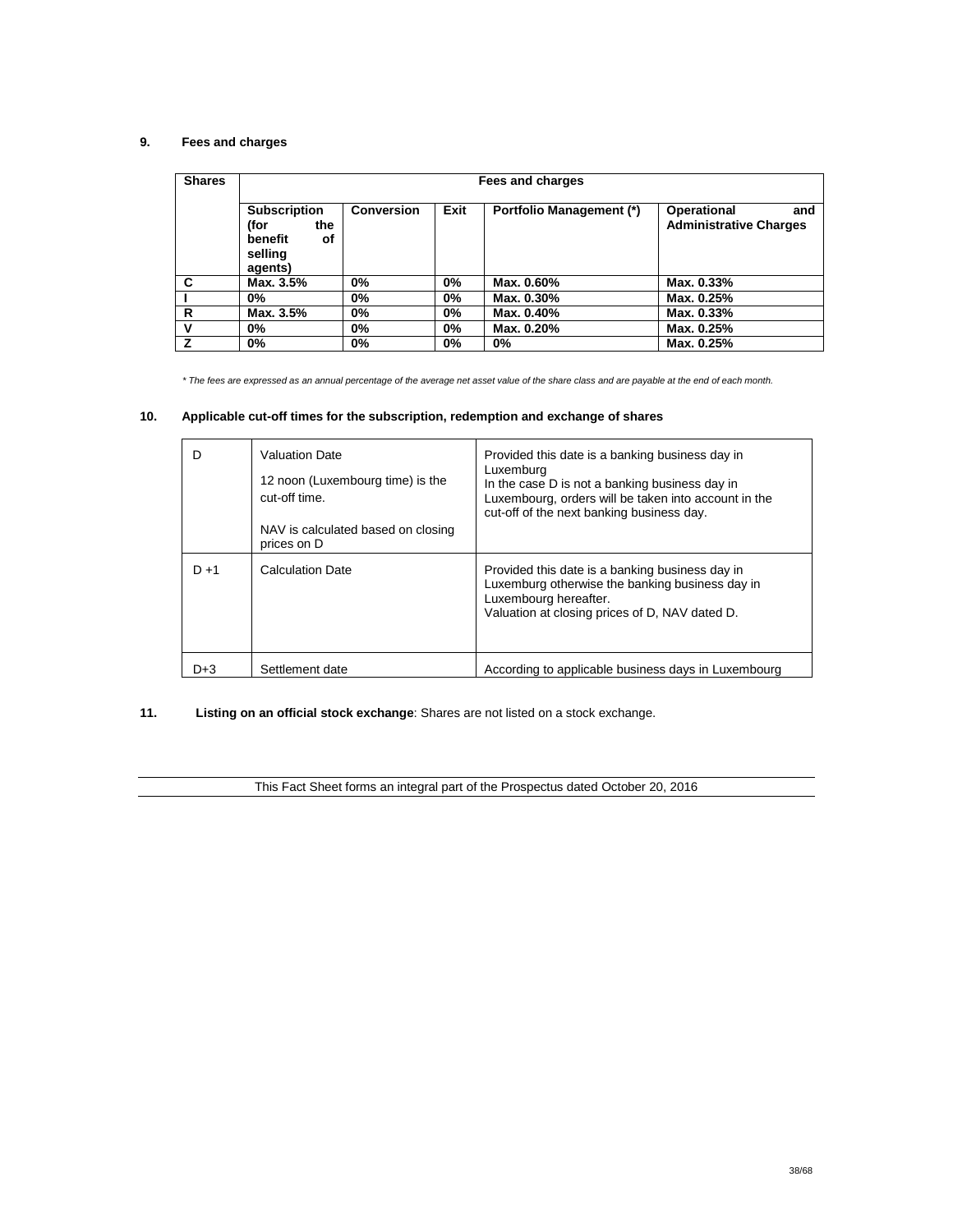### **Bond Euro Corporate**

### **- Fact Sheet -**

**1. Investment objectives:** The aim of the sub-fund is to enable shareholders to benefit from the growth of eurodenominated corporate bonds markets, with an investment in securities selected by the portfolio management team on a discretionary basis. The selection is based on the securities characteristics, growth prospects and inhouse analysis of Environmental, Social and Governance ("ESG") criteria.

#### **2. Investment policy:**

The assets are principally invested in debt instruments (bonds and financial instruments having the same characteristics) which:

- are issued by private sector issuers (companies);
- are denominated in EUR;
- may be at fixed or variable rates, indexed and / or, for a maximum of 20% subordinated ; *subordinated bonds are debt instruments which rank after other non-subordinated debts (senior) in relation to repayment. In case of insolvency of the issuer, such subordinated bonds are repayable after repayment of senior debts. Some of these subordinated bonds are perpetual bonds (no maturity). As the chance of receiving any repayment on insolvency is reduced, subordinated debt represent a greater risk but will generally offer a higher return than senior debts issued by the same issuer*.
- are rated BBB-/Baa3 (or equivalent) at least by one of the independent rating agency or considered of comparable quality by the Management Company (notably when issue rating is missing).

The remainder of the assets are invested in:

- eligible securities other than those described above (notably debt securities denominated in other developed market currencies, debt securities issued by public sector issuers, high yield bonds, convertible bonds, *Contingent Convertible Bonds* (CoCos) for a maximum of 5% of the net assets, etc);
- money market instruments other than those described above;
- a maximum of 10% in UCI and UCITS;
- deposits or cash.

Exposures to currencies other than the euro may be hedged against foreign exchange risk, however the hedging won't be systematic.

Securities/issuers are selected on the basis of an economic/financial analysis process as well as on ESG considerations, both indicative of risks and long-term opportunities.

The ESG criteria are analysed through a methodology developed by the Management Company.

This consists in selecting companies which:

- are best positioned to address the sustainable development challenges and to manage stakeholder's issues specific to their sector using a "best-in-class" approach;
- comply with the principles of the United Nations Global Compact covering human and labour rights, environment and anti-corruption.

In addition, some companies are excluded on the basis of an analysis of their exposure to controversial activities/sectors (for example tobacco, adult content and armaments - the sub-fund will not invest in securities of a company that manufactures, uses or possesses anti-personnel mines, cluster bombs, chemical, biological and nuclear weapons…).

This analysis and selection process is accompanied by an active dialogue with companies.

For further information, please refer to the Management Company's website and/or the annual report.

The sub-fund may also use of derivative financial instruments on the regulated or over-the-counter market for the purpose of hedging or exposure.

The underlyings of these derivative financial instruments can be currencies, interest rates and credit spreads such as swaps (currency exchange swaps, interest rate swaps, credit default swaps, inflation swaps), forwards,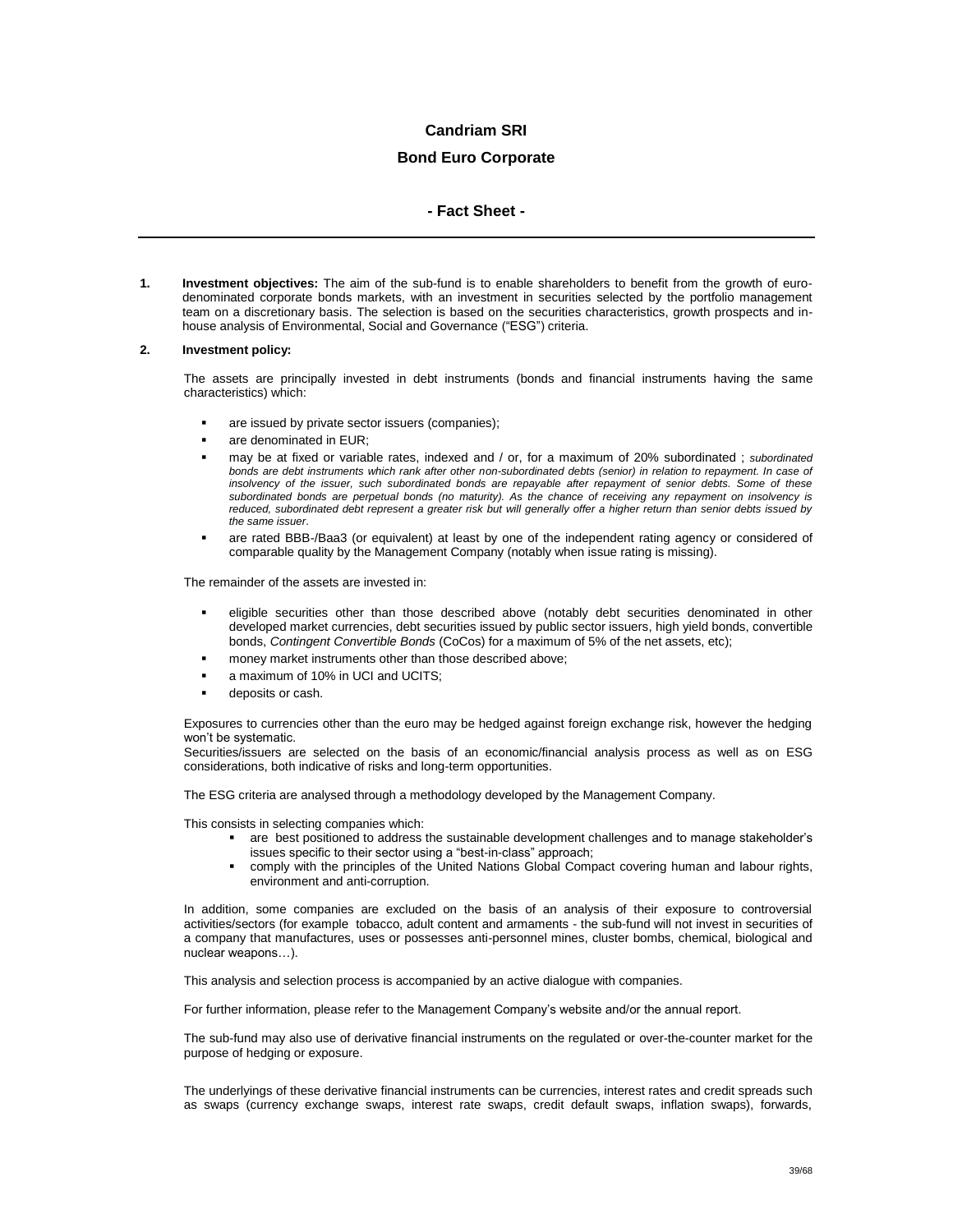options, futures.

**3. Investor profile:** Investment in this sub-fund may be suitable for investors who seek income consistent with the preservation of capital, together with the level of risk generally associated with euro-denominated corporate bonds.

### **4. Risk factors specific to the sub-fund and risk management**

### **4.1. Risk factors specific to the sub-fund**

- Risk of loss of capital
- **Interest rate risk**
- **Credit risk**
- **Derivatives risk**
- **-** Liquidity risk
- **Equity risk**
- Risk associated with investing in Contingent Convertible Bonds
- **Concentration risk**
- Risk associated with external factors
- **Counterparty risk**

The general explanation of the various risk factors is given in the clause titled "Risk factors" in the Prospectus.

### **4.2. Risk Management**

The total derivatives commitment will be calculated according to the commitment approach set down in CSSF circular 11/512.

- **5. Base currency**: EUR.
- **6. Form of the shares**: registered shares only.

### **7. Share classes**

- **C**, capitalization shares, denominated in **EUR** [LU1313770452]
- **C**, distribution shares, denominated in **EUR** [LU1313770536]
- **I**, capitalization shares, denominated in **EUR** [LU1313770619]**I**, distribution shares, denominated in **EUR** [LU1313770700]**R**, capitalization shares, denominated in **EUR** [LU1313770882]
- **V**, capitalization shares, denominated in **EUR** [LU1313770965]
- **Z**, capitalization shares, denominated in **EUR** [LU1313771005]
- **Z**, distribution shares, denominated in **EUR [**LU1434521743**];** this share class will be launched at EUR 1,000.

### **8. Minimum initial subscription**

- There is no minimum initial subscription for the C, R & Z shares.
- The minimum initial subscription for the I shares is EUR 250,000 or its equivalent in currencies for classes denominated in foreign currencies. This minimum may be changed at the discretion of the Board of Directors provided shareholders are treated equally on the same Valuation Date.
- The minimum initial subscription for the V shares is EUR 15,000,000 or its equivalent in currencies for classes denominated in foreign currencies. This minimum may be changed at the discretion of the Board of Directors provided shareholders are treated equally on the same Valuation Date.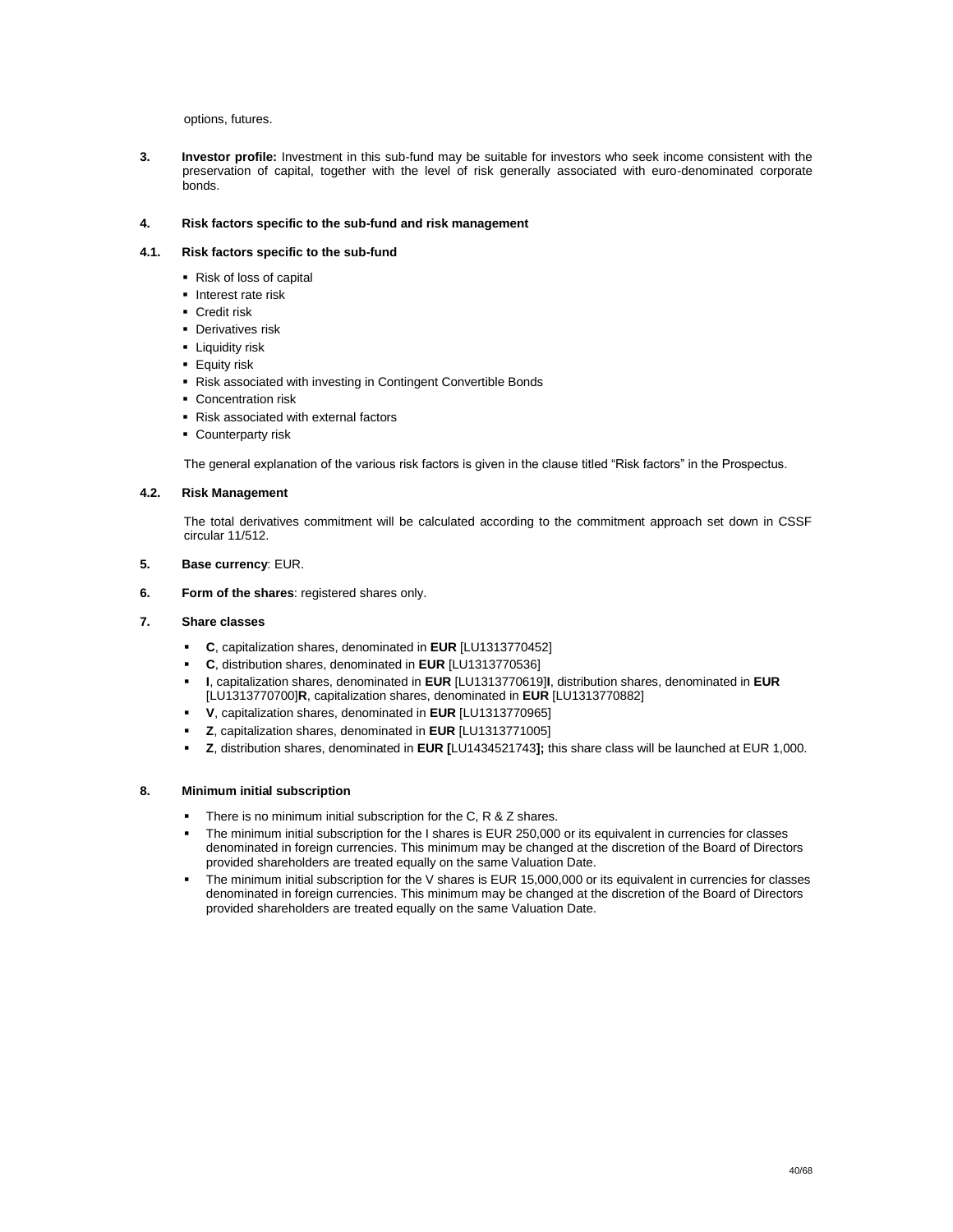## **9. Fees and charges**

| <b>Shares</b> | Fees and charges                                                          |                   |       |                                 |                                                     |
|---------------|---------------------------------------------------------------------------|-------------------|-------|---------------------------------|-----------------------------------------------------|
|               | <b>Subscription</b><br>(for<br>the<br>benefit<br>οf<br>selling<br>agents) | <b>Conversion</b> | Exit  | <b>Portfolio Management (*)</b> | Operational<br>and<br><b>Administrative Charges</b> |
| C             | Max. 3.5%                                                                 | 0%                | $0\%$ | Max. 0.60%                      | Max. 0.33%                                          |
|               | 0%                                                                        | 0%                | $0\%$ | Max. 0.30%                      | Max. 0.25%                                          |
| R             | Max. 3.5%                                                                 | 0%                | $0\%$ | Max. 0.40%                      | Max. 0.33%                                          |
| v             | 0%                                                                        | 0%                | $0\%$ | Max. 0.20%                      | Max. 0.25%                                          |
| z             | 0%                                                                        | 0%                | 0%    | 0%                              | Max. 0.25%                                          |

*\* The fees are expressed as an annual percentage of the average net asset value of the share class and are payable at the end of each month.*

## **10. Applicable cut-off times for the subscription, redemption and exchange of shares**

| D       | <b>Valuation Date</b><br>12 noon (Luxembourg time) is the<br>cut-off time.<br>NAV is calculated based on closing<br>prices on D | Provided this date is a banking business day in<br>Luxemburg<br>In the case D is not a banking business day in<br>Luxembourg, orders will be taken into account in the<br>cut-off of the next banking business day. |
|---------|---------------------------------------------------------------------------------------------------------------------------------|---------------------------------------------------------------------------------------------------------------------------------------------------------------------------------------------------------------------|
| $D + 1$ | <b>Calculation Date</b>                                                                                                         | Provided this date is a banking business day in<br>Luxemburg otherwise the banking business day in<br>Luxembourg hereafter.<br>Valuation at closing prices of D, NAV dated D.                                       |
| D+3     | Settlement date                                                                                                                 | According to applicable business days in Luxembourg                                                                                                                                                                 |

## **11. Listing on an official stock exchange**: Shares are not listed on a stock exchange.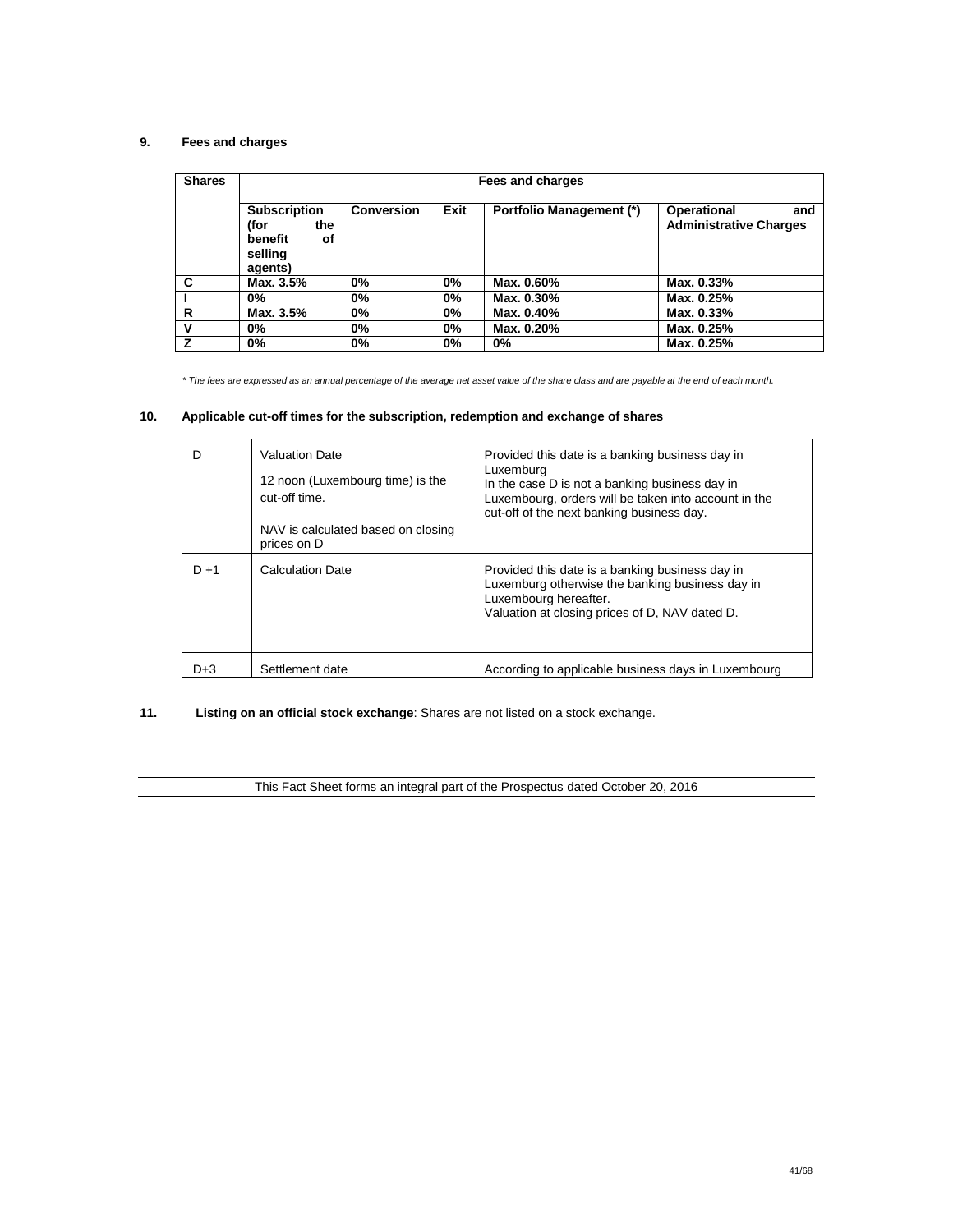# **Bond Euro Short Term**

### **- Fact Sheet -**

The initial net asset value of the sub-fund will be dated 14 November 2016, with payment on 17 November 2016. The first calculated net asset value will be dated 15 November 2016, calculated on 16 November 2016, with payment on 18 November 2016.

**1. Investment objectives:** The aim of the sub-fund is to enable shareholders to benefit from the evolution of eurodenominated bonds markets, in particular from the short-term maturity segment, with an investment in securities selected by the portfolio management team on a discretionary basis. The selection is based on the securities characteristics, growth prospects and in-house analysis of Environmental, Social and Governance ("ESG") criteria.

### **2. Investment policy:**

The assets are principally invested in debt instruments (bonds and financial instruments having the same characteristics) which:

- are issued by both private (companies) and public (governments, international and supranational organizations, …) sector issuers;
- are denominated in EUR;
- with a residual term of an investment not exceeding 3 years ;
- may be at fixed or variable rates, indexed and / or, for a maximum of 20% subordinated; *subordinated bonds are debt instruments which rank after other non-subordinated debts (senior) in relation to repayment. In case of insolvency of the issuer, such subordinated bonds are repayable after repayment of senior debts. Some of these subordinated bonds are perpetual bonds (no maturity). As the chance of receiving any repayment on insolvency is reduced, subordinated debt represent a greater risk but will generally offer a higher return than senior debts issued by the same issuer;*
- are rated BBB-/Baa3 (or equivalent) at least by one of the independent rating agency or considered of comparable quality by the Management Company (notably when issue rating is missing).

The remainder of the assets are invested in:

- eligible securities other than those described above (notably debt securities with a residual term of investment until 5 years, debt securities denominated in other developed market currencies, convertible bonds, high yield bonds, etc);
- money market instruments other than those described above;
- a maximum of 10% in UCI and UCITS;
- deposits or cash.

The sub-fund has a duration, i.e. sensitivity to movements in interest rates, not exceeding 3 years.

Exposures to currencies other than the euro may be hedged against foreign exchange risk, however the hedging won't be systematic.

Securities/issuers are selected on the basis of an economic/financial analysis process as well as on ESG considerations, both indicative of risks and long-term opportunities.

The ESG criteria are analysed through a methodology developed by the Management Company.

This consists in selecting :

- companies which:
	- are best positioned to address the sustainable development challenges and to manage stakeholder's issues specific to their sector using a "best-in-class" approach;
	- comply with the principles of the United Nations Global Compact covering human and labour rights, environment and anti-corruption.

In addition, some companies are excluded on the basis of an analysis of their exposure to controversial activities/sectors (for example tobacco, adult content and armaments - the sub-fund will not invest in securities of a company that manufactures, uses or possesses anti-personnel mines, cluster bombs, chemical, biological and nuclear weapons…).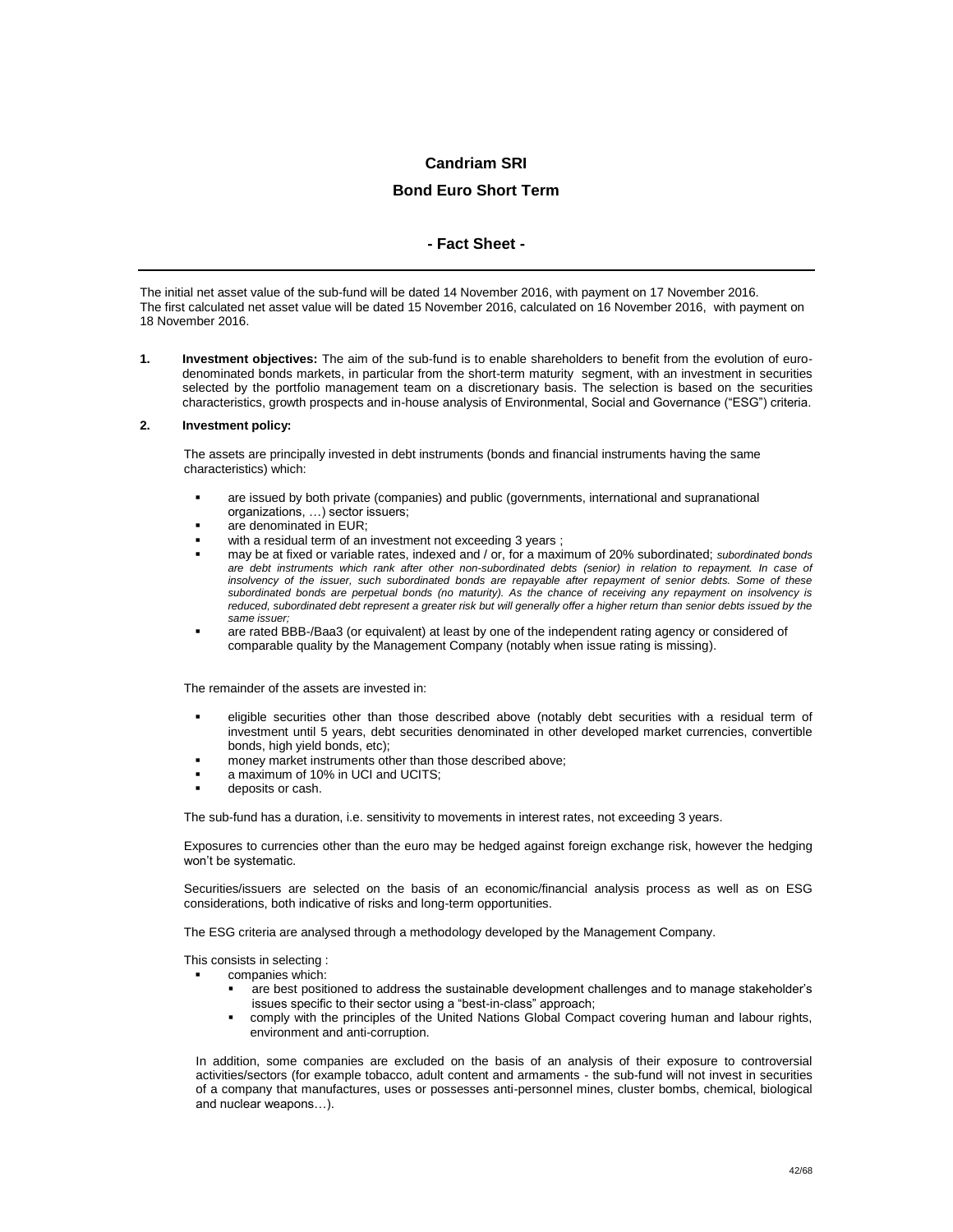This analysis and selection process is accompanied by an active dialogue with companies.

 countries well-equipped to manage their human, natural and social capital and provide economic stability and not considered as highly oppressive regimes.

For further information, please refer to the Management Company's website and/or the annual report.

The sub-fund may also use derivative financial instruments on the regulated or over-the-counter market for the purpose of hedging or exposure.

The underlyings of these derivative financial instruments can be currencies, interest rates and credit spreads such as swaps (currency exchange swaps, interest rate swaps, credit default swaps, inflation swaps), forwards, options, futures.

**3. Investor profile:** Investment in this sub-fund may be suitable for investors who seek to benefit from the evolution of the international euro-denominated short term bonds market, while being aware of the level of risk generally associated therewith.

#### **4. Risk factors specific to the sub-fund and risk management**

#### **4.1. Risk factors specific to the sub-fund**

- Risk of loss of capital
- **Credit risk**
- **Derivatives risk**
- Interest rate risk
- **Counterparty risk**
- **Foreign exchange risk**
- **-** Liquidity risk
- Risk associated with external factors

The general explanation of the various risk factors is given in the clause titled "Risk factors" in the Prospectus.

### **4.2. Risk Management**

The total derivatives commitment will be calculated according to the commitment approach set down in CSSF circular 11/512.

- **5. Base currency**: EUR.
- **6. Form of the shares**: registered shares only.

### **7. Share classes**

- **C**, capitalization shares, denominated in **EUR** [LU1434521826]
- **C**, distribution shares, denominated in **EUR** [LU1434522048]
- **I**, capitalization shares, denominated in **EUR** [LU1434522477]
- **I**, distribution shares, denominated in **EUR** [LU1434522550]
- **R**, capitalization shares, denominated in **EUR** [LU1434522634]
- **V**, capitalization shares, denominated in **EUR** [LU1434522717]
- **Z**, capitalization shares, denominated in **EUR** [LU1434522808]
- **Z**, distribution shares, denominated in **EUR [**LU1434522980**];**

The C and R shares will be launched at EUR 100. The I, V and Z shares will be launched at EUR 1.000.

### **8. Minimum initial subscription**

- There is no minimum initial subscription for the C, R & Z shares.
- The minimum initial subscription for the I shares is EUR 250,000 or its equivalent in currencies for classes denominated in foreign currencies. This minimum may be changed at the discretion of the Board of Directors provided shareholders are treated equally on the same Valuation Date.
- The minimum initial subscription for the V shares is EUR 15,000,000 or its equivalent in currencies for classes denominated in foreign currencies. This minimum may be changed at the discretion of the Board of Directors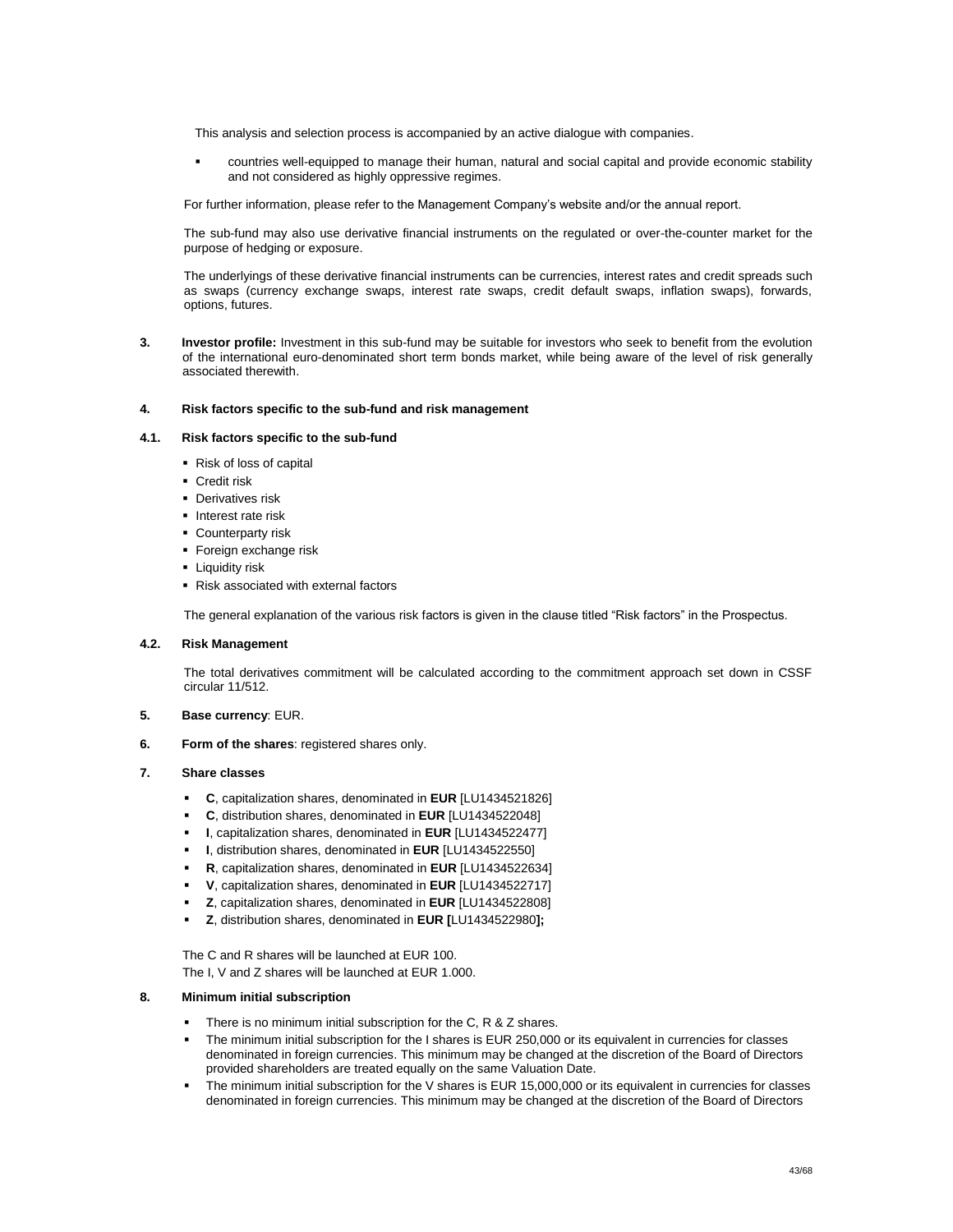provided shareholders are treated equally on the same Valuation Date.

## **9. Fees and charges**

| <b>Shares</b> |                                                                           | Fees and charges  |      |                                 |                                                     |
|---------------|---------------------------------------------------------------------------|-------------------|------|---------------------------------|-----------------------------------------------------|
|               | <b>Subscription</b><br>(for<br>the<br>benefit<br>οf<br>selling<br>agents) | <b>Conversion</b> | Exit | <b>Portfolio Management (*)</b> | Operational<br>and<br><b>Administrative Charges</b> |
| C             | Max. 3.5%                                                                 | $0\%$             | 0%   | Max. 0.40%                      | Max. 0.33%                                          |
|               | 0%                                                                        | $0\%$             | 0%   | Max. 0.20%                      | Max. 0.25%                                          |
| R             | Max. 3.5%                                                                 | $0\%$             | 0%   | Max. 0.40%                      | Max. 0.33%                                          |
| v             | 0%                                                                        | $0\%$             | 0%   | Max. 0.20%                      | Max. 0.25%                                          |
| 7             | 0%                                                                        | $0\%$             | 0%   | 0%                              | Max. 0.25%                                          |

*\* The fees are expressed as an annual percentage of the average net asset value of the share class and are payable at the end of each month.*

## **10. Applicable cut-off times for the subscription, redemption and exchange of shares**

| D       | <b>Valuation Date</b><br>12 noon (Luxembourg time) is the<br>cut-off time.<br>NAV is calculated based on closing<br>prices on D | Provided this date is a banking business day in<br>Luxemburg<br>In the case D is not a banking business day in<br>Luxembourg, orders will be taken into account in the<br>cut-off of the next banking business day. |
|---------|---------------------------------------------------------------------------------------------------------------------------------|---------------------------------------------------------------------------------------------------------------------------------------------------------------------------------------------------------------------|
| $D + 1$ | <b>Calculation Date</b>                                                                                                         | Provided this date is a banking business day in<br>Luxemburg otherwise the banking business day in<br>Luxembourg hereafter.<br>Valuation at closing prices of D, NAV dated D.                                       |
| D+3     | Settlement date                                                                                                                 | According to applicable business days in Luxembourg                                                                                                                                                                 |

**11. Listing on an official stock exchange**: Shares are not listed on a stock exchange.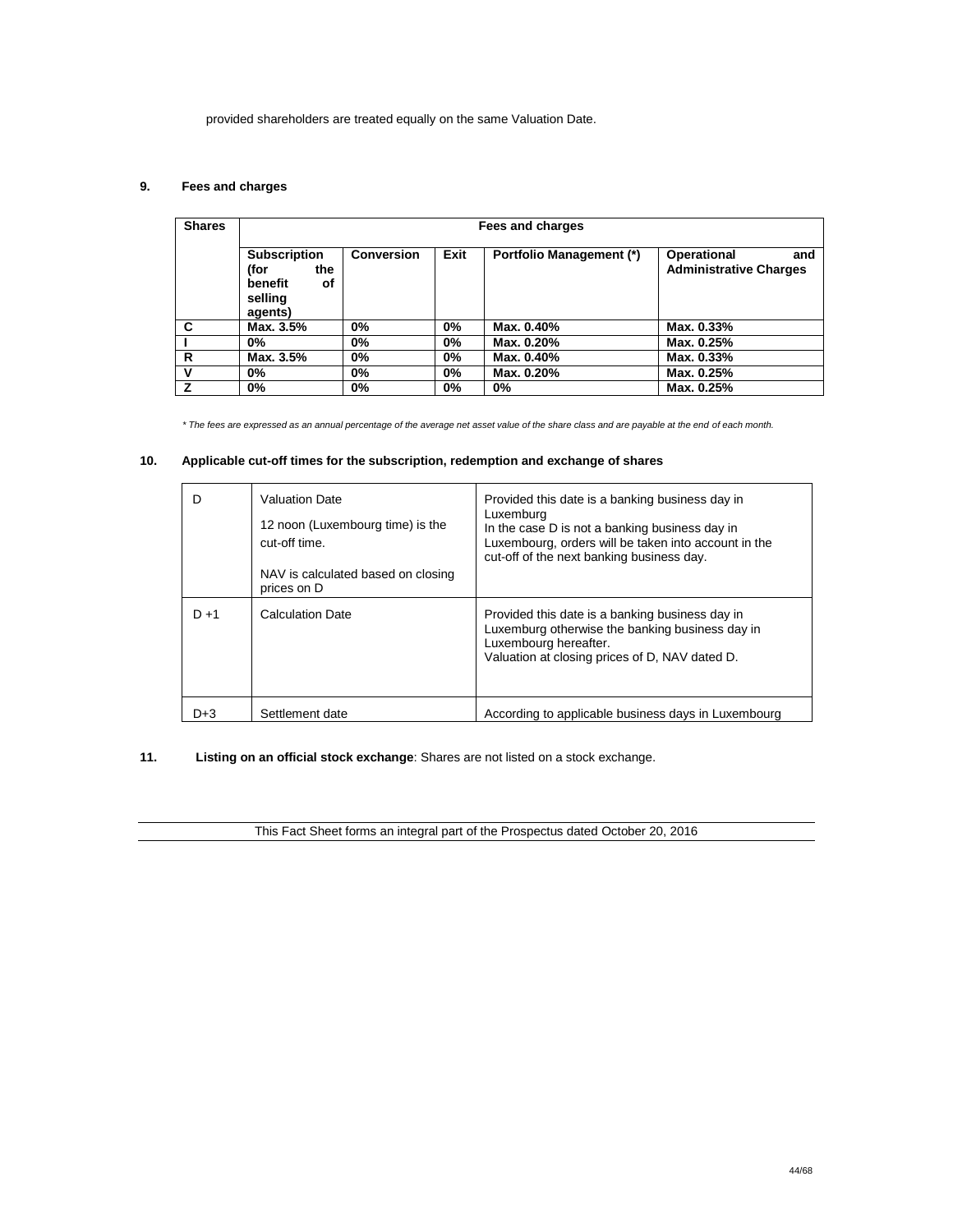### **Bond Global**

## **- Fact Sheet -**

The initial net asset value of the sub-fund will be dated 14 November 2016, with payment on 17 November 2016. The first calculated net asset value will be dated 15 November 2016, calculated on 16 November 2016, with payment on 18 November 2016.

**1. Investment objectives:** The aim of the sub-fund is to enable shareholders to benefit from the evolution of global bonds markets, with an investment in securities selected by the portfolio management team on a discretionary basis. The selection is based on the securities characteristics, growth prospects and in-house analysis of Environmental, Social and Governance ("ESG") criteria.

### **2. Investment policy:**

The assets are principally invested in debt instruments (bonds and financial instruments having the same characteristics, including convertible bonds) which:

- are issued by both private (companies) and public (governments, international and supranational organizations, …) sector issuers;
- are denominated in various currencies;
- may be at fixed or variable rates, indexed and / or, for a maximum of 20% subordinated; *subordinated bonds are debt instruments which rank after other non-subordinated debts (senior) in relation to repayment. In case of insolvency of the issuer, such subordinated bonds are repayable after repayment of senior debts. Some of these subordinated bonds are perpetual bonds (no maturity). As the chance of receiving any repayment on insolvency is reduced, subordinated debt represent a greater risk but will generally offer a higher return than senior debts issued by the same issuer.*
- are rated BBB-/Baa3 (or equivalent) at least by one of the independent rating agency or considered of comparable quality by the Management Company (notably when issue rating is missing).

The remainder of the assets are invested in:

- eligible securities other than those described above (notably convertible bonds, high yield bonds, *Contingent Convertible Bonds* (CoCos) for a maximum of 5% of the net assets, etc) ;
- money market instruments other than those described above;
- a maximum of 10% in UCI and UCITS;
- deposits or cash.

Securities/issuers are selected on the basis of an economic/financial analysis process as well as on ESG considerations, both indicative of risks and long-term opportunities.

The ESG criteria are analyzed through a methodology developed by the Management Company.

This consists in selecting :

- companies which:
	- are best positioned to address the sustainable development challenges and to manage stakeholder's issues specific to their sector using a "best-in-class" approach;
	- comply with the principles of the United Nations Global Compact covering human and labour rights, environment and anti-corruption.

In addition, some companies are excluded on the basis of an analysis of their exposure to controversial activities/sectors (for example tobacco, adult content and armaments - the sub-fund will not invest in securities of a company that manufactures, uses or possesses anti-personnel mines, cluster bombs, chemical, biological and nuclear weapons…).

This analysis and selection process is accompanied by an active dialogue with companies.

 countries well-equipped to manage their human, natural and social capital and provide economic stability and not considered as highly oppressive regimes.

For further information, please refer to the Management Company's website and/or the annual report.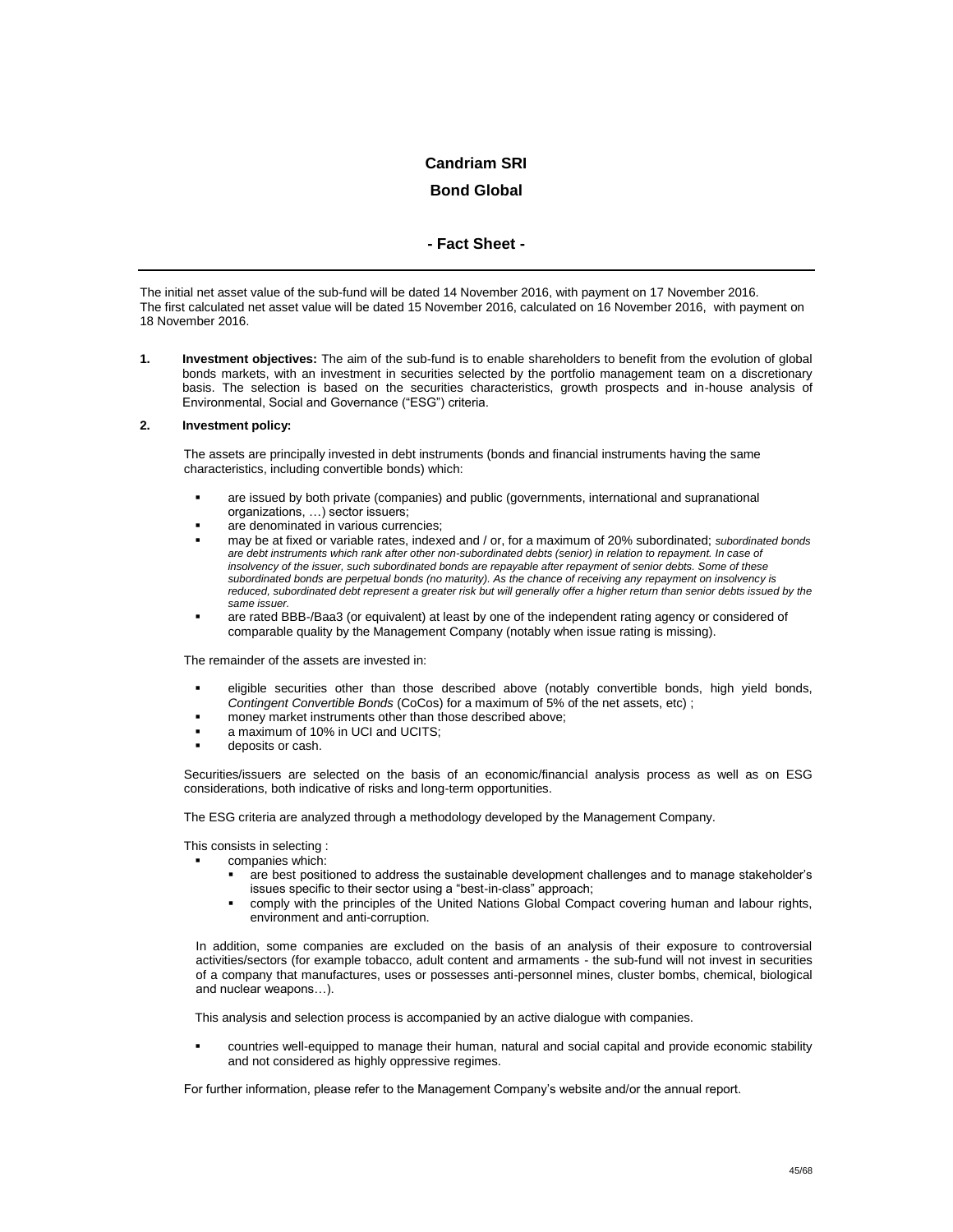The sub-fund may also use derivative financial instruments on the regulated or over-the-counter market for the purpose of hedging or exposure.

The underlyings of these derivative financial instruments can be currencies, interest rates and credit spreads such as swaps (currency exchange swaps, interest rate swaps, credit default swaps, inflation swaps), forwards, options, futures.

**3. Investor profile:** Investment in this sub-fund may be suitable for investors who seek to benefit from the evolution of the international bonds market, while being aware of the level of risk generally associated therewith.

#### **4. Risk factors specific to the sub-fund and risk management**

### **4.1. Risk factors specific to the sub-fund**

- Risk of loss of capital
- **Interest rate risk**
- **Credit risk**
- **Foreign exchange risk**
- **Derivatives risk**
- **Counterparty risk**
- **Equity risk**
- Risk associated with investing in Contingent Convertible Bonds
- **-** Liquidity risk
- Risk associated with external factors

The general explanation of the various risk factors is given in the clause titled "Risk factors" in the Prospectus.

### **4.2. Risk Management**

The total derivatives commitment will be calculated according to the commitment approach set down in CSSF circular 11/512.

- **5. Base currency**: EUR.
- **6. Form of the shares**: registered shares only.
- **7. Share classes** 
	- **C**, capitalization shares, denominated in **EUR** [LU1434523012]
	- **C**, distribution shares, denominated in **EUR** [LU1434523103]
	- **I**, capitalization shares, denominated in **EUR** [LU1434523285]
	- **I**, distribution shares, denominated in **EUR** [LU1434523368]
	- **R**, capitalization shares, denominated in **EUR** [LU1434523442]
	- **V**, capitalization shares, denominated in **EUR** [LU1434523525]
	- **Z**, capitalization shares, denominated in **EUR** [LU1434523798]
	- **Z**, distribution shares, denominated in **EUR [**LU1434523871]

The C and R shares will be launched at EUR 100. The I, V and Z shares will be launched at EUR 1.000.

### **8. Minimum initial subscription**

- There is no minimum initial subscription for the C, R & Z shares.
- The minimum initial subscription for the I shares is EUR 250,000 or its equivalent in in currencies for classes denominated in foreign currencies. This minimum may be changed at the discretion of the Board of Directors provided shareholders are treated equally on the same Valuation Date.
- The minimum initial subscription for the V shares is EUR 15,000,000 or its equivalent in in currencies for classes denominated in foreign currencies. This minimum may be changed at the discretion of the Board of Directors provided shareholders are treated equally on the same Valuation Date.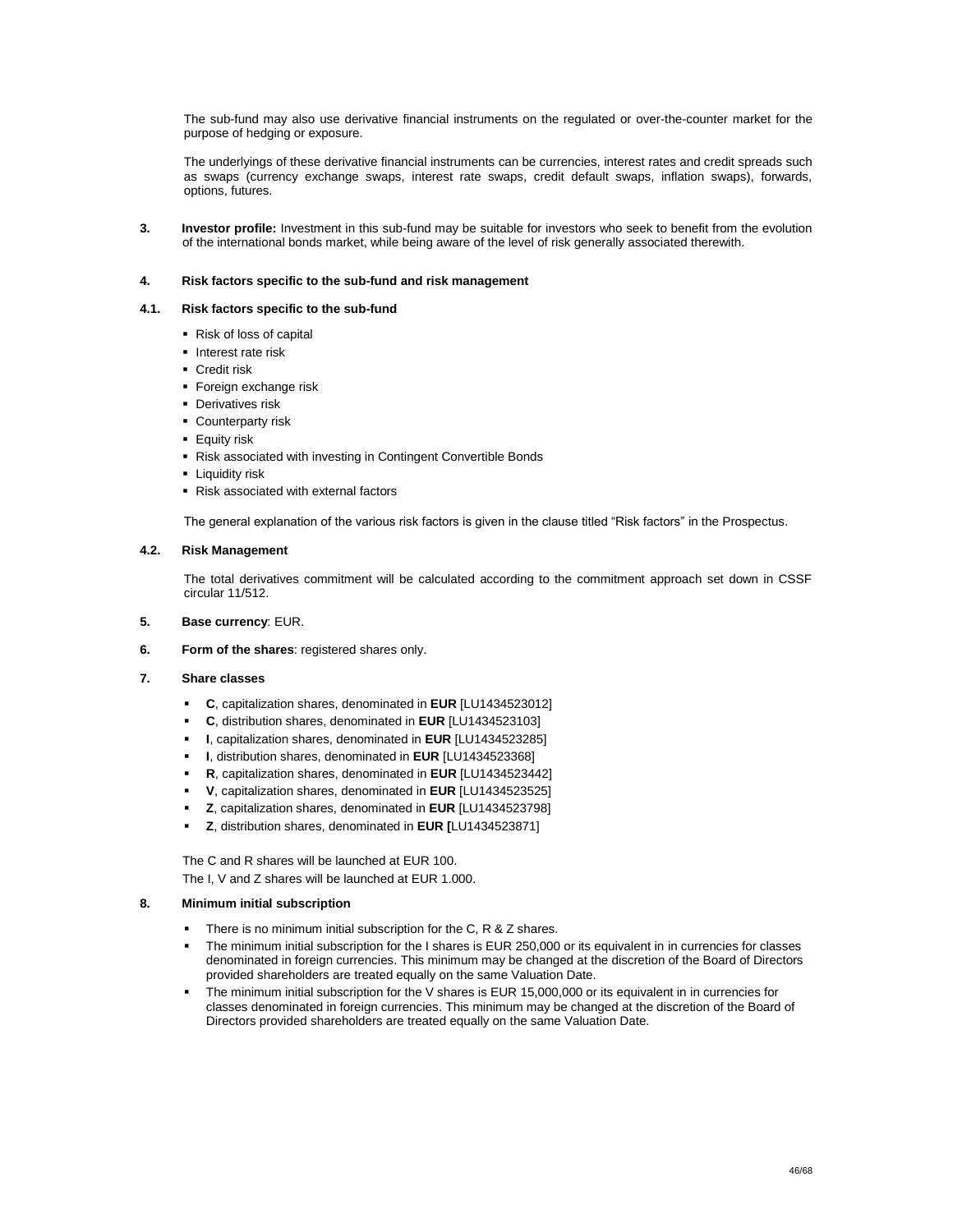# **9. Fees and charges**

| <b>Shares</b> |                                                                           | Fees and charges  |      |                                 |                                                     |  |
|---------------|---------------------------------------------------------------------------|-------------------|------|---------------------------------|-----------------------------------------------------|--|
|               | <b>Subscription</b><br>the<br>(for<br>benefit<br>οf<br>selling<br>agents) | <b>Conversion</b> | Exit | <b>Portfolio Management (*)</b> | Operational<br>and<br><b>Administrative Charges</b> |  |
| C             | Max. 3.5%                                                                 | $0\%$             | 0%   | Max. 0.60%                      | Max. 0.33%                                          |  |
|               | 0%                                                                        | 0%                | 0%   | Max. 0.20%                      | Max. 0.25%                                          |  |
| R             | Max. 3.5%                                                                 | 0%                | 0%   | Max. 0.40%                      | Max. 0.33%                                          |  |
| v             | $0\%$                                                                     | 0%                | 0%   | Max. 0.20%                      | Max. 0.25%                                          |  |
| Z             | $0\%$                                                                     | 0%                | 0%   | $0\%$                           | Max. 0.25%                                          |  |

*\* The fees are expressed as an annual percentage of the average net asset value of the share class and are payable at the end of each month.*

### **10. Applicable cut-off times for the subscription, redemption and exchange of shares**

| D       | <b>Valuation Date</b><br>12 noon (Luxembourg time) is the<br>cut-off time.<br>NAV is calculated based on closing<br>prices on D | Provided this date is a banking business day in<br>Luxemburg<br>In the case D is not a banking business day in<br>Luxembourg, orders will be taken into account in the<br>cut-off of the next banking business day. |
|---------|---------------------------------------------------------------------------------------------------------------------------------|---------------------------------------------------------------------------------------------------------------------------------------------------------------------------------------------------------------------|
| $D + 1$ | <b>Calculation Date</b>                                                                                                         | Provided this date is a banking business day in<br>Luxemburg otherwise the banking business day in<br>Luxembourg hereafter.<br>Valuation at closing prices of D, NAV dated D.                                       |
| D+3     | Settlement date                                                                                                                 | According to applicable business days in Luxembourg                                                                                                                                                                 |

## **11. Listing on an official stock exchange**: Shares are not listed on a stock exchange.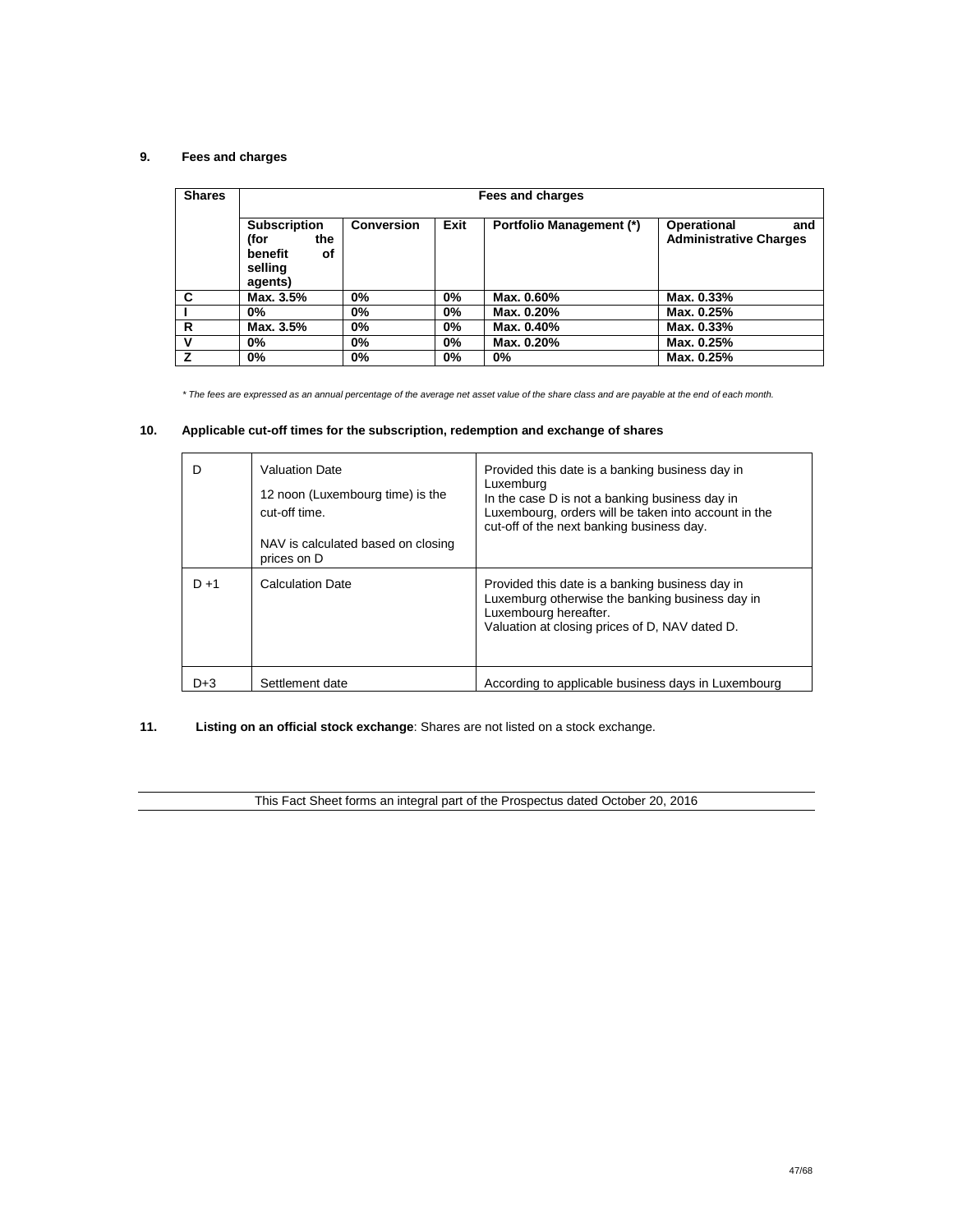### **Equity Emerging Markets**

### **- Fact Sheet -**

### **This sub-fund will be launched on board decision**

**1. Investment objectives:** The aim of the sub-fund is to enable shareholders to benefit from the growth potential of the emerging equity markets with an investment in stocks selected by the portfolio management team on a discretionary basis. The selection is based on the stocks' characteristics and growth prospects, as well as inhouse analysis of Environmental, Social and Governance ("ESG") criteria.

#### **2. Investment policy:**

This sub-fund enables shareholders to invest in a portfolio consisting of minimum 75% of equities issued by companies having their registered office or carrying out their primary economic activity in the emerging countries. These countries could be characterized as having an economic and financial system that differs from the one from developed countries , but also by their higher long-term growth potential. These stocks can be listed on their local or on international stock exchanges.

The remainder of the assets are invested in:

- eligible securities other than those described above (notably equities issued by companies having their registered office or carrying out their primary economic activity in developed countries);
- money market instruments;
- a maximum of 10% in UCI and UCITS;
- deposits or cash.

Securities are selected on the basis of economic/financial analysis process as well as on ESG considerations, both indicative of risks and long-term opportunities.

The ESG criteria are analysed through a methodology developed by the Management Company.

This consists in selecting companies which:

- are best positioned to address the sustainable development challenges;<br>adopt corporate governance standards in line with their sector's peers;
- adopt corporate governance standards in line with their sector's peers;
- comply with the principles of the United Nations Global Compact covering human and labor rights, environment and anti-corruption.

In addition, some companies are excluded on the basis of an analysis of their exposure to controversial activities/sectors (for example tobacco, adult content and armaments - the sub-fund will not invest in securities of a company that manufactures, uses or processes anti-personnel mines, cluster bombs, chemical, biological and nuclear weapons…).

This analysis and selection process is accompanied by active shareholder involvement (e.g. dialogue with companies, voting at general meetings,…).

For further information, please refer to the Management Company's website and/or the annual report.

The sub-fund may also use derivative financial instruments such as options, futures and foreign exchange transactions both for investment and hedging purposes.

**3. Investor profile:** Investment in this sub-fund may be suitable for investors who are prepared to accept the risks of participating in emerging equity markets, together with the level of volatility generally associated therewith.

#### **4. Risk factors specific to the sub-fund and risk management**

#### **4.1. Risk factors specific to the sub-fund**

- Risk of loss of capital
- **Equity risk**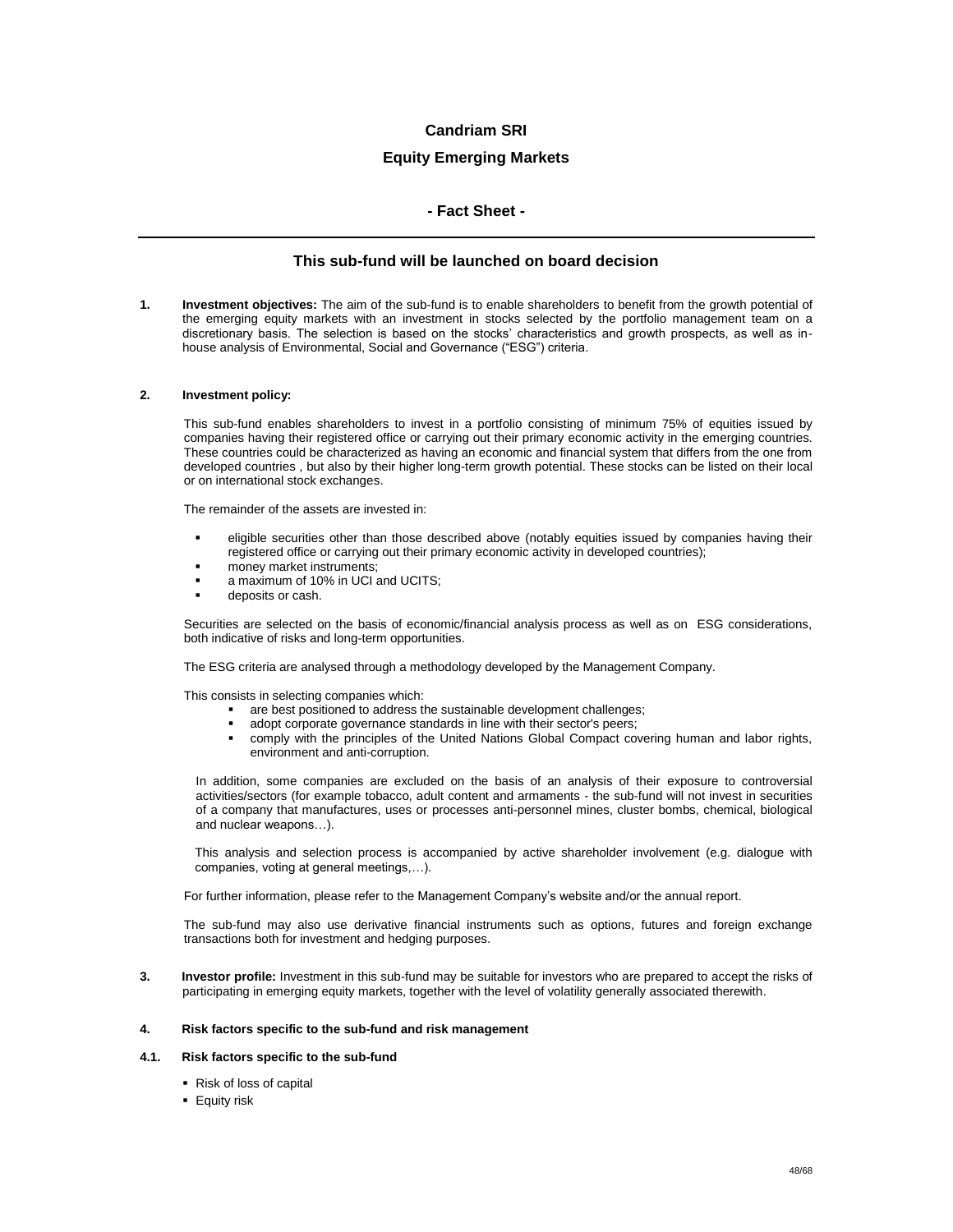- **Foreign exchange risk**
- **Emerging markets risk**
- **-** Liquidity risk
- Risk associated with Chinese A equities
- **Derivatives risk**
- Risk associated with external factors
- **Counterparty risk**

The general explanation of the various risk factors is given in the clause titled "Risk factors" in the Prospectus.

### **4.2. Risk Management**

The total derivatives commitment will be calculated according to the commitment approach set down in CSSF circular 11/512.

### **5. Base currency**: EUR.

**6. Form of the shares**: registered shares only.

### **7. Share classes**

- **C**, capitalization shares, denominated in **EUR** [LU1434523954]
- **C**, distribution shares, denominated in **EUR** [LU1434524093]
- **I**, capitalization shares, denominated in **EUR** [LU1434524259]
- **I**, capitalization shares, denominated in **GBP,** unhedged against EUR [LU1434524333]
- **R**, capitalization shares, denominated in **EUR** [LU1434524416]
- **R**, capitalization shares, denominated in **CHF,** unhedged against EUR [LU1434524507]
- **R** capitalization shares, denominated in **GBP,** unhedged against EUR [LU1434524689]
- **R2,** capitalization shares, denominated in **EUR** [LU1434524762]
- **R2,** distribution shares, denominated in **EUR** [LU1434524846]
- **V**, capitalization shares, denominated in **EUR** [LU1434524929]
- **Z**, capitalization shares, denominated in **EUR** [LU1434525066]
- **Z**, distribution shares, denominated in **EUR [**LU1434525140]

### **8. Minimum initial subscription**

- There is no minimum initial subscription for the C, R, R2 & Z shares.
- The minimum initial subscription for the I shares is EUR 250,000 or its equivalent in currencies for classes denominated in foreign currencies. This minimum may be changed at the discretion of the Board of Directors provided shareholders are treated equally on the same Valuation Date.
- The minimum initial subscription for the V shares is EUR 15,000,000 or its equivalent in currencies for classes denominated in foreign currencies. This minimum may be changed at the discretion of the Board of Directors provided shareholders are treated equally on the same Valuation Date.

### **9. Fees and charges**

| <b>Shares</b>  |                                                                           | Fees and charges  |      |                                 |                                                            |  |
|----------------|---------------------------------------------------------------------------|-------------------|------|---------------------------------|------------------------------------------------------------|--|
|                | <b>Subscription</b><br>(for<br>the<br>benefit<br>οf<br>selling<br>agents) | <b>Conversion</b> | Exit | <b>Portfolio Management (*)</b> | <b>Operational</b><br>and<br><b>Administrative Charges</b> |  |
| C              | Max. 3.5%                                                                 | 0%                | 0%   | Max. 1.50%                      | Max. 0.40%                                                 |  |
|                | $0\%$                                                                     | 0%                | 0%   | Max. 0.65%                      | Max. 0.30%                                                 |  |
| R              | Max. 3.5%                                                                 | 0%                | 0%   | Max. 0.80%                      | Max. 0.40%                                                 |  |
| R <sub>2</sub> | Max. 3.5%                                                                 | 0%                | 0%   | Max. 0.30%                      | Max. 0.40%                                                 |  |
| v              | $0\%$                                                                     | 0%                | 0%   | Max. 0.40%                      | Max. 0.30%                                                 |  |
| z              | $0\%$                                                                     | 0%                | 0%   | 0%                              | Max. 0.30%                                                 |  |

*\* The fees are expressed as an annual percentage of the average net asset value of the share class and are payable at the end of each month.*

### **10. Applicable cut-off times for the subscription, redemption and exchange of shares**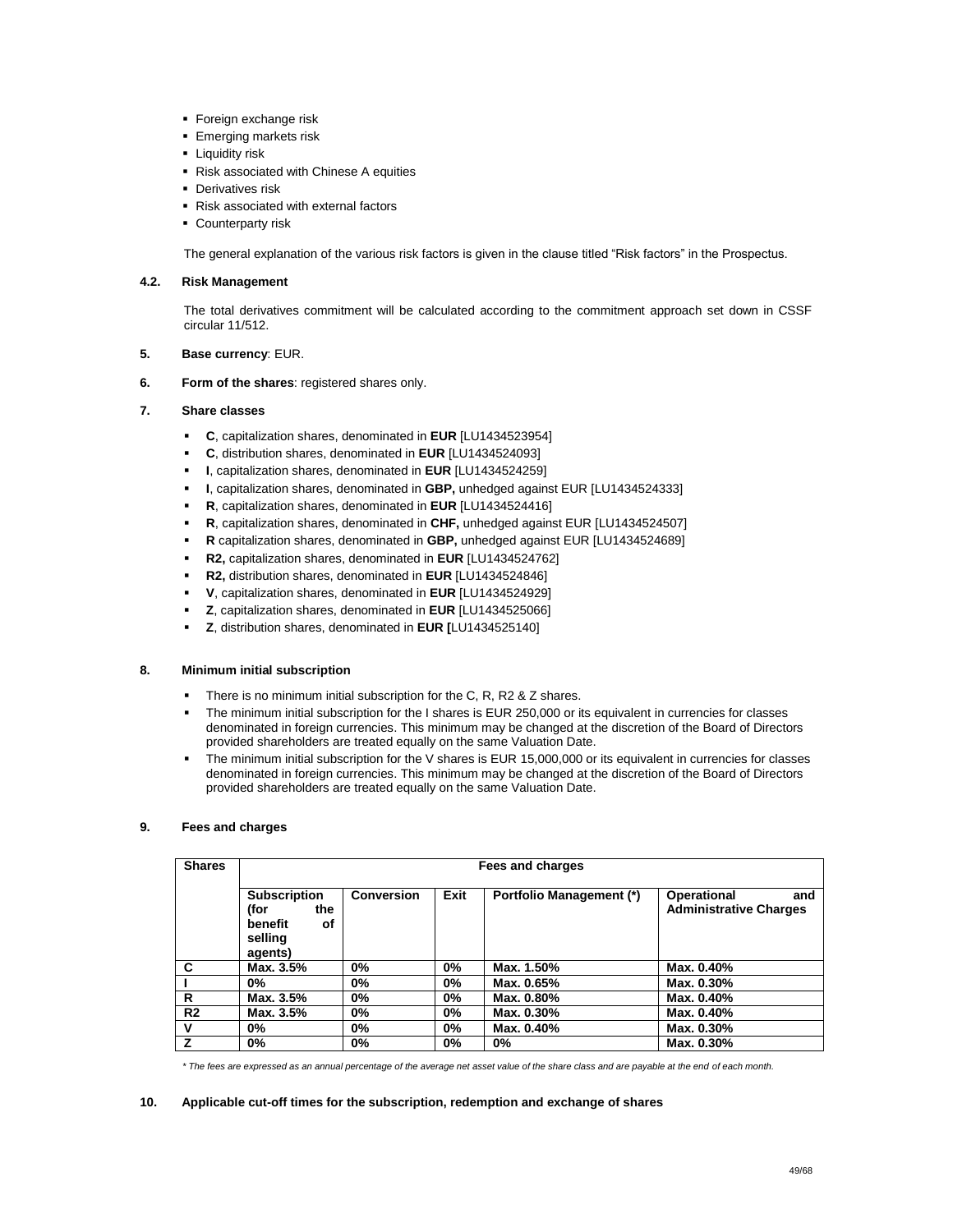| D       | <b>Valuation Date</b><br>12 noon (Luxembourg time) is the<br>cut-off time.<br>NAV is calculated based on closing<br>prices on D | Provided this date is a banking business day in<br>Luxemburg<br>In the case D is not a banking business day in<br>Luxembourg, orders will be taken into account in the<br>cut-off of the next banking business day. |
|---------|---------------------------------------------------------------------------------------------------------------------------------|---------------------------------------------------------------------------------------------------------------------------------------------------------------------------------------------------------------------|
| $D + 1$ | <b>Calculation Date</b>                                                                                                         | Provided this date is a banking business day in<br>Luxemburg otherwise the banking business day in<br>Luxembourg hereafter.<br>Valuation at closing prices of D, NAV dated D.                                       |
| $D+3$   | Settlement date                                                                                                                 | According to applicable business days in Luxembourg                                                                                                                                                                 |

**11. Listing on an official stock exchange**: Shares are not listed on a stock exchange.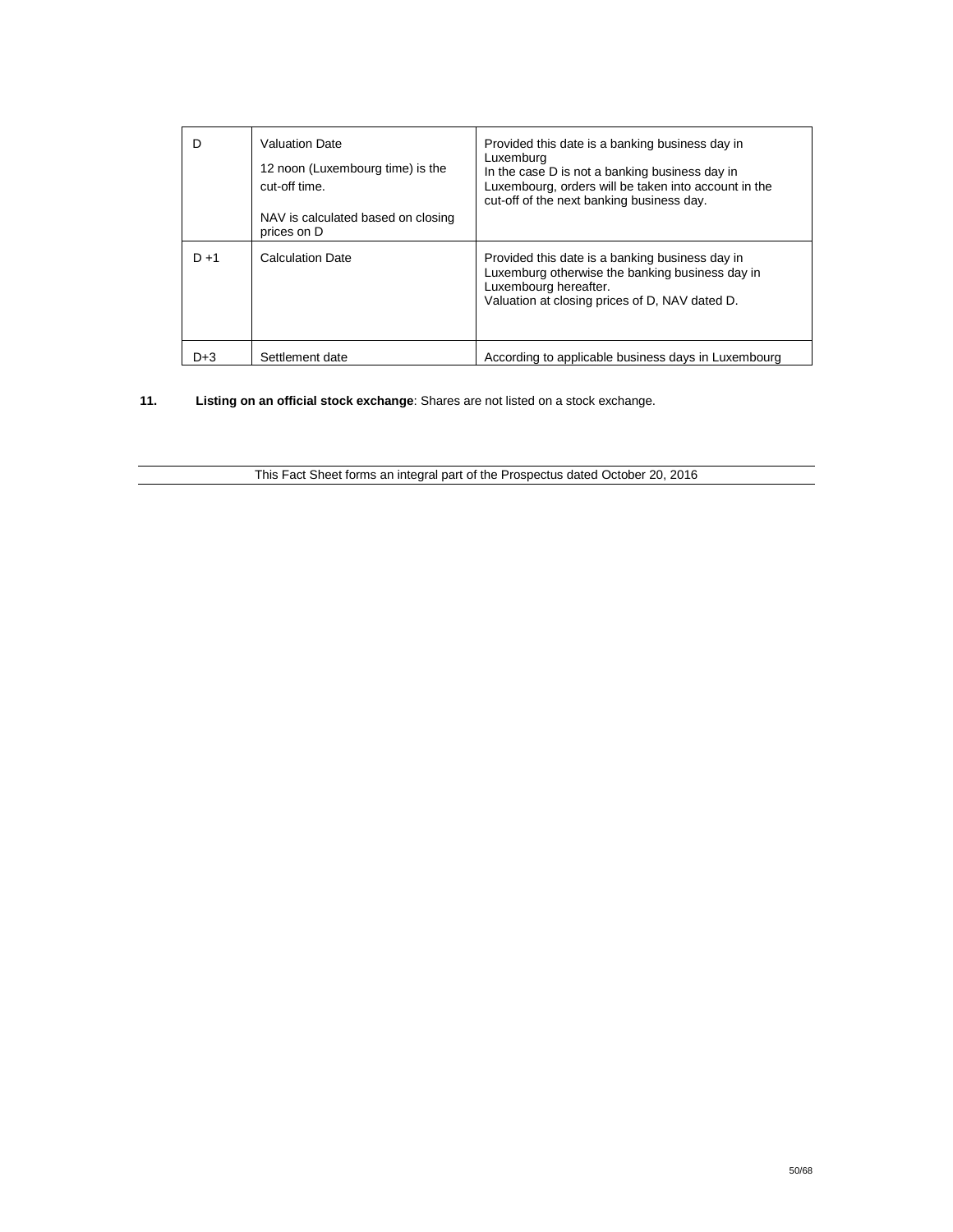# **Equity EMU**

### **- Fact Sheet -**

**1. Investment objectives:** The aim of the sub-fund is to enable shareholders to benefit from the growth of the euro zone equity markets with an investment in stocks selected by the portfolio management team on a discretionary basis. The selection is based on the stocks characteristics and growth prospects, as well as in-house analysis of Environmental, Social and Governance ("ESG") criteria.

### **2. Investment policy:**

More than 75% of the assets of this sub-fund are invested in equity-type securities of companies having their registered office in a Member State of the euro zone that has entered into a tax treaty with France containing a clause regarding the provision of administrative assistance with a view to combating fraud and tax evasion. These securities are admitted to trading on a stock exchange or traded on a regulated market.

The remainder of the assets are invested in:

- eligible securities other than those described above (notably equities issued by companies having their registered office or carrying out their primary economic activity out of the euro zone);
- money market instruments;
- a maximum of 10% in UCI and UCITS;
- deposits or cash.

Securities are selected on the basis of an economic/financial analysis process as well as on ESG considerations, both indicative of risks and long-term opportunities.

The ESG criteria are analyzed through a methodology developed by the Management Company.

This consists in selecting companies which:

- are best positioned to address the sustainable development challenges and to manage stakeholder's issues specific to their sector using a "best-in-class" approach;
- comply with the principles of the United Nations Global Compact covering human and labour rights, environment and anti-corruption.

In addition, some companies are excluded on the basis of an analysis of their exposure to controversial activities/sectors (for example tobacco, adult content and armaments - the sub-fund will not invest in securities of a company that manufactures, uses or possesses anti-personnel mines, cluster bombs, chemical, biological and nuclear weapons…).

This analysis and selection process is accompanied by active shareholder involvement (e.g. dialogue with companies, voting at general meetings,…).

For further information, please refer to the Management Company's website and/or the annual report.

The sub-fund may also use derivative products such as options, futures and foreign exchange transactions both for investment and hedging purposes.

**3. Investor profile:** Investment in this sub-fund may be suitable for investors who are prepared to accept the risks of participating in equity market developments, together with the level of volatility generally associated therewith.

#### **4. Risk factors specific to the sub-fund and risk management**

#### **4.1. Risk factors specific to the sub-fund**

- Risk of loss of capital
- **Equity risk**
- **Derivatives risk**
- **Liquidity risk**
- Risk associated with external factors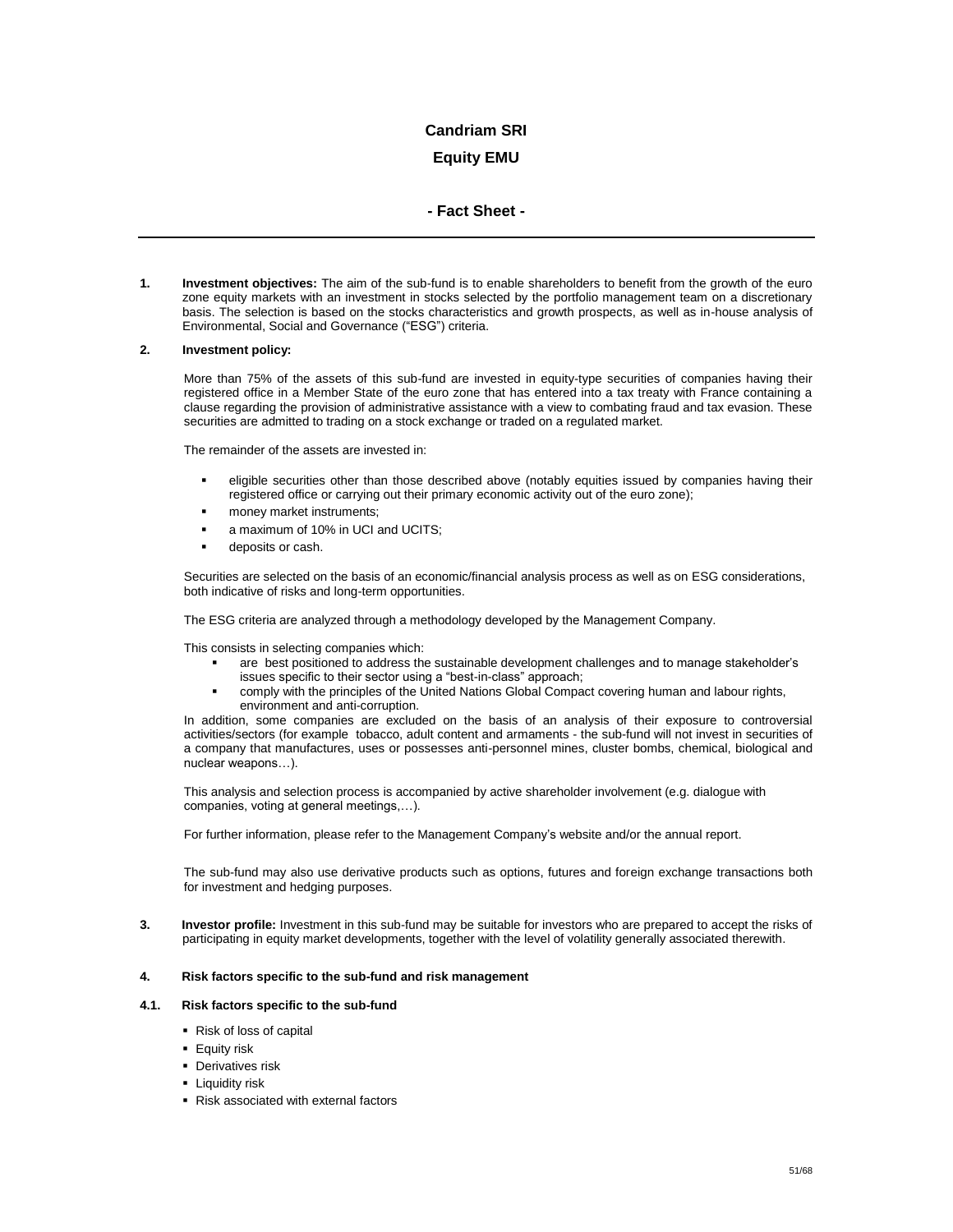The general explanation of the various risk factors is given in the clause titled "Risk factors" in the Prospectus.

### **4.2. Risk Management**

The total derivatives commitment will be calculated according to the commitment approach set down in CSSF circular 11/512.

- **5. Base currency**: EUR.
- **6. Form of the shares**: registered shares only.
- **7. Share classes** 
	- **C**, capitalization shares, denominated in **EUR** [LU1313771187]
	- **C**, distribution shares, denominated in **EUR** [LU1313771260]
	- **I**, capitalization shares, denominated in **EUR** [LU1313771344]
	- **R**, capitalization shares, denominated in **EUR** [LU1313771427]
	- **R2,** capitalization shares, denominated in EUR [LU1434525223]
	- **R2,** distribution shares, denominated in EUR [LU1434525496]
	- **V**, capitalization shares, denominated in **EUR** [LU1313771690]
	- **Z**, capitalization shares, denominated in **EUR** [LU1313771773]
	- **Z**, distribution shares, denominated in **EUR** [LU1434525579]**;** this share class will be launched at EUR 1,000.

The **R2** shares will be launched at EUR 100.

### **8. Minimum initial subscription**

- There is no minimum initial subscription for the C, R & Z shares.
- The minimum initial subscription for the I shares is EUR 250,000 or its equivalent in other currencies. This minimum may be changed at the discretion of the Board of Directors provided shareholders are treated equally on the same Valuation Date.
- The minimum initial subscription for the V shares is EUR 15,000,000 or its equivalent in other currencies. This minimum may be changed at the discretion of the Board of Directors provided shareholders are treated equally on the same Valuation Date.

#### **9. Fees and charges**

| <b>Shares</b>  | Fees and charges                                                          |                   |      |                                 |                                                     |
|----------------|---------------------------------------------------------------------------|-------------------|------|---------------------------------|-----------------------------------------------------|
|                | <b>Subscription</b><br>(for<br>the<br>benefit<br>οf<br>selling<br>agents) | <b>Conversion</b> | Exit | <b>Portfolio Management (*)</b> | Operational<br>and<br><b>Administrative Charges</b> |
| C              | Max. 3.5%                                                                 | $0\%$             | 0%   | Max. 1.50%                      | Max. 0.40%                                          |
|                | $0\%$                                                                     | 0%                | 0%   | Max. 0.65%                      | Max. 0.30%                                          |
| R              | Max. 3.5%                                                                 | $0\%$             | 0%   | Max. 0.80%                      | Max. 0.40%                                          |
| R <sub>2</sub> | Max. 3.5%                                                                 | $0\%$             | 0%   | Max. 0.30%                      | Max. 0.40%                                          |
| v              | $0\%$                                                                     | $0\%$             | 0%   | Max. 0.40%                      | Max. 0.30%                                          |
| $\overline{z}$ | $0\%$                                                                     | $0\%$             | 0%   | $0\%$                           | Max. 0.30%                                          |

*\* The fees are expressed as an annual percentage of the average net asset value of the share class and are payable at the end of each month.*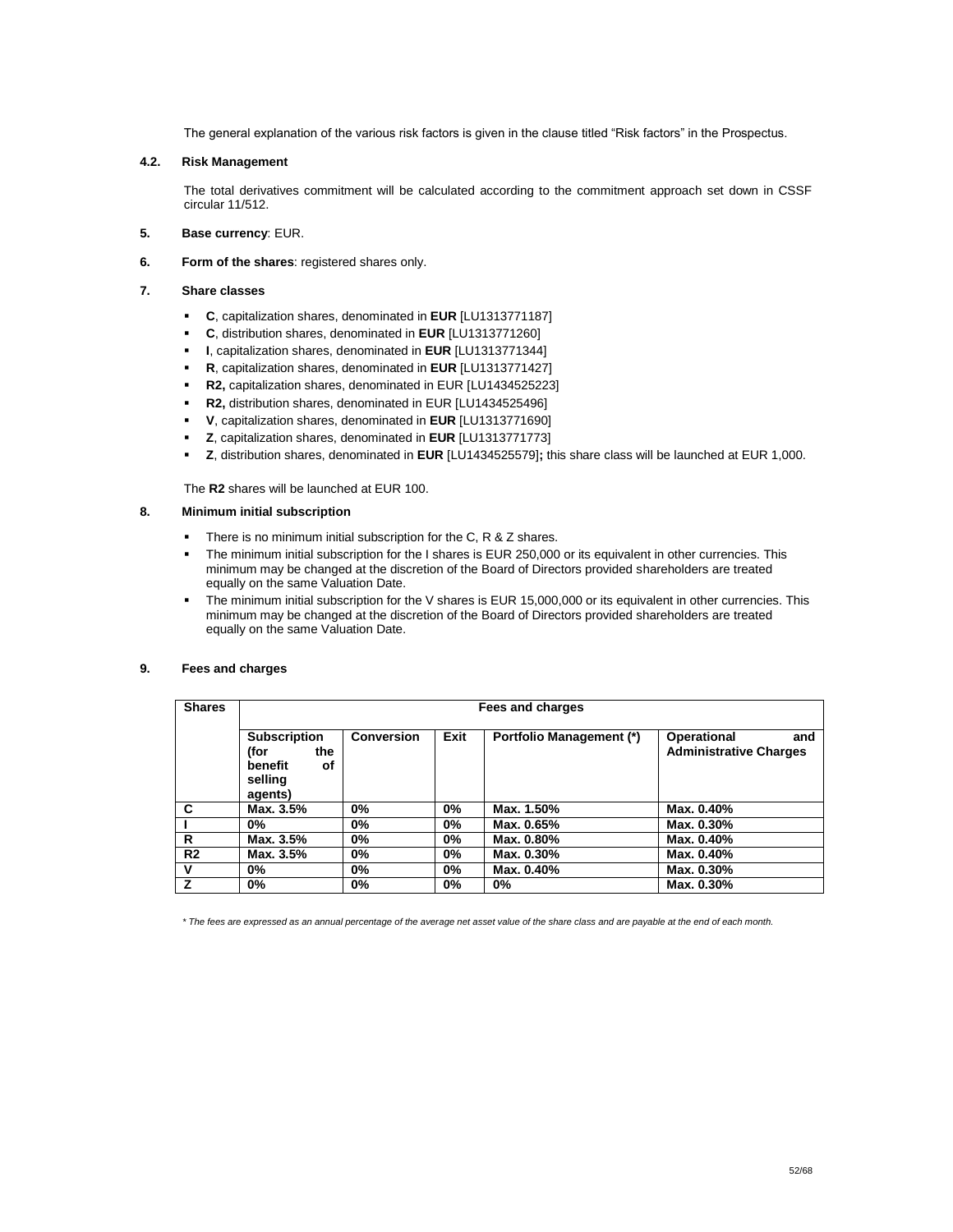| D       | <b>Valuation Date</b><br>12 noon (Luxembourg time) is the<br>cut-off time.<br>NAV is calculated based on closing | Provided this date is a banking business day in<br>Luxemburg<br>In the case D is not a banking business day in<br>Luxembourg, orders will be taken into account in the<br>cut-off of the next banking business day. |
|---------|------------------------------------------------------------------------------------------------------------------|---------------------------------------------------------------------------------------------------------------------------------------------------------------------------------------------------------------------|
|         | prices on D                                                                                                      |                                                                                                                                                                                                                     |
| $D + 1$ | <b>Calculation Date</b>                                                                                          | Provided this date is a banking business day in<br>Luxemburg otherwise the banking business day in<br>Luxembourg hereafter.<br>Valuation at closing prices of D, NAV dated D.                                       |
| D+3     | Settlement date                                                                                                  | According to applicable business days in Luxembourg                                                                                                                                                                 |

## **10. Applicable cut-off times for the subscription, redemption and exchange of shares**

**11. Listing on an official stock exchange**: Shares are not listed on a stock exchange.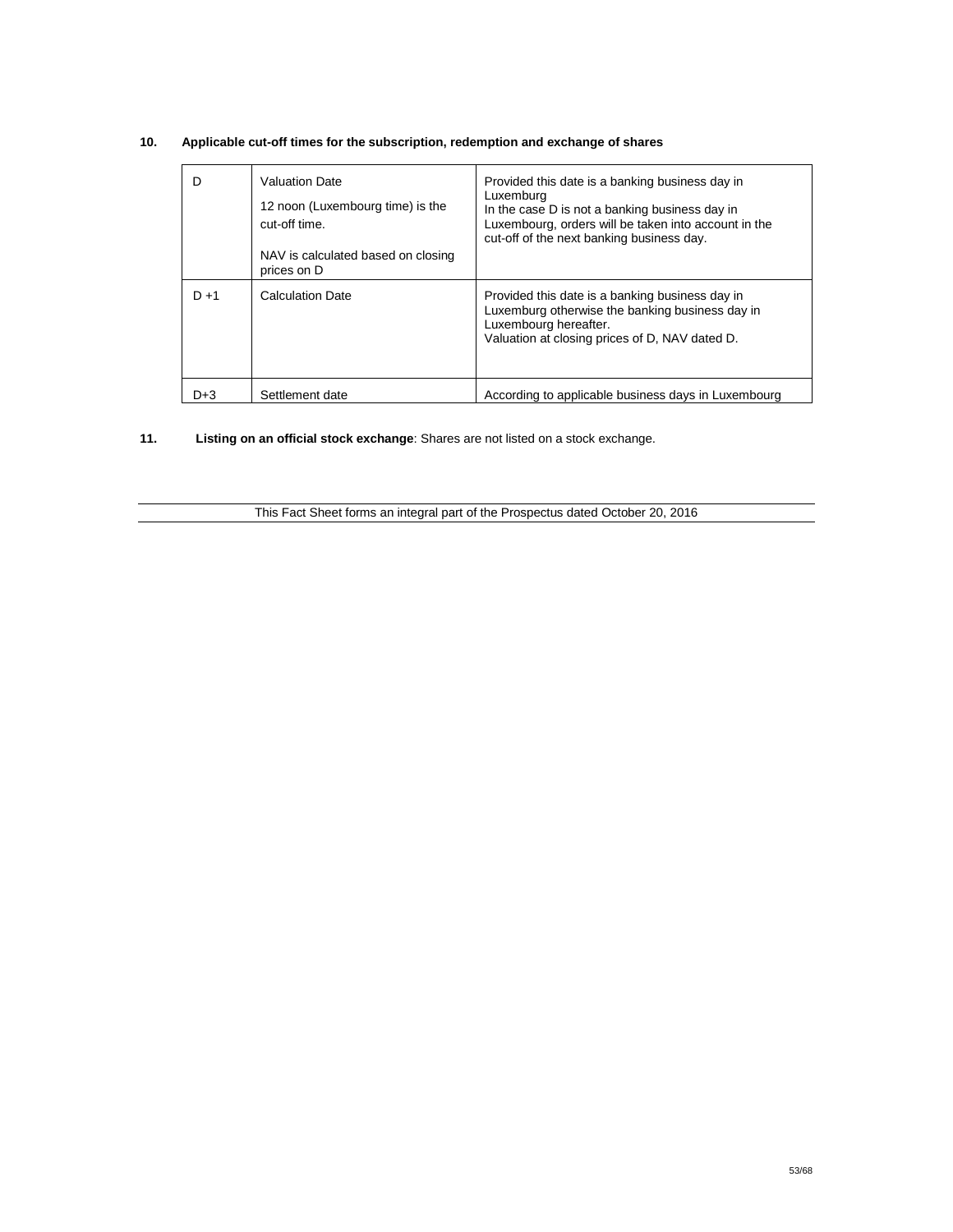## **Equity Europe**

### **- Fact Sheet -**

**1. Investment objectives:** The aim of the sub-fund is to enable shareholders to benefit from the growth of the European equity markets with an investment in stocks selected by the portfolio management team on a discretionary basis. The selection is based on the stocks characteristics and growth prospects, as well as in-house analysis of Environmental, Social and Governance ("ESG") criteria.

#### **2. Investment policy:**

This sub-fund enables shareholders to invest in a portfolio consisting of minimum 75% of equities issued by companies having their registered office or carrying out their primary economic activity in Europe.

The remainder of the assets are invested in:

- eligible securities other than those described above (notably equities issued by companies having their registered office or carrying out their primary economic activity out of Europe);
- money market instruments;
- a maximum of 10% in UCI and UCITS;
- deposits or cash.

Securities are selected on the basis of an economic/financial analysis process as well as on ESG considerations, both indicative of risks and long-term opportunities.

The ESG criteria are analyzed through a methodology developed by the Management Company.

This consists in selecting companies which:

- are best positioned to address the sustainable development challenges and to manage stakeholder's issues specific to their sector using a "best-in-class" approach;
- comply with the principles of the United Nations Global Compact covering human and labour rights, environment and anti-corruption.

In addition, some companies are excluded on the basis of an analysis of their exposure to controversial activities/sectors (for example tobacco, adult content and armaments - the sub-fund will not invest in securities of a company that manufactures, uses or possesses anti-personnel mines, cluster bombs, chemical, biological and nuclear weapons…).

This analysis and selection process is accompanied by active shareholder involvement (e.g. dialogue with companies, voting at general meetings,…).

For further information, please refer to the Management Company's website and/or the annual report.

The sub-fund may also use derivative products such as options, futures and foreign exchange transactions both for investment and hedging purposes.

**3. Investor profile:** Investment in this sub-fund may be suitable for investors who are prepared to accept the risks of participating in equity market developments, together with the level of volatility generally associated therewith.

### **4. Risk factors specific to the sub-fund and risk management**

#### **4.1. Risk factors specific to the sub-fund**

- Risk of loss of capital
- **Equity risk**
- **Foreign exchange risk**
- **Derivatives risk**
- **-** Liquidity risk
- Risk associated with external factors
- **Counterparty risk**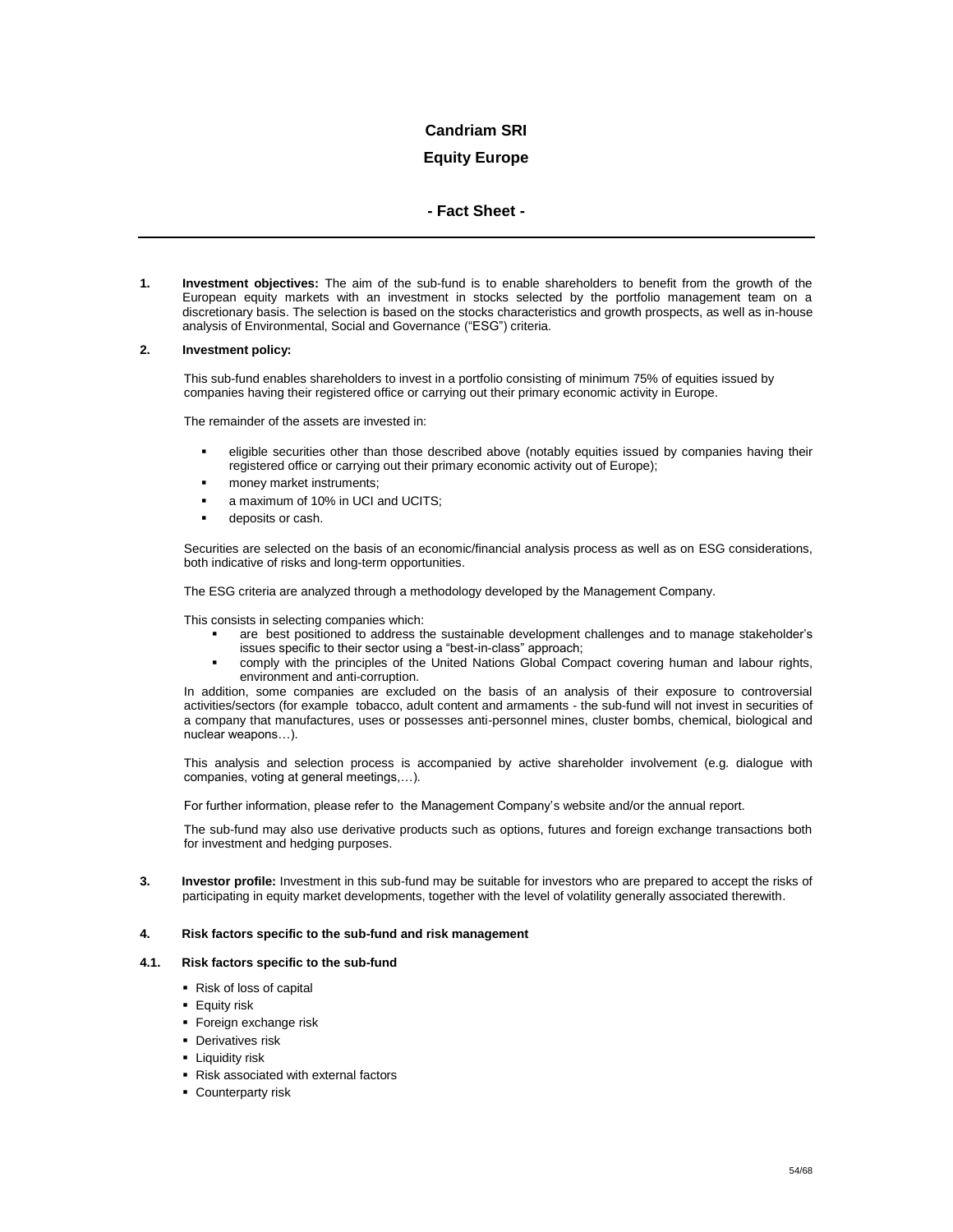The general explanation of the various risk factors is given in the clause titled "Risk factors" in the Prospectus.

### **4.2. Risk Management**

The total derivatives commitment will be calculated according to the commitment approach set down in CSSF circular 11/512.

- **5. Base currency**: EUR.
- **6. Form of the shares**: registered shares only.
- **7. Share classes** 
	- **C**, capitalization shares, denominated in **EUR** [LU1313771856]
	- **C**, distribution shares, denominated in **EUR** [LU1313771930]
	- **I**, capitalization shares, denominated in **EUR** [LU1313772078]
	- **R**, capitalization shares, denominated in **EUR** [LU1313772151]
	- **V**, capitalization shares, denominated in **EUR** [LU1313772235]
	- **Z**, capitalization shares, denominated in **EUR** [LU1313772318]
	- **Z**, distribution shares, denominated in **EUR** [LU1434525819]; this share class will be launched at EUR 1,000.

### **8. Minimum initial subscription**

- There is no minimum initial subscription for the C, R & Z shares.
- The minimum initial subscription for the I shares is EUR 250,000 or its equivalent in other currencies. This minimum may be changed at the discretion of the Board of Directors provided shareholders are treated equally on the same Valuation Date.
- The minimum initial subscription for the V shares is EUR 15,000,000 or its equivalent in other currencies. This minimum may be changed at the discretion of the Board of Directors provided shareholders are treated equally on the same Valuation Date.

#### **9. Fees and charges**

| <b>Shares</b> | Fees and charges                                                          |                   |      |                                 |                                                            |
|---------------|---------------------------------------------------------------------------|-------------------|------|---------------------------------|------------------------------------------------------------|
|               | <b>Subscription</b><br>(for<br>the<br>benefit<br>οf<br>selling<br>agents) | <b>Conversion</b> | Exit | <b>Portfolio Management (*)</b> | <b>Operational</b><br>and<br><b>Administrative Charges</b> |
| C             | Max. 3.5%                                                                 | 0%                | 0%   | Max. 1.50%                      | Max. 0.40%                                                 |
|               | $0\%$                                                                     | 0%                | 0%   | Max. 0.65%                      | Max. 0.30%                                                 |
| R             | Max. 3.5%                                                                 | 0%                | 0%   | Max. 0.80%                      | Max. 0.40%                                                 |
| $\mathbf v$   | $0\%$                                                                     | 0%                | 0%   | Max. 0.40%                      | Max. 0.30%                                                 |
| 7             | $0\%$                                                                     | 0%                | 0%   | 0%                              | Max. 0.30%                                                 |

*\* The fees are expressed as an annual percentage of the average net asset value of the share class and are payable at the end of each month.*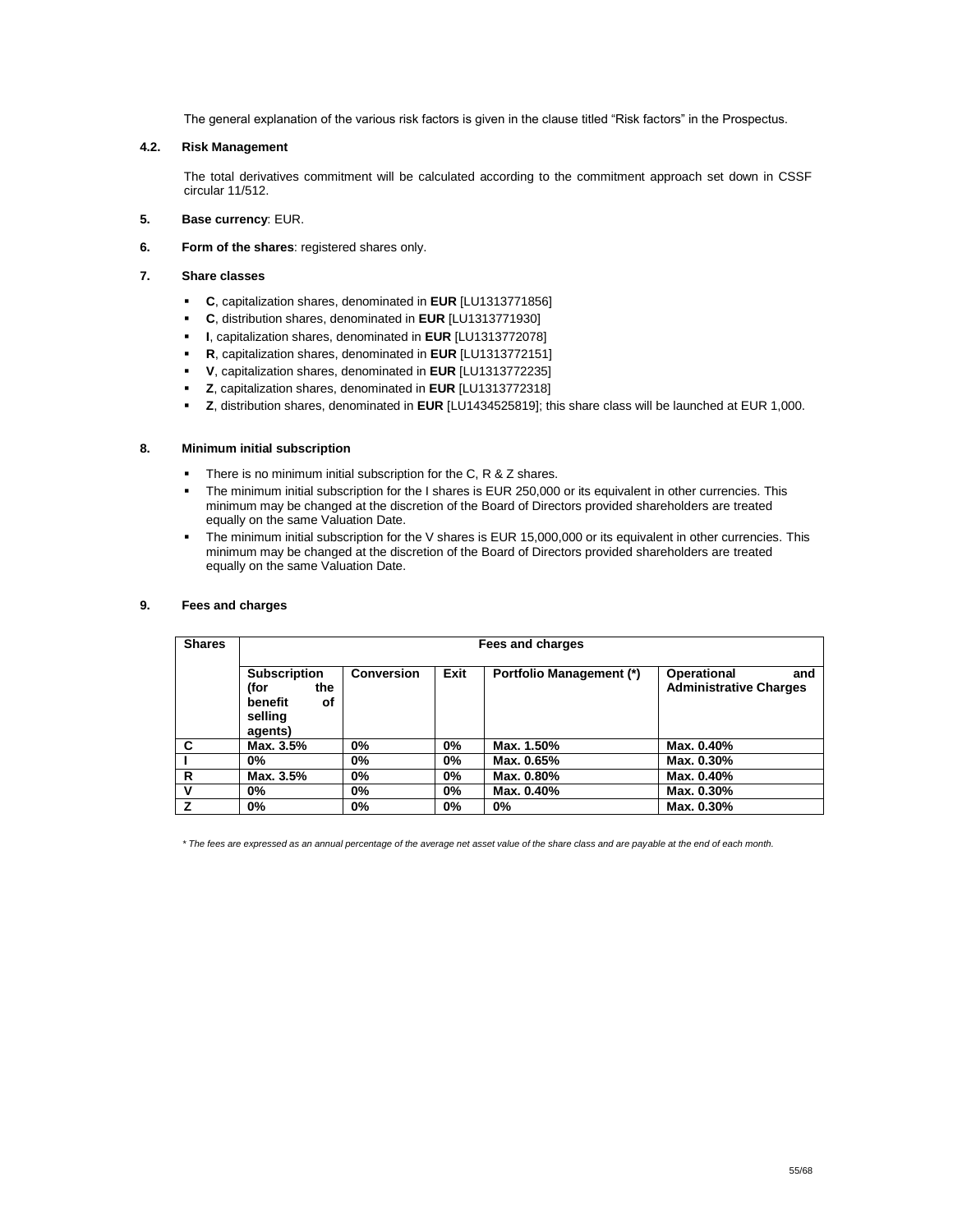| D       | <b>Valuation Date</b><br>12 noon (Luxembourg time) is the<br>cut-off time. | Provided this date is a banking business day in<br>Luxemburg<br>In the case D is not a banking business day in<br>Luxembourg, orders will be taken into account in the<br>cut-off of the next banking business day. |
|---------|----------------------------------------------------------------------------|---------------------------------------------------------------------------------------------------------------------------------------------------------------------------------------------------------------------|
|         | NAV is calculated based on closing<br>prices on D                          |                                                                                                                                                                                                                     |
| $D + 1$ | <b>Calculation Date</b>                                                    | Provided this date is a banking business day in<br>Luxemburg otherwise the banking business day in<br>Luxembourg hereafter.<br>Valuation at closing prices of D, NAV dated D.                                       |
| D+3     | Settlement date                                                            | According to applicable business days in Luxembourg                                                                                                                                                                 |

## **10. Applicable cut-off times for the subscription, redemption and exchange of shares**

**11. Listing on an official stock exchange**: Shares are not listed on a stock exchange.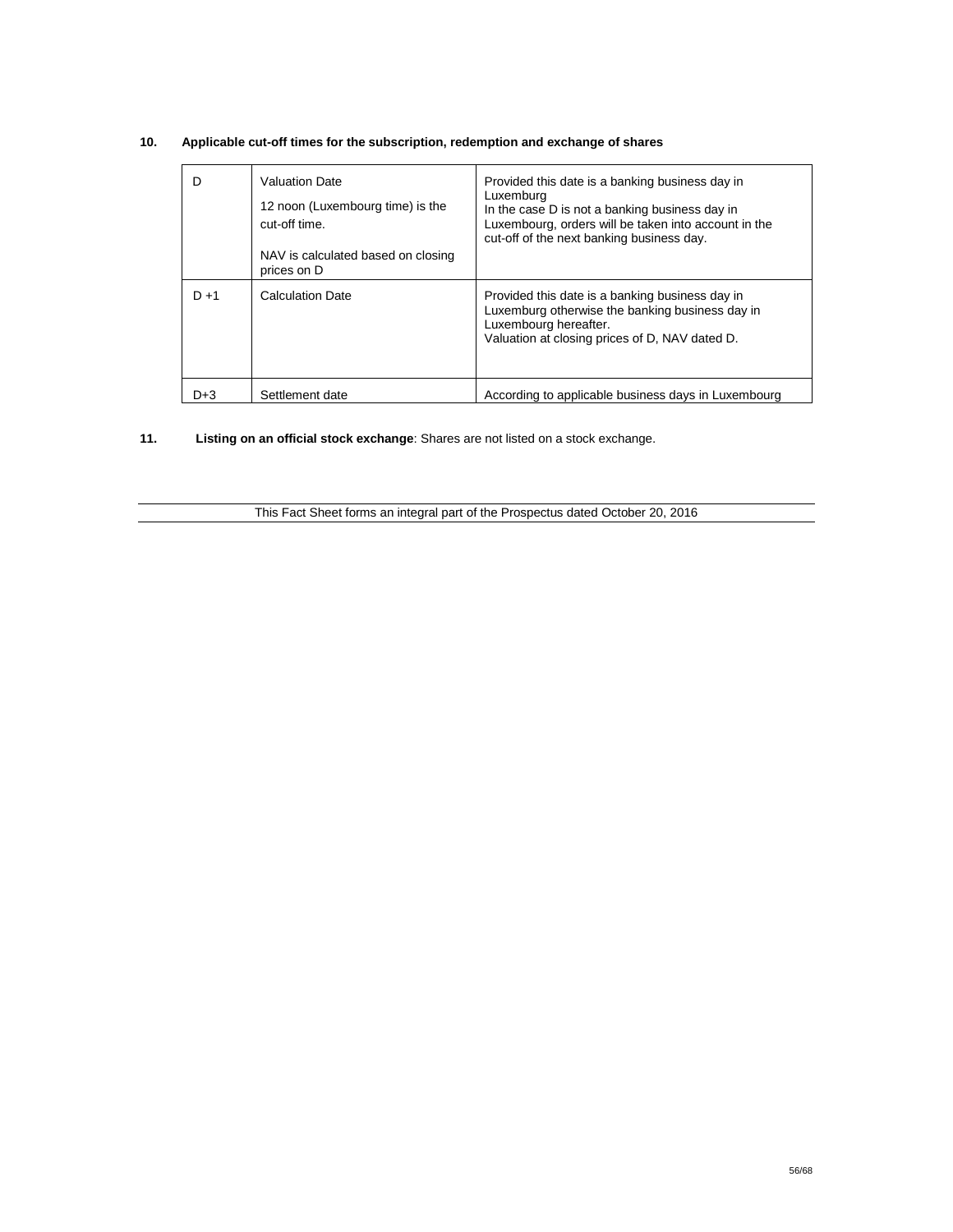### **Equity North America**

### **- Fact Sheet -**

**1. Investment objectives:** The aim of the sub-fund is to enable shareholders to benefit from the growth potential of the North America equity markets with an investment in stocks based on fundamental and technical characteristics, as well as an in-house analysis of Environmental, Social and Governance ("ESG") criteria.

### **2. Investment policy:**

This sub-fund enables shareholders to invest in a portfolio consisting of minimum 75% of equities issued by companies having their registered office or carrying out their primary economic activity in the United States of America and/or Canada.

The remainder of the assets are invested in:

- eligible securities other than those described above (notably equities issued by companies having their registered office or carrying out their primary economic activity out of the United States of America and/or Canada );
- money market instruments;
- a maximum of 10% in UCI and UCITS;
- deposits or cash.

Securities are selected on the basis of an economic/financial analysis process as well as on ESG considerations, both indicative of risks and long-term opportunities.

The ESG criteria are analyzed through a methodology developed by the Management Company.

This consists in selecting companies which:

- are best positioned to address the sustainable development challenges and to manage stakeholder's issues specific to their sector using a "best-in-class" approach;
- comply with the principles of the United Nations Global Compact covering human and labour rights, environment and anti-corruption.

In addition, some companies are excluded on the basis of an analysis of their exposure to controversial activities/sectors (for example tobacco, adult content and armaments - the sub-fund will not invest in securities of a company that manufactures, uses or possesses anti-personnel mines, cluster bombs, chemical, biological and nuclear weapons…).

This analysis and selection process is accompanied by active shareholder involvement (e.g. dialogue with companies, voting at general meetings,…).

For further information, please refer to the Management Company's website and/or the annual report.

The sub-fund may also use derivative products such as options, futures and foreign exchange transactions both for investment and hedging purposes.

**3. Investor profile:** Investment in this sub-fund may be suitable for investors who are prepared to accept the risks of participating in equity market developments, together with the level of volatility generally associated therewith.

#### **4. Risk factors specific to the sub-fund and risk management**

### **4.1. Risk factors specific to the sub-fund**

- Risk of loss of capital
- **Equity risk**
- **Foreign exchange risk**
- **-** Model risk
- **Derivatives risk**
- **-** Liquidity risk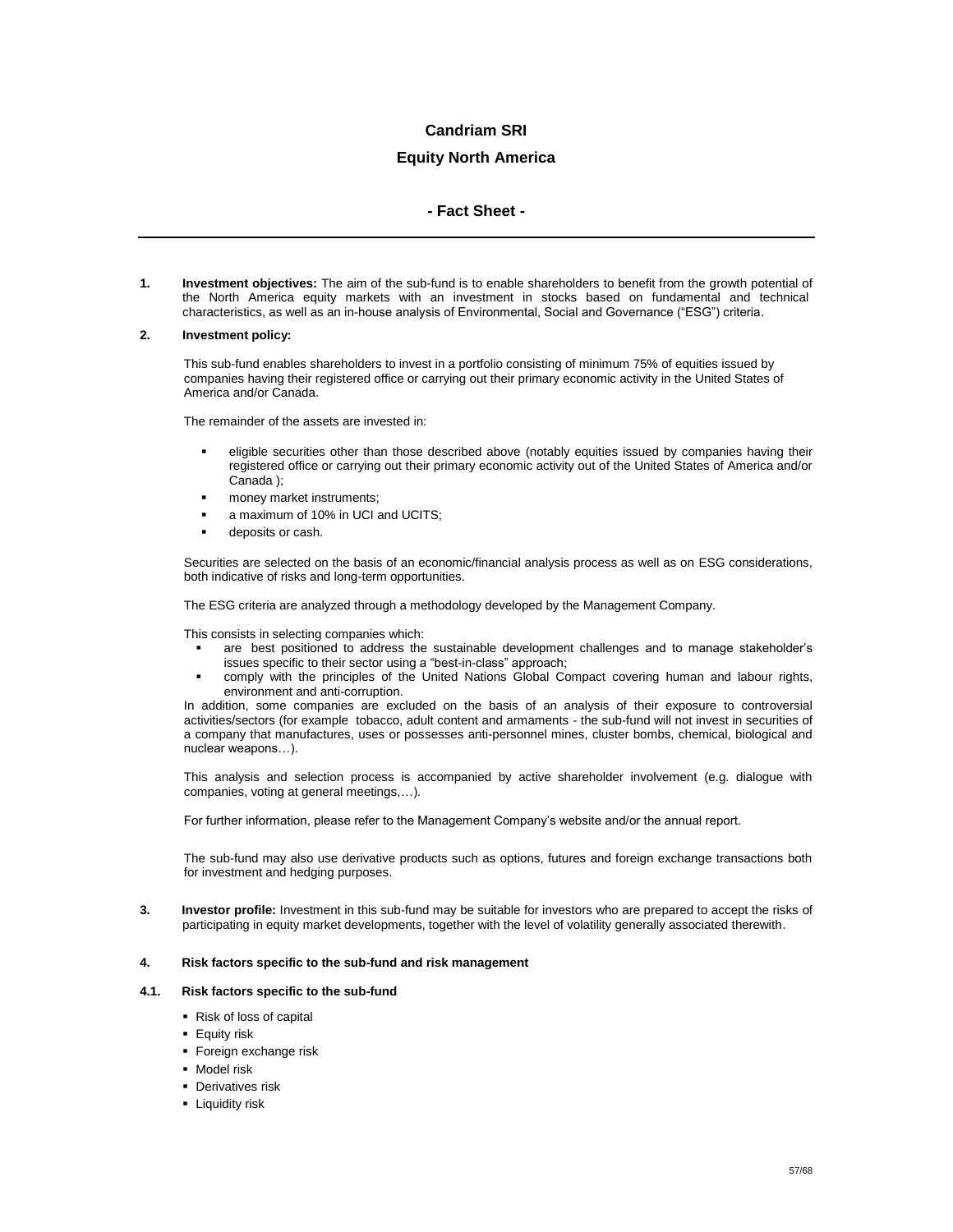- **Concentration risk**
- Risk associated with external factors
- **Counterparty risk**

The general explanation of the various risk factors is given in the clause titled "Risk factors" in the Prospectus.

#### **4.2. Risk Management**

The total derivatives commitment will be calculated according to the commitment approach set down in CSSF circular 11/512.

- **5. Base currency**: USD.
- **6. Form of the shares**: registered shares only.

#### **7. Share classes**

- **C**, capitalization shares, denominated in **USD** [LU1313772581]
- **C**, distribution shares, denominated in **USD** [LU1313772664]
- **I**, capitalization shares, denominated in **USD** [LU1313772748]
- **I,** distribution shares, denominated in **USD** [LU1434525900] ]; this share class will be launched at USD 1,000.
- **I,** capitalization shares, denominated in **CHF**, hedged against USD [LU1434526031]; this share class will be launched at CHF 1,000.
- **R**, capitalization shares, denominated in **USD** [LU1313772821]
- **R,** capitalization shares, denominated in **EUR,** unhedged against USD [LU1313773043]
- **V**, capitalization shares, denominated in **USD** [LU1313773126]
- **Z**, capitalization shares, denominated in **USD** [LU1313773472]
- **Z**, distribution shares, denominated in **USD** [LU1434526387]; this share class will be launched at USD 1,000.

### **8. Minimum initial subscription**

- **There is no minimum initial subscription for the C, R & Z shares.**
- The minimum initial subscription for the I shares is the equivalent in USD of 250,000 EUR or its equivalent in other currencies. This minimum may be changed at the discretion of the Board of Directors provided shareholders are treated equally on the same Valuation Date.
- The minimum initial subscription for the V shares is the equivalent in USD of 15,000,000 EUR or its equivalent in other currencies. This minimum may be changed at the discretion of the Board of Directors provided shareholders are treated equally on the same Valuation Date.

#### **9. Fees and charges**

| <b>Shares</b> | Fees and charges                                                          |                   |      |                                 |                                                     |
|---------------|---------------------------------------------------------------------------|-------------------|------|---------------------------------|-----------------------------------------------------|
|               | <b>Subscription</b><br>(for<br>the<br>benefit<br>οf<br>selling<br>agents) | <b>Conversion</b> | Exit | <b>Portfolio Management (*)</b> | Operational<br>and<br><b>Administrative Charges</b> |
| C             | Max. 3.5%                                                                 | 0%                | 0%   | Max. 1.50%                      | Max. 0.40%                                          |
|               | $0\%$                                                                     | 0%                | 0%   | Max. 0.65%                      | Max. 0.30%                                          |
| R             | Max. 3.5%                                                                 | 0%                | 0%   | Max. 0.80%                      | Max. 0.40%                                          |
| v             | $0\%$                                                                     | 0%                | 0%   | Max. 0.40%                      | Max. 0.30%                                          |
| 7             | $0\%$                                                                     | 0%                | 0%   | 0%                              | Max. 0.30%                                          |

*\* The fees are expressed as an annual percentage of the average net asset value of the share class and are payable at the end of each month.*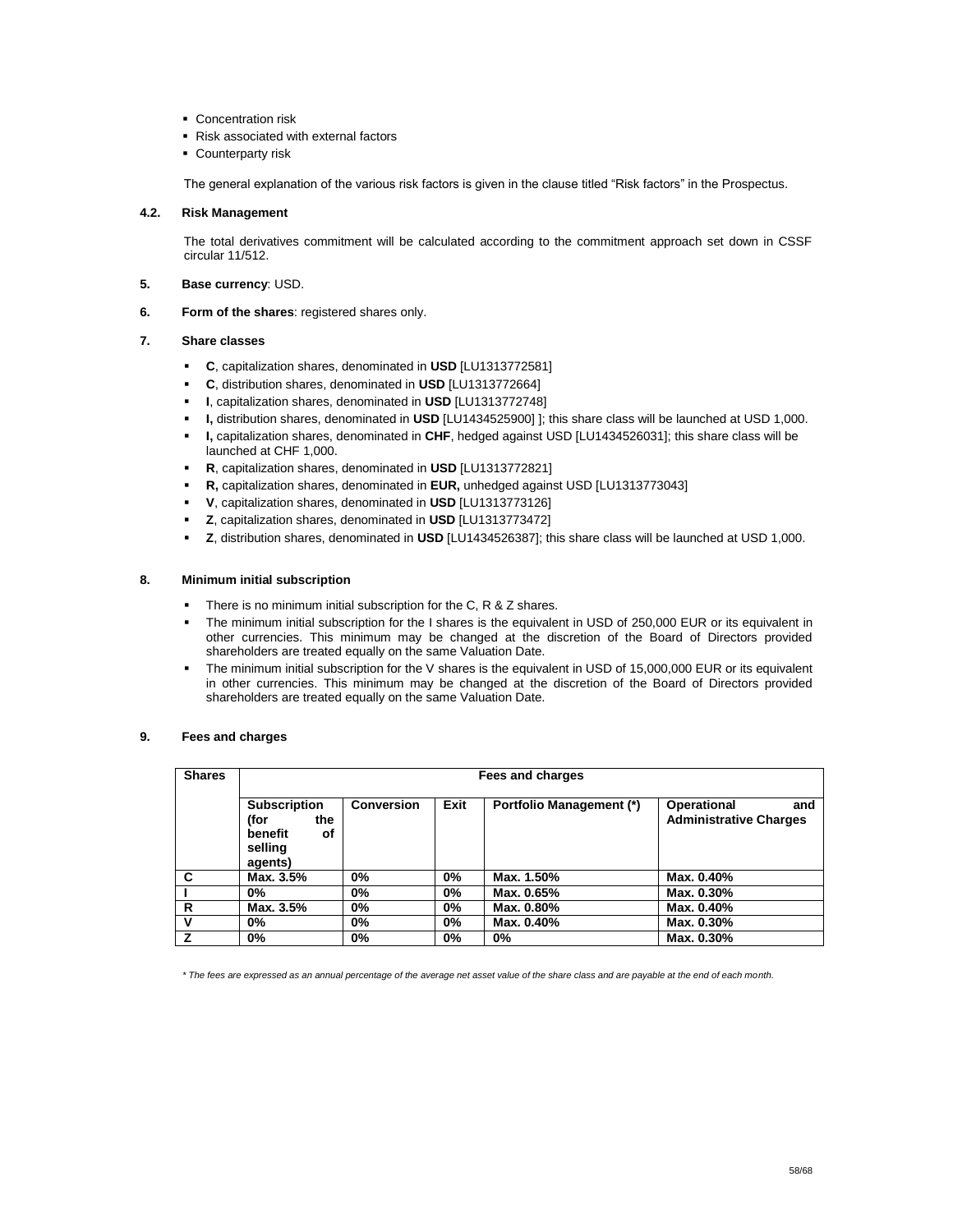| D       | <b>Valuation Date</b><br>12 noon (Luxembourg time) is the<br>cut-off time.<br>NAV is calculated based on closing | Provided this date is a banking business day in<br>Luxemburg<br>In the case D is not a banking business day in<br>Luxembourg, orders will be taken into account in the<br>cut-off of the next banking business day. |
|---------|------------------------------------------------------------------------------------------------------------------|---------------------------------------------------------------------------------------------------------------------------------------------------------------------------------------------------------------------|
|         | prices on D                                                                                                      |                                                                                                                                                                                                                     |
| $D + 1$ | <b>Calculation Date</b>                                                                                          | Provided this date is a banking business day in<br>Luxemburg otherwise the banking business day in<br>Luxembourg hereafter.<br>Valuation at closing prices of D, NAV dated D.                                       |
| D+3     | Settlement date                                                                                                  | According to applicable business days in Luxembourg                                                                                                                                                                 |

## **10. Applicable cut-off times for the subscription, redemption and exchange of shares**

**11. Listing on an official stock exchange**: Shares are not listed on a stock exchange.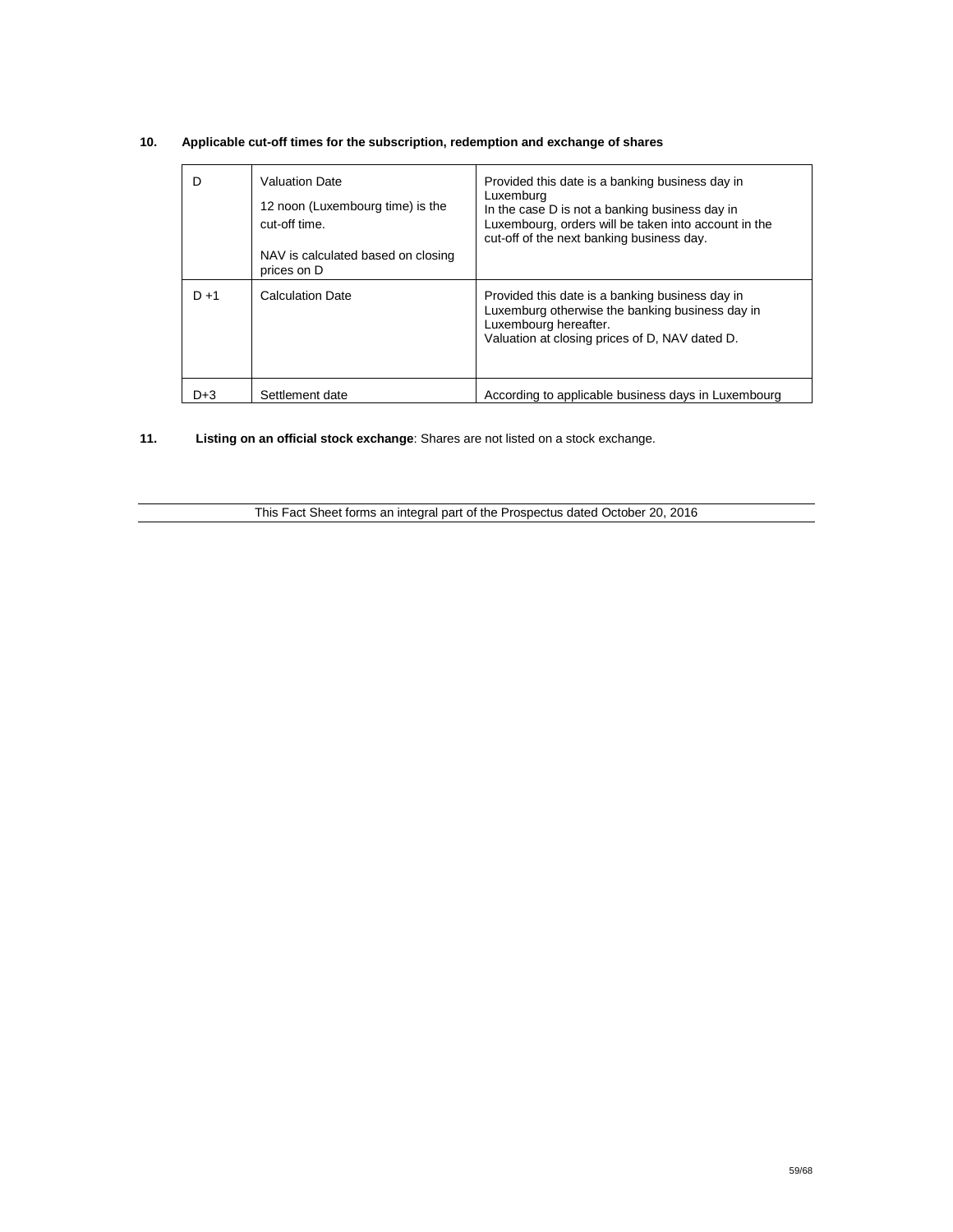## **Equity Pacific**

### **- Fact Sheet -**

The initial net asset value of the sub-fund will be dated 7 November 2016, with payment on 10 November 2016. The first calculated net asset value will be dated 8 November 2016, calculated on 9 November 2016, with payment on 11 November 2016.

**1. Investment objectives:** The aim of the sub-fund is to enable shareholders to benefit from the growth potential of equity markets in the "Pacific" region with an investment in stocks selected by the portfolio management team based on an in-house analysis of Environmental, Social and Governance ("ESG") criteria.

#### **2. Investment policy:**

This sub-fund enables shareholders to invest in a portfolio consisting of minimum 75% of equities issued by companies having their registered office or carrying out their primary economic activity in the "Pacific" region, essentially Japan, Singapore, Hong Kong, New Zealand or Australia.

The remainder of the assets are invested in:

- eligible securities other than those described above (notably equities issued by companies having their registered office or carrying out their primary economic activity out of the "Pacific" region);
- $\blacksquare$  money market instruments;
- **a** maximum of 10% in UCI and UCITS;
- deposits or cash.

Securities are selected on the basis of an economic/financial analysis process as well as on ESG considerations, both indicative of risks and long-term opportunities.

The ESG criteria are analyzed through a methodology developed by the Management Company.

This consists in selecting companies which:

- are best positioned to address the sustainable development challenges and to manage stakeholder's issues specific to their sector using a "best-in-class" approach;
- comply with the principles of the United Nations Global Compact covering human and labour rights, environment and anti-corruption.

In addition, some companies are excluded on the basis of an analysis of their exposure to controversial activities/sectors (for example tobacco, adult content and armaments - the sub-fund will not invest in securities of a company that manufactures, uses or prossesses anti-personnel mines, cluster bombs, chemical, biological and nuclear weapons…).

This analysis and selection process is accompanied by active shareholder involvement (e.g. dialogue with companies, voting at general meetings,…).

For further information, please refer to the Management Company's website and/or the annual report.

The sub-fund may also use derivative financial instruments such as options, futures and foreign exchange transactions both for investment and hedging purposes.

**3. Investor profile:** Investment in this sub-fund may be suitable for investors who are prepared to accept the risks of participating in Pacific equity markets (essentially Japan, Singapore, Hong Kong, New Zealand or Australia), together with the level of volatility generally associated therewith.

#### **4. Risk factors specific to the sub-fund and risk management**

#### **4.1. Risk factors specific to the sub-fund**

- Risk of loss of capital
- **Equity risk**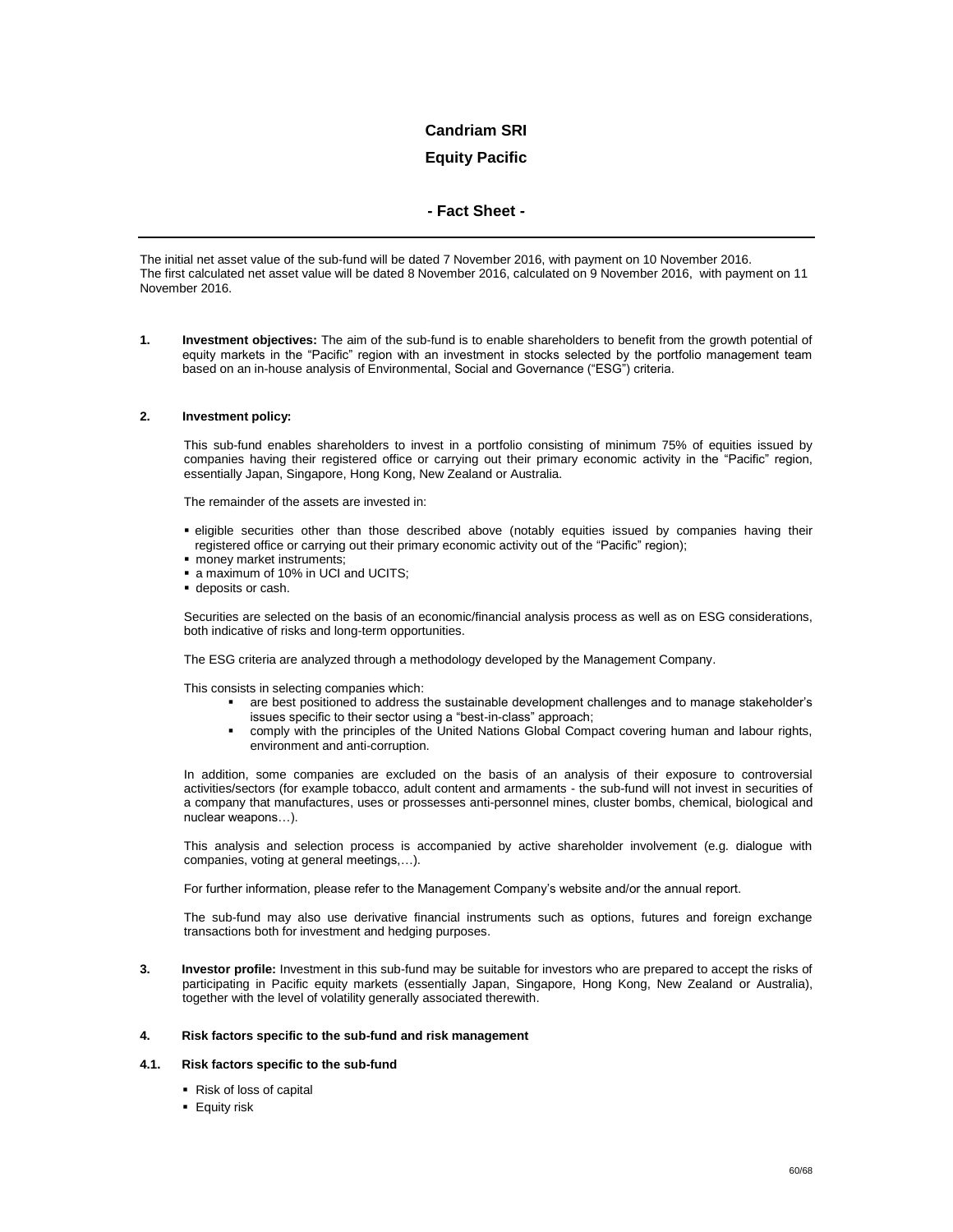- **Foreign exchange risk**
- **-** Model risk
- **Derivatives risk**
- **-** Liquidity risk
- **Concentration risk**
- Risk associated with external factors
- **Counterparty risk**

The general explanation of the various risk factors is given in the clause titled "Risk factors" in the Prospectus.

### **4.2. Risk Management**

The total derivatives commitment will be calculated according to the commitment approach set down in CSSF circular 11/512.

### **5. Base currency**: JPY.

**6. Form of the shares**: registered shares only.

### **7. Share classes**

- C, capitalization shares, denominated in JPY [LU1434526460]
- C, distribution shares, denominated in JPY [LU1434526544]
- I, capitalization shares, denominated in JPY [LU1434526627]
- R, capitalization shares, denominated in JPY [LU1434526890]
- R, capitalization shares, denominated in EUR, unhedged against JPY [LU1434526973]
- V, capitalization shares, denominated in JPY [LU1434527195]
- V, capitalization shares, denominated in EUR, hedged against JPY [LU1480286993]
- Z, capitalization shares, denominated in JPY [LU1434527278]
- Z, distribution shares, denominated in JPY [LU1434527351]

The C and R shares will be launched at JPY 12.500 except the R share class denominated in EUR, that will be launched at EUR 100.

The I, V and Z shares will be launched at JPY 125.000 for the classes denominated in JPY and 1.500 EUR for the share class denominated in EUR.

### **8. Minimum initial subscription**

- There is no minimum initial subscription for the C, R & Z shares.
- The minimum initial subscription for the I shares is EUR 250,000 or its equivalent in currencies for classes denominated in foreign currencies. This minimum may be changed at the discretion of the Board of Directors provided shareholders are treated equally on the same Valuation Date.
- The minimum initial subscription for the V shares is EUR 15,000,000 or its equivalent in currencies for classes denominated in foreign currencies. This minimum may be changed at the discretion of the Board of Directors provided shareholders are treated equally on the same Valuation Date.

### **9. Fees and charges**

| <b>Shares</b> | Fees and charges                                                          |                   |      |                                 |                                                            |
|---------------|---------------------------------------------------------------------------|-------------------|------|---------------------------------|------------------------------------------------------------|
|               | <b>Subscription</b><br>(for<br>the<br>benefit<br>οf<br>selling<br>agents) | <b>Conversion</b> | Exit | <b>Portfolio Management (*)</b> | <b>Operational</b><br>and<br><b>Administrative Charges</b> |
| C             | Max. 3.5%                                                                 | 0%                | 0%   | Max. 1.50%                      | Max. 0.40%                                                 |
|               | $0\%$                                                                     | 0%                | 0%   | Max. 0.65%                      | Max. 0.30%                                                 |
| R             | Max. 3.5%                                                                 | 0%                | 0%   | Max. 0.80%                      | Max. 0.40%                                                 |
| v             | 0%                                                                        | 0%                | 0%   | Max. 0.40%                      | Max. 0.30%                                                 |
|               | $0\%$                                                                     | 0%                | 0%   | 0%                              | Max. 0.30%                                                 |

*\* The fees are expressed as an annual percentage of the average net asset value of the share class and are payable at the end of each month.*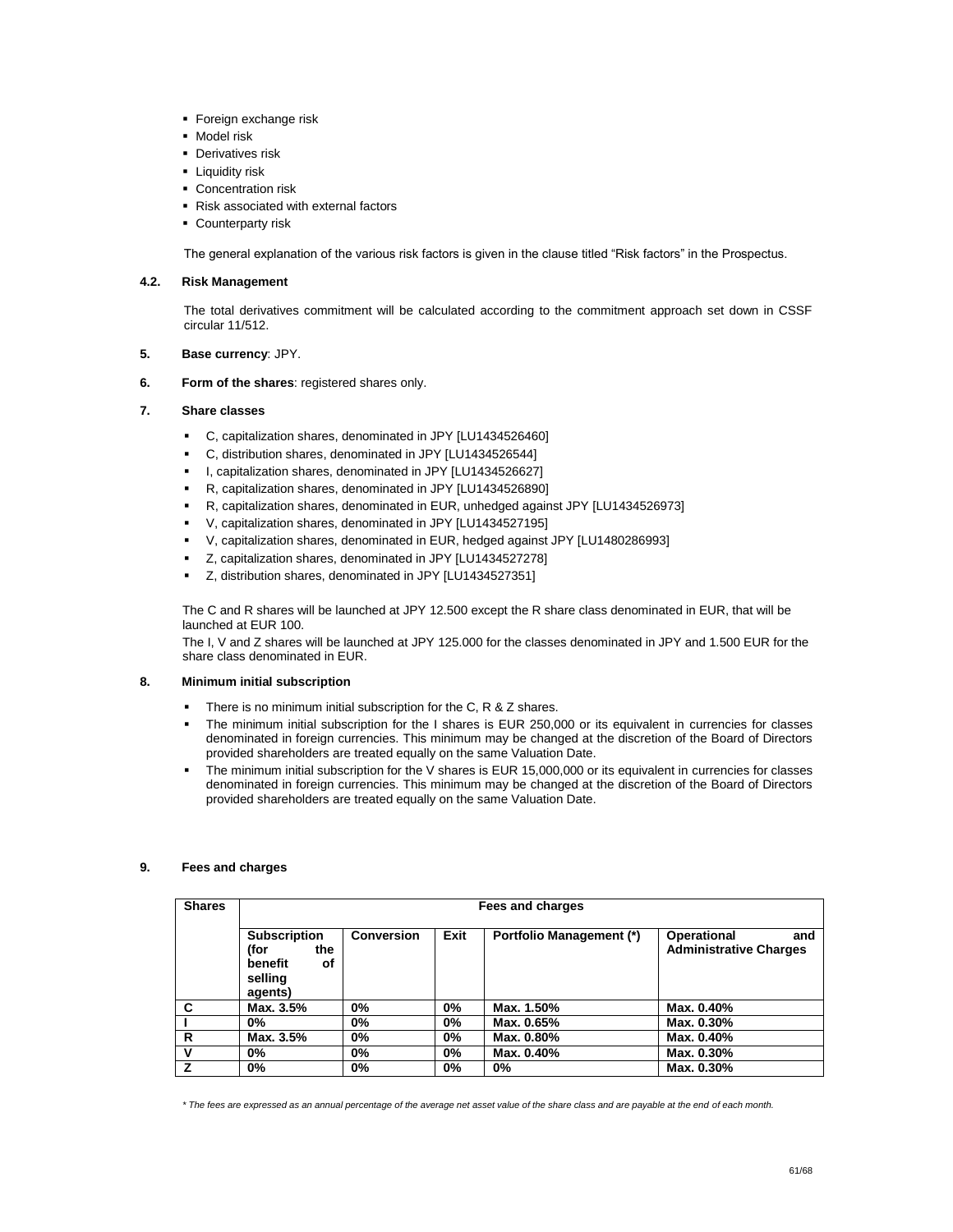| D       | <b>Valuation Date</b><br>12 noon (Luxembourg time) is the<br>cut-off time.<br>NAV is calculated based on closing | Provided this date is a banking business day in<br>Luxemburg.<br>In the case D is not a banking business day in<br>Luxembourg, orders will be taken into account in the<br>cut-off of the next banking business day. |
|---------|------------------------------------------------------------------------------------------------------------------|----------------------------------------------------------------------------------------------------------------------------------------------------------------------------------------------------------------------|
|         | prices on D+1                                                                                                    |                                                                                                                                                                                                                      |
| $D + 1$ | <b>Calculation Date</b>                                                                                          | Provided this date is a banking business day in<br>Luxemburg otherwise the banking business day in<br>Luxembourg hereafter.<br>Valuation at closing prices of D+1, NAV dated D.                                      |
| D+3     | Settlement date                                                                                                  | According to applicable business days in Luxembourg                                                                                                                                                                  |

## **10. Applicable cut-off times for the subscription, redemption and exchange of shares**

**11. Listing on an official stock exchange**: Shares are not listed on a stock exchange.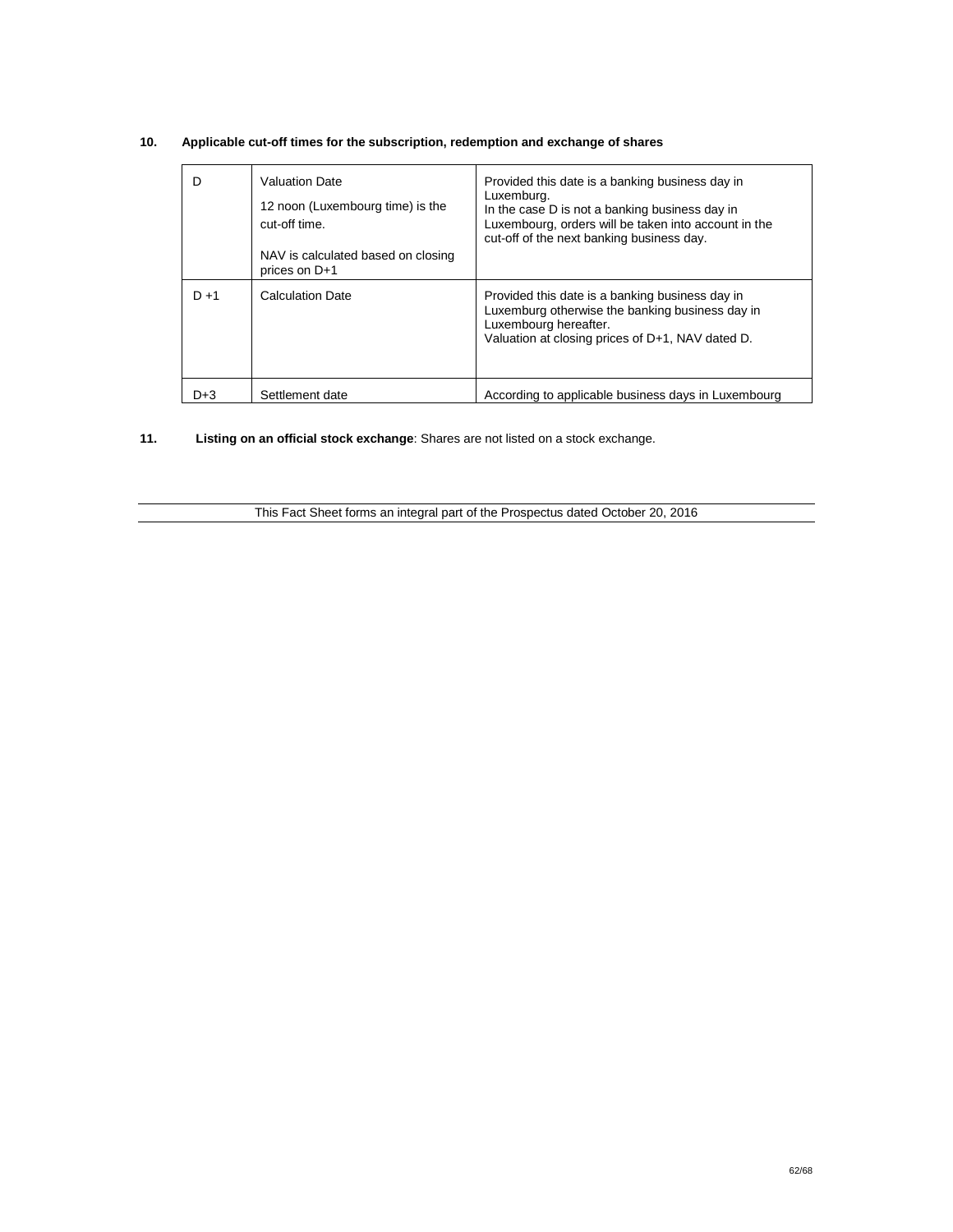## **Equity World**

### **- Fact Sheet -**

### **This sub-fund will be launched on board decision**

**1. Investment objectives:** The aim of the sub-fund is to enable shareholders to benefit from the growth potential of the global equity markets with an investment in stocks based on fundamental and technical characteristics, as well as an in-house analysis of Environmental, Social and Governance ("ESG") criteria.

#### **2. Investment policy:**

This sub-fund enables shareholders to invest in a portfolio consisting of minimum 75% of equities issued by companies that have their registered office or carry out their primary economic activity worldwide.

The remainder of the assets are invested in:

- **noney market instruments:**
- a maximum of 10% in UCI and UCITS;
- deposits or cash.

Securities are selected on the basis of an economic/financial analysis process as well as on ESG considerations, both indicative of risks and long-term opportunities.

The ESG criteria are analyzed through a methodology developed by the Management Company.

This consists in selecting companies which:

- are best positioned to address the sustainable development challenges and to manage stakeholder's issues specific to their sector using a "best-in-class" approach;
- comply with the principles of the United Nations Global Compact covering human and labour rights, environment and anti-corruption.

In addition, some companies are excluded on the basis of an analysis of their exposure to controversial activities/sectors (for example tobacco, adult content and armaments - the sub-fund will not invest in securities of a company that manufactures, uses or prossesses anti-personnel mines, cluster bombs, chemical, biological and nuclear weapons…).

This analysis and selection process is accompanied by active shareholder involvement (e.g. dialogue with companies, voting at general meetings,…).

For further information, please refer to the Management Company's website and/or the annual report.

The sub-fund may also use derivative financial instruments such as options, futures and foreign exchange transactions both for investment and hedging purposes

**3. Investor profile:** Investment in this sub-fund may be suitable for investors who are prepared to accept the risks of participating in international equity markets, together with the level of volatility generally associated therewith.

#### **4. Risk factors specific to the sub-fund and risk management**

#### **4.1. Risk factors specific to the sub-fund**

- Risk of loss of capital
- **Equity risk**
- **Foreign exchange risk**
- **Model risk**
- **Derivatives risk**
- Risk associated with external factors
- **Counterparty risk**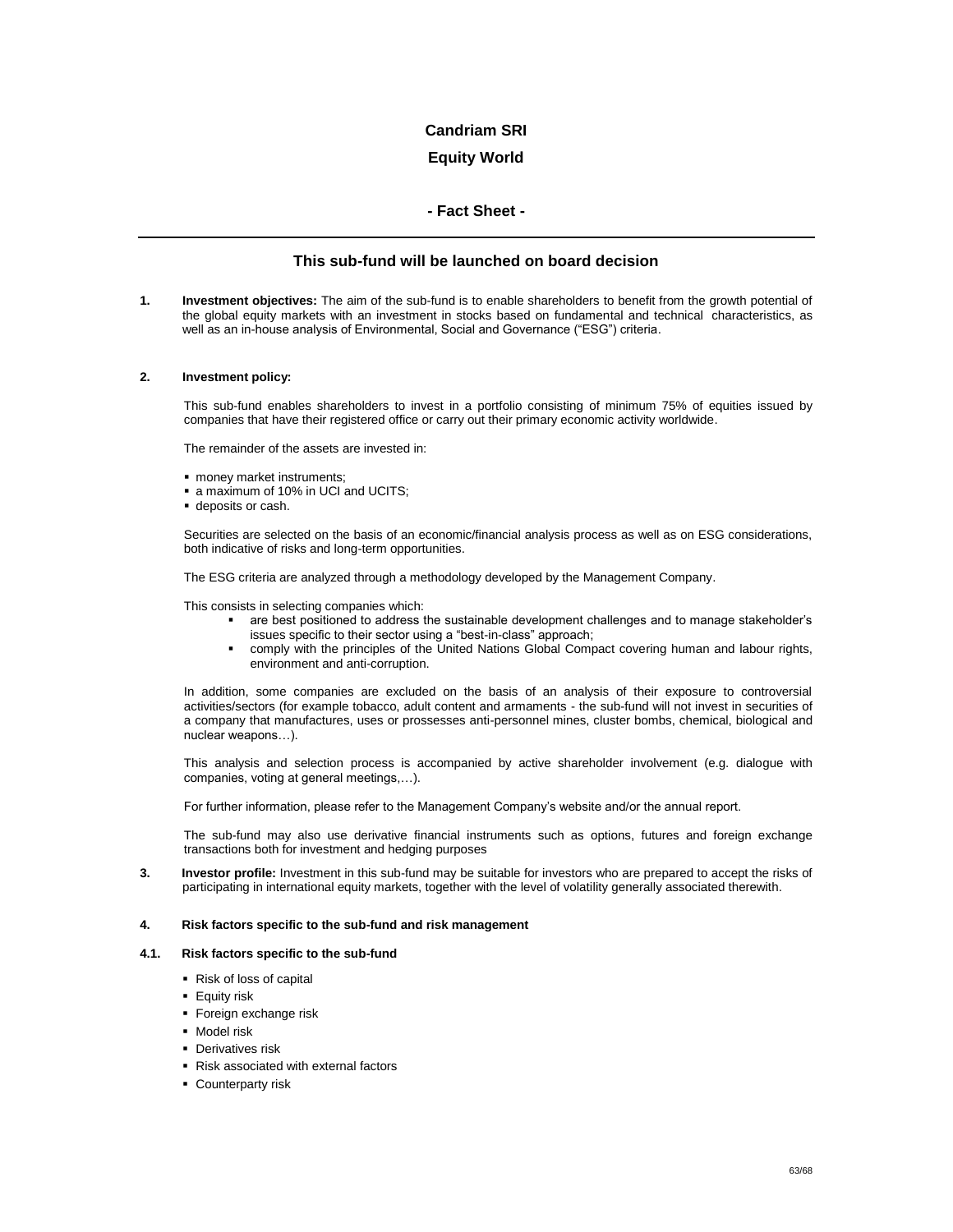The general explanation of the various risk factors is given in the clause titled "Risk factors" in the Prospectus.

#### **4.2. Risk Management**

The total derivatives commitment will be calculated according to the commitment approach set down in CSSF circular 11/512.

- **5. Base currency**: EUR.
- **6. Form of the shares**: registered shares only.
- **7. Share classes** 
	- **C**, capitalization shares, denominated in **EUR** [LU1434527435]
	- **C**, distribution shares, denominated in **EUR** [LU1434527518]
	- **C**, capitalization shares, denominated in **SEK,** unhedged against EUR [LU1434527609]
	- **I**, capitalization shares, denominated in **EUR** [LU1434527781]
	- **I**, distribution shares, denominated in **EUR** [LU1434527864]
	- **I**, capitalization shares, denominated in **GBP,** unhedged against EUR [LU1434528086]
	- **R**, capitalization shares, denominated in **EUR** [LU1434528169]
	- **R**, capitalization shares, denominated in **GBP,** unhedged against EUR [LU1434528243]
	- **R**, capitalization shares, denominated in **CHF,** unhedged against EUR [LU1434528326]
	- **V**, capitalization shares, denominated in **EUR** [LU1434528672]
	- **Y**, capitalization shares, denominated in **EUR** [LU1434528755]
	- **Z**, capitalization shares, denominated in **EUR** [LU1434528839]
	- **Z**, distribution shares, denominated in **EUR** [LU1434528912];

#### **8. Minimum initial subscription**

- There is no minimum initial subscription for the C, R, Y & Z shares.
- The minimum initial subscription for the I shares is EUR 250,000 or its equivalent in currencies for classes denominated in foreign currencies. This minimum may be changed at the discretion of the Board of Directors provided shareholders are treated equally on the same Valuation Date.
- The minimum initial subscription for the V shares is EUR 15,000,000 or its equivalent in currencies for classes denominated in foreign currencies. This minimum may be changed at the discretion of the Board of Directors provided shareholders are treated equally on the same Valuation Date.

#### **9. Fees and charges**

| <b>Shares</b> | Fees and charges                                                          |                   |      |                                 |                                                            |
|---------------|---------------------------------------------------------------------------|-------------------|------|---------------------------------|------------------------------------------------------------|
|               | <b>Subscription</b><br>the<br>(for<br>benefit<br>οf<br>selling<br>agents) | <b>Conversion</b> | Exit | <b>Portfolio Management (*)</b> | <b>Operational</b><br>and<br><b>Administrative Charges</b> |
| C             | Max. 3.5%                                                                 | 0%                | 0%   | Max. 1.50%                      | Max. 0.40%                                                 |
|               | $0\%$                                                                     | $0\%$             | 0%   | Max. 0.65%                      | Max. 0.30%                                                 |
| R             | Max. 3.5%                                                                 | 0%                | 0%   | Max. 0.80%                      | Max. 0.40%                                                 |
| v             | $0\%$                                                                     | 0%                | 0%   | Max. 0.40%                      | Max. 0.30%                                                 |
| $\checkmark$  | $0\%$                                                                     | 0%                | 0%   | Max. 0.60%                      | Max. 0.30%                                                 |
|               | $0\%$                                                                     | 0%                | 0%   | 0%                              | Max. 0.30%                                                 |

*\* The fees are expressed as an annual percentage of the average net asset value of the share class and are payable at the end of each month.*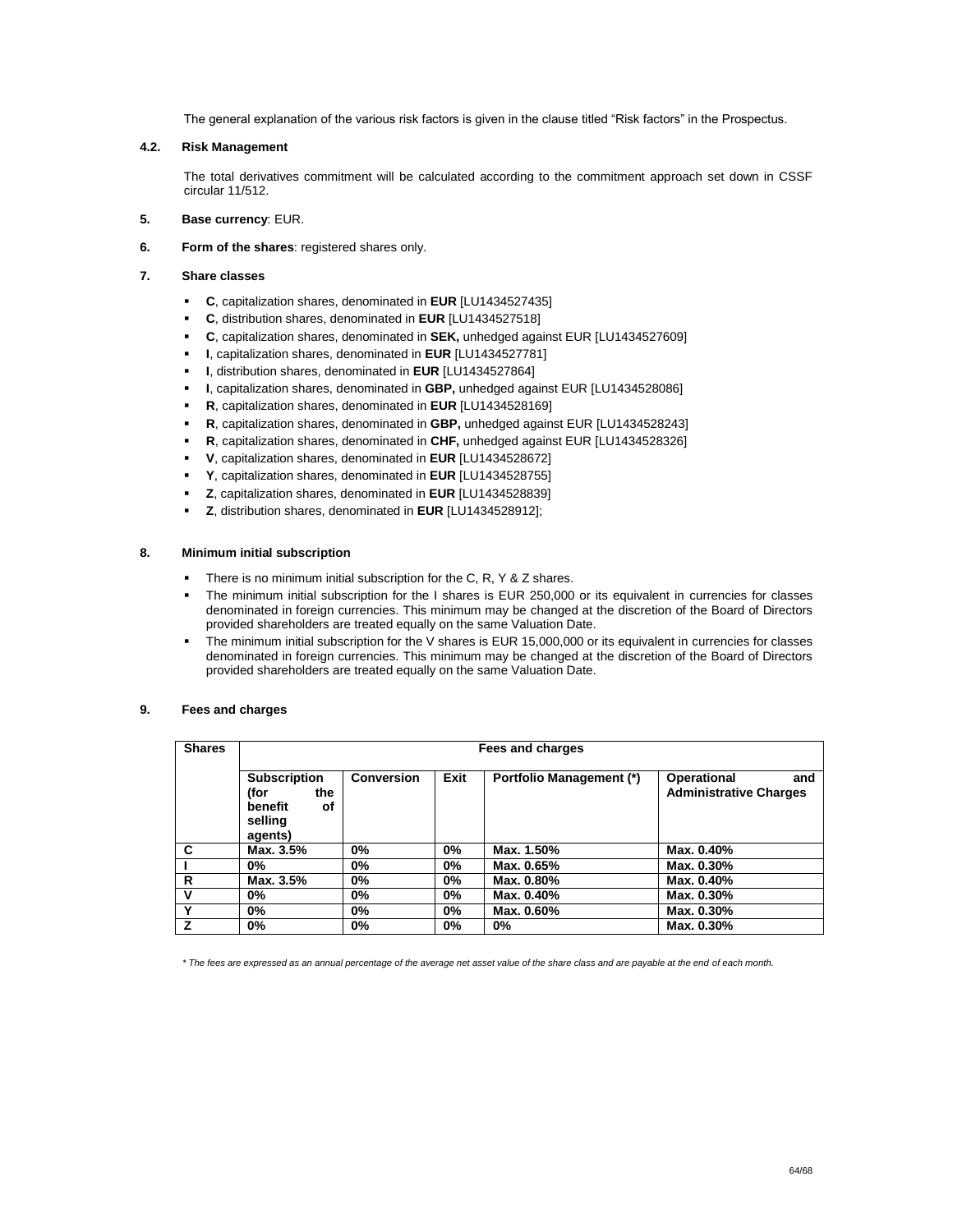| D       | <b>Valuation Date</b><br>12 noon (Luxembourg time) is the<br>cut-off time.<br>NAV is calculated based on closing<br>prices on D | Provided this date is a banking business day in<br>Luxemburg<br>In the case D is not a banking business day in<br>Luxembourg, orders will be taken into account in the<br>cut-off of the next banking business day. |
|---------|---------------------------------------------------------------------------------------------------------------------------------|---------------------------------------------------------------------------------------------------------------------------------------------------------------------------------------------------------------------|
|         |                                                                                                                                 |                                                                                                                                                                                                                     |
| $D + 1$ | <b>Calculation Date</b>                                                                                                         | Provided this date is a banking business day in<br>Luxemburg otherwise the banking business day in<br>Luxembourg hereafter.<br>Valuation at closing prices of D, NAV dated D.                                       |
| D+3     | Settlement date                                                                                                                 | According to applicable business days in Luxembourg                                                                                                                                                                 |

## **10. Applicable cut-off times for the subscription, redemption and exchange of shares**

**11. Listing on an official stock exchange**: Shares are not listed on a stock exchange.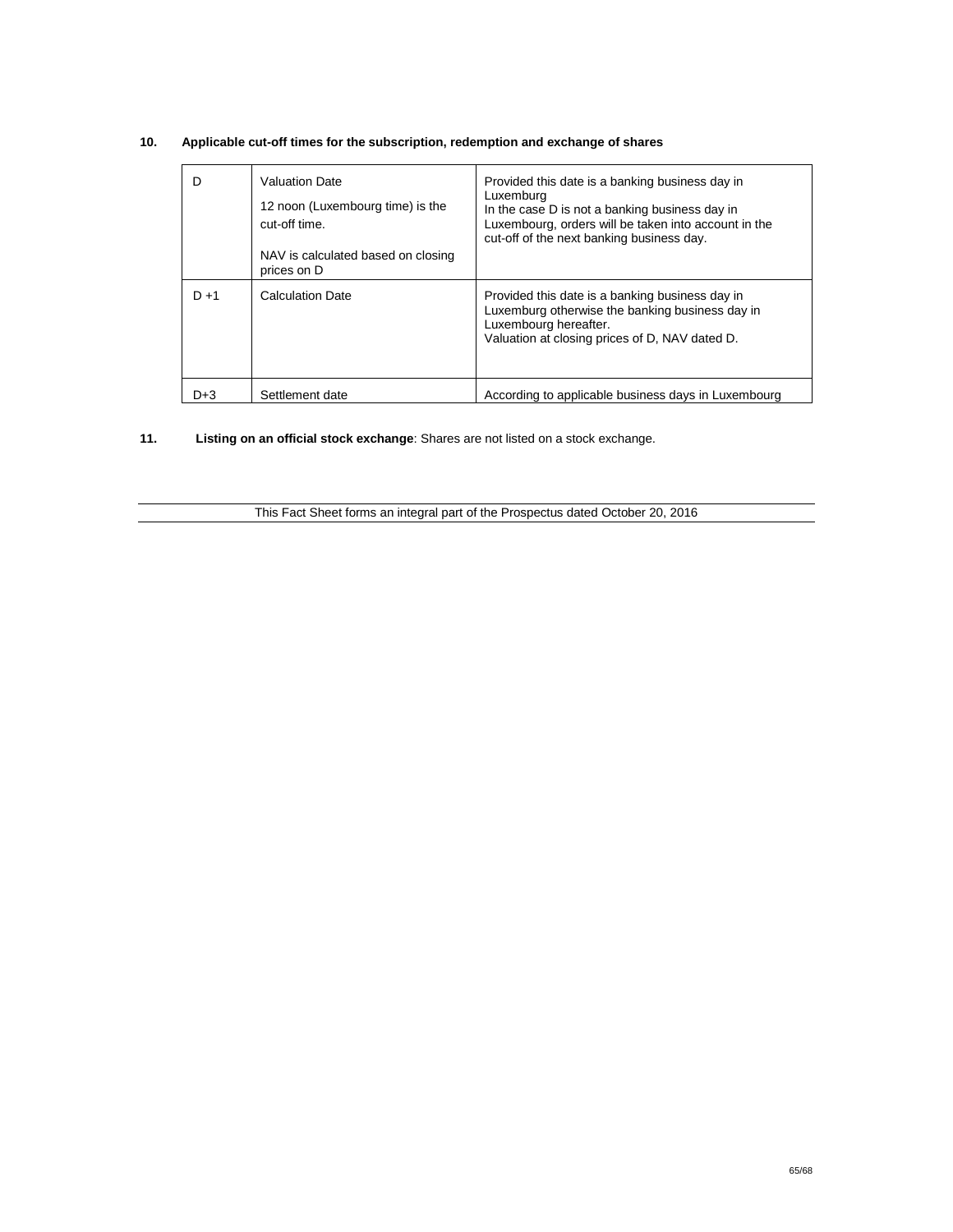### **Money Market Euro**

### **- Fact Sheet -**

### **This sub-fund will be launched on board decision**

**1. Investment objectives:** The aim of the sub-fund is to enable shareholders to manage their cash flow in the shortterm and so to enable them to benefit from a moderate return while investing, in the currency of the sub-fund, with minimal risks. The selection is based on the securities characteristics, growth prospects and in-house analysis of Environmental, Social and Governance ("ESG") criteria.

This sub-fund is classified as a monetary sub-fund.

#### **2. Investment policy:**

The assets are principally invested in:

- money market instruments (including money market derivatives with a residual maturity of max 397 days),
- bonds with a residual maturity of max 397 days or with an interest rate that is revisable at least annually,
- deposits and cash and financial instruments equivalent, by virtue of their return, to one of the aforementioned products.

The money market instruments and transferable securities used will be issued principally by good-quality issuers or guaranteed by good-quality guarantors (A2/P2) and will meet sustainable investment criteria. The investments will be denominated in EUR and in currencies of the Member States of the OECD. The sub-fund may invest a maximum of 10% of its assets in UCIs and UCITS.

The duration (Weighted Average Maturity - WAM), i.e. the sensitivity of funds to changes in interest rates, will not exceed 6 months and the weighted average life of funds (Weighted Average Life - WAL) will not exceed 12 months.

Exposures to currencies other than the euro may be hedged against foreign exchange risk, however the hedging won't be systematic.

Securities/issuers are selected on the basis of an economic/financial analysis process as well as on ESG considerations, both indicative of risks and long-term opportunities.

The ESG criteria are analyzed through a methodology developed by the Management Company.

This consists in selecting:

- companies which:
	- are best positioned to address the sustainable development challenges and to manage stakeholder's issues specific to their sector using a "best-in-class" approach;
	- comply with the principles of the United Nations Global Compact covering human and labour rights, environment and anti-corruption.

In addition, some companies are excluded on the basis of an analysis of their exposure to controversial activities/sectors (for example tobacco, adult content and armaments - the sub-fund will not invest in securities of a company that manufactures, uses or possesses anti-personnel mines, cluster bombs, chemical, biological and nuclear weapons…).

This analysis and selection process is accompanied by an active dialogue with companies.

 countries well-equipped to manage their human, natural and social capital and provide economic stability and not considered as highly oppressive regimes.

For further information, please refer to the Management Company's website and/or the annual report.

The sub-fund may also use derivative financial instruments on the regulated or over-the-counter market for the purpose of hedging or exposure.

The underlyings of these derivative financial instruments can be currencies, interest rates and credit spreads such as swaps (currency exchange swaps, interest rate swaps, credit default swaps, inflation swaps), forwards,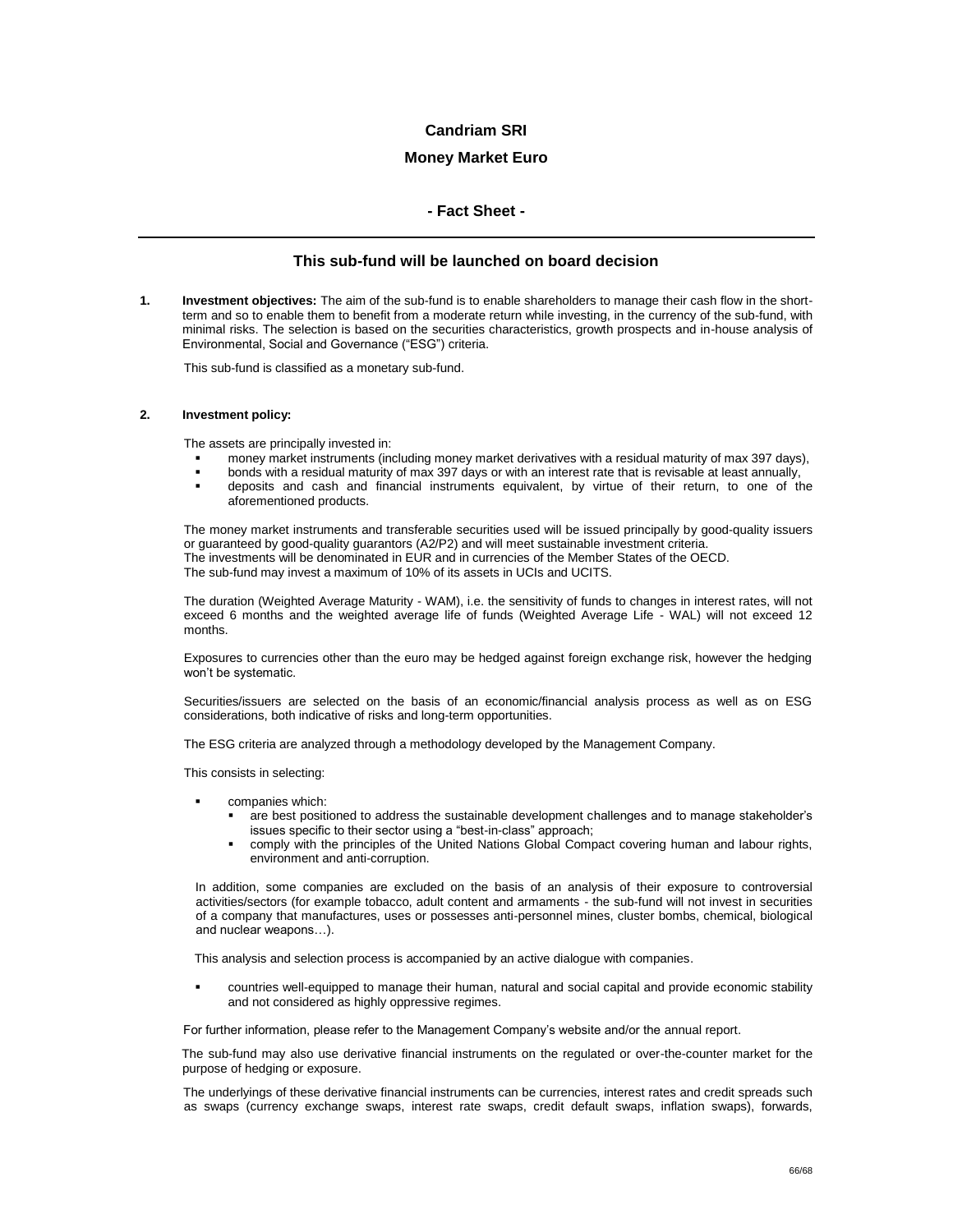options, futures.

**3. Investor profile:** Investment in this sub-fund may be suitable for investors who seek to manage their cash flow in the short term with minimal risks.

### **4. Risk factors specific to the sub-fund and risk management**

### **4.1. Risk factors specific to the sub-fund**

- **Derivatives risk**
- **Credit risk**
- **Counterparty risk**
- Risk of loss of capital
- Interest rate risk
- Risk associated with external factors

The general explanation of the various risk factors is given in the clause titled "Risk factors" in the Prospectus.

### **4.2. Risk Management**

The total derivatives commitment will be calculated according to the commitment approach set down in CSSF circular 11/512.

- **5. Base currency**: EUR.
- **6. Form of the shares**: registered shares only.

#### **7. Share classes**

- **C**, capitalization shares, denominated in **EUR** [LU1434529050]
- **C**, distribution shares, denominated in **EUR** [LU1434529134]
- **I**, capitalization shares, denominated in **EUR** [LU1434529217]
- **I**, distribution shares, denominated in **EUR** [LU1434529308]
- **R2,** capitalization shares, denominated in **EUR** [LU1434529480]
- **R2,** distribution shares, denominated in **EUR** [LU1434529563]
- **V**, capitalization shares, denominated in **EUR** [LU1434529647]
- **V**, distribution shares, denominated in **EUR** [LU1434529720]
- **Z**, capitalization shares, denominated in **EUR** [LU1434529993]
- **Z**, distribution shares, denominated in **EUR** [LU1434530066]

#### **8. Minimum initial subscription**

- There is no minimum initial subscription for the C, R2 & Z shares.
- The minimum initial subscription for the I shares is EUR 250,000 or its equivalent in currencies for classes denominated in foreign currencies. This minimum may be changed at the discretion of the Board of Directors provided shareholders are treated equally on the same Valuation Date.
- The minimum initial subscription for the V shares is EUR 15,000,000 or its equivalent in currencies for classes denominated in foreign currencies. This minimum may be changed at the discretion of the Board of Directors provided shareholders are treated equally on the same Valuation Date.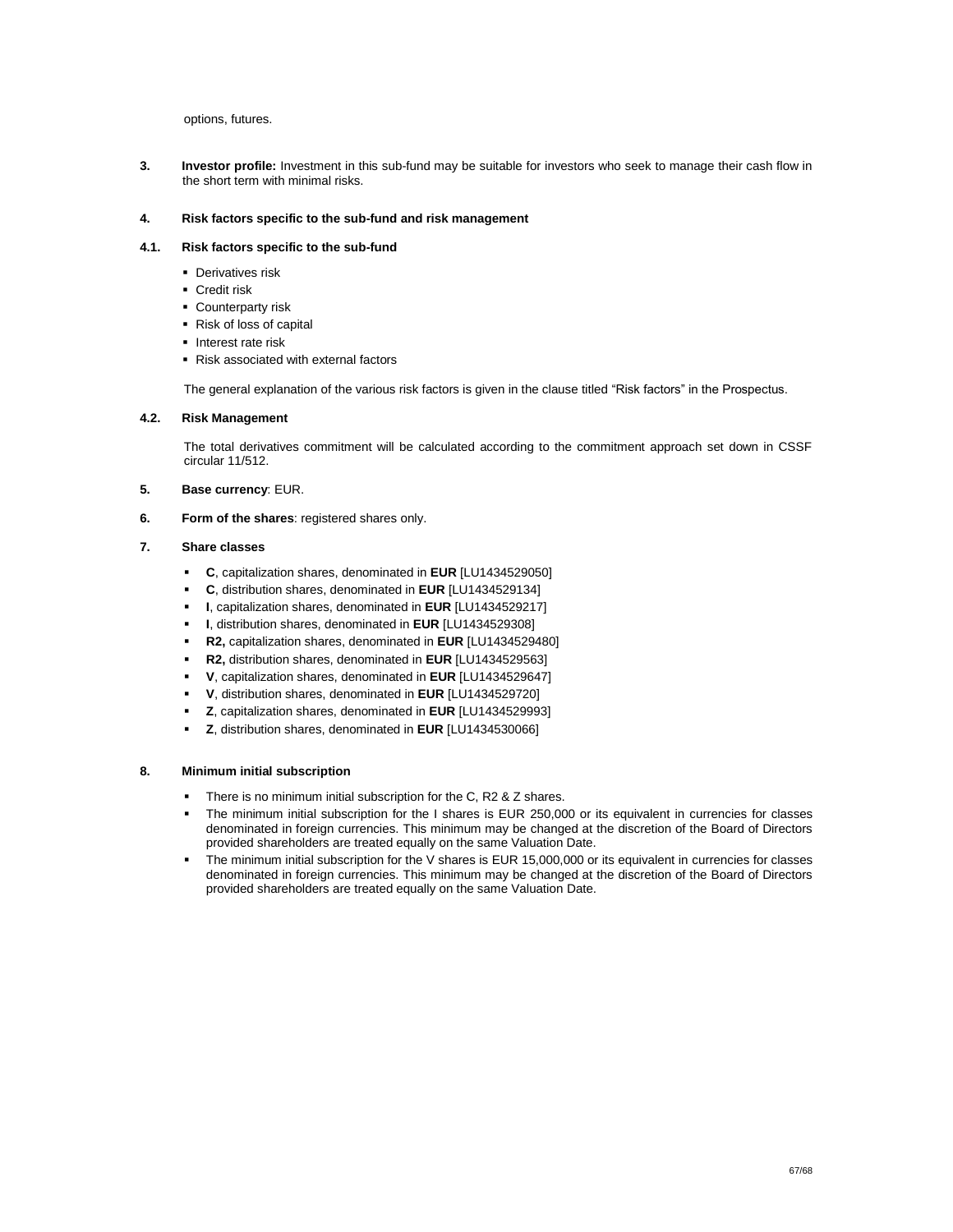## **9. Fees and charges**

| <b>Shares</b>  | Fees and charges                                                          |                   |       |                                 |                                                     |
|----------------|---------------------------------------------------------------------------|-------------------|-------|---------------------------------|-----------------------------------------------------|
|                | <b>Subscription</b><br>(for<br>the<br>benefit<br>οf<br>selling<br>agents) | <b>Conversion</b> | Exit  | <b>Portfolio Management (*)</b> | Operational<br>and<br><b>Administrative Charges</b> |
| C              | Max. 3.5%                                                                 | 0%                | $0\%$ | Max. 0.30%                      | Max. 0.30%                                          |
|                | 0%                                                                        | 0%                | $0\%$ | Max. 0.15%                      | Max. 0.17%                                          |
| R <sub>2</sub> | Max. 3.5%                                                                 | 0%                | $0\%$ | Max. 0.06%                      | Max. 0.30%                                          |
| v              | 0%                                                                        | $0\%$             | $0\%$ | Max. 0.06%                      | Max. 0.17%                                          |
| Z              | 0%                                                                        | 0%                | 0%    | 0%                              | Max. 0.17%                                          |

*\* The fees are expressed as an annual percentage of the average net asset value of the share class and are payable at the end of each month.*

## **10. Applicable cut-off times for the subscription, redemption and exchange of shares**

| D       | <b>Valuation Date</b><br>12 noon (Luxembourg time) is the<br>cut-off time.<br>NAV is calculated based on closing | Provided this date is a banking business day in<br>Luxemburg<br>In the case D is not a banking business day in<br>Luxembourg, orders will be taken into account in the<br>cut-off of the next banking business day. |
|---------|------------------------------------------------------------------------------------------------------------------|---------------------------------------------------------------------------------------------------------------------------------------------------------------------------------------------------------------------|
| $D + 1$ | prices on D<br><b>Calculation Date</b>                                                                           | Provided this date is a banking business day in<br>Luxemburg otherwise the banking business day in<br>Luxembourg hereafter.<br>Valuation at closing prices of D, NAV dated D.                                       |
| D+2     | Settlement date                                                                                                  | According to applicable business days in Luxembourg                                                                                                                                                                 |

## **11. Listing on an official stock exchange**: Shares are not listed on a stock exchange.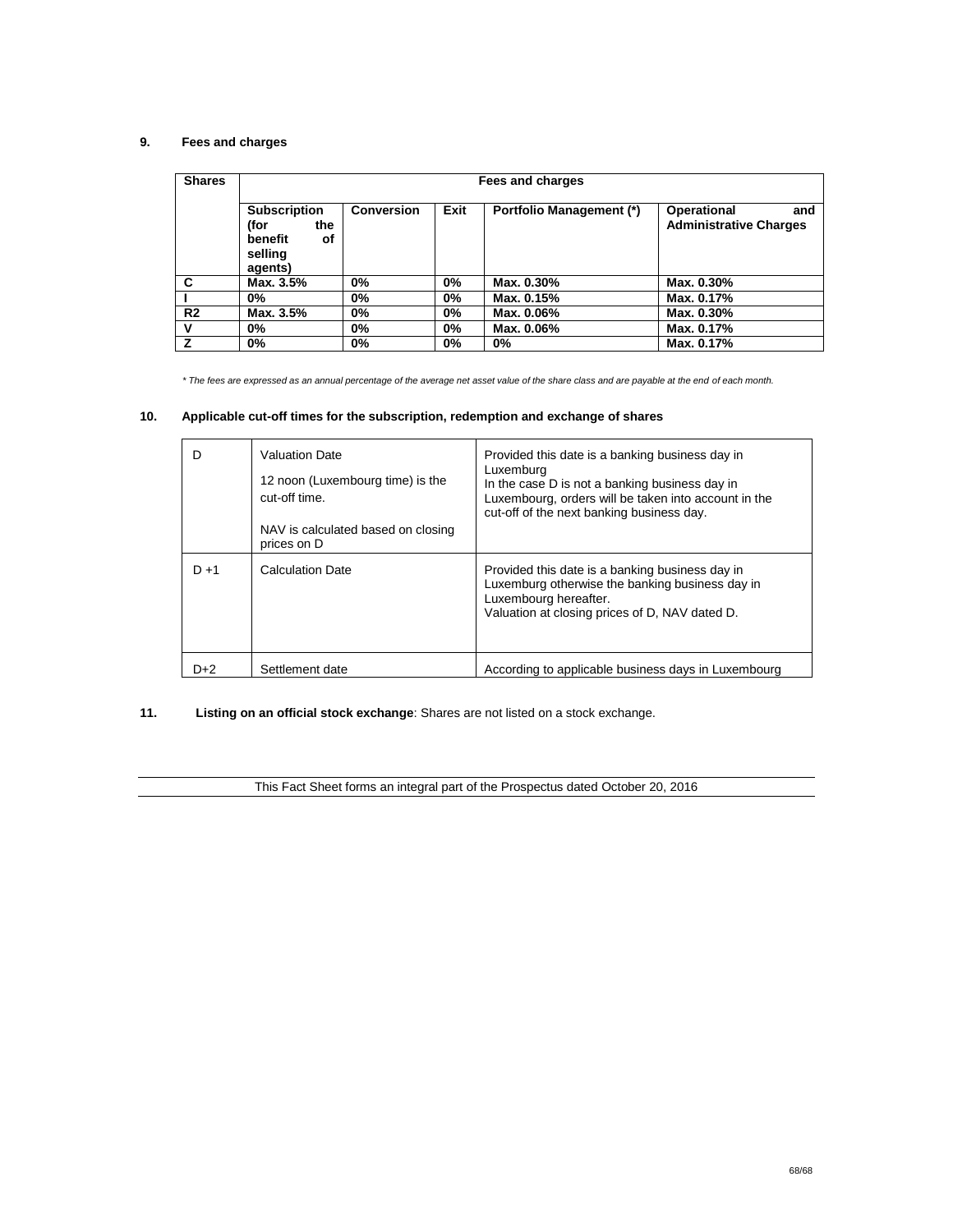## **Information for Irish Investors**

# **Candriam SRI**

# **COUNTRY SUPPLEMENT DATED 9 November 2016**

**This document (the "Country Supplement") has been prepared solely for the purpose of registering the Shares of Candriam SRI (the "SICAV") in Ireland. Investors in Ireland should read this Country Supplement in conjunction with the prospectus for the SICAV, dated 20 October 2016, and the fact sheets in respect of Candriam SRI Bond Euro, all dated and published December 2015 (collectively, the "Prospectus") .** 

The SICAV is a société d'investissement à capital variable with an umbrella structure established in Luxembourg on 21 December 2015 with registered number B-202950, and is governed by part I of the Law of 20 December 2002 on Undertakings for Collective Investment ("UCIs") and is subject to the supervision of the Commission de Surveillance du Secteur Financier (Luxembourg Financial Supervisory Authority).

The directors of the SICAV, whose names appear in the Prospectus (the "**Directors**"), accept responsibility for the information contained in the Prospectus and in this Country Supplement. To the best of the knowledge and belief of the Directors (who have taken all reasonable care to ensure that such is the case) the information contained in the Prospectus and this Country Supplement is in accordance with the facts and does not omit anything likely to affect the import of such information. The Directors accept responsibility accordingly.

**The information contained in this Country Supplement should be read in the context of, and together with, the information contained in the Prospectus** and distribution of this Country Supplement is not authorised unless accompanied by or supplied in conjunction with a copy of the Prospectus.

Words and expressions defined in the Prospectus and in the relevant fact sheet shall, unless the context otherwise requires, have the same meaning when used in this Country Supplement.

# **The following information is addressed to potential investors in the SICAV in Ireland. This information specifies and completes the Prospectus as far as sales activities in Ireland are concerned.**

The functions of the Irish facilities agent in Ireland are being carried on by RBC Investor Services Ireland Limited with registered office at 4<sup>th</sup> Floor, One George's Quay Plaza, George's Quay, Dublin 2, Ireland (the "**Facilities Agent**").

Copies of the Prospectus, this Country Supplement, the Key Investor Information Documents, the constitutional documents of the SICAV and its annual and semi-annual reports are available free of charge at the offices of the Irish Facilities Agent.

# **Competent regulatory authority in Ireland:**

The Central Bank of Ireland (the "**Central Bank**").

The Directors confirm that the distribution of the Shares has been notified to the Central Bank.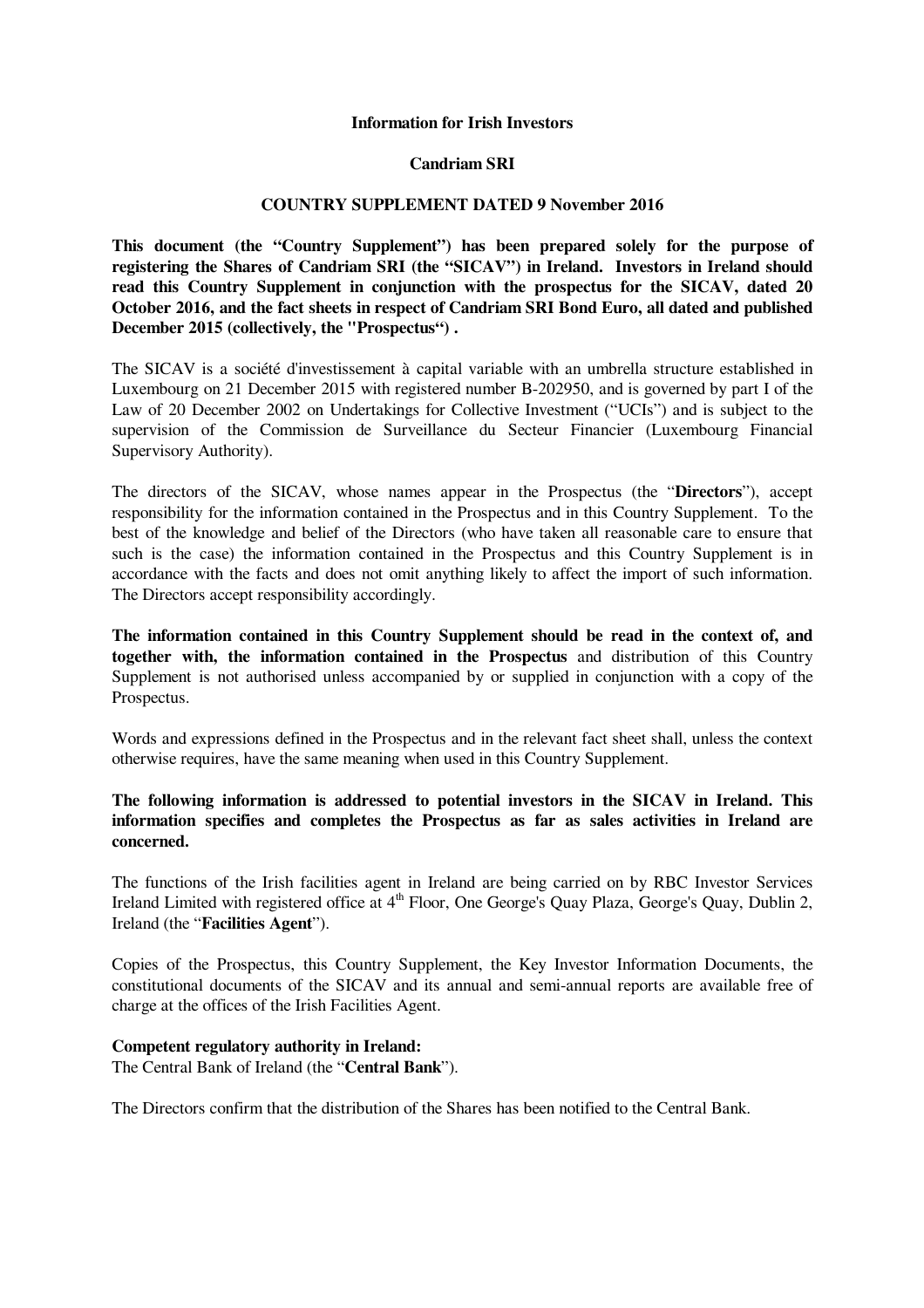# **Taxation in Ireland**

**The following summary of certain relevant taxation provisions is based on current law and practice in Ireland and does not constitute legal or tax advice. It does not purport to deal with all the tax consequences applicable to all categories of investors, some of whom may be subject to special rules. Shareholders and potential investors are advised to consult their professional advisers concerning possible taxation or other consequences of purchasing, holding, selling, converting or otherwise disposing of the Shares under the laws of their country of incorporation, establishment, citizenship, residence or domicile, and in the light of their particular circumstances.**

Potential investors and shareholders should note that the statements on taxation which are set out below are based on the law and practice in force in Ireland as at the date of this Country Supplement. As is the case with any investment, there can be no guarantee that the tax position or proposed tax position prevailing at the time an investment is made in the SICAV will endure indefinitely.

# **Taxation of the SICAV**

On the basis that the SICAV is not centrally and effectively managed and controlled in Ireland the SICAV should not be resident in Ireland for the purpose of Irish tax. Accordingly, and on the basis that the SICAV does not operate in Ireland through a fixed place of business or dependent agency, the SICAV should not be subject to Irish tax on its income and gains. This is unless the SICAV invests in certain assets whereby it earns Irish source income or make gains on the disposal of certain assets specified for Irish tax purposes (e.g. Irish land, buildings, exploration or mineral rights or shares that are not quoted on a stock exchange and derive their value wholly or mainly from the foregoing assets).

# **Taxation of Shareholders**

A person other than a company (e.g. an individual), who is a Shareholder in the SICAV, who is resident or ordinarily resident in Ireland (see below) or who is operating in Ireland through a branch or agency with which the investment in the SICAV is connected, will be liable to Irish tax on payments received from the SICAV at the rate of 41 per cent.

Similarly gains realised by a person in respect of the disposal or the deemed disposal of Shares in the SICAV will be subject to Irish tax at a rate of 41 per cent.

A company, which is a Shareholder in the SICAV and is Resident in Ireland for the purpose of Irish tax or which is operating in Ireland through a branch or agency with which the investment in the SICAV is connected, will be liable to Irish tax on payments received from the SICAV at the following tax rates:

- (i) where the payment is a receipt of a trade carried on by the company, Irish tax is payable at a rate of 12.5 per cent;
- (ii) where the payment is not a receipt of a trade carried on by the company, Irish tax is payable at a rate of 25 per cent.

Gains realised by a company in respect of a disposal of Shares in the SICAV (where the gain is not taken into account in calculating the profits or gains of a trade carried on by the company) will be subject to Irish tax at a rate of 25 per cent.

For Irish tax purposes, a company or a person other than a company, as the case may be, will be deemed to have disposed of Shares in the SICAV at the end of each "relevant period" and immediately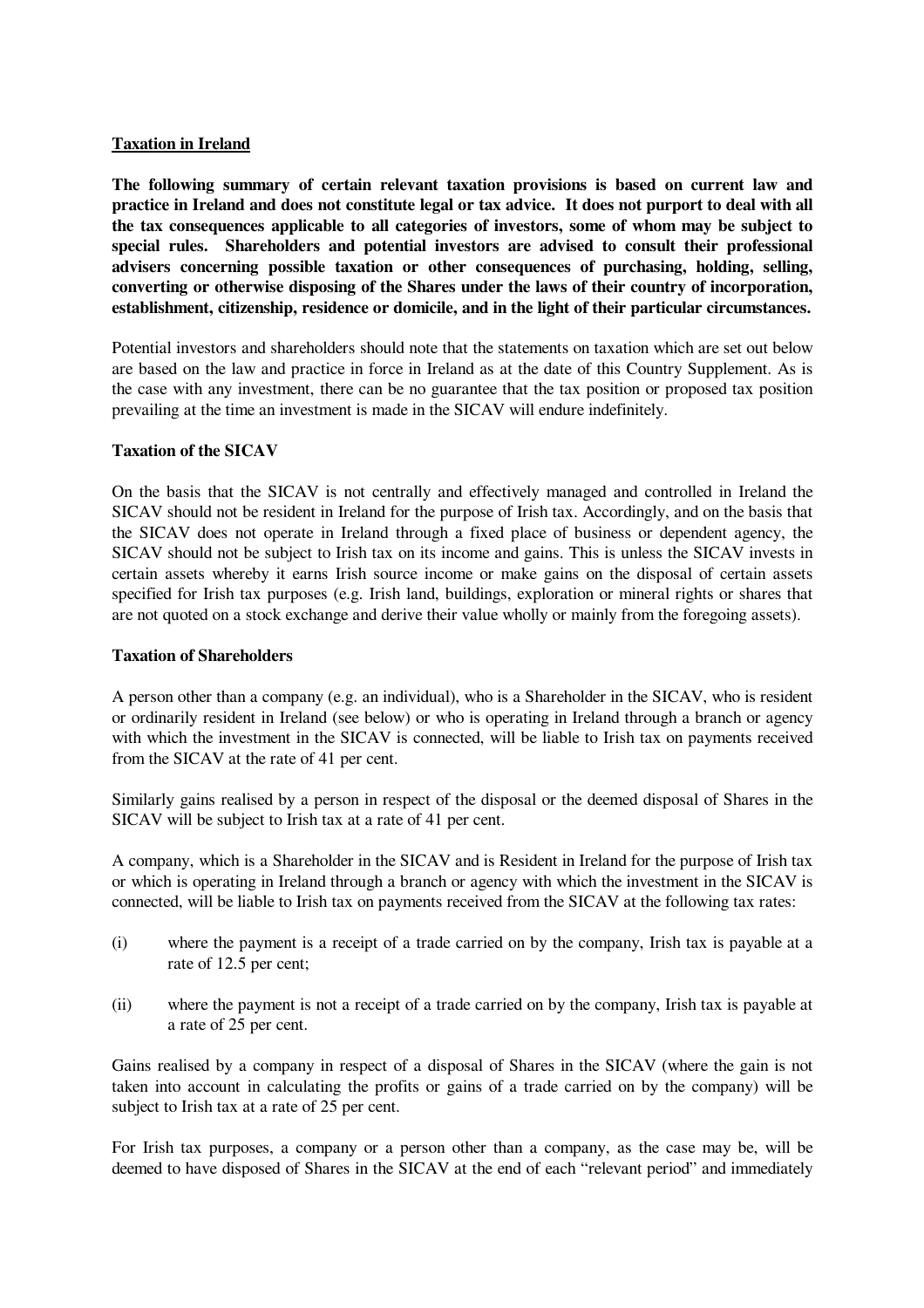to have reacquired it at its market value at that time. Irish tax will be payable on gains realised in respect of this deemed disposal. A "relevant period" means a period of 8 years beginning with the acquisition of the relevant Shares in the SICAV and each subsequent period of 8 years beginning immediately after the preceding relevant period.

# **Irish Tax Residence**

For the purposes of Irish tax:

- an individual will be regarded as resident in Ireland for a particular tax year if he/she is present in Ireland: (a) for a period of at least 183 days in that tax year, or (b) for a period of at least 280 days in any two consecutive tax years, provided that the individual is resident in Ireland for at least 31 days in each tax year. In determining the number of days present in Ireland, an individual is deemed to be present in Ireland if he/she is in the country at any time during the day. An individual who has been resident in Ireland for three consecutive tax years becomes ordinarily resident in Ireland with effect from the commencement of the fourth tax year. An individual who has been ordinarily resident in Ireland is no longer ordinarily resident in Ireland with effect from the commencement of the fourth consecutive tax year in which he/she is not resident in Ireland.
- a company incorporated in Ireland after 1 January 2015 will be regarded as being resident in Ireland for Irish tax purposes unless it is regarded for the purposes of a double tax treaty in effect with Ireland as being resident in that other tax treaty territory and not in Ireland. A company incorporated in Ireland prior to 1 January 2015 will be similarly treated for the purposes of ascertaining tax residency after 1 January 2020 or if earlier, from the date of a major change in ownership of the company where there is also a major change in the nature or conduct of business of the company within the relevant period. Relevant period for this purpose means a period beginning not later than 1 January 2015 or the date which occurs one year before the date of the change in ownership of the company and ending 5 years after the date of that change in ownership.
- a company incorporated in Ireland prior to 1 January 2015 which has its central management and control in Ireland will be regarded as being resident in Ireland.
- a company incorporated in Ireland prior to 1 January 2015 which does not have its central management and control in Ireland will be regarded as resident in Ireland except where either:
	- o the company or a related company (as described in section 23A of the Taxes Consolidation Act 1997) carries on a trade in Ireland, and either the company is ultimately controlled by persons resident in an EU member state or resident in a territory with which Ireland has concluded a double tax treaty, and the company is not ultimately controlled by persons who are not so resident, or the principal class of shares of the company or a related company is substantially and regularly traded on one or more recoginised stock exchanges in the EU or in a territory with which Ireland has double tax treaty; or
	- o pursuant to the terms of double tax treaty between Ireland and another territory, a company is regarded as a resident of a territory other than Ireland and as not resident of Ireland

A trust will be resident in Ireland and ordinarily resident in Ireland for the purposes of Irish tax unless the general administration of the trust is ordinarily carried on outside Ireland and the trustees (being a